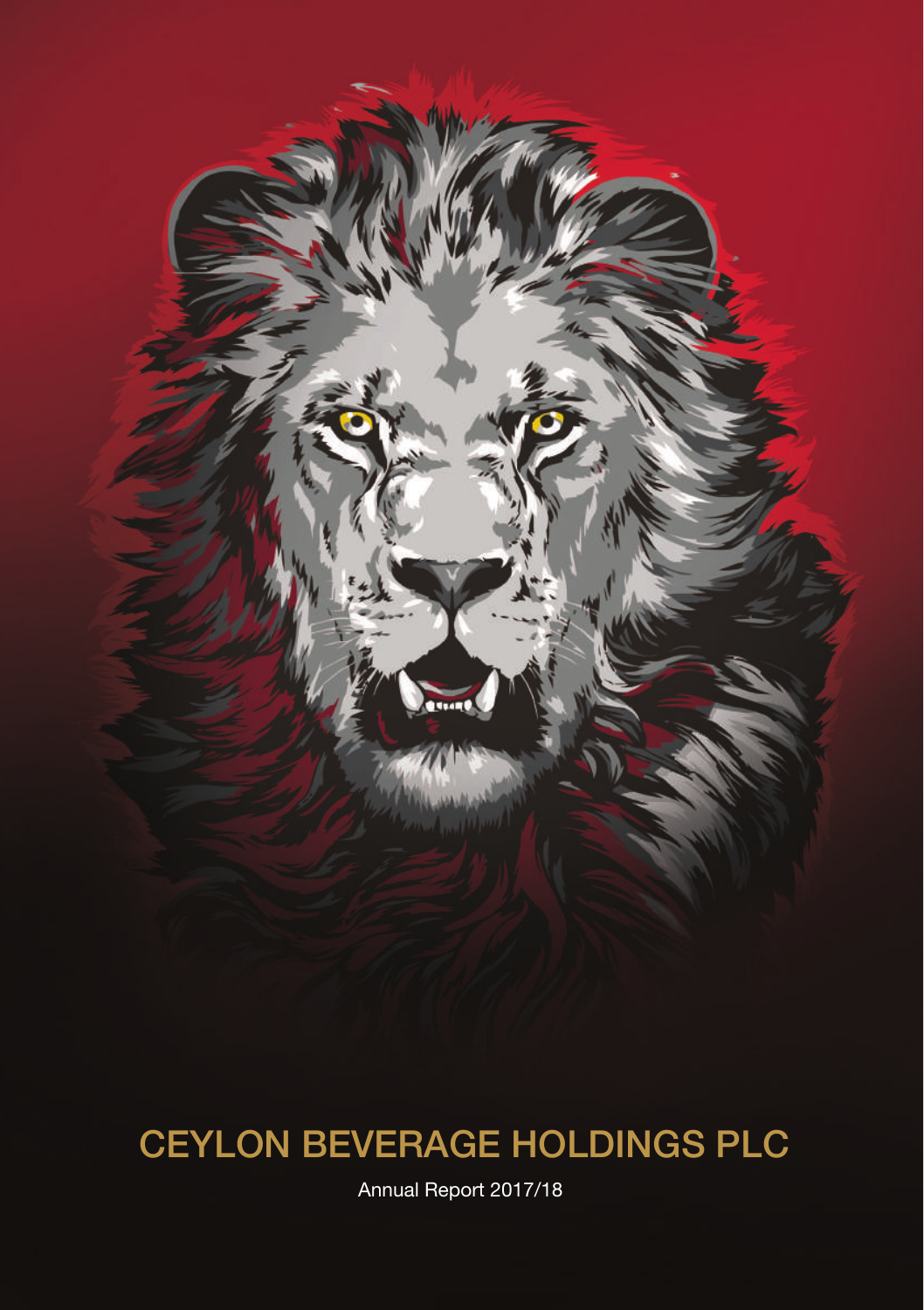# **CONTENTS**

| <b>Financial Highlights</b>                                | 1                |
|------------------------------------------------------------|------------------|
| Chairman's Statement                                       | $\overline{2}$   |
| Chief Executive Officer's Review                           | 4                |
| Profiles of Directors                                      | 14               |
| Senior Management Team                                     | 17               |
| Annual Report of the Board of Directors                    |                  |
| on The Affairs of The Company                              | 19               |
| Audit Committee Report                                     | 32               |
| Report of the Related Party Transactions Review Committee  | 34               |
| <b>Financial Calendar</b>                                  | 36               |
| Independent Auditor's Report                               | 37               |
| Statement of Financial Position                            | 40               |
| Statement of Profit or Loss and other Comprehensive Income | 42               |
| Statement of Changes In Equity                             | 44               |
| Cash Flow Statement                                        | 46               |
| Notes to the Financial Statements                          | 48               |
| Value Added Statement                                      | 97               |
| Five Year Summary                                          | 99               |
| Statement of Comprehensive Income - US\$                   | 102              |
| Statement of Financial Position                            | 104              |
| Notes to the Financial Statements - US\$                   | 106              |
| Five Year Summary - US\$                                   | 107              |
| Information to Shareholders & Investors                    | 109              |
| Glossary of Financial Terms                                | 111              |
| Notice of Meeting                                          | 114              |
| Form of Proxy                                              | 115              |
| Corporate Information                                      | Inner Back Cover |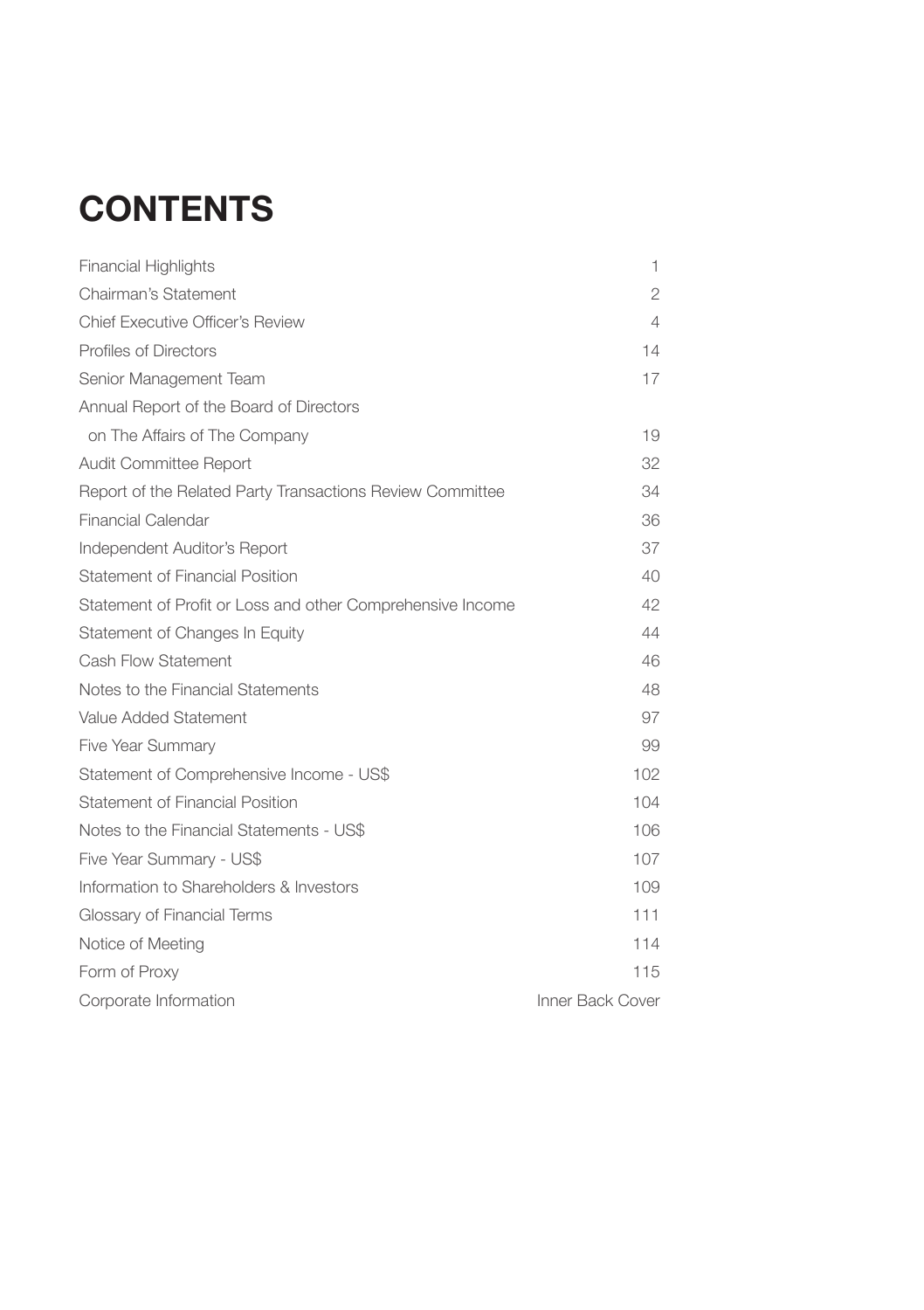# **FINANCIAL HIGHLIGHTS**

| In Rs.'000                               | 2018       | 2017          | Change % |
|------------------------------------------|------------|---------------|----------|
| Revenue                                  | 32,363,184 | 23,083,883    | 40.2     |
| Profit/ (loss) before finance cost       | 4,383,490  | (573, 912)    | (863.8)  |
| Profit/ (loss) before taxation           | 2,891,635  | (1, 977, 888) | (246.2)  |
| Profit/ (loss) after taxation            | 1,640,367  | (1,560,172)   | (205.1)  |
| Shareholders' funds                      | 9,084,743  | 8,275,275     | 9.8      |
| Total assets                             | 34,218,065 | 33,078,584    | 3.4      |
| Earnings/(loss) per ordinary share (Rs.) | 36.34      | (41.41)       | (187.8)  |
| Net assets per ordinary share (Rs.)      | 218.75     | 205.14        | 6.6      |
| Market capitalisation                    | 13,228,793 | 12.592.854    | 5.0      |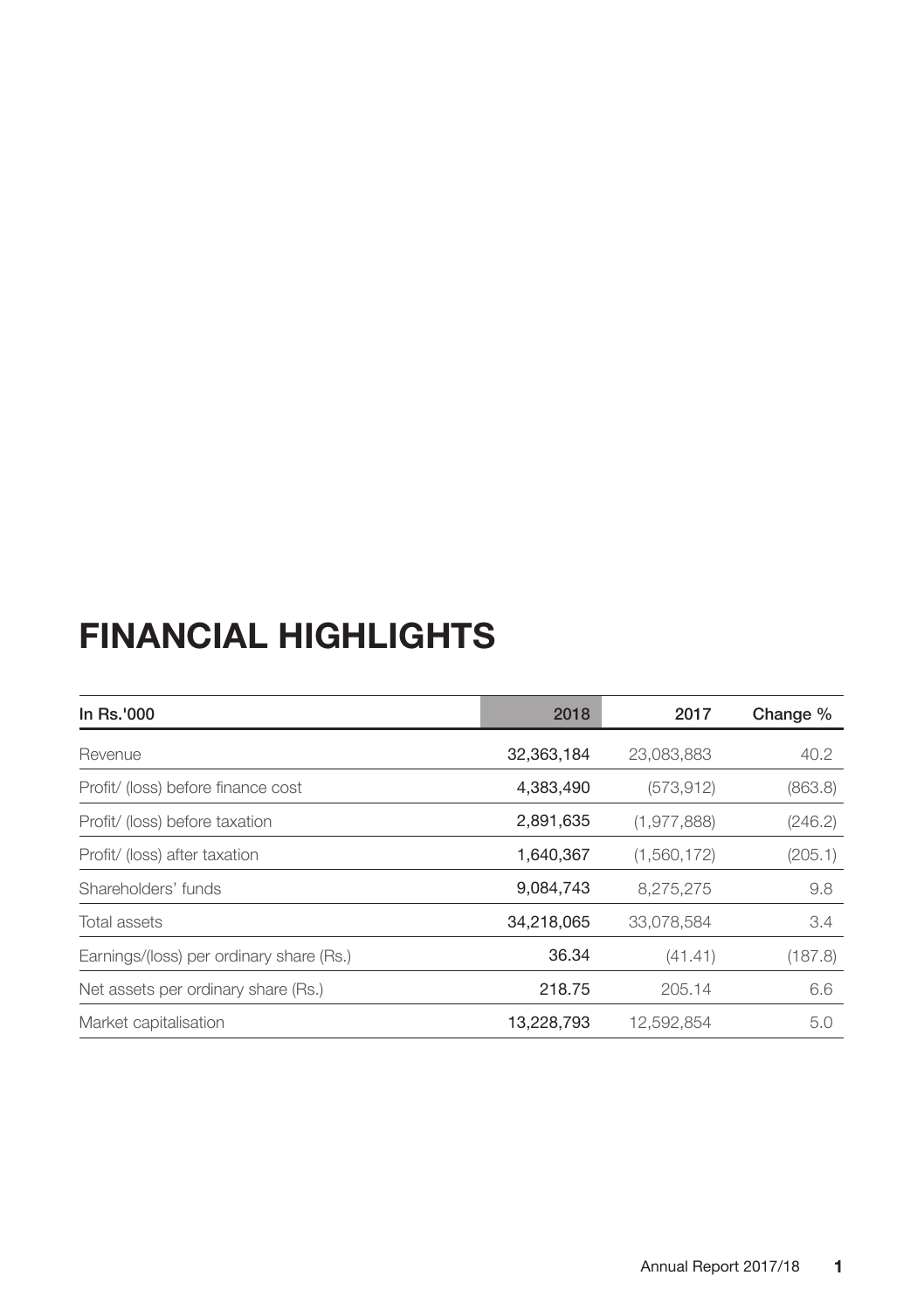# **CHAIRMAN'S STATEMENT**

Dear Shareholder,

On behalf of the Board of Directors, I welcome you with great pleasure to the 107th Annual General Meeting of the Company and present herewith the Annual Report for the year ended 31st March 2018, which has been in your hands for the stipulated period. The Chief Executive Officer's review in this report covers the operating environment and the performance of the Group in detail and therefore my statement will be confined to an overview.

The profit recorded from normal operations this financial year is Rs.934. 0 million. In addition to this, the final settlement of Rs.2.0 billion was received from insurance on the claims made for the damages & losses caused by the flood of May 2016. The total advances received last year on insurance was Rs. 2.0 billion. As such, we have now received the full amount of Rs.4.0 billion due on the insurance claim. With these aforementioned insurance receipts, the profit before tax recorded for this financial year is Rs. 2.9 billion compared to the loss of Rs. 2.0 billion recorded in the previous year. It should be noted that this years' results are not comparable to that of the previous year since the Group was affected by floods for six months of the last financial year.

As made aware previously, in November 2015, excise duty on beer was increased by 70% whilst for spirits, it was raised by a much lower 25%. This move pushed up the price of beer beyond its economic value for consumers and as a result, beer volumes declined substantially whilst spirits volumes grew significantly. The effects of this were three fold; the Government lost tax revenue from beer, consumers were encouraged to switch to stronger spirits or to chemically made 'toddy' or to illicit alternatives due to their economic benefits, whilst the Group and the beer industry lost substantial volumes and thus, earnings.

However, in November 2017 the Government corrected this lop sided and unfair excise duty policy, by introducing a pragmatic basis of levying duties for alcohol, based on strength. The Group passed down the full extent of this correction through price adjustments. This resulted in consumers switching from stronger alcohol drinks and harmful illicit liquor to beer, containing lower alcohol. Consequently, Government tax revenue from beer increased significantly and the Group too returned to profitability. The Government must be commended for introducing a rational alcohol policy, which will hopefully be sustained.

The Group has taken several measures to prevent flood related damage. A Dutch firm of experts in flood prevention was also consulted in implementing these flood control measures. The steps taken include the strengthening of the perimeter walls, setting up the necessary infrastructure to install flood gates around the production areas at short notice and repositioning critical controls and machinery at higher elevations. With flood prevention measures in place and a pragmatic excise duty policy in operation, the Group's attention will be focused on the delivery of strong results in the forthcoming years.

During the year your Group paid Rs.24.0 billion as excise & other taxes. This is despite the beer industry performing below its potential up to November 2017. The new Income Tax Act, introduced with effect from April 2018, continues to apply the Corporate Tax rate for alcohol products at 40%, as was previously. However, the rate applicable for exports of beer which was previously 12% is now 40%. Exports are a key driver of economic growth. Higher tax rates dampen the motivation & encouragement needed for companies to vigorously search for export opportunities.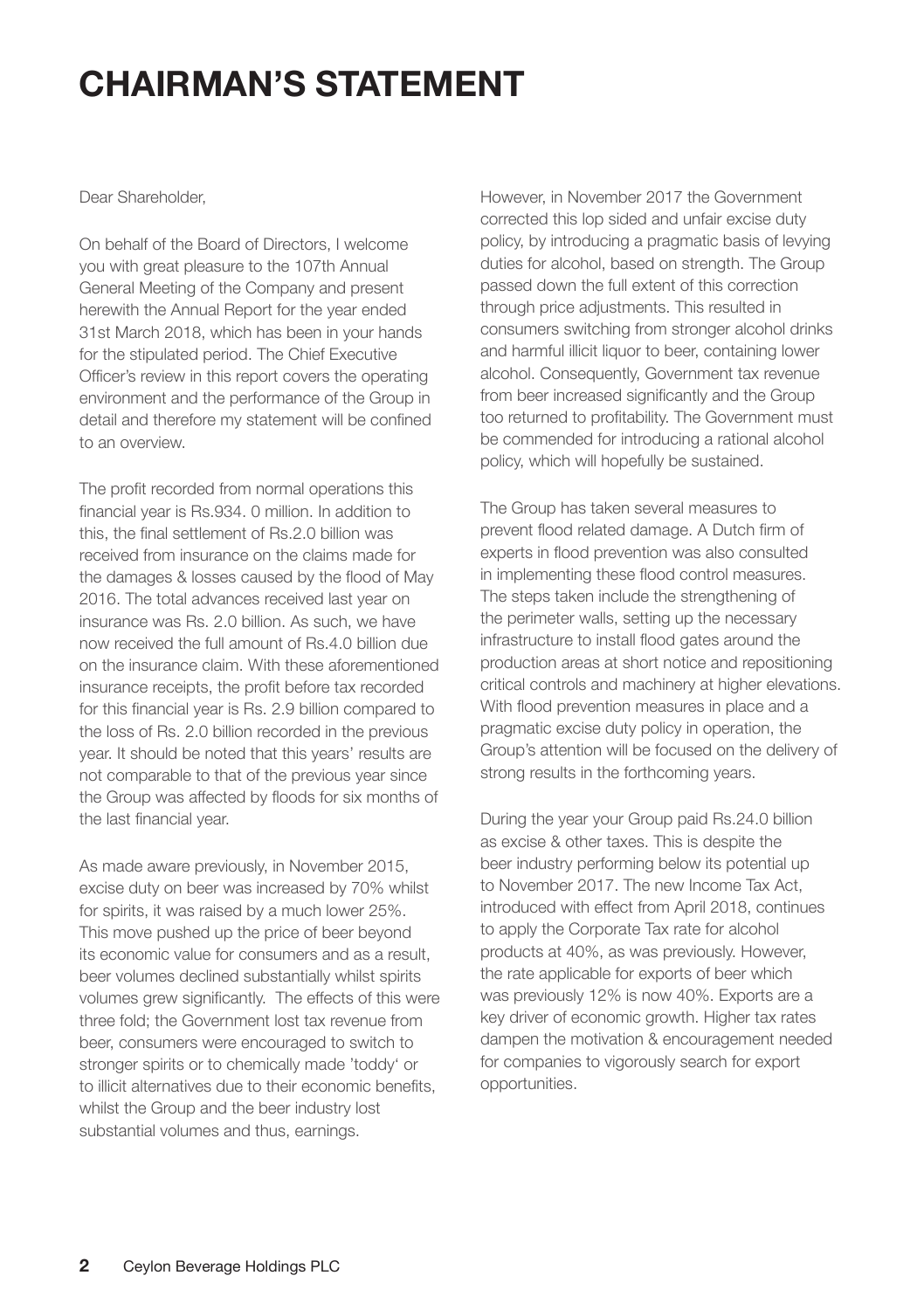With regards to exports, your Group's products are marketed in 19 countries, with Maldives, UK & USA being the foremost. Exports are also made to many other countries such as Australia, Canada, Italy and Croatia, to name a few.

2017 was a landmark year in which the association of your Group with Carlsberg reached its 25th year. Back in 1992, your Company (then known as Ceylon Brewery Limited) formed a Licensed Brewing Agreement with Carlsberg A/S to brew their brands at the brewery in Nuwara Eliya. To celebrate this momentous occasion, we were pleased to have with us in Sri Lanka the Carlsberg Global President & CEO Mr. Cees 'T Hart. He was accompanied by the former Chairman Carlsberg Brewery Malaysia Berhad Dato Lim Say Chong, its current Chairman Datuk William Toh, and Directors Mr. Hoy Ping and Mr. Graham Fewkes who also the Executive Vice President of Carlsberg Global, overlooking Asia. I thank them all for honouring us with their presence and joining in the commemorations of the silver jubilee anniversary.

Mr. R H Meewakkala was appointed as an independent non-executive Director during the year. Mr. Meewakkala counts many years of experience in marketing at a senior level in the commercial sector. Whilst welcoming him to the Board I look forward to his valuable contribution towards the affairs of the Group.

I take this opportunity to thank our partners Carlsberg, our bankers, insurance companies, loss adjusters, consignment agents, suppliers, customers and loyal consumers for supporting our business and for their continued faith and trust in us.

A note of appreciation is due to all our employees for their unstinted commitment, diligence and loyalty. Your Group is in good hands and I am positive we can expect steady progress and results in the years to come.

My gratitude is also due to the Audit Committee, Remuneration Committee, Related Party Committee and the Nominations Committee and to my colleagues on the Board for providing me advice and guidance to steer the Group.

*(Sgd.)*

D. A. Cabraal Chairman

Colombo 18th June 2018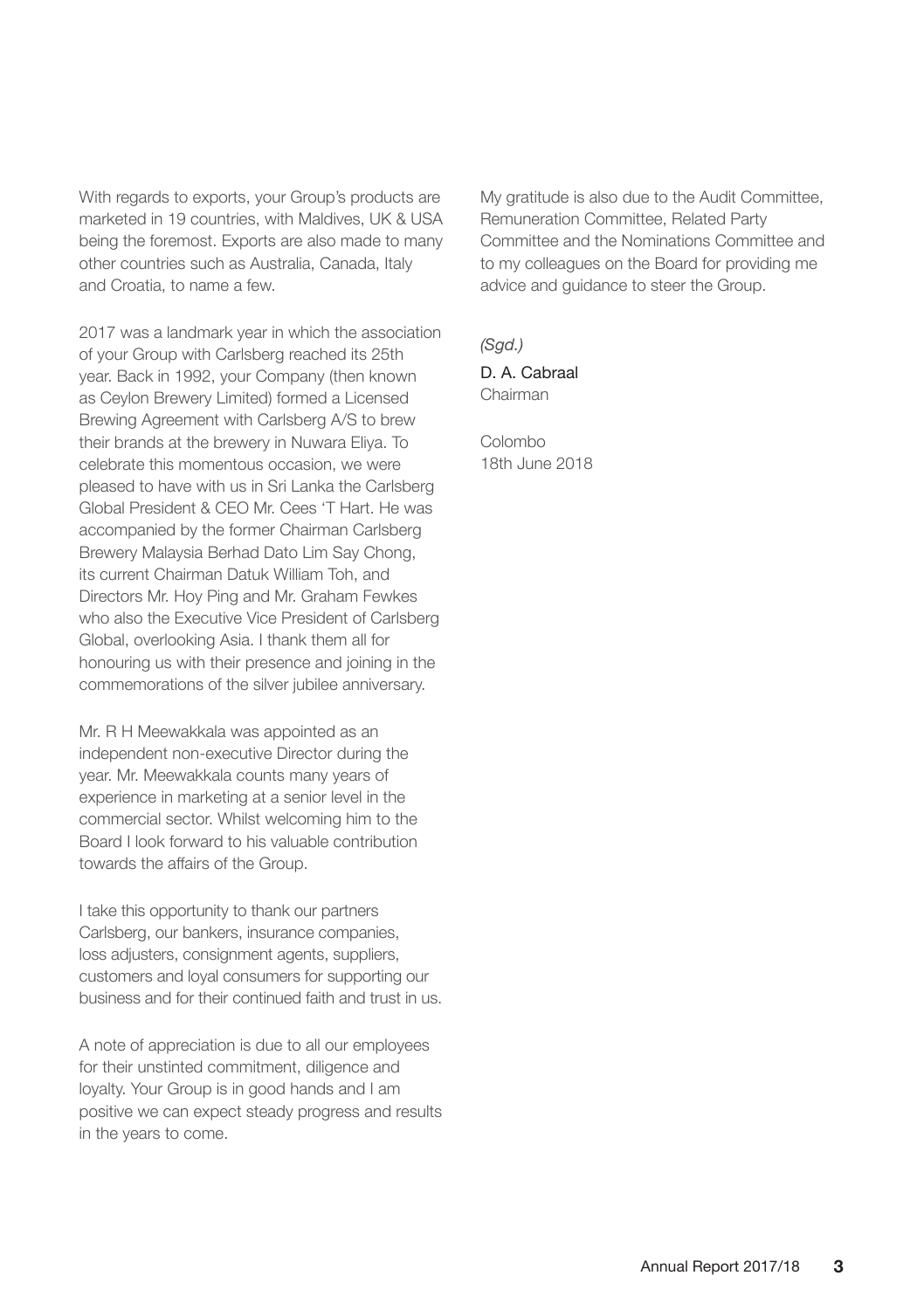# **CHIEF EXECUTIVE OFFICER'S REVIEW**

## **EXECUTIVE SUMMARY**

It was a year of three parts. The first, from April to July 2017, was one of turbulence. Spirits based hard alcohols dominated the sector, borrowings weighed us down & operating losses stacked up. The second, from July to October 2017 saw a turnaround. The smart, hard work put in by our dedicated senior team started to pay off, some degree of lost volume was clawed back and losses turned to profits, albeit much smaller than those prior to November 2015. The third was from November 2017 to March 2018. A courageous & pragmatic Finance Minister reversed the dubious 2015 excise tax increase on beer, the alcohol industry returned to its pre-November 2015 status, consumption shifted to less harmful brands & we were once again making reasonable returns on our assets.

In the midst of these ups & downs, we finalised our insurance claims. I am pleased to report that the insurers met our claim in full. As can be imagined, we underwent intense scrutiny from the loss adjusters. However, the transparency, completeness and professionalism of the team responsible for the claim from our end ensured receipt up to the full value of the policy. It must be said that the loss adjusters and insurance companies were professional in their approach as well.

In 2017, we celebrated Brand Carlsberg's 25th anniversary Sri Lanka. Cees T'Hart, Global President & CEO, Carlsberg Brewery, Graham Fewkes, Executive Vice President, Carlsberg Brewery, Dato Lim Say Chong, Chairman, Carlsberg Malaysia & Datuk William Toh, & Hoy Ping, Directors of Carlsberg Malaysia joined local dignitaries, members of the Board & Senior Management to celebrate the anniversary in November 2017. Carlsberg was the 1st & to date remains the only, global brand to be brewed & marketed under license in Sri Lanka. Over the years we have enjoyed a wonderful partnership with Carlsberg. The hallmarks of this partnership have been professionalism, trust & respect for

each other. We've been privileged to work with Carlsberg in Sri Lanka & look forward to an enduring partnership for many years to come.

During the year under review, on a turnover of Rs. 32.3 billion we earned a pre-tax profit of Rs.2.9 billion. These profits included insurance receipts amounting to Rs.2.0 billion. Since the operating environment of the previous year was vastly different from the year under review – partly due to the floods of 2016 & partly due to the improbable excise tax regime that was in place then – the results of the two periods are not comparable.

## **BUSINESS & ECONOMIC ENVIRONMENT**

The Country's economic momentum in 2017 was far below potential. The agriculture sector was the biggest drag on the economy & contracted by 0.8%. It was impacted by a severe drought in the northern & eastern parts of the Country whilst in the south there were floods. Since close to 30% of our population is dependent on agriculture, a severe impact on the sector has economy wide ramifications. When earnings across such a large community are adversely affected, sales volumes of FMCG businesses are bound to suffer. We were no exception. However, in the 4th quarter of the financial year, the agriculture sector grew by 7.1%. In the meanwhile, the services & industrial sectors grew by 3.2% & 3.9% respectively, very modest in comparison to what it should be & indeed, subdued even in comparison to the previous year. A slowdown in these sectors does not help volume development in categories such as ours.

Inflation (NCPI Index) averaged 6.7% during the year. However, during the initial half of the financial year, inflation was somewhat higher and peaked at 8.8% in October 2017. This was primarily a result of supply side shocks arising from the severe drought. During this initial half, inflation put pressure on consumer purchasing power thereby impacting the FMCG category including beer. Nevertheless, inflation eased considerably during the latter half and by the close of the financial year in March, had come down to just 2.8%.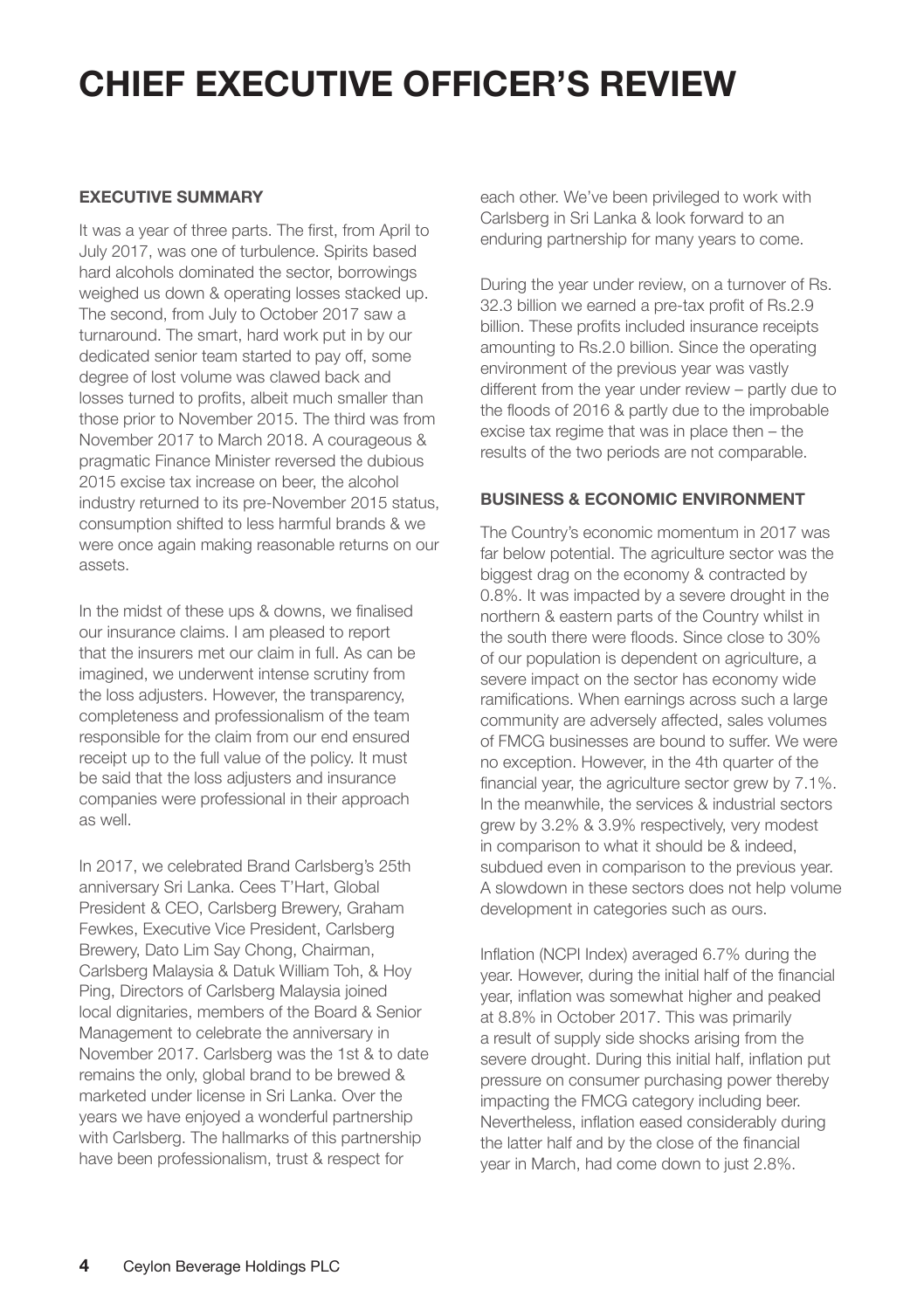These levels should have helped bring interest rates below double digits during the latter part of the year. However, this was not the case and the AWPLR remained above 11% throughout. Since we carried a significant debt burden during the year, the high interest rates meant a charge of approx. Rs 1.5 billion against our bottom line. In the meanwhile, the currency remained relatively stable and depreciated by just over 2% over the 12 months under review.

The FMCG sector came under pressure during the financial year. It is estimated that the sector contracted by 1.3% during the financial year. In volume terms, the category declined by 6.3%. What's cause for concern is that the volume decline within the category accelerated during the year from - 2.5% in the first quarter of the financial year to -12% by the fourth. This is certainly not a good sign and it conveys a negative sentiment on the part of consumers.

On a positive note, tourism continued to be a stand out sector in the economy. Earnings from this sector grew by 11.6% in 2017. This was notwithstanding some disruption to the sector as a result of the repairs to the runway at the BIA during the early part of the year. Tourists contribute much to volume development in the beer industry. During "season" time, we experience significant volume growth from the popular tourist destinations. Yet, increasingly this volume is moving from the hotel sector to the wine shops, pubs & restaurants located in & around the tourist areas.

Exports grew by 10.2% to reach an all-time high of USD 11.3 billion in 2017. This was after two years of negative growth. A strong export sector is crucial to Sri Lanka's economic prosperity & it is heartening to note the Government making a serious attempt to stimulate this sector, an example being the re-instatement of the GSP+ facility from the EU. Similarly, the focus on Free Trade Agreements will also help the private sector gain access to new markets & boost exports further. However, a recent amendment

to the income tax code – which takes away the concessionary income tax rate on export profits if revenue from exports is less than 80% of a company's turnover - will not help transform Sri Lanka into a nation of exporters. Being a small country, all our businesses must be encouraged to find overseas markets for their products & services. However, when the concessionary tax rate is taken away from first time – or "young" exporters – because they have a higher exposure to the domestic market, that also takes away the incentive to export. The Government would do well to re-instate the concessionary tax rate to all export profits.

FDI into the Country grew significantly in 2017 & reached USD 1.9 billion for the year, an all-time high. Notwithstanding the records, FDI must at least double in the short term to create the type of jobs that young Sri Lankans aspire to. Unfortunately, a number of factors such as political uncertainty, a lack of appropriate skills, issues around ease of doing business & nuisance taxes are keeping investors – both local & foreign – away. However, here again, the proposed FTA's & CEPA with India will help attract investors seeking market access to our partner countries.

#### **THE ALCOHOL INDUSTRY**

In November 2017, the Finance Minister announced what is to date, the most pragmatic policy on alcohol taxation. Based on this policy, beer and wine – both soft alcohols – are now taxed at a lower rate than spirits. Further, within each category, the level of taxation will depend on the alcohol content in the liquid. Finally, alcohol taxation in Sri Lanka is compatible with global norms. This is a very significant reform & will shift consumption from hard to soft alcohol. It will also encourage manufacturers to reduce the level of alcohol in their respective beverages to take advantage of lower taxes. Importantly, these reforms will also help to shift consumption from illicit to legal alcohol.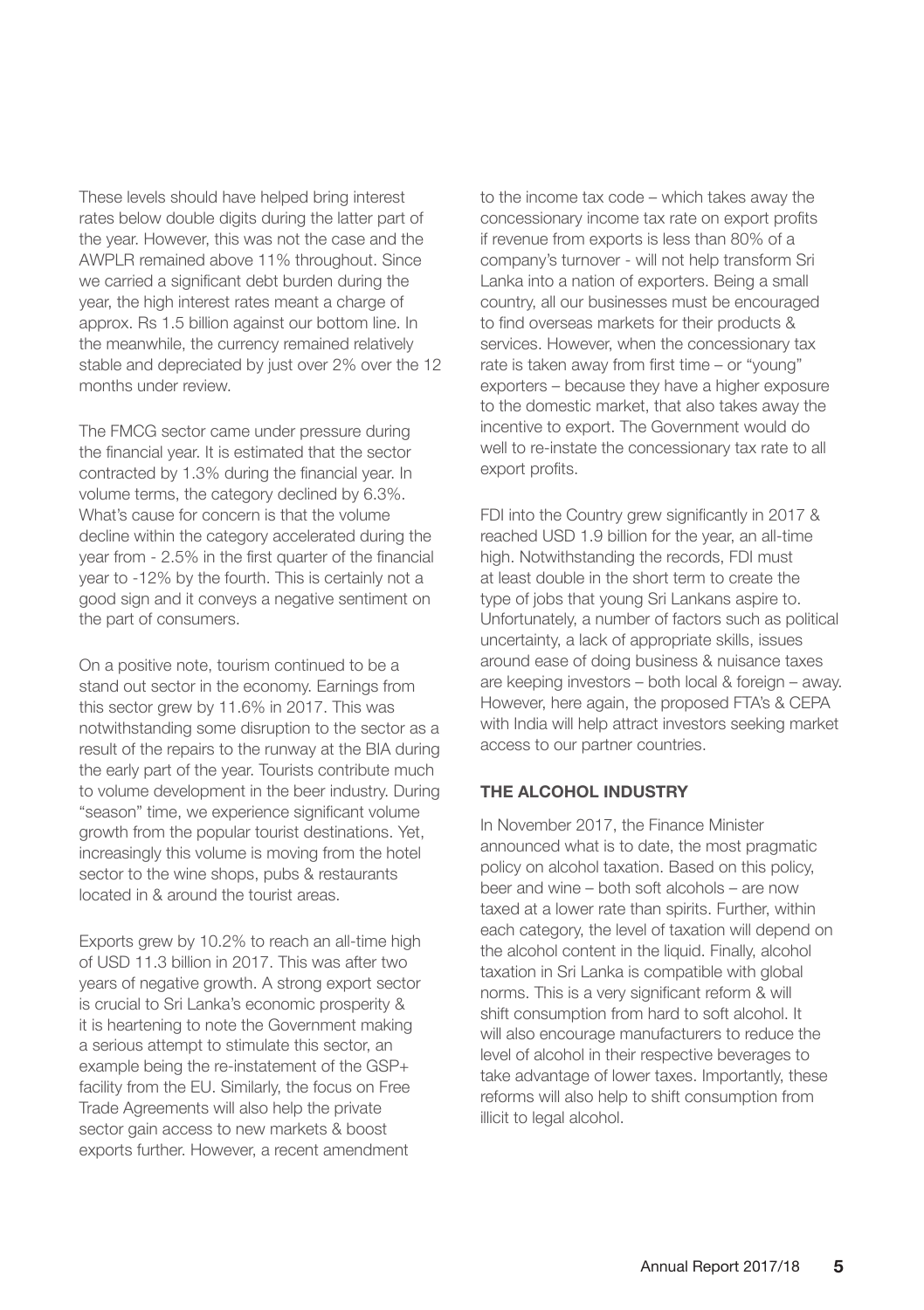## **CHIEF EXECUTIVE OFFICER'S REVIEW**

The excise tax policy now in place effectively reversed the dubious beer tax increase of 2015. As shareholders are aware, in November 2015, excise duties on beer were increased by as much as 70%. Concurrently, taxes on local spirits were also increased but by a much lower 25%. There was no rationale for discriminating against the beer industry in this manner other than to give spirits manufacturers a distinct competitive advantage. Consumption shifted immediately from beer to spirits i.e. from mild to hard alcohol. Within months, spirits accounted for over 65% of the Country's legal alcohol consumption. With illicit liquor factored in, hard alcohol accounted for an astonishing 85% of total consumption. This was probably a world record. It was the under privileged consumer that paid the price; since hard alcohols – both legal & illegal - were more affordable, they consumed more of it. Indeed no one benefited. Government revenues from the beer industry dropped dramatically & industry players lost money. During the period November 2015 to October 2017, the Group suffered an earnings loss of Rs 7.6 billion on account of the lop-sided excise tax policy (these figures exclude the losses that arose as a result of the floods & the resultant shut down during the period May to December 2016). With all stakeholders poorer as a result, this was a rich example of poor policy.

However, since November 2017, it's been a complete turnaround. Within the legal sector, soft alcohols now account for 63% of consumption. This puts to rest a common misconception; that hard alcohols are the "poor" man's drink. Indeed, prior to November 2015, soft alcohols accounted for 65% of total legal consumption. This is a clear indication that the "poor" man is more than happy to consume soft alcohol if policy makers allow it to be reasonably priced. The evidence is undeniable; it is taxes and the resulting price that drive the "poor" man to spirits. It was also a commonly held belief that consumers of illicit liquor are unlikely to switch to soft alcohol. Available evidence suggests the contrary; in the 5 months since the alcohol tax reforms, considerable in-roads have been made

against illicit liquor consumption. We estimate that 35% of the volume increase in the beer category since November 2017 has come from previous consumers of illicit alcohol. We expect this shift to accelerate when economic conditions & consumer spending power improves in the coming months. Clearly, reasonably priced soft alcohol is an effective weapon against illicit alcohol & government should leverage it aggressively.

Illicit alcohol has been a curse on our society for many decades. This product is harmful to those who consume it, it hurts Government revenue & is a threat to legal industry. It is estimated that Sri Lankans consume 203 million litres of illicit alcohol a year. This is 56% of the total alcohol consumption of 2017. Clearly, moonshine is the largest contributor to alcohol related harm in the Country. Those genuinely seeking to prevent the harmful consumption of alcohol must address illicit alcohol first. It does not help when – without giving due consideration to the differences in the respective environments - efforts are made to copy paste to Sri Lanka the theories of alcohol pricing & distribution that are used in the West to fight the harmful use of alcohol. Consider the context in the West. Firstly, in the use of price, they have been mindful to keep soft alcohols such as beer and wine within the ambit of affordability. Second, soft alcohols are widely available. Third, there is a strong institutional framework ensuring law enforcement. Of these, the first two discourage the consumption of hard alcohol whilst all three together keep illicit alcohol at bay. The circumstances in Sri Lanka are very different. Notwithstanding the recent excise tax reforms, legal alcohol remains beyond the affordability threshold. Availability of all types of alcohol is highly restricted. Law enforcement agencies need to be appropriately resourced to successfully fight crime. These combine to provide the illicit alcohol industry a lucrative playground. Since circumstances differ so widely, implementing the policies of the West will not help us prevent the harmful consumption of alcohol. Instead, we will aggravate conditions & past experiences have shown this to be the case.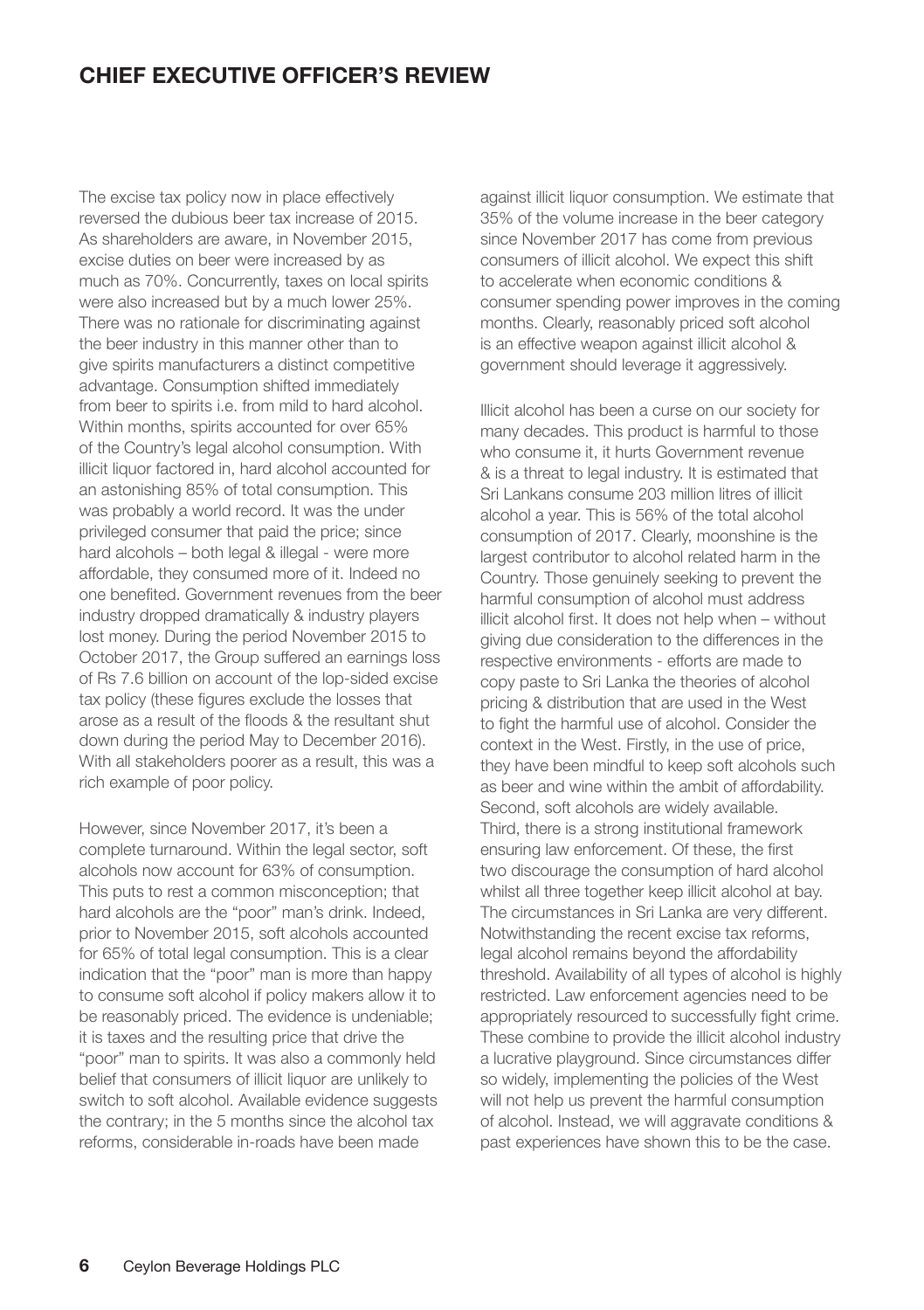We must take into account our ground realities & seek out solutions that fit them. A holistic approach encompassing amongst others, law enforcement, pragmatic alcohol policy & education are essential to address the harmful consumption of alcohol. Ignore this reality & alcohol related harm will continue in Sri Lanka.

The toddy that is now available in the market is another beverage that has potential to harm those that consume it. Today's toddy is more an artificial chemical concoction and is rarely from either the coconut or kithul tree. There is much evidence to suggest that synthetic urea, which also has its application in fertilizer is widely used in the preparation of this toddy. Synthetic urea is manufactured with anhydrous ammonia & is used by toddy manufacturers as a nitrogen source to help multiply the yeast used to convert fermentable sugars to alcohol. It is said that a substance known as "Ceylon Paste" is also used in the production of toddy. With the coconut crop gradually declining, some manufacturers are apparently using this artificial toddy as a raw material to produce arrack. The health authorities would do well to investigate the veracity of these reports.

The concerns around illicit alcohol & toddy are not limited to the harm it causes. It represents a large pool of revenue the Government forgoes each year. Since Government must widen the tax net to enhance it's revenues – rather than burden the honest taxpayer more – shifting consumers from illicit to legitimate alcohol would be a very welcome & productive initiative. In terms of spreading the tax net, Government must also focus on another segment of the alcohol industry; those with manufacturing licenses who under disclose production to avoid paying due taxes. We believe that Government can tap into a sizable revenue pool from this segment.

Revenue to Government from the beer industry has seen a sharp improvement since November 2017. Excise duty collections from Lion Brewery alone have increased by Rs 833 million a month. A further increase of Rs 231 million per month has been derived from VAT. Thus, from just us, the monthly revenue gain to Government amounts to Rs. 1.063 billion. The total revenue gain from the beer industry is even greater.

The excise tax reforms of November 2017 have produced many winners. Consumers, since they are no longer pushed by policy makers to drink hard alcohol, Government, since its revenues have increased & industry, since it performance has improved. Indeed, its winners all around & in stark contrast to November 2015, November 2017 saw policy making at its best.

Much credit is due to the Government & the Minister of Finance for implementing reforms pertaining to excise taxes. We hope they now take the next step of modernizing the prevailing Excise Ordinance. This legislation was introduced in 1913 and is no longer conducive to facilitating & regulating modern businesses. In the 105 years since then, a number of rules & regulations have also been introduced. Since these rules & regulations are outside the Ordinance, there is much confusion & leaves space for inconsistent interpretation & in some circumstances, rent seeking. Further, many of these rules & regulations – like the Ordinance - are no longer relevant. A new Ordinance incorporating all relevant rules & regulations into a single piece of legislation is important & we hope that Government moves quickly in this direction.

## **SALES AND MARKETING OF BEER IN SRI LANKA**

It was a busy year in sales & marketing. During the first half of the year, volumes had to be rebuilt under the most difficult of circumstances. Our brands were overpriced by a wide margin due to the excise tax that prevailed. Inflation during this half of the year meant that disposable incomes in the hands of consumers were at a premium. Consumer confidence was also low. Yet, we worked diligently during this period to consolidate our position the best we could. Post November, the challenges were different though equally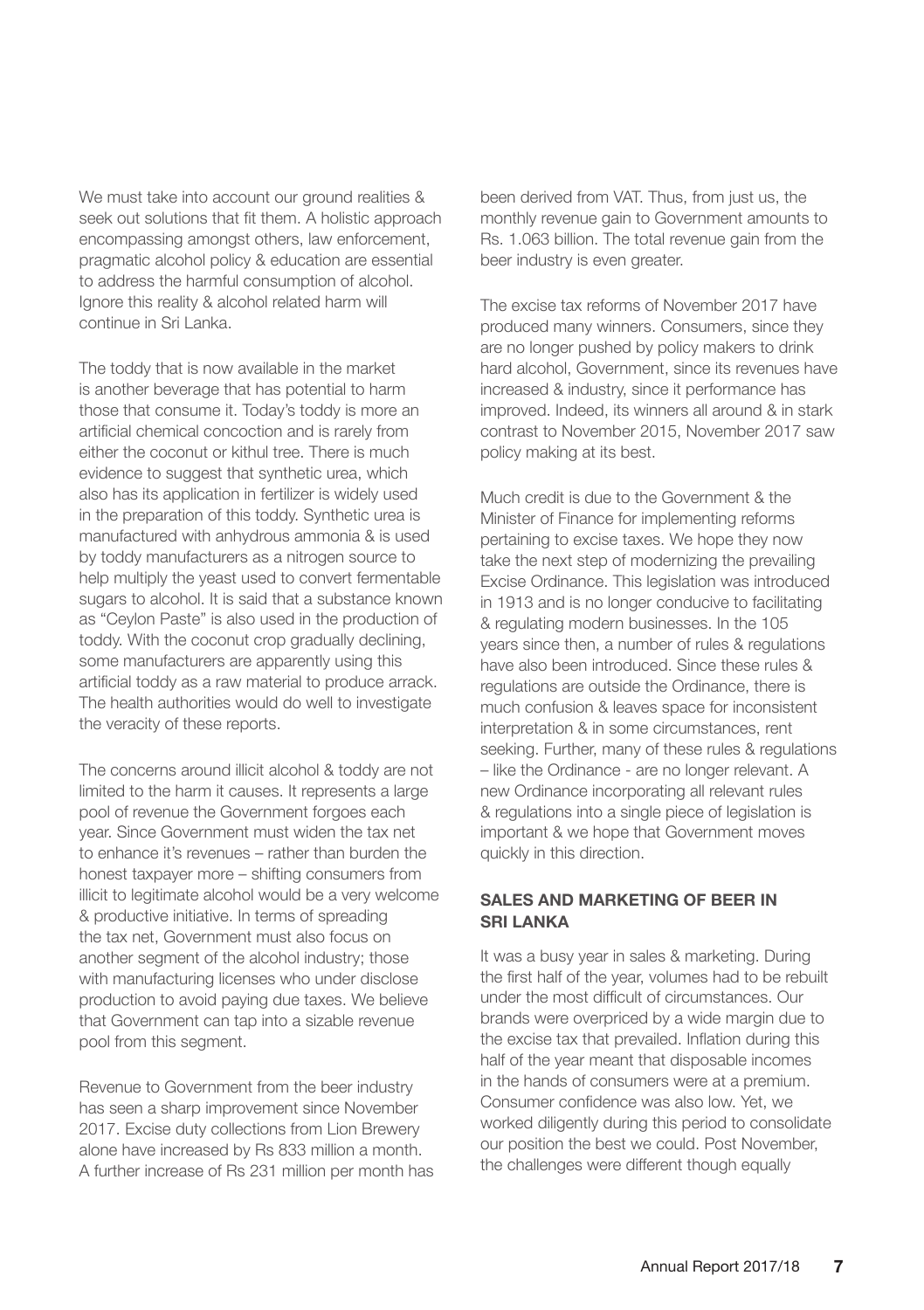## **CHIEF EXECUTIVE OFFICER'S REVIEW**

daunting. Here we had to seamlessly upgrade our distribution system to cater to higher demand and we had to do this virtually overnight.

During the year we undertook two significant projects. Revamping the imagery around the Lion brand was the more important of the two. The task was not easy. On the one hand, we sought to bring the three Lion variants, the lager, the stout & the strong, under a single umbrella brand. We felt it important to position the three as being of one family. On the other hand, it was important to give space to the three variants to express themselves & present their unique characteristics to their respective consumers. I believe we succeeded in this endeavor. Lion now has the look & feel of a brand in tune with the modern world & relevant to the contemporary consumer. The three variants are certainly of one family yet unique in their own way.

Lion was ranked 7th in Interbrand's inaugural list of Best Sri Lankan brands. It was the highest ranked FMCG brand in this list. Further, Lion was once more on the Brand Finance list of Most Valuable brands in Sri Lanka. In this list, the brand was ranked 9th overall, 3 places below the previous year. The drop in ranking is a reflection of the floods impacting the revenues generated by the brand. In the FMCG category, Lion was ranked 2nd with a multinational brand taking the top spot. Brand Lion is legally barred from communicating with its consumers & its price is determined by taxes rather than market dynamics. It also faced the most challenging circumstances during the 24 months ending October 2017, being crippled by high taxes & floods. That such a brand could still make the Country's top 10 is testament to its underlying strengths.

The other major initiative during the year was the launch of the Ryder's brand. The first offering under this brand is a beer-based cider equivalent. The quality of the brand was confirmed with a Gold award at the 2018 Monde Selection. With Ryder's, we brought two exciting innovations to

the Sri Lankan beverage category, the pull-off cap & the pressure sensitive label (PSL). This brand has performed beyond expectations & made a significant contribution to both revenue & profits in its launch year. In the meanwhile, brand Carlsberg celebrated the Christmas season with a limited edition.

## **EXPORTS**

During the year under review, we exported 513 containers of beer from Sri Lanka. In the Maldives, we continue to remain market leader. We expanded our draught beer sales in this market by 23% during the year, reflecting the strong growth in tourism in that country. We also experienced significant volume growth in our exports to Africa. In the US, we faced some challenges; a repercussion for curtailing supplies during the time of the floods in 2016. However, in New York we secured marginal growth over the previous year. Lion Stout continues to gain traction in New York & in some top end bars & restaurants, remains the only Asian beer to get a listing.

During the year, we entered the Middle East markets, specifically Abu Dhabi & Qatar. In both markets we cater to the expat community. Croatia, South Korea & Hong Kong are the other markets that we gained entry into during this year. Together with these markets we now have a presence in 19 countries around the world.

Our export portfolio was expanded during the year with the addition of the Ryder's brand & a coffee variant of Lion Stout. As much as we seek new markets for our existing portfolio, we will also add new brands, variants & styles to our export basket. Both initiatives will help to drive sustainable volumes for us in what are very competitive markets beyond our shores.

Exports are a buffer against inconsistent & unfair policies at home. Thus, exports is of strategic importance to the Group. This means that sooner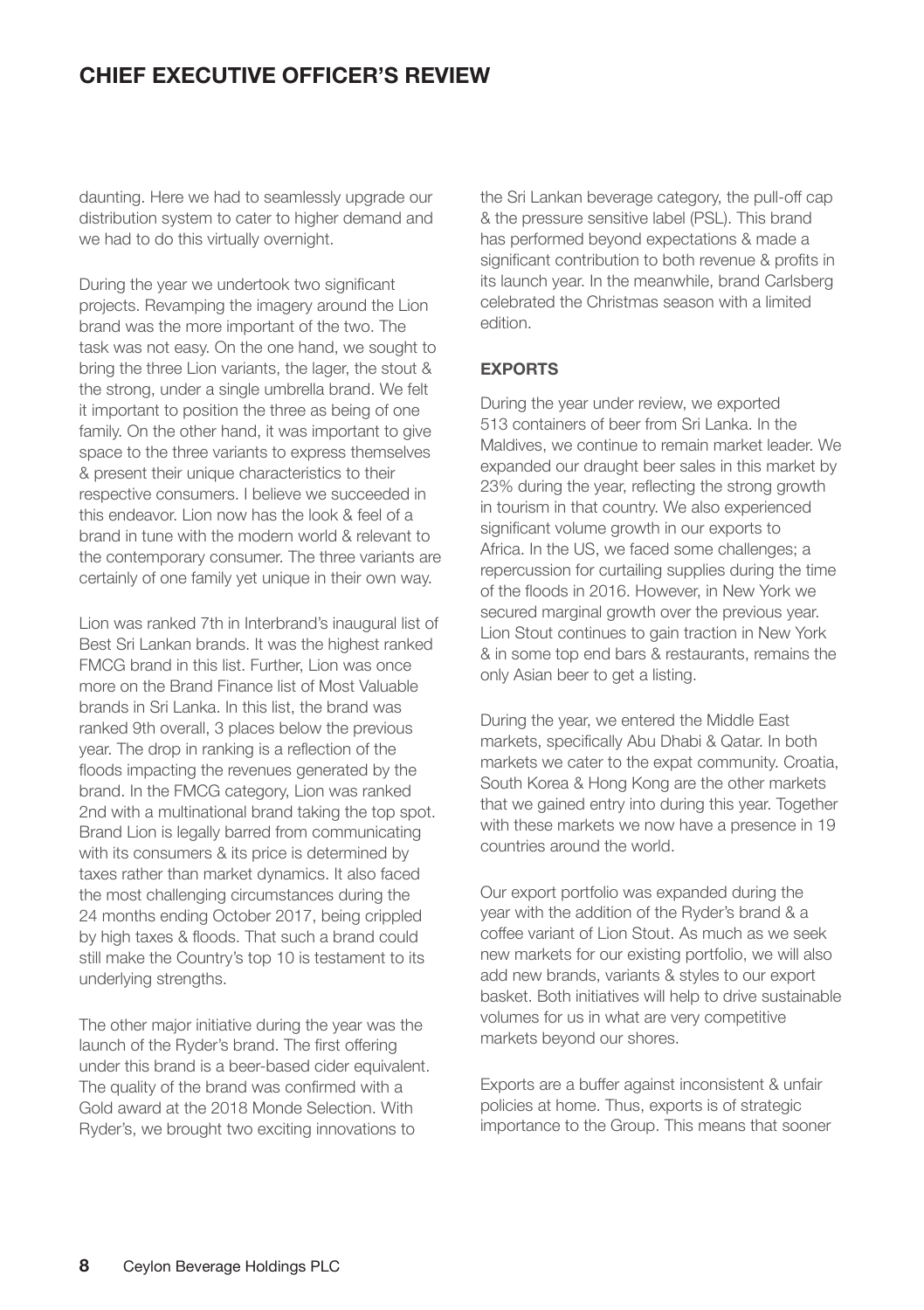rather than later we will need to start investing significant resources to build & sustain markets overseas. Much of this investment will be focused on brand building & on sales & distribution infrastructure. Strategic returns will outweigh economic returns in the short & medium term. However, this is of crucial importance for us in the long term as it is the most effective tool to mitigate against regulatory changes in Sri Lanka.

Unfortunately, profits from our exports will no longer attract the concessionary income tax rate of 14%. Instead, export earnings will now be taxed at 40%, the rate applicable to profits from Sri Lanka. This is because our exports generate less than 80% of our total revenue. The new policy will help only those who are focused mainly on the export sector. However, is this where Sri Lanka's strategic interests lie? Or does the Country's strategic interests lie in transforming Sri Lanka into a nation of exporters? If it is the former, the taxation policy now in place will suffice. If it's the latter, the present policy is wholly inadequate. We believe that the Country must follow the latter direction & urge the Government to restore the concessionary rate of income tax on all export profits.

## **SUPPLY CHAIN**

During the first half of the year, we focused on improving operating efficiencies & reducing costs in the supply chain system. Waste minimisation was prioritised. At the same time, we worked on new product development initiatives of which two – Ryder's & Coffee Stout – were commercialised. However, post November 2017, focus shifted to ramping up the supply chain to meet increased demand. The entire supply chain from our warehouse to the trade underwent reconstruction. In November 2015 in response to the excise duty increase and resulting drop in volume, we had to layoff a number of people and delivery trucks within the supply chain. In November 2017 we had to fill these slots again. It was no easy task to ensure efficient distribution whilst a challenging resource shortage was being addressed. However, we did succeed in the main although some gaps were seen for a week or two. Further, the use of temporary infrastructure such as trucks on short-term rentals to ramp up distribution meant significant additional costs during this period.

Much work was done to safeguard the brewery from floods. Our boundary walls – which act as dykes – have been raised & strengthened, additional pumps & floodgates to buildings have been installed and generators and some critical equipment have been raised above the flood level. We now have three lines of defence and the plant has remained safe & dry during the floods of 2017 & 2018. A few less important projects on account of flood defences are still outstanding and once concluded, we would have taken all possible precautions.

We remain certified for ISO 22000, ISO 14001 & ISO 18001. These cover quality, environment & health & safety respectively.

## **SUPPORT SERVICES**

For most of the year, the Finance department was preoccupied with managing our cash flow. With revenues & profits under pressure & a heavy debt on our balance sheet, this was no easy task. The operating environment was not conducive for a fresh cash infusion. Stringent working capital management & reducing operating expenditure was the only viable option. These initiatives helped us tide over the difficult period we experienced between November 2015 & October 2017.

In terms of HR, our focus during the year was threefold; performance management, talent management & employee engagement. As part of this process we strove to find a better balance between strategic, team & individual performance parameters. A mentoring program was implemented to develop our high – potential managers. We also put in place an extensive 9-month program to develop & up skill middle managers & high potential Assistant Managers.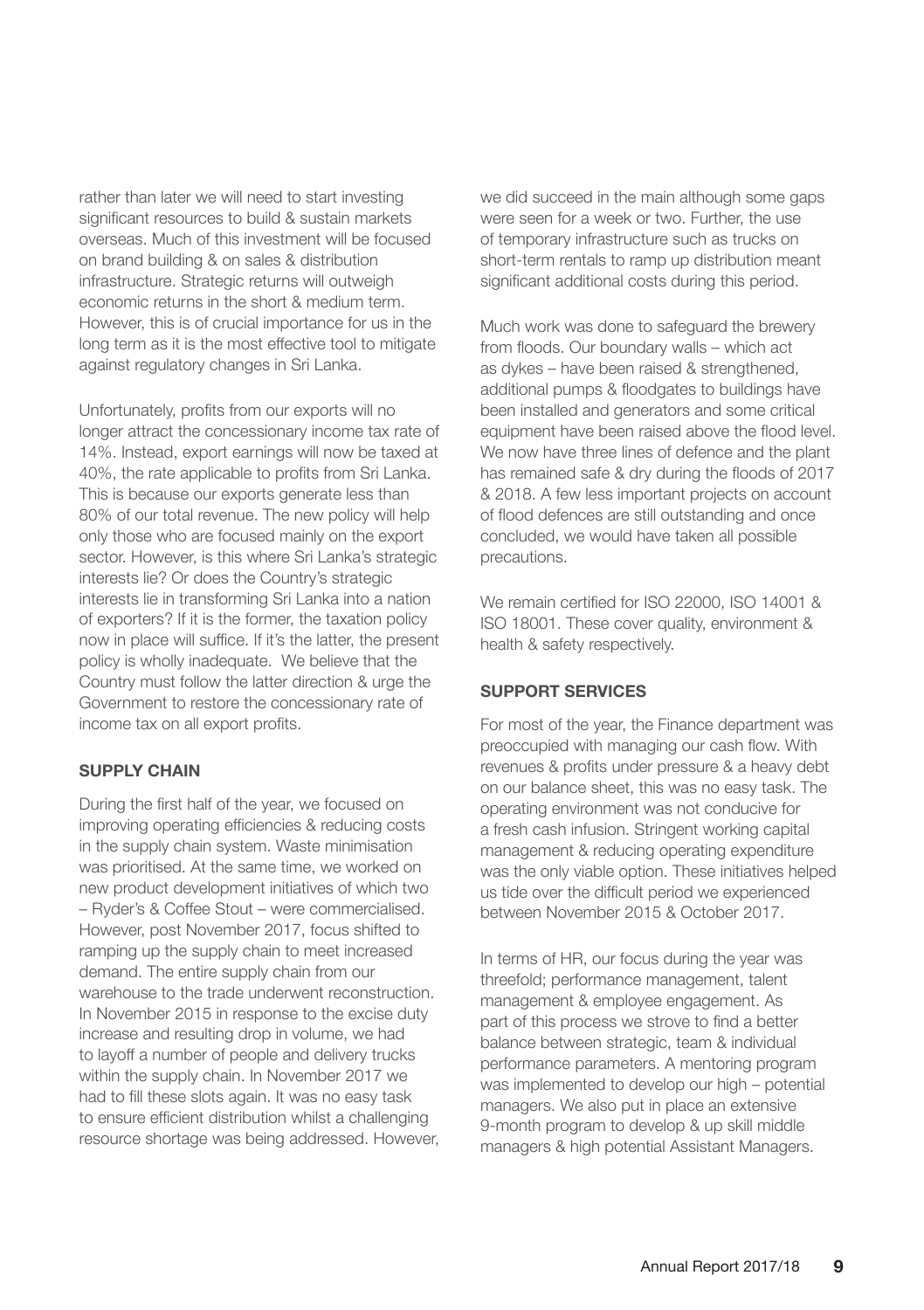## **CHIEF EXECUTIVE OFFICER'S REVIEW**

The IT team focused its efforts on supporting our cost & efficiency enhancing efforts. Operations are being migrated into a paperless environment to the extent possible. 3 applications were completed during the year under review with more to follow in the future. In addition, we continued to optimise utilisation of the SAP system by bringing in more processes into its domain. An outsourced model to manage IT infrastructure services was implemented during the year. This will allow us to focus our IT resources exclusively on business imperatives, both strategic & operational. It will also help reduce IT related costs whilst enhancing service delivery. In the meanwhile, with the exception of two, all other IT applications are now hosted on the cloud. This means that our investments on IT applications will now increasingly move to an opex rather than a capex model. In order to ensure the integrity of data & information, our IT operations & data centre continue to be ISO 27001:2013 certified.

## **OPERATING RESULTS & FINANCIAL POSITION**

On a turnover of Rs.32.3 billion we earned a pre-tax profit of Rs.2.9 billion. Of this profit, Rs.2.0 billion relates to insurance payments received on account of the floods. As mentioned previously, we have now received in full, the insurance payments due. As shareholders are aware from previous reports, our flood policy – which includes both loss of assets & business interruption - covers us to a maximum value of Rs 4 billion per year. The limitation in the policy is imposed on us by the insurers due to the flood risk in the area. Whilst we have now received the full value of the policy, the losses on account of assets & business interruption exceeded Rs.5.0 billion.

Net finance costs for the year amounted to Rs 1.5 billion, an all-time high, due to the highly leveraged balance sheet we worked with during the year under review. The debt arose due two reasons; firstly, we had to fund operations during a period of low volume, the result of high taxes

post November 2015 & secondly, to finance flood related capex replacements pending receipts on account of insurance. However, thanks to insurance receipts, better operating conditions post November 2017 & sound cash flow management, net borrowings reduced by Rs 3.4 billion to Rs 8.4 billion as at the end of the financial year. Thus, gearing at the end of the year stood at 48.2%, a significant improvement over the 58.9% at its commencement. Nevertheless, we need to further bring down our gearing considering the inconsistent policy environment in the Country & this is a priority for us in the coming year.

Net assets per share at the end of the financial year stood at Rs 218.75. In comparison, at the beginning of the financial year, net assets per share amounted to Rs 205.14. In the meanwhile, market value per share rose to Rs.630.30 from Rs.600.00 during the same period. As at the end of the financial year, market value stood at Rs.13.2 billion whilst the balance sheet reflected a net assets value of Rs.9.1 billion.

## **TAXATION**

During the year under review our liability to all taxes amounted to Rs. 24.0 billion. 55% of these taxes arose after the excise tax reforms of November 2017. The corporate tax rate applicable to the alcohol industry continues to remain at 40%, much above the 28% paid by the rest of the private sector. There is no justification for applying a discriminatory rate on an industry that is already burdened by a heavy excise duty and we urge the Government to reconsider this policy.

With the new Inland Revenue Act coming into force, we are compelled to account for a deferred tax liability that would arise if we were to dispose of the land & buildings housing the brewery. The deferred tax liability was calculated on the difference in value between the most recent valuation and the cost of acquisition. As mandated by Accounting Standards, the relevant provision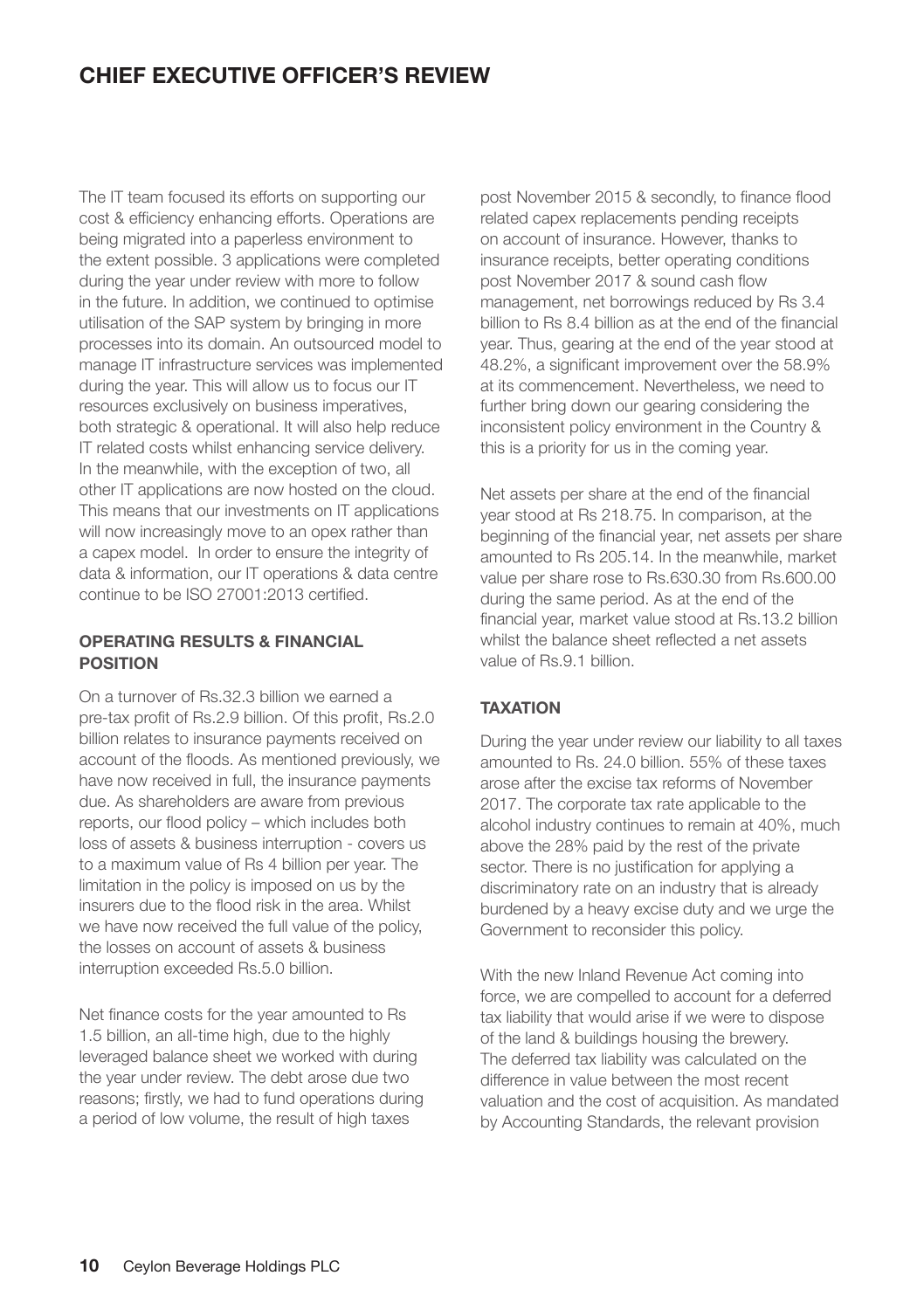amounting to Rs 351 million is reflected in the Statement of Other Comprehensive Income.

## **RETURNS TO SHAREHOLDERS**

In the final month of the financial year, your Board declared an interim dividend of Rs 7 per share. This amounted to Rs 147 million or 83.6% of distributable profit. Since we were just emerging from the darkest period of our history, it was not easy on our cash flow. However, since shareholders received a small dividend last year, your Board deemed it appropriate to make this distribution & to make it at the earliest possible opportunity.

Considering the heavy debt burden on our balance sheet & the need to bring it down to an optimum level as quickly as we could considering the inconsistent policy framework in the Country, your Board does not recommend a further distribution of dividends for the financial year under review.

Ceylon's share price closed the financial year at Rs.630.30, an increase of 5% in comparison to 12 months previously. Thus, our market value stood at Rs. 13.2 billion as at 31st March 2018.

## **LUXURY BRANDS (PVT) LTD**

This fully owned subsidiary deals with a range of premium, imported alcobevs including all types of spirits, beers & wines. Amongst the world class brands in our extensive portfolio are Johnnie Walker scotch whiskey, Singleton & Talisker single malts, Ciroc vodka, Ron Zacapa rum, Jagermeister, Molinari Sambuca, Corona & Tsingtao beer and Gossips/Indaba & Long Country wines.

During the year under review, we moved aggressively into the wine sector & carved out a significant share within the category. We have so far focused on good quality, new world wines aimed primarily at the off-premise channel. Our

range of wines comes from South Africa, Chile & Australia. It is a portfolio we will expand in the future as we strive for a market leadership position in this sector.

We faced a very challenging year primarily as a result of some locally manufactured imported brands entering the market. In the face of such competition we are at a great disadvantage since imported spirits attract a plethora of prohibitive taxes on landing in the Country. These taxes are so prohibitive that they actively encourage a very large gray market. We estimate that smuggled spirits take a much larger share of the market than those imported legitimately. Indeed, at times gray market imports find their way into elite functions. These gray market imports not only discourage legitimate businesses but they also result in significant revenue losses to Government. There are a number of enforcement strategies that can be used to curtail gray market operations, some of which we have discussed with the authorities. Strict enforcement coupled with a realistic tax regime will help eliminate an illegal business and contribute to a significant increase in Government revenue.

As the financial year reached its end, the Moet Hennessy portfolio shifted out to that company's regional distributor who has set up office in Sri Lanka. As such we currently lack cognac, champagne & sparkling wine in our portfolio. However, we are confident that we will soon secure similar brands to once again complete our portfolio.

Our results during the year reflected these challenges & on a turnover of Rs 1.605 billion, we returned a loss of Rs 167 mn. However, within the legitimate sector, we retained our market leadership position within the imported spirits & beer category. In wines, we achieved a very satisfactory market position although we were a very late entrant to the category.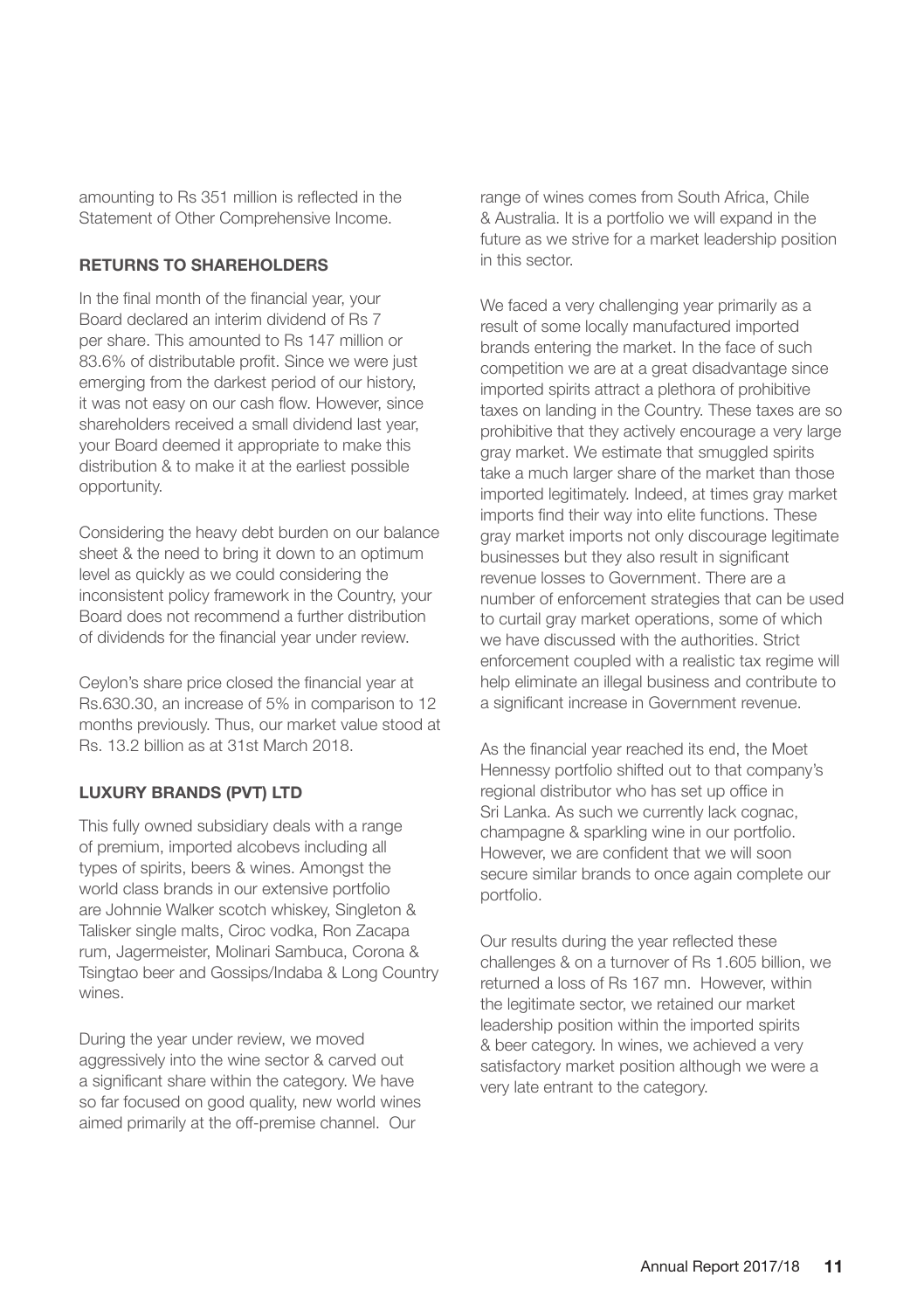## **PUBS N' PLACES (PRIVATE) LTD**

This fully owned subsidiary operates a range of restaurants under the brand names O!, Machang, HQ, Chillax & 8.8. In all, we have 39 restaurants, the largest such chain in the Country. Each brand aims to deliver a quality, value for money experience to consumers in their respective segments. All outlets are operated on a franchised model. Our income is derived from a royalty charged on the revenue of each location.

The Machang brand is gaining increasing traction amongst consumers. As a result, prospective operators are now willing to invest in full the funds required to open new locations. 2 such locations were opened during the year under review. In all, 9 outlets have been funded entirely by the operators. More are planned for the future.

Expanding this business is a challenge since the authorities do not issue new licenses. A further challenge we face comes from many on-premise establishments that operate outside the tax net. As a result they offer food & beverages at more competitive pricing. Despite these challenges, we increased revenue during the year to Rs 329 million from Rs 293 million in the previous year. On the back of higher revenues & improved cost management, losses declined to Rs 59 mn from the previous years' Rs 70 million.

## **RETAIL SPACES (PRIVATE) LTD.**

This fully owned subsidiary operates 4 retail outlets that deal with the full range of alcobevs available in Sri Lanka. Since the authorities do not issue new retail licenses, expanding this business is a challenge. Further, acquiring retail licenses from the secondary market is expensive and cannot be justified on the basis of economic returns, if operations are carried out legitimately. Since we operate very much within the law, acquiring retail licenses from the secondary market is no longer an option.

This business generated a pre-tax profit of Rs 4.6 million during the year, marginally down from the previous periods Rs 5 million.

## **THE YEAR AHEAD**

The FMCG category, including the food & beverage sector, is likely to remain under pressure during the ongoing financial year. Consumer sentiment at present is not conducive to drive consumption of non-essentials. The fuel price adjustment & the currency depreciation will limit purchasing power. If electricity tariffs are also revised this year, there will be further pressure on consumers. On the positive side, the agriculture sector saw recovery in the 1st quarter of 2018. Since the recent weather has also been conducive, it is likely that this sector will do well in the current year. However spare cash from this sector is unlikely to filter into consumption in the short term. Farmers will need to first settle liabilities that are likely to have arisen due to the prolonged drought over the past 24 months. Tourism & exports are other sectors that are expected to do well. Considering these circumstances, we are inclined to believe that beer volumes will be subdued during this financial year.

Our primary focus during the ongoing year is to reduce our debt. The policy environment in the Country is too inconsistent to do otherwise. Indeed, we have been bitten twice before, once in 1998 & the other in 2015 and both times it was just after we had made sizable investments. In addition, we will continue to work on cost reduction initiatives & enhancing efficiencies in the supply chain system.

## **CONCLUSION**

We now have a rational excise tax policy in place. It is a policy that is helping consumers to drink better whilst contributing more to Government coffers. We can't think of a better outcome. Once positive consumer sentiment returns, we are confident that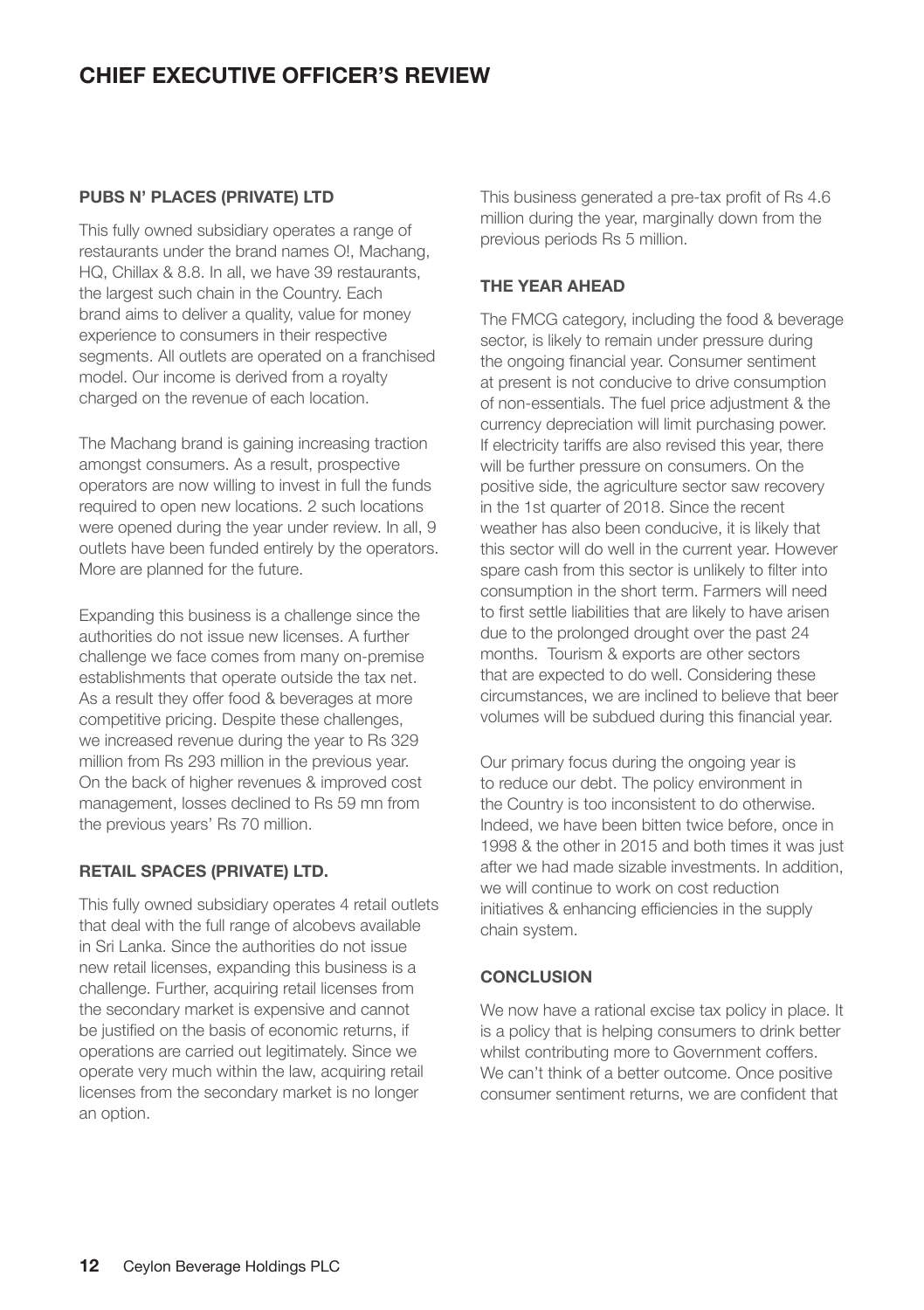Government revenue will improve even further. A fair & rational excise tax policy will also ensure satisfactory returns to shareholders.

We went through two incredibly tough years since November 2015. Thanks to a very committed team, led by a set of talented & loyal senior managers, we overcame those two challenging years. Our Consignment Agents also stood with us during this difficult period, as did the trade whilst consumers remained loyal throughout. Similarly, our banking partners too extended their fullest corporation to us. On behalf of the shareholders & the Board, I wish to thank all of them for their unstinted support during the most difficult of times.

My thanks also to our partner Carlsberg, our parent company Carson Cumberbatch & your Board for the confidence & trust placed in management during this period. Their commitment to the long term & what is right for the business helped us engineer a turnaround even before the excise tax reforms were introduced.

Finally, my thanks to our shareholders whose continued trust during a most difficult time was always a source of much encouragement.

*(Sgd.)* S. K. Shah Chief Executive Officer

Colombo 18th June 2018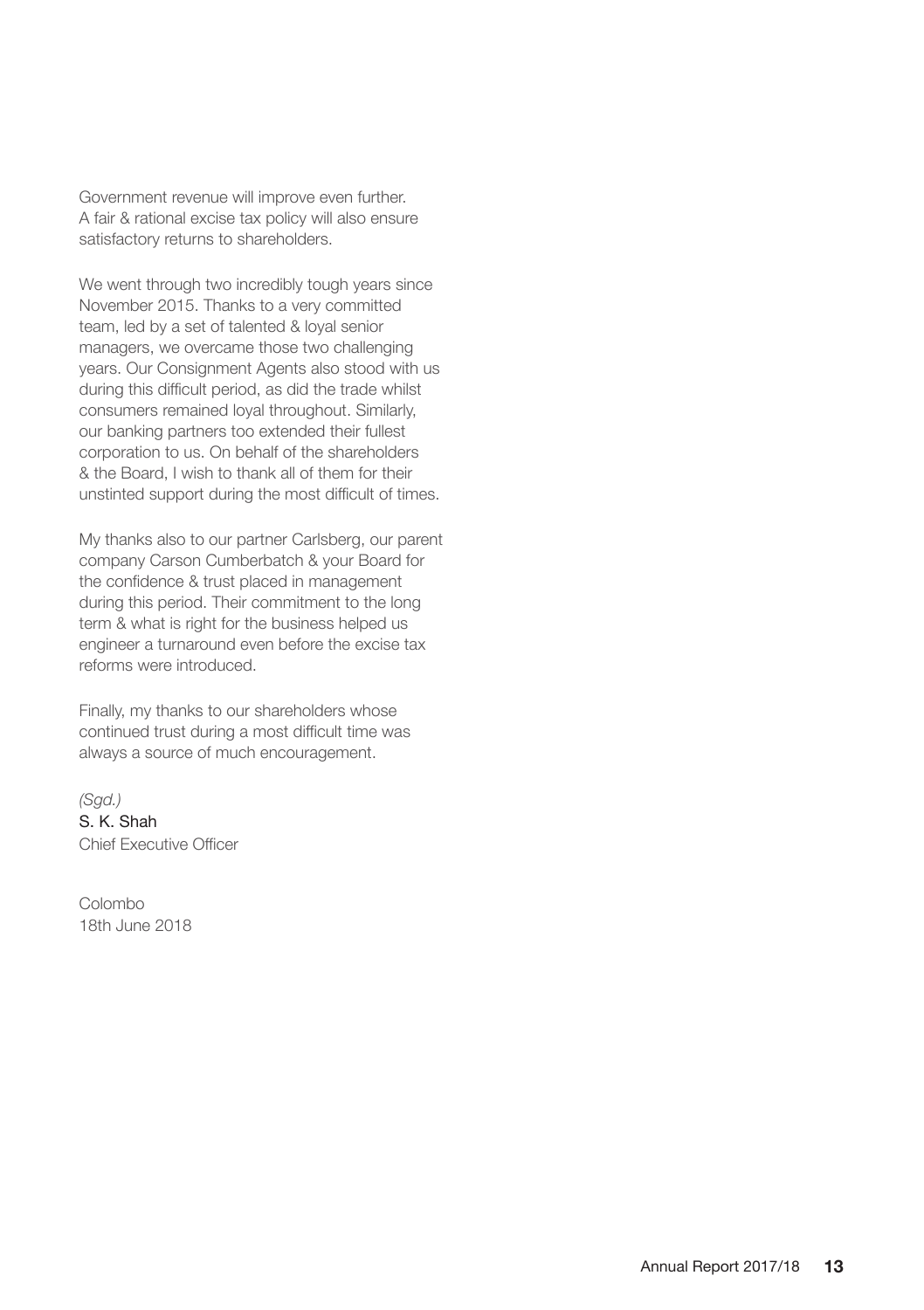# **PROFILES OF DIRECTORS**

## **AMAL CABRAAL**

Mr. Amal Cabraal is presently the Chairman of Ceylon Beverage Holdings PLC, Lion Brewery (Ceylon) PLC and CIC Feeds Group of Companies. He is a former Chairman and Chief Executive Officer of Unilever Sri Lanka and has over 3 decades of business experience in general management, marketing and sales in Sri Lanka, the United Kingdom, India and Bangladesh. Amal Cabraal is an Independent Non-Executive Director of John Keels Holdings PLC, Hatton National Bank PLC, Sunshine Holdings PLC and Silvermill Investment Holdings (Pvt) Ltd., and a member of the Supervisory Board of Associated Motorways (Private) Ltd. He is also a member of the Monetary Policy Consultative Committee of the Central Bank of Sri Lanka and a Committee Member of the Ceylon Chamber of Commerce and serves on the Management Committee of the Mercantile Services Provident Society. A Chartered Marketer by profession and a Fellow of the Chartered Institute of Marketing - UK, he holds a MBA from the University of Colombo and is an executive education alumnus of INSEAD-France.

## **HARI SELVANATHAN**

Mr. Hari Selvanathan is the Chairman of Bukit Darah PLC and Deputy Chairman of Carson Cumberbatch PLC. He is the Deputy Chairman of Goodhope Asia Holdings Ltd and was appointed as Group Chief Executive Officer of Goodhope Asia Holdings Ltd w.e.f 1st November 2017. He is the President Commissioner of the palm oil related companies in Indonesia. He holds directorships in several subsidiary companies within the Carsons Group and is also a Director of Sri Krishna Corporation (Private) Limited and the Chairman of Express Newspapers (Ceylon) Ltd. He is also the Chairman of Carsons Management Services (Private) Limited and Agro Harapan Lestari (Private) Limited, the Group's Management companies.

Past President of the National Chamber of Commerce and Past Vice Chairman of the International Chamber of Commerce (Sri Lanka).

He counts over 20 years' experience in commodity trading in International Markets.

He holds a Bachelor of Commerce Degree.

## **MANO SELVANATHAN**

Mr. Mano Selvanathan holds a Bachelors Degree in Commerce and is the Chairman of Sri Krishna Corporation (Private) Limited, Ceylon Finance & Securities (Private) Ltd. and Selinsing PLC and is a Group Director of most Companies in the Carson Cumberbatch Group in Sri Lanka, Indonesia, Malaysia & Singapore and is an active Member of its Executive Management Forums.

He has served as the Chairman of the Ceylon Chamber of Commerce and The Indo Lanka Chamber of Commerce & Industry and also as the President of the Rotary Club of Colombo North. At present he is the Honorary Consul of the Republic of Chile in Sri Lanka.

Mr. Mano Selvanathan was conferred the highest National Honours in Sri Lanka the 'DESAMANYA' title by H.E. The President of Sri Lanka, in recognition of the services rendered to the Nation in November 2005.

In January 2011, he was awarded with the prestigious 'PRAVASI BHARATIYA SAMMAN AWARD' by the President of India.

He also received the Presidential Honour of 'ORDER OF KNIGHT COMMANDER' in October 2013 awarded by the Government of Chile.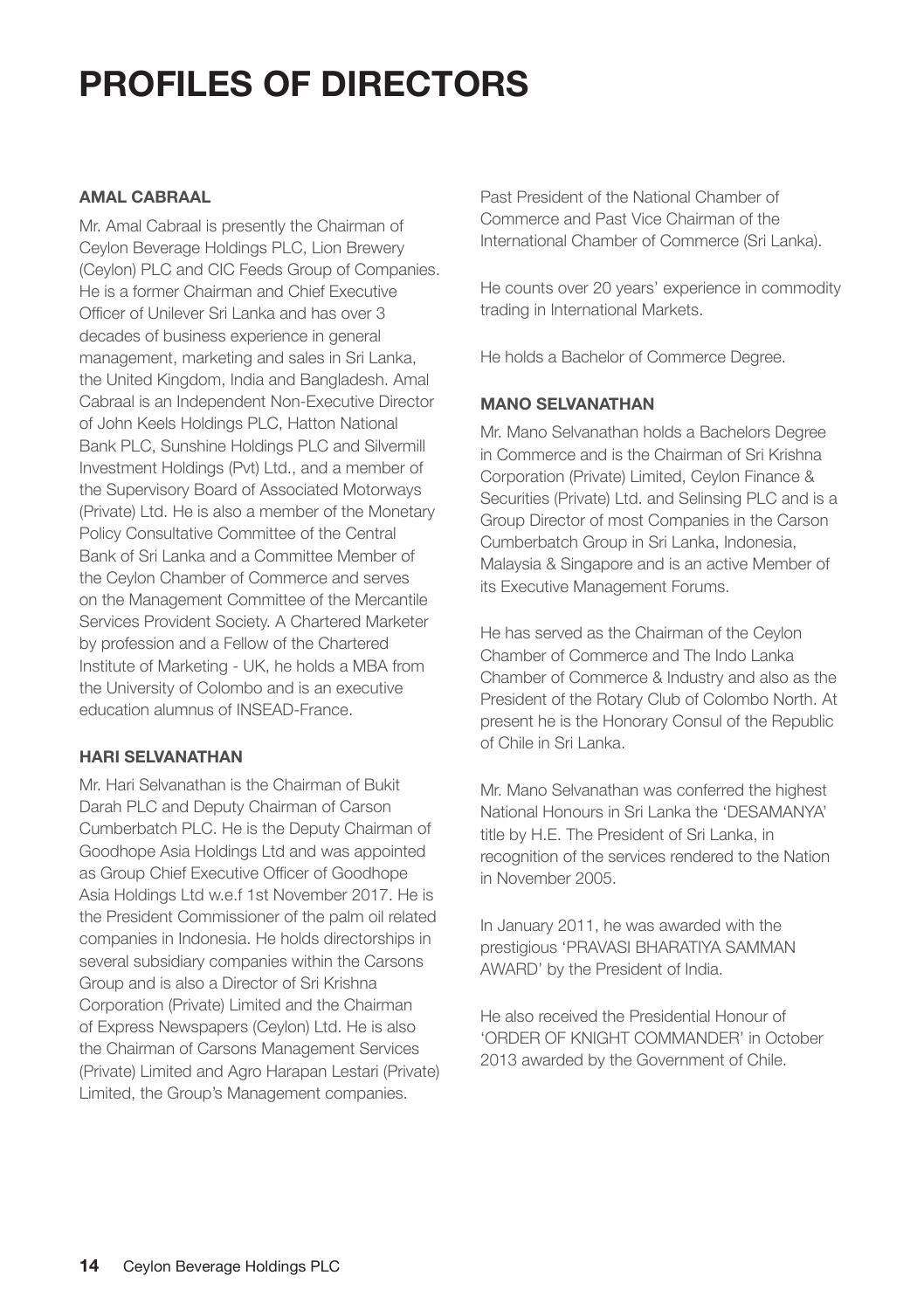## **SURESH SHAH**

Mr. Suresh Shah is a Director and Chief Executive Officer of Ceylon Beverage Holdings PLC and Lion Brewery (Ceylon) PLC. He is also a Director of Bukit Darah PLC and some other companies within the Carson Cumberbatch group.

He is a Past Chairman of the Ceylon Chamber of Commerce, Chairman of the Employers Federation of Ceylon, a member of the Monetary Policy Consultative Committee of the Central Bank of Sri Lanka and a member of the National Salaries & Cadre Commission. Previously, he has served as a Commissioner of the Securities and Exchange Commission of Sri Lanka and as a Member of Council, University of Moratuwa.

He is a Fellow Member of the Institute of Chartered Accountants of Sri Lanka.

#### **CHANDIMA GUNAWARDENA**

Mr. Chandima Gunawardena serves as a Non-Independent, Non-Executive Director of most of the Carsons Group Companies in Sri Lanka and overseas. He is also a Director of Bukit Darah PLC. Since assuming Non-Executive status in the Group, he serves as an advisor to the Group's Strategic Planning and Management forums in Sri Lanka and serves on Board Committees, including the Audit Committees of the Group in Sri Lanka and overseas covering all operating sectors of the Group.

Mr. Gunawardena has over four decades of experience in varied fields of business and commercial activities and has held senior positions in Corporate, Mercantile and State Institutions. He was appointed to the Carsons Group Directorate in 1990.

He has served in the Management Committee of The Ceylon Chamber of Commerce for over 10 years and was a Founder Council member of the Sri Lanka Institute of Directors (SLID) and continued to serve in the council for over 10 years.

He is a Fellow of the Chartered Institute of Management Accountants, UK.

## **LARS LEHMANN**

Mr. Lars Lehmann, age 51 years, a Dane, was appointed to the Board and as Managing Director of Carlsberg Brewery Malaysia Berhad on 1 July 2016. He is responsible for the South East Asia sub-region comprising Malaysia and Singapore and oversees Carlsberg's investment in Sri Lanka.

Mr. Lehmann holds a MBA and BA from Copenhagen Business School.

He has been with the Carlsberg Group since 2003 and has undertaken various senior positions in the area of sales, marketing and general management for Western and Eastern Europe markets as well as Export businesses. Prior to the appointment, Lehmann was the Regional CEO, Western Europe Challenger Markets from October 2012 overseeing 11 European markets like Germany, Italy, Greece, Bulgaria, Serbia, Croatia, Portugal, Estonia, Latvia, Lithuania and Carlsberg ExLiD (Export, License and Duty Free). Before joining Carlsberg Group, he was with Unilever Denmark for eight years in sales and marketing.

Mr. Lehmann is the Chairman of Carlsberg Singapore Pte. Ltd. He also sits on the Board of Carlsberg Marketing Sdn. Bhd., a wholly owned subsidiary of Carlsberg Brewery Malaysia Berhad, the Malaysian Danish Business Council and Maybev Pte. Ltd., a 50% owned subsidiary by Carlsberg Singapore Pte. Ltd. He is also a member of the Governing Council of the Confederation of Malaysian Brewers Berhad.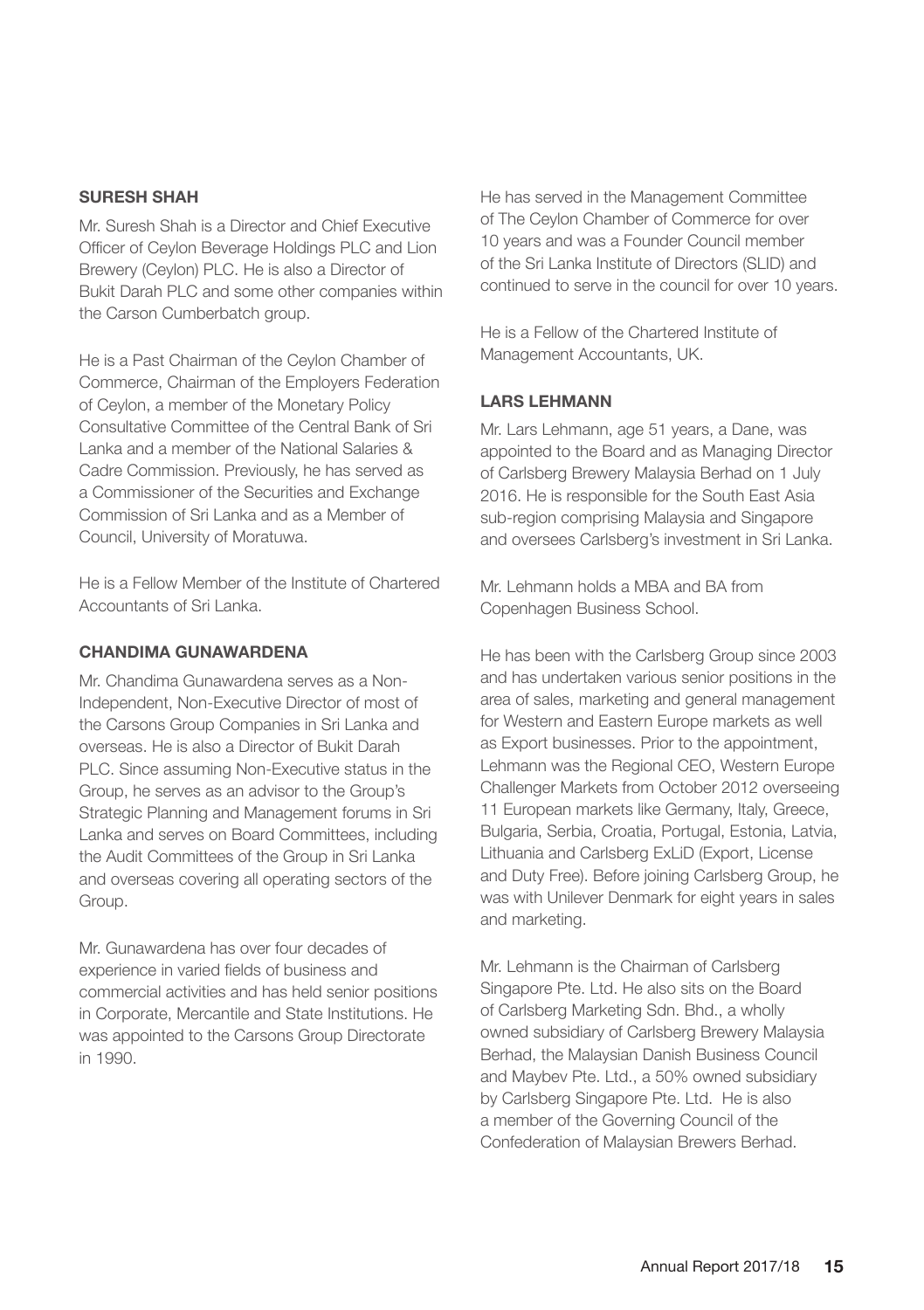## **PROFILES OF DIRECTORS**

#### **RAJIV MEEWAKKALA**

(Appointed w.e.f. 01/09/2017)

Mr. Rajiv Herath Meewakkala is a marketing professional with over 25 years' experience, and his marketing career spans the breadth of the different marketing disciplines both domestically and internationally. He was the former Marketing Director of Ceylon Tobacco Company, and was also part of the South Asia Marketing Leadership team of British American Tobacco. He has also contributed his expertise to the public sector, and is a Non-executive Director of the Housing Development Finance Corporation PLC, was the CEO of Lanka Sathosa and is currently the Chairman of State Development & Construction Corporation under the Ministry of Housing & Construction. He is a consultant of Interbrand, the largest global brand consultancy.

Mr. Rajiv Meewakkala holds a Phd from the University of Honalulu, and a MSc in International Marketing from the University of Stratchclyde UK.

## **CUBBY WIJETUNGE**

(stepped down from the Board/as Chairman at the conclusion of the AGM on 20/07/2017)

Mr. Cubby Wijetunge was the Chairman of Ceylon Beverage Holdings PLC and Lion Brewery (Ceylon) PLC until he stepped down from the Board at the conclusion of the AGM held on 20/07/2017. He is the Chairman of Union Residencies Ltd., and Chairman Emeritus, Nestle Lanka PLC. He is also a Director of Hunter & Company PLC, Janashakthi Insurance PLC, Swiss Trading Company and Senior Vice-President of Baur Asia Ltd. He is also a Director of East India Retailing Company (Pvt) Ltd., Heath & Co. Ltd. and Lanka Canneries Ltd. He also serves as a Trustee of Joseph Fraser Hospital. In addition, he is a member of the President of the Swiss Business Club of Colombo.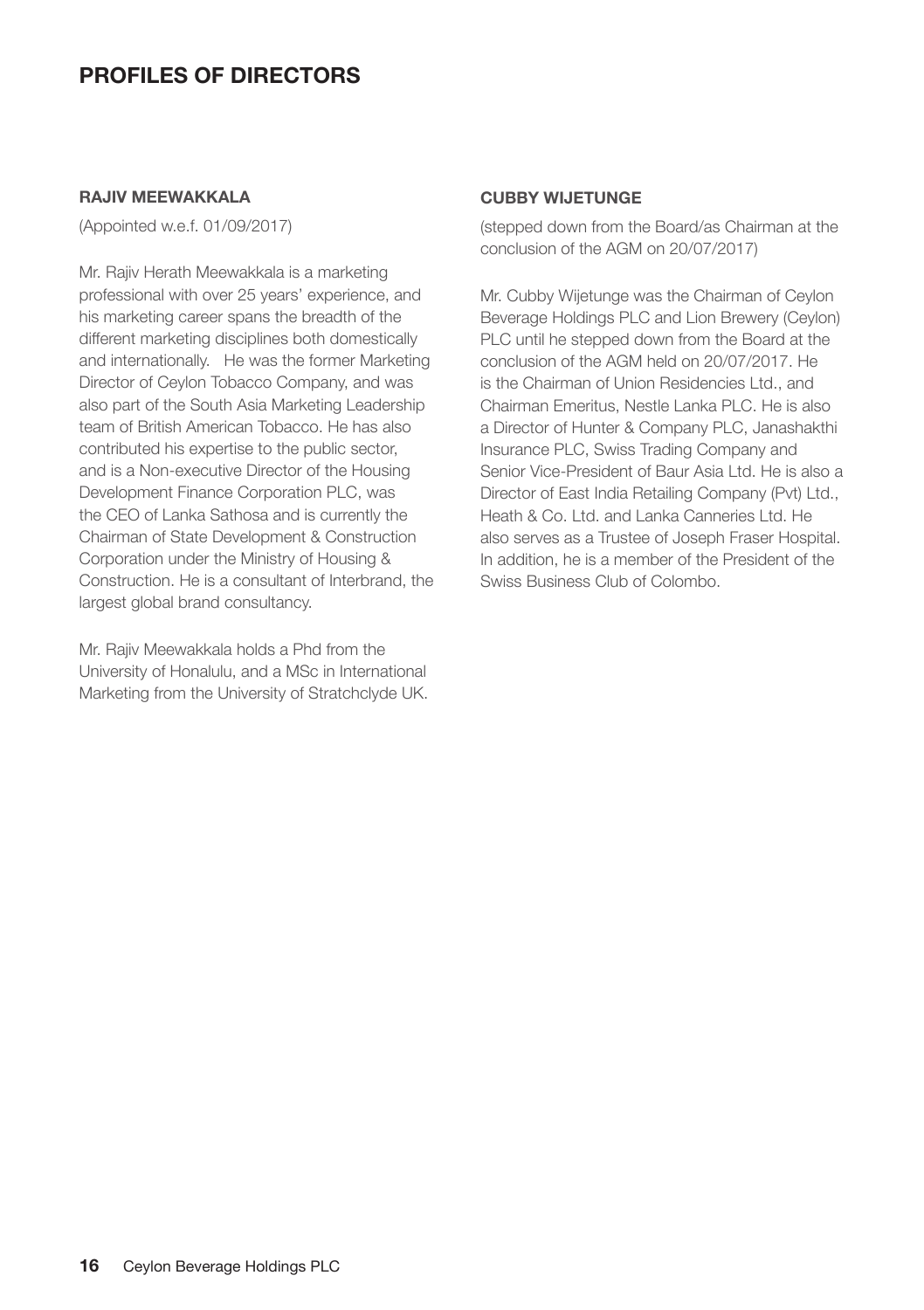## **SENIOR MANAGEMENT TEAM**



**SURESH SHAH Director/CEO**



**RANIL GOONETILLEKE Head of Finance**



**STEFAN ATTON Head of Marketing**



**NIROSH DE SILVA Head of Supply Chain**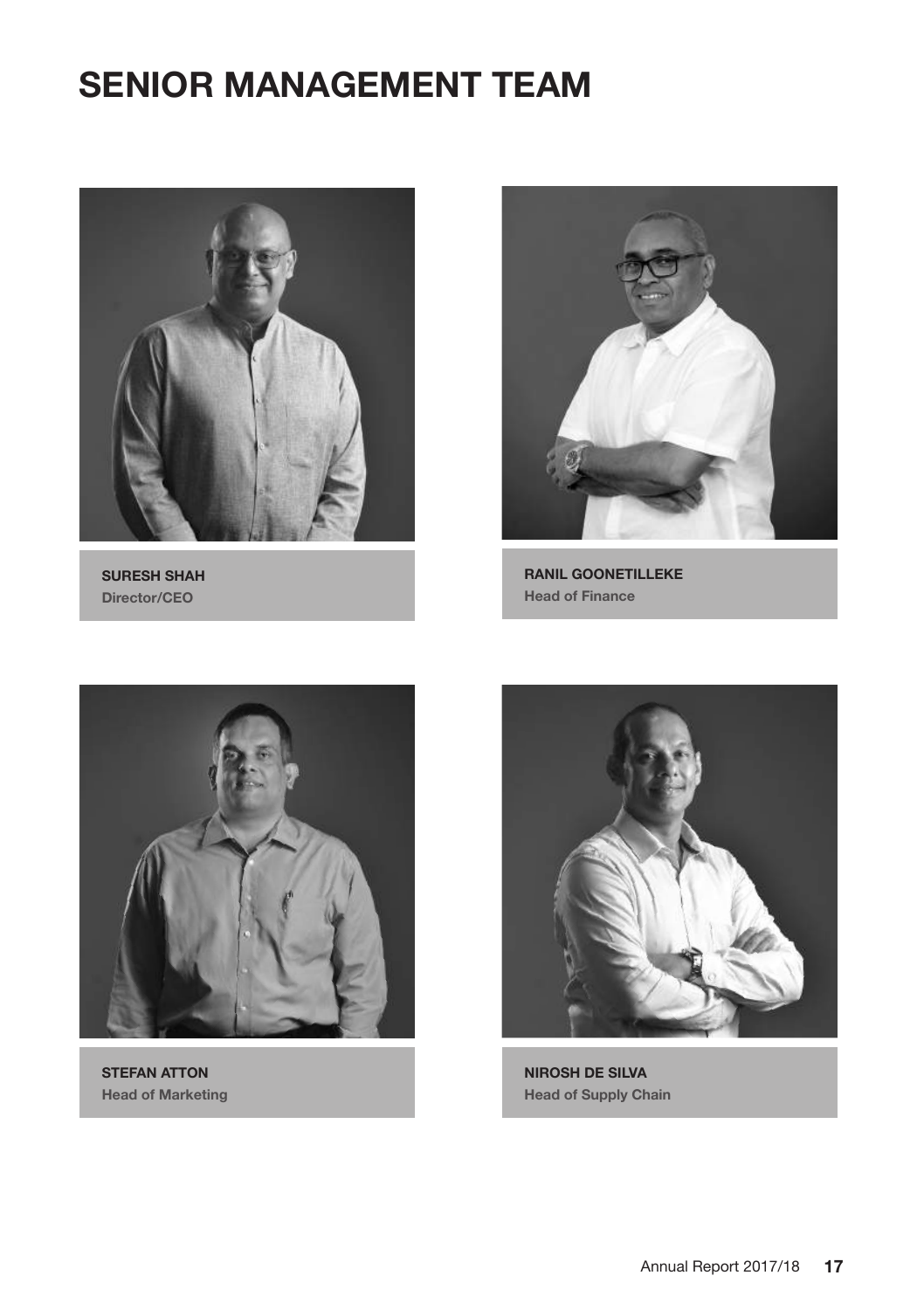## **SENIOR MANAGEMENT TEAM**



**SHAMAL BOTEJU General Manager - Pubs 'N Places (Pvt) Ltd & Retail Spaces (Pvt) Ltd**



**MADHUSHANKA RANATUNGA General Manager - Luxury Brands (Pvt) Ltd**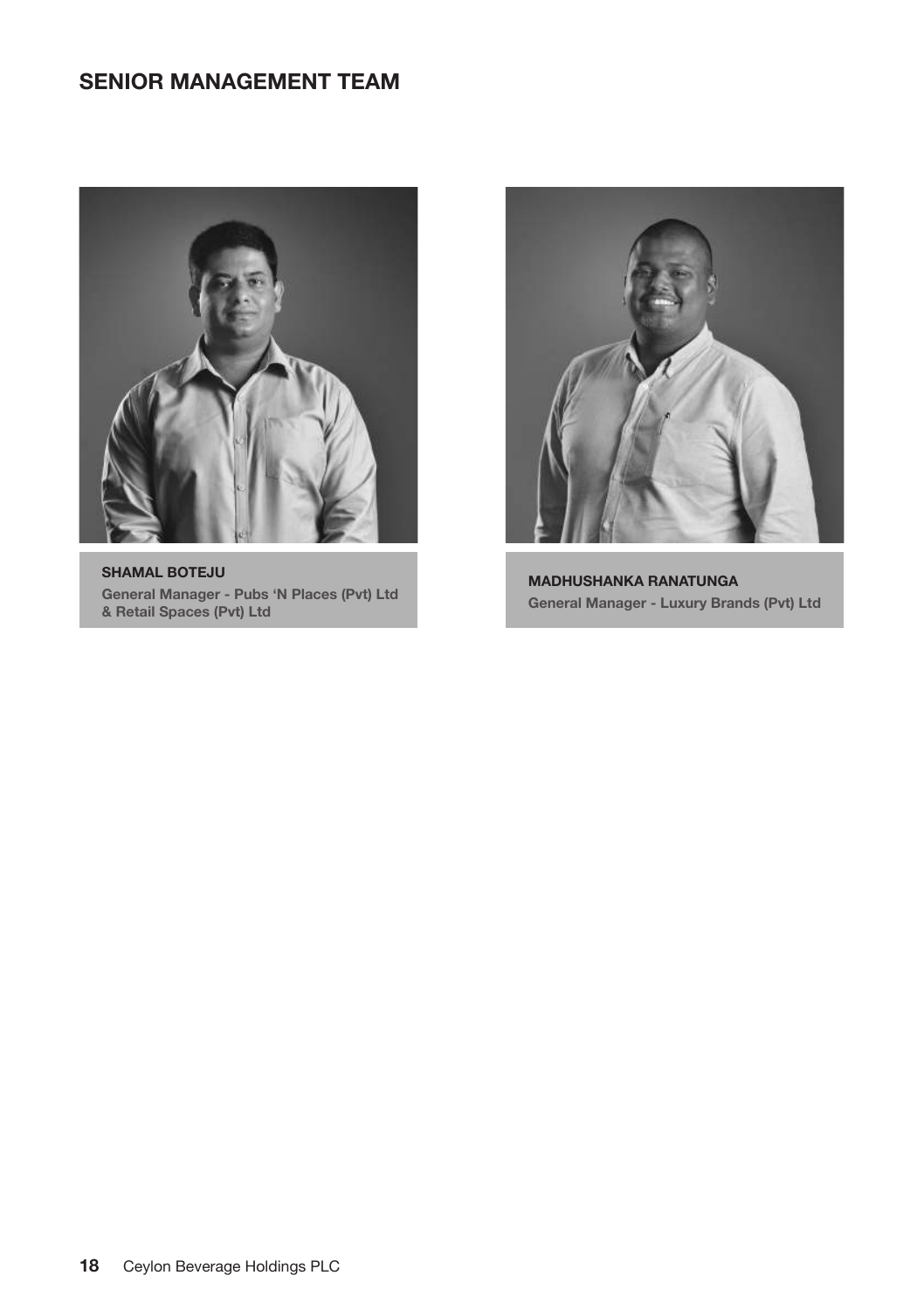## **ANNUAL REPORT OF THE BOARD OF DIRECTORS ON THE AFFAIRS OF THE COMPANY**

The Board of Directors of Ceylon Beverage Holdings PLC ('the Company') have pleasure in presenting to the Shareholders their Report together with the Audited Consolidated Financial Statements of the Company and its Subsidiaries (the Group) for the financial year ended 31st March 2018.

The details set out herein provide the pertinent information required by the Companies Act, No. 07 of 2007, the Listing Rules of the Colombo Stock Exchange and are guided by recommended best Accounting Practices.

The Annual Report was approved by the Board of Directors on 18th June 2018.

## **GENERAL**

Ceylon Beverage Holdings PLC is a public limited liability Company incorporated in Sri Lanka in 1910. Ceylon Beverage Holdings PLC operates as an investment holding company.

## **PRINCIPAL ACTIVITY OF THE COMPANY**

The Principal activity of the Group is brewing and marketing of high quality beers for both the local and export markets and retailing of beer and alcohol products through its owned/managed wine shops and restaurants. The Group is also engaged in the import and marketing of globally renowned high quality beer, wines and spirits brands. Whilst some imported beer brands are marketed overseas, the imported spirits brands are exclusively for the local market.

## **CHIEF EXECUTIVES' REVIEW AND FUTURE DEVELOPMENTS**

The Chairman's Statement and the Chief Executive's Review describe in detail the performance during the year together with comments on the financial results and future developments of the Group.

## **SIGNIFICANT EVENTS DURING THE FINANCIAL YEAR**

Disposal of Subsidiary, Vee Waruna (Private) Limited

Vee Waruna (Private) Limited which was a 100% owned subsidiary of the Company was sold on 11th August 2017.

Further details of significant events during the year are contained in the Chief Executive's Review on pages 4 to 13 of this Report.

## **STATEMENT OF DIRECTORS RESPONSIBILITIES**

The responsibilities of the Directors in relation to the Financial Statements, are detailed in the following paragraphs, whilst the responsibilities of the Auditors are set out in the Report of the Auditors.

According to the Companies Act, No. 07 of 2007 and the Sri Lanka Accounting and Auditing Standards Act, No. 15 of 1995, the Directors are required to prepare Financial Statements for each financial year, giving a true and fair view of the state of affairs of the Company and the Group as at the end of the financial year and of the results for the said period.

In preparing these Financial Statements the Directors are required to ensure that:

- appropriate accounting policies have been selected and applied consistently, while material departures, if any, have been disclosed and explained,
- all applicable Accounting Standards have been complied with, and,
- reasonable and prudent judgments and estimates have been made.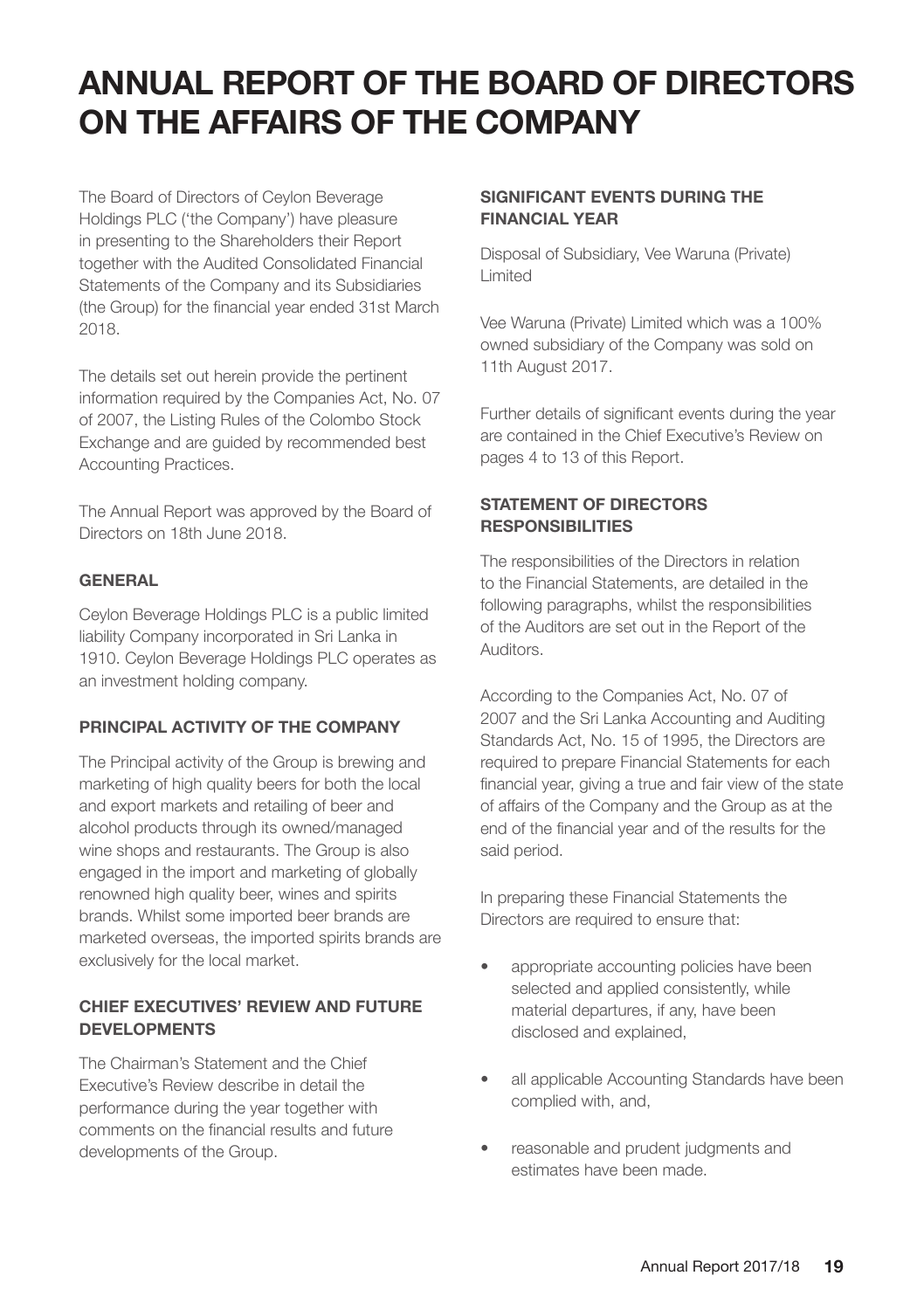## **ANNUAL REPORT OF THE BOARD OF DIRECTORS ON THE AFFAIRS OF THE COMPANY**

The Directors are responsible for ensuring that the Company maintains sufficient accounting records to disclose with reasonable accuracy, the financial position of the Company in order to ensure that its Financial Statements meet with the requirements of the Companies Act, No. 07 of 2007 and the Sri Lanka Accounting and Auditing Standards Act, No. 15 of 1995. They are also responsible for taking reasonable measures to safeguard the assets of the Company and in this regard to give proper consideration to the establishment of appropriate systems of internal control with a view to prevent, detect and rectify frauds and other irregularities.

These Financial Statements have been prepared on a Going Concern basis, since the Directors are of the view that the Company has adequate resources to continue operations for the foreseeable future from the date of signing these Financial Statements. The Directors are also of the view that they have discharged their responsibilities as set out in this statement.

The Directors confirm that to the best of their knowledge,

- all taxes, duties and levies payable to the statutory bodies,
- all other known statutory dues as were due and payable, by the Company as at the reporting date have been paid, or where relevant provided for in these Financial **Statements**

## **Accounting Policies and Changes during the Year**

There were no major changes made to the accounting policies other than those disclosed under Notes 1 to 8 to the Financial Statements for the financial year ended 31st March 2018.

## **FINANCIAL STATEMENTS**

The Financial Statements which include the Statement of Financial Position, Statement of Profit or Loss and other Comprehensive Income, Cash Flow Statement, Statement of Changes in Equity and Notes to the Financial Statements of the Company and the Group for the year ended 31st March 2018 are set out on pages 40 to 96 of this Report.

## **RESERVES**

After the above mentioned appropriations, the total Group Reserves stand at Rs. 4,057.70Mn (2017 - Rs. 3,772.06Mn) comprising Capital Reserves of Rs. 708.96Mn (Rs. 1,005.36Mn) and Revenue Reserves of Rs. 3,348.74Mn (2017 - Rs. 2,766.70Mn). The movements are shown in the Statement of Changes in Equity and Notes 19 and 20 to the Financial Statements.

## **VALUE OF THE INVESTMENT PORTFOLIO**

The Market Value/ Director's value of the Company's investment portfolio as at 31st March 2018 was Rs. 22,522.96Mn (2017 - Rs. 19,789.32Mn) as disclosed under Note 11 to the Financial Statements.

## **CAPITAL EXPENDITURE**

The total expenditure on the purchase of capital assets by the Group during the year amounted to Rs. 1,389.36Mn (2017 - Rs. 3,433.72Mn). The movements in capital assets during the year are set out in Notes 9 and 10 to the Financial Statements.

## **MARKET VALUE OF FREEHOLD PROPERTIES**

Freehold properties of the Group are stated in the books at their revalued amounts. The valuation has been carried out by an independent professional valuer, as further explained in Notes 9(c) to these Financial Statements.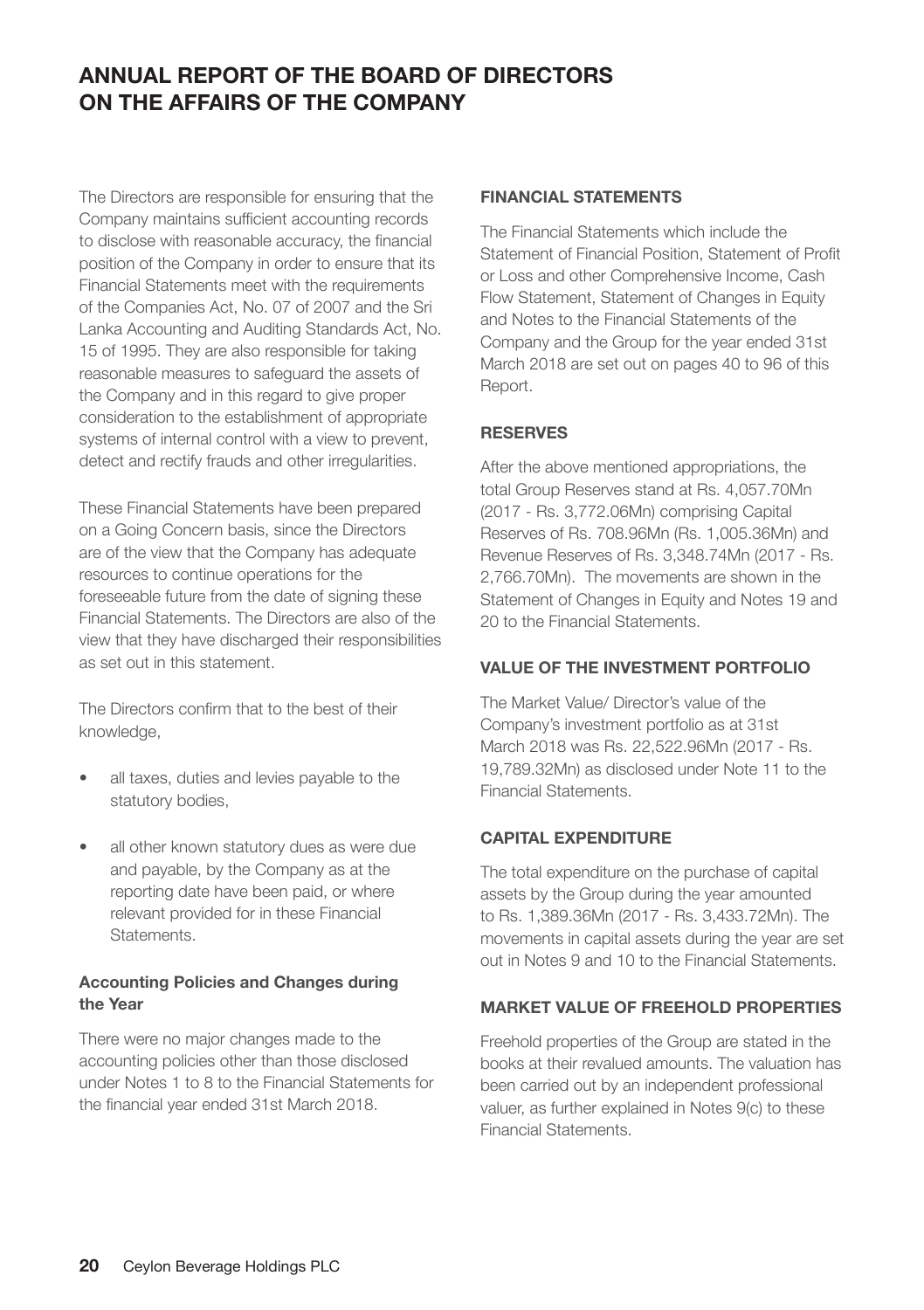## **STATUTORY PAYMENTS**

The Directors to the best of their knowledge and belief are satisfied that all statutory dues have been paid up to date or have been provided for in these Financial Statements except as disclosed in Note 40 to these Financial Statements.

## **OUTSTANDING LITIGATION**

The outstanding litigations related to the Company are shown in Note 40 to these Financial Statements.

## **RISK MANAGEMENT/MATERIAL FORESEEABLE RISK FACTORS**

The Company and the Group's activities were exposed to a variety of financial risk, market risk (including currency risk, fair value interest rate risk, cash flow interest rate risk and price risk), credit risk and liquidity risk and those have been disclosed in Note 38 to these Financial Statements. The need for risk management has been identified and action plans to monitor and manage risks are incorporated into the business plans and are reviewed on a continuous basis.

## **MATERIAL ISSUES PERTAINING TO EMPLOYEES AND INDUSTRIAL RELATIONS**

There were no material issues relating to employees and industrial relations during the year ended 31st March 2018.

## **GOING CONCERN**

The Board of Directors is satisfied that the Company has adequate resources to continue its operations in the foreseeable future. Accordingly, these Financial Statements are prepared based on the Going Concern concept.

## **INDEPENDENT AUDITORS' REPORT**

The Independent Auditors' Report on the Financial Statements is given on pages 37 to 39 of this Report.

## **SIGNIFICANT ACCOUNTING POLICIES**

The accounting policies set out in Notes 1 to 8 in the notes to the Financial Statements on pages 48 to 61.

## **INTERESTS REGISTER**

The Company maintains an Interests Register conforming to the provisions of the Companies Act, No.07 of 2007.

All Directors have made declarations as provided for in Section 192(2) of the Companies Act aforesaid. The relevant details as required by the Companies Act, No. 07 of 2007 have been entered in the Interests Register during the year under review.

The Interests Register is available for inspection as required under the Companies Act.

## **REMUNERATION OF DIRECTORS**

Directors' remuneration, for the financial year ended 31st March 2018 is given in Note 32 to the Financial Statements, on page 83.

## **DIRECTORS' INTEREST IN CONTRACTS AND SHARES**

The Related Party Transactions of the Company as required by the Sri Lanka Accounting Standard LKAS 24 Related Party Disclosures are disclosed in Note 39 to the Financial Statements and have been declared at Meetings of the Board of Directors. The Directors have had no direct or indirect interest in any other contracts or proposed contracts in relation to the business of the Company, while they had the following interests in the ordinary shares of the Company as shown in the table below.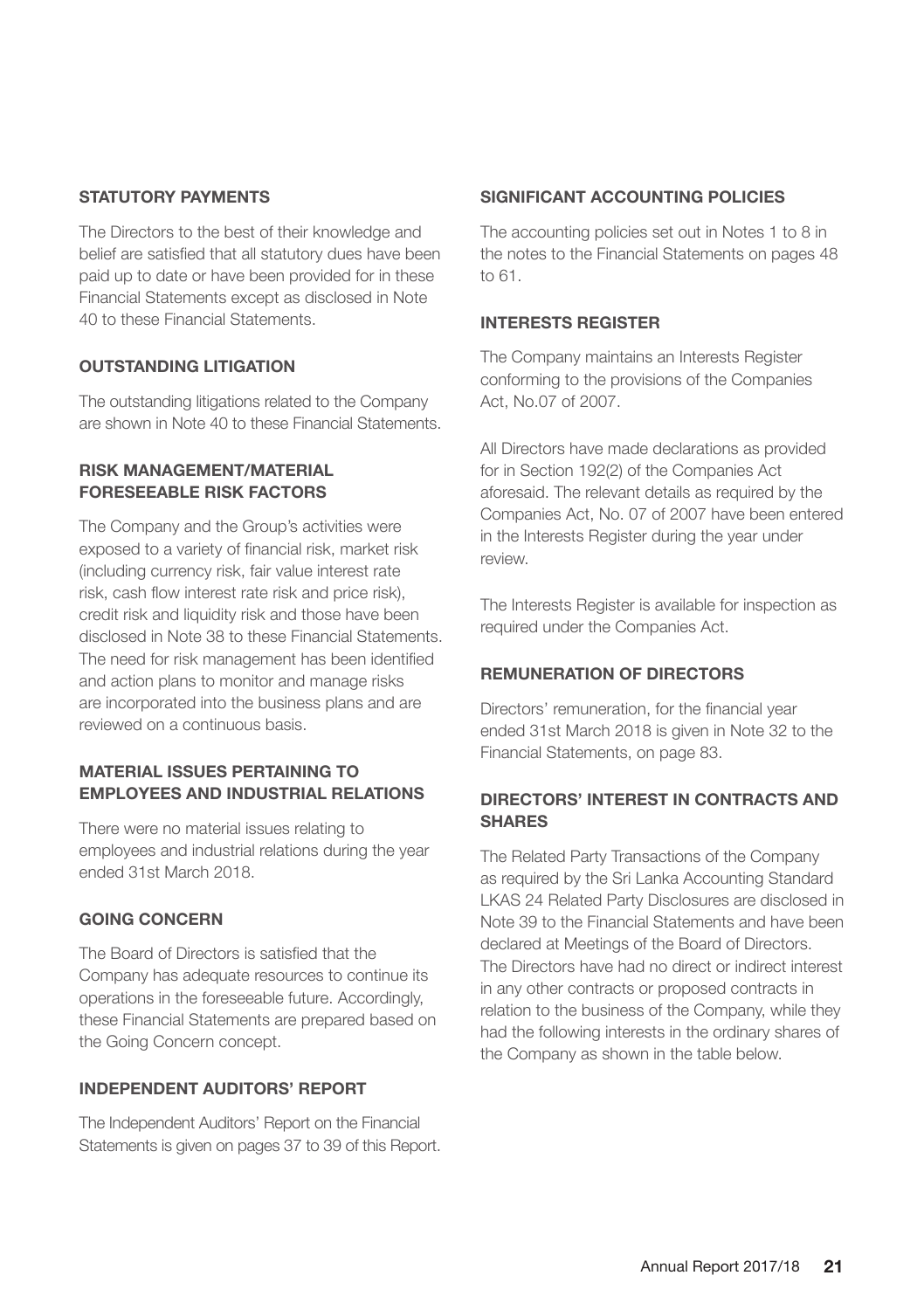## **ANNUAL REPORT OF THE BOARD OF DIRECTORS ON THE AFFAIRS OF THE COMPANY**

|                                                                                                                      | No. of shares as at |                    |
|----------------------------------------------------------------------------------------------------------------------|---------------------|--------------------|
| <b>Directors</b>                                                                                                     | 31st March<br>2018  | 31st March<br>2017 |
| Mr. D. A. Cabraal (Chairman w.e.f. 21/07/2017)                                                                       | 1,500               | 1,500              |
| Mr. H. Selvanathan (Deputy Chairman)                                                                                 | 690                 | 690                |
| Mr. M. Selvanathan (Director/ Alternate Director to Mr. H. Selvanathan)                                              | 690                 | 690                |
| Mr. S. K. Shah (Chief Executive Officer)                                                                             | 2,632               | 2,632              |
| Mr. D. C. R. Gunawardena                                                                                             | 15                  | 15                 |
| Mr. L. Lehmann                                                                                                       |                     |                    |
| Mr. R. H. Meewakkala (appointed w.e.f. 01/09/2017)                                                                   |                     |                    |
| Mr. L. C. R. de C. Wijetunge (stepped down from the Board/as<br>Chairman at the conclusion of the AGM on 20/07/2017) |                     |                    |

## **DIRECTORS**

The names of the Directors who served during the year are given under Corporate Information provided in the inner back cover of the Annual Report.

## **Changes in the Directorate**

Mr. L. C. R. de C. Wijetunge, Non-Executive Independent Director stepped down from the Board as Chairman at the conclusion of the Annual General Meeting held on 20th July 2017, in terms of Article 71(e) of the Articles of Association of the Company.

Mr. D. A. Cabraal, Non-Executive Independent Director was appointed as Chairman of the Board with effect from 21st July 2017.

Mr. R. H. Meewakkala was appointed as a Non-Executive Independent Director of the Company with effect from 01st September 2017.

## **Retirement at the first Annual General Meeting following the appointment as a Director**

In terms of Article 68 of the Articles of Association of the Company, Mr. R. H. Meewakkala retires from the Board and being eligible offers himself for re-election.

## **Directors to retire by rotation**

In terms of Articles 72, 73 and 74 of the Articles of Association of the Company, Mr. D. C. R. Gunawardena retires by rotation and being eligible offers himself for re-election.

## **Appointment of Director who is over 70 years of age**

Upon the recommendation of the Nomination Committee of the Company and the Board, it is recommended that Mr. M. Selvanathan who is over 70 years of age be re-appointed as a Director of the Company for a further period of one year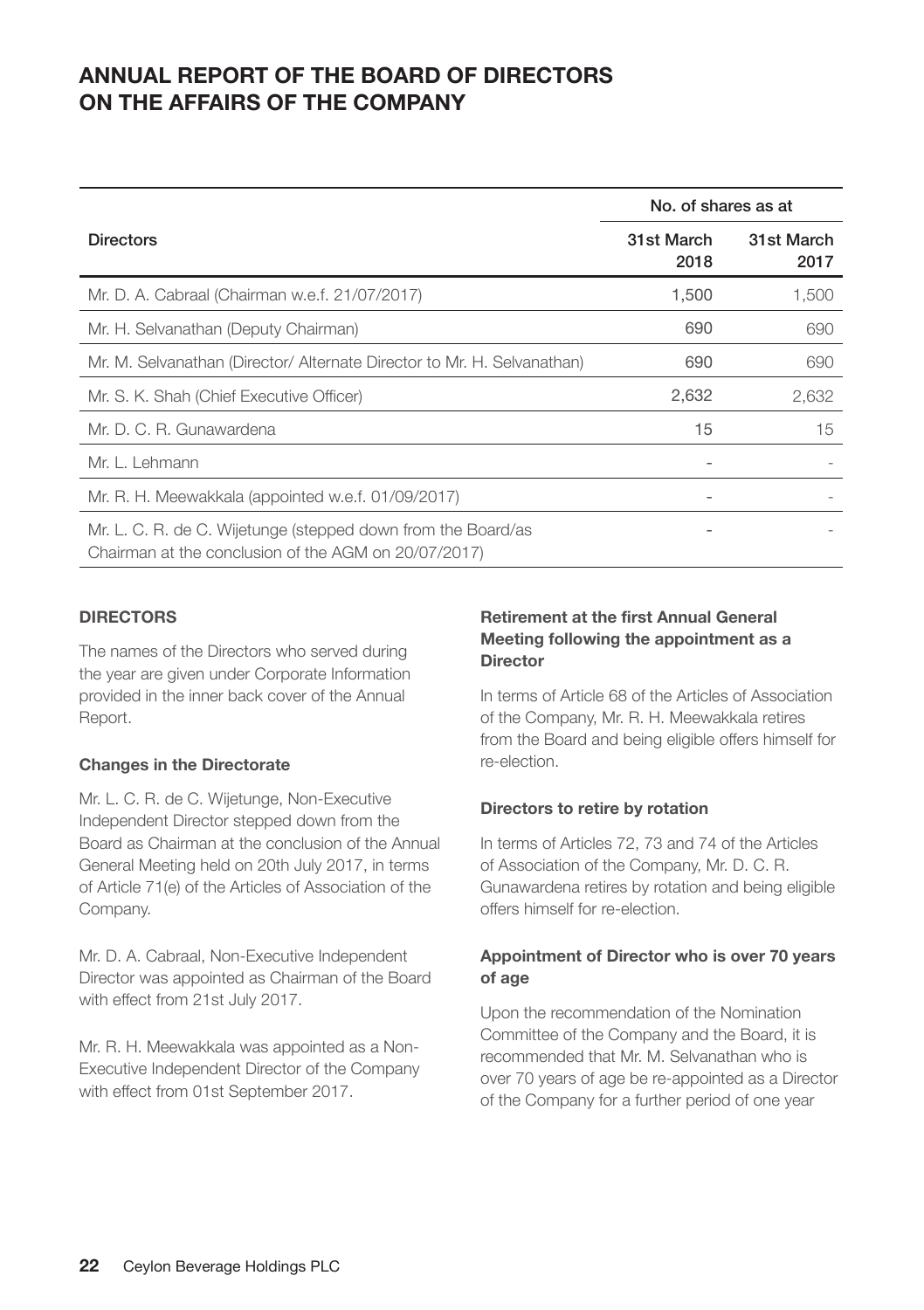from the conclusion of the Annual General Meeting and that the age limit stipulated in Section 210 of the Companies Act, No.07 of 2007 shall not be applicable to him.

## **AUDITORS**

Company's Auditors during the year under review were Messrs. KPMG, Chartered Accountants.

Details of Audit fee are set out in Note 32 to the Financial Statements.

The retiring Auditors have expressed their willingness to continue in office. A Resolution to re-appoint them as Auditors of the Company and authorising the Directors to fix their remuneration will be proposed at the forthcoming Annual General Meeting.

The Audit Committee reviewed the appointment of the Auditors, its effectiveness and its relationship

with the Company, including the level of audit and non-audit fees paid to the Auditor.

## **Auditors' relationship or any interest with the Company**

The Directors are satisfied that, based on written representations made by the Independent Auditors to the Board, the Auditors did not have any interest with the Company that would impair their independence.

## **Related Party Transactions Review Committee**

The Parent Company of the Company is Carson Cumberbatch PLC (CCPLC). As per the Rule 9.2.3 of the Listing Rules of the Colombo Stock Exchange, the Related Party Transactions Review Committee of CCPLC functions as the Related Party Transactions Review Committee of the Company.

## **Composition**

| <b>Related Party Transactions Review Committee Members</b> | Executive / Non-Executive / Independent      |  |
|------------------------------------------------------------|----------------------------------------------|--|
| Mr. V. P. Malalasekera (Chairman)                          | Non-Executive/ Independent Director of CCPLC |  |
| Mr. F. Mohideen                                            | Non-Executive/Independent Director of CCPLC  |  |
| Mr. D. C. R. Gunawardena                                   | Non-Executive Director of CCPLC              |  |
| Mr. H. Selvanathan                                         | Executive Director of CCPLC                  |  |
| Mr. M. Selvanathan                                         | Executive Director of CCPLC                  |  |
| Mr. S. K. Shah                                             | Executive Director of CCPLC                  |  |
|                                                            |                                              |  |

The Related Party Transactions Review Committee Report is given on pages 34 to 35 of this Annual Report.

## **Declaration**

The Directors have made self-declarations for the purpose of identifying parties related to them. The said declarations were noted at Related Party Transactions Review Committee Meetings.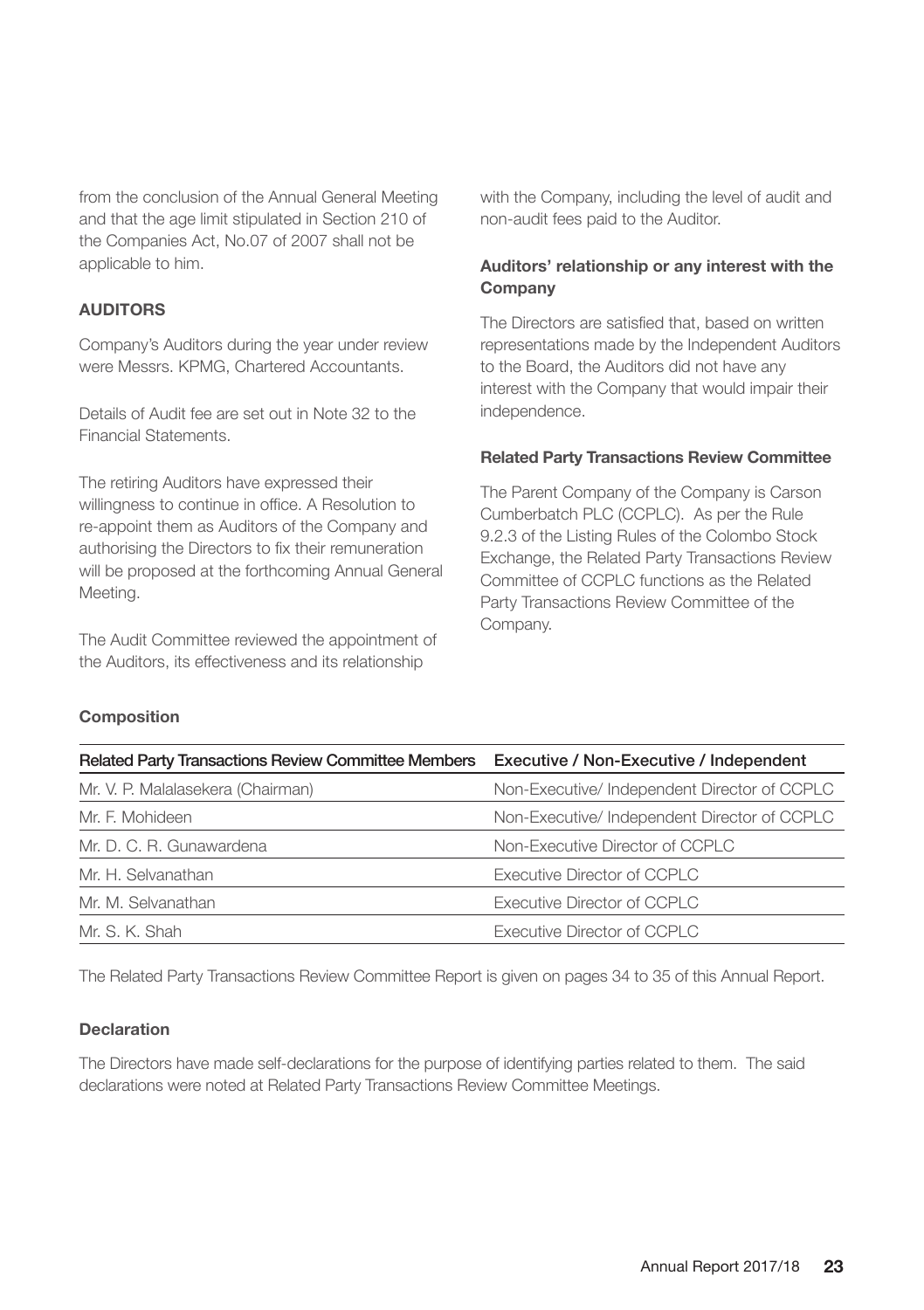## **ANNUAL REPORT OF THE BOARD OF DIRECTORS ON THE AFFAIRS OF THE COMPANY**

The Company is in compliance with Rule 9 of the Listing Rules of the Colombo Stock Exchange pertaining to Related Party Transactions, during the financial year.

## **Related Party Transactions Exceeding 10% of the Equity or 5% of the Total Assets of the Company**

The Directors declare in terms of the requirements of the Listing Rules of the Colombo Stock Exchange that the transactions carried out by the Company with its Related Parties during the year ended 31st March 2018, did not exceed 10% of Equity or 5% of the Total Assets of the Company as at 31st March 2018.

The details of the Related Party Transactions are given in Note 39 on page 94 to 95 of the Financial Statements.

## *1. Non-Recurrent Related Party Transactions*

There were no non-recurrent related party transactions where the aggregate value of the non-recurrent related party transactions exceed 10% of the equity or 5% of the total Asset whichever is lower of the Company for the year ended 31st March 2018.

## *2. Recurrent Related Party Transactions*

Information pertaining to Recurrent Related Party Transactions where the aggregate value of the Recurrent Related Party Transactions exceeds 10% of the Gross Revenue/ Income of the Company, as per the Audited Financial Statements are disclosed below;

| Name of the<br><b>Related Party</b> | Relationship | Nature of the<br>Transaction | Aggregate<br>value of<br><b>Related Party</b><br>Transactions<br>entered into<br>during the<br>financial year<br>Rs. | Aggregate<br>value of<br><b>Related Party</b><br>Transactions<br>as a % of Net<br>Revenue/<br>Income | Terms and<br>Conditions<br>of the<br><b>Related Party</b><br><b>Transactions</b> |
|-------------------------------------|--------------|------------------------------|----------------------------------------------------------------------------------------------------------------------|------------------------------------------------------------------------------------------------------|----------------------------------------------------------------------------------|
| Lion Brewery<br>(Ceylon) PLC        | Subsidiary   | Royalty Income               | 93.985.710/-                                                                                                         | 36.8%                                                                                                | As per the<br>royalty<br>agreement                                               |
| Lion Brewery<br>(Ceylon) PLC        | Subsidiary   | Dividend<br>Income           | 150.475.635/-                                                                                                        | 58.9%                                                                                                | Declaration of<br>dividends                                                      |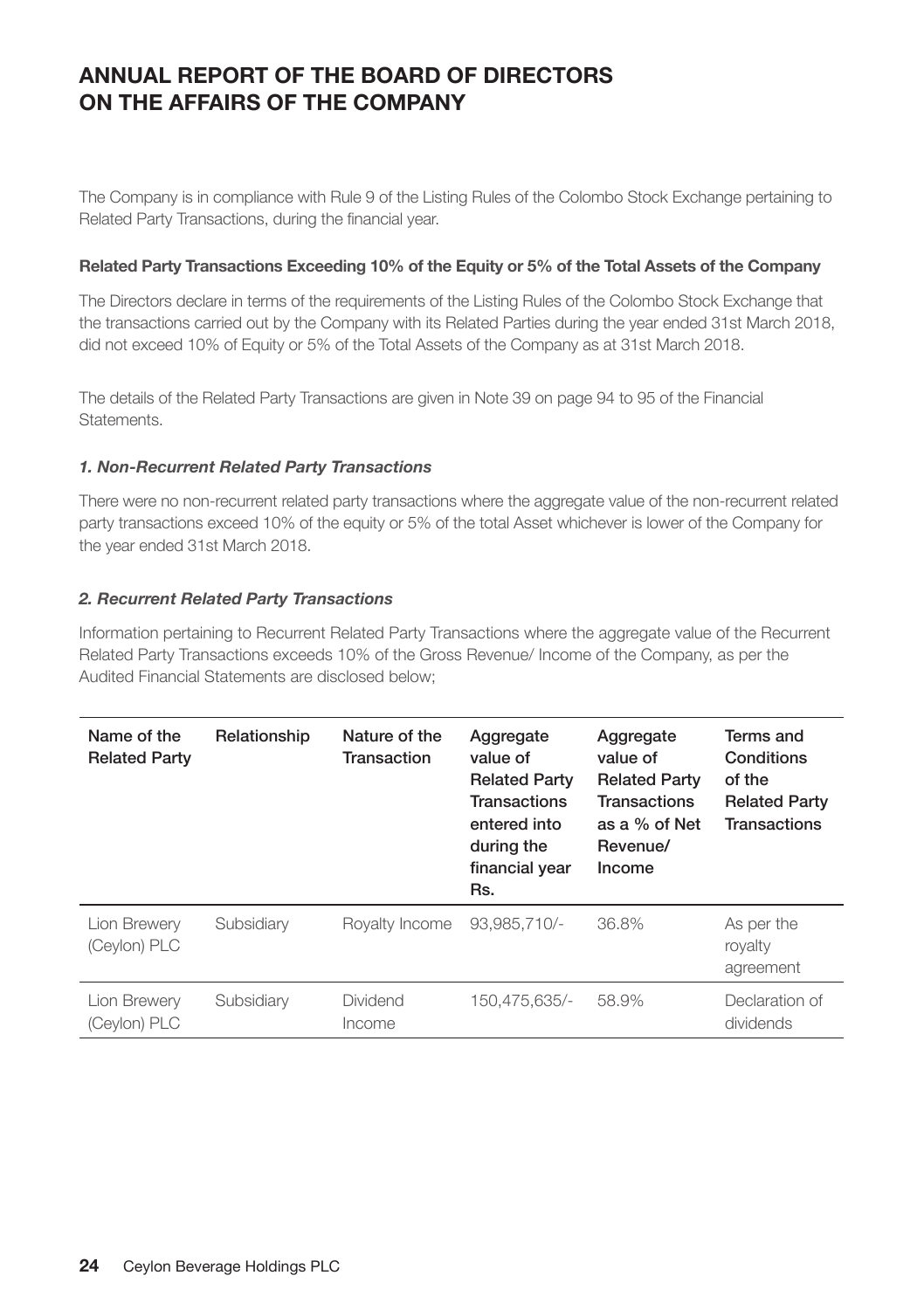## **CORPORATE GOVERNANCE**

The Board has ensured that the Company has complied with the Corporate Governance Rules as per the Listing Rules of the Colombo Stock Exchange (CSE).

## **Board of Directors**

The following Directors held office during the period under review and their brief profiles are given on pages 14 to 16 of the Annual Report.

| <b>Directors</b>                                                                                                      | Executive/ Non-Executive / Independent |  |
|-----------------------------------------------------------------------------------------------------------------------|----------------------------------------|--|
| Mr. D. A. Cabraal (Chairman w.e.f. 21/07/2017)                                                                        | Non-Executive/Independent *            |  |
| Mr. H. Selvanathan (Deputy Chairman)                                                                                  | Executive                              |  |
| Mr. M. Selvanathan<br>(Director/ Alternate Director to Mr. H. Selvanathan)                                            | Executive                              |  |
| Mr. S. K. Shah (Chief Executive Officer)                                                                              | Executive                              |  |
| Mr. D. C. R. Gunawardena                                                                                              | Non-Executive                          |  |
| Mr. L. Lehmann                                                                                                        | Non-Executive                          |  |
| Mr. R. H. Meewakkala (appointed w.e.f. 01/09/2017)                                                                    | Non-Executive/ Independent **          |  |
| Mr. L. C. R. de C. Wijetunge (stepped down from the Board/<br>as Chairman at the conclusion of the AGM on 20/07/2017) | Non-Executive/Independent              |  |

Each of the Non-Executive Directors of the Company have submitted a signed declaration on Independence/ Non-Independence as per Rule 7.10.2(b) of the Listing Rules of the Colombo Stock Exchange (CSE). The said declarations were tabled at a Board Meeting of the Board of Directors of the Company held on 18th June 2018, in order to enable the Board of Directors to determine the Independence/ Non-Independence of each of the Non-Executive Directors, in terms of Rule 7.10.3(a) of the Listing Rules of the CSE.

\* The Board has determined that Mr. D. A. Cabraal is an Independent/ Non-Executive Director in spite of being a Director of Lion Brewery (Ceylon) PLC, in which a majority of the other Directors of the Board are also Directors, since he is not directly involved in the management of the Company.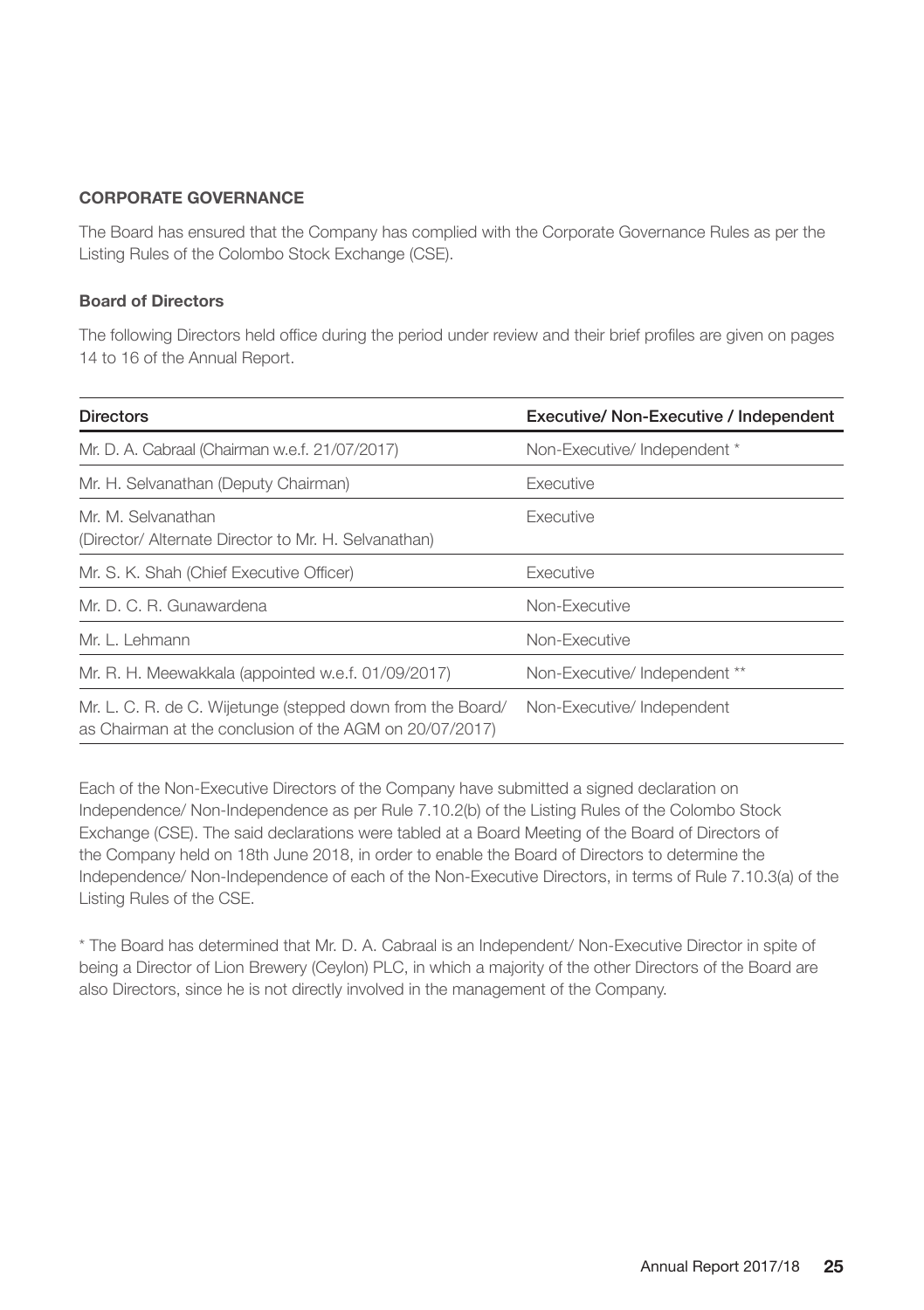## **ANNUAL REPORT OF THE BOARD OF DIRECTORS ON THE AFFAIRS OF THE COMPANY**

\*\* The Board has determined that Mr. R. H. Meewakkala is an Independent/ Non-Executive Director in spite of being a Director of Lion Brewery (Ceylon) PLC, in which a majority of the other Directors of the Board are also Directors, since he is not directly involved in the management of the Company.

#### **Directors' Meetings Attendance**

During the period under review the Board of Directors had four Board Meetings and the attendance of the Directors were as follows;

| <b>Directors</b>                                                                                                     | <b>Meetings Attended</b><br>(Out of four) |
|----------------------------------------------------------------------------------------------------------------------|-------------------------------------------|
| Mr. D. A. Cabraal (Chairman w.e.f. 21/07/2017)                                                                       | 4/4                                       |
| Mr. H. Selvanathan (Deputy Chairman)                                                                                 | 3/4                                       |
| Mr. M. Selvanathan (Director/ Alternate Director to Mr. H. Selvanathan)                                              | 4/4                                       |
| Mr. S. K. Shah (Chief Executive Officer)                                                                             | 4/4                                       |
| Mr. D. C. R. Gunawardena                                                                                             | 4/4                                       |
| Mr. L. Lehmann                                                                                                       | 3/4                                       |
| Mr. R. H. Meewakkala (appointed w.e.f. 01/09/2017)                                                                   | 2/2                                       |
| Mr. L. C. R. de C. Wijetunge (stepped down from the Board/as Chairman<br>at the conclusion of the AGM on 20/07/2017) | 1/1                                       |

## **Board Evaluation**

The 'Board Evaluation Form' of the Company focusses on the following areas;

- Core Board Responsibilities
- Board Meetings
- Committee Meetings (any/ all sub-committees)
- Relationship with Management
- Individual self-assessment
- Stakeholder and Shareholder communication/ relationship
- Suggestions/ comments

The comments made by the Directors in the Board Evaluation Form are collated by the Nomination Committee of the Company and the results and proposed actions are reported to the Board of Directors. The suggestions and recommendations made by the Directors are being reviewed and implemented by the Company.

## **Audit Committee**

As per the Rule 7.10.6 of the Listing Rules of the Colombo Stock Exchange, the Audit Committee of Carson Cumberbatch PLC (CCPLC), the Parent Company, functions as the Audit Committee of the Company.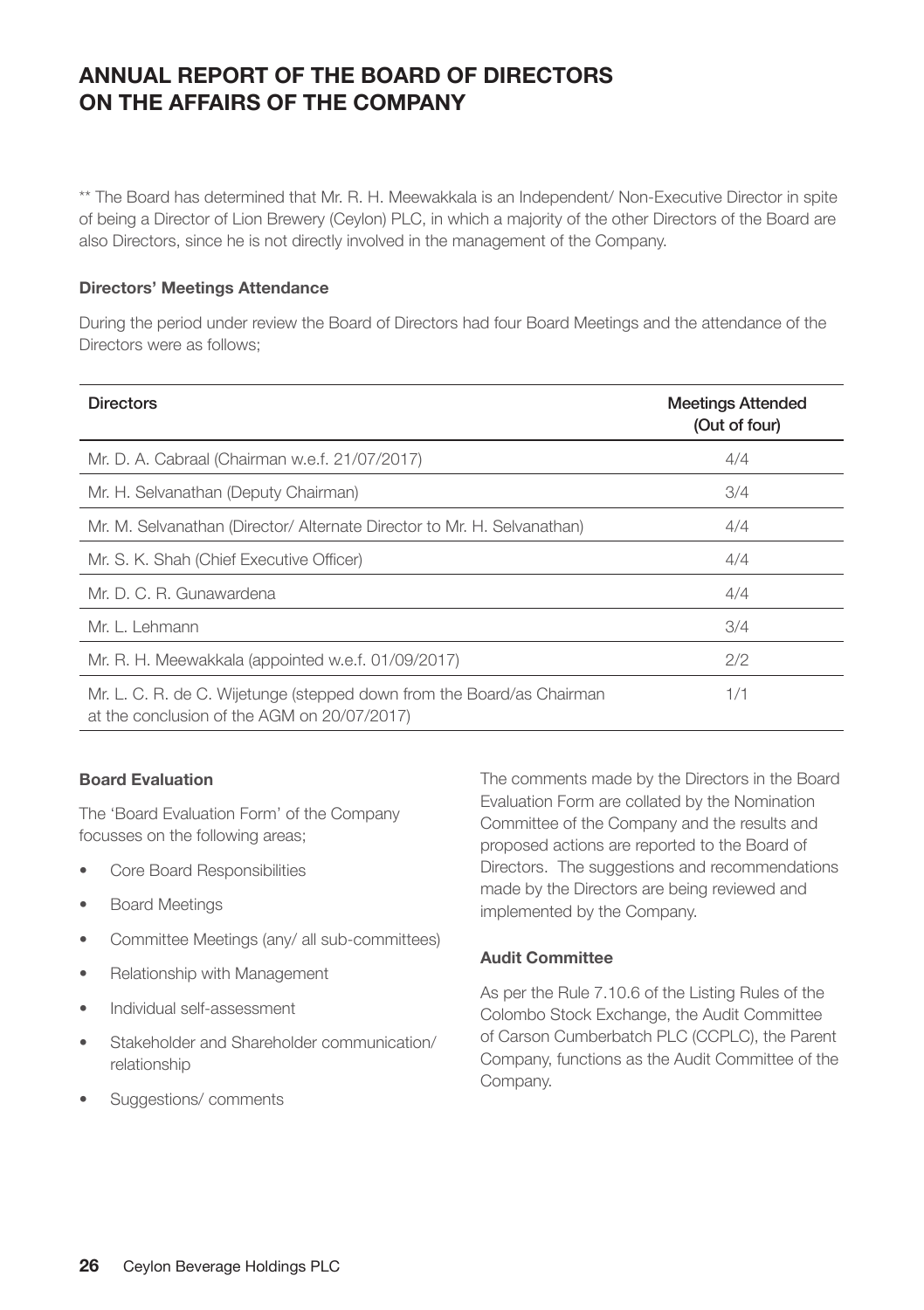## *Composition*

| <b>Audit Committee</b><br><b>Members</b> | Executive /<br>Non-Executive/<br>Independent       |
|------------------------------------------|----------------------------------------------------|
| Mr. V. P. Malalasekera<br>(Chairman)     | Non-Executive/<br>Independent Director of<br>CCPLC |
| Mr. F. Mohideen                          | Non-Executive/<br>Independent Director of<br>CCPLC |
| Mr. D. C. R.<br>Gunawardena              | Non-Executive Director<br>of CCPLC                 |

The Audit Committee Report is given on page 32 and 33 of this Annual Report.

## **Remuneration Committee**

As per the Rule 7.10.5 of the Listing Rules of the Colombo Stock Exchange, the Remuneration Committee of Carson Cumberbatch PLC (CCPLC), the Parent Company, functions as the Remuneration Committee of the Company.

## **Composition**

| Remuneration<br><b>Committee Members</b>                                                                       | <b>Fxecutive</b> /<br>Non-Executive/<br>Independent |
|----------------------------------------------------------------------------------------------------------------|-----------------------------------------------------|
| Mr. T. de Zoysa<br>(Chairman)                                                                                  | Non-Executive/<br>Independent Director              |
| (Appointed as Chairman<br>w.e.f. 01/11/2017)                                                                   | of CCPLC                                            |
| Mr. I. Paulraj<br>(Resigned from the<br>CCPLC Board and<br><b>Remuneration Committee</b><br>w.e.f. 01/11/2017) | Non-Executive<br>Director of CCPLC                  |
| Mr. D. C. R.<br>Gunawardena                                                                                    | Non-Executive<br>Director of CCPLC                  |

| Remuneration<br><b>Committee Members</b> | <b>Fxecutive</b> /<br>Non-Executive/<br>Independent |
|------------------------------------------|-----------------------------------------------------|
| Mr. R. Theagarajah                       | Non-Executive/<br>Independent Director<br>of CCPLC  |
| Mr. W. M. R. S. Dias                     | Non-Executive/<br>Independent Director<br>of CCPLC  |

## *Scope and Objective*

The primary objective of the Remuneration Committee is to lead to establish a formal and transparent procedure for the development of a remuneration policy and the establishment of a remuneration structure.

A remuneration policy has been formulated based on market and industry factors and individual performance for all group Companies.

## *Functions and Proceedings*

The Remuneration Committee recommends to the Board the remuneration to be paid to the Chief Executive Officer, Executive Directors and Non-Executive Directors. Based on the recommendation of the Remuneration Committee, the Board approves remuneration to the respective Directors.

The Chief Executive Officer, Director-in-charge and other members of senior management may be invited to attend meetings to discuss the performance of the Executive Directors and make proposals as necessary. Neither Executive or Non-Executive Directors are involved in Remuneration Committee meetings when determinations are made in relation to the remuneration of the respective Directors.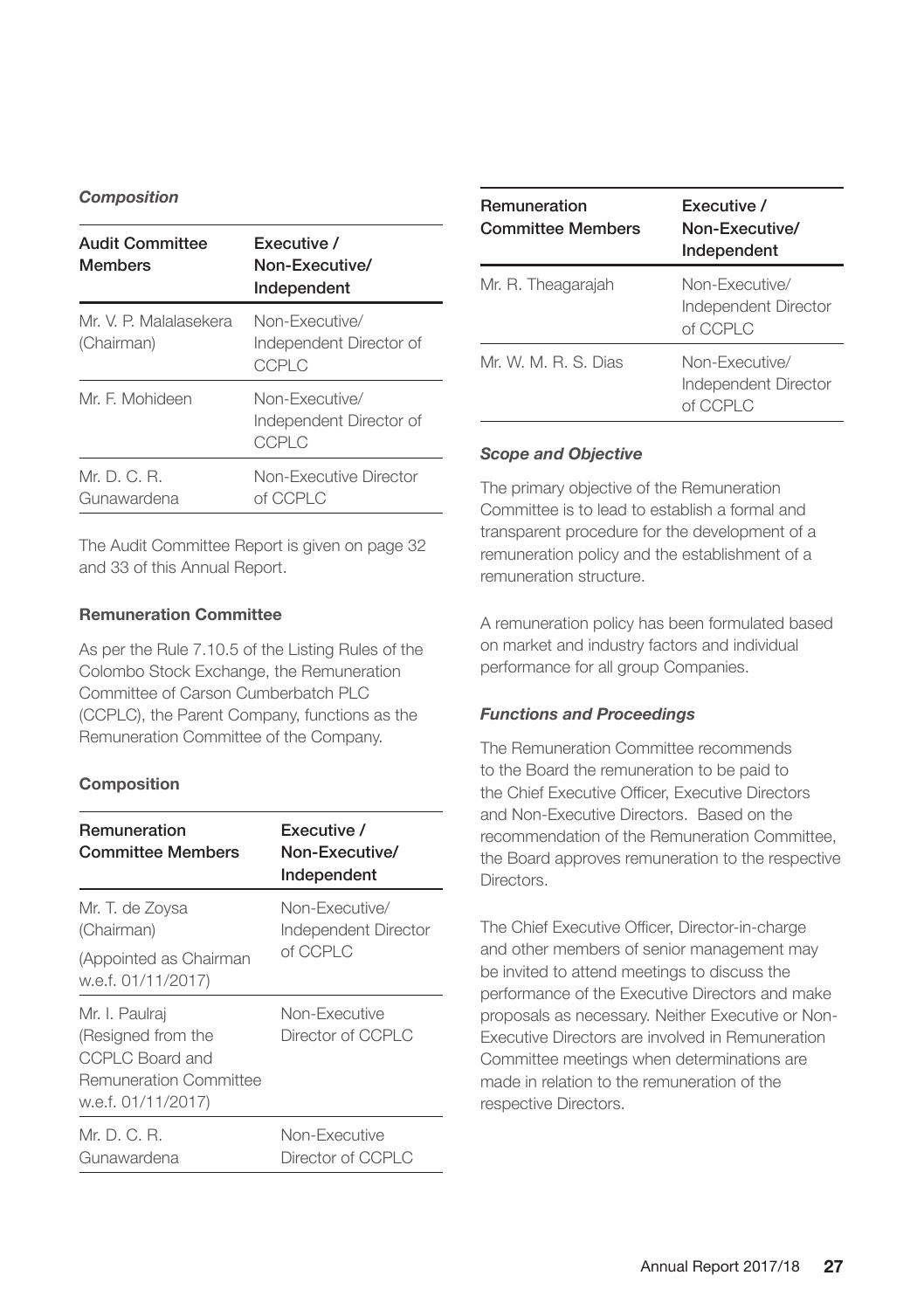## **ANNUAL REPORT OF THE BOARD OF DIRECTORS ON THE AFFAIRS OF THE COMPANY**

The Committee is authorised by the Board to seek appropriate professional advice internally and externally as and when it considers this necessary.

The Remuneration Committee meets at least twice a year.

During the period under review the Committee had two Meetings.

| <b>Remuneration Committee</b><br><b>Members</b>                                                      | Meetings<br>Attended/<br>(Out of two) |
|------------------------------------------------------------------------------------------------------|---------------------------------------|
| Mr. T. de Zoysa (Chairman)<br>(Appointed as Chairman w.e.f.<br>01/11/2017)                           | 2/2                                   |
| Mr. I. Paulraj<br>(Resigned from the CCPLC Board<br>and Remuneration Committee<br>w.e.f. 01/11/2017) |                                       |
| Mr. D. C. R. Gunawardena                                                                             | 2/2                                   |
| Mr. R. Theagarajah                                                                                   | 1/2                                   |
| Mr. W. M. R. S. Dias                                                                                 | 1/2                                   |

## *Reporting and Responsibilities*

The Committee Chairman reports to the Board on its proceedings on all matters within its duties and responsibilities. The Committee makes recommendations to the Board as deemed appropriate on any area within its limit where action or improvements are needed.

Aggregated remuneration paid to the Non-Executive Directors of the Company is disclosed under Note 32 on page 83 of the Annual Report. Executive Directors are not compensated for their role on the Board.

#### **Nomination Committee**

The Nomination Committee of Carson Cumberbatch PLC (CCPLC), the Parent Company, functions as the Nomination Committee of the Company.

## *Composition*

| Nomination<br>Committee<br><b>Members</b>                 | Executive / Non-<br>Executive/ Independent     |
|-----------------------------------------------------------|------------------------------------------------|
| Mr. T. de Zoysa                                           | Non-Executive/Independent                      |
| (Chairman)                                                | Director of CCPLC                              |
| Mr. R.                                                    | Non-Executive/Independent                      |
| Theagarajah                                               | Director of CCPLC                              |
| Mr.D.C.B.                                                 | Non-Executive Director of                      |
| Gunawardena                                               | CCPLC                                          |
| $Mr$ W. M. R. S.<br>Dias (appointed<br>w.e.f. 08/05/2018) | Non-Executive/Independent<br>Director of CCPLC |

#### *Scope and Objective*

The primary objective of the Nomination Committee is to lead the process for Board appointments of new Directors within group companies and the nominations of members to represent the Company in group companies/ investee companies.

#### *Functions and Proceedings*

The Nomination Committee recommends new appointments to the Board. Based on the recommendation of the Nomination Committee, the Board approves the new appointments of Executive and Non-Executive Directors to the Board.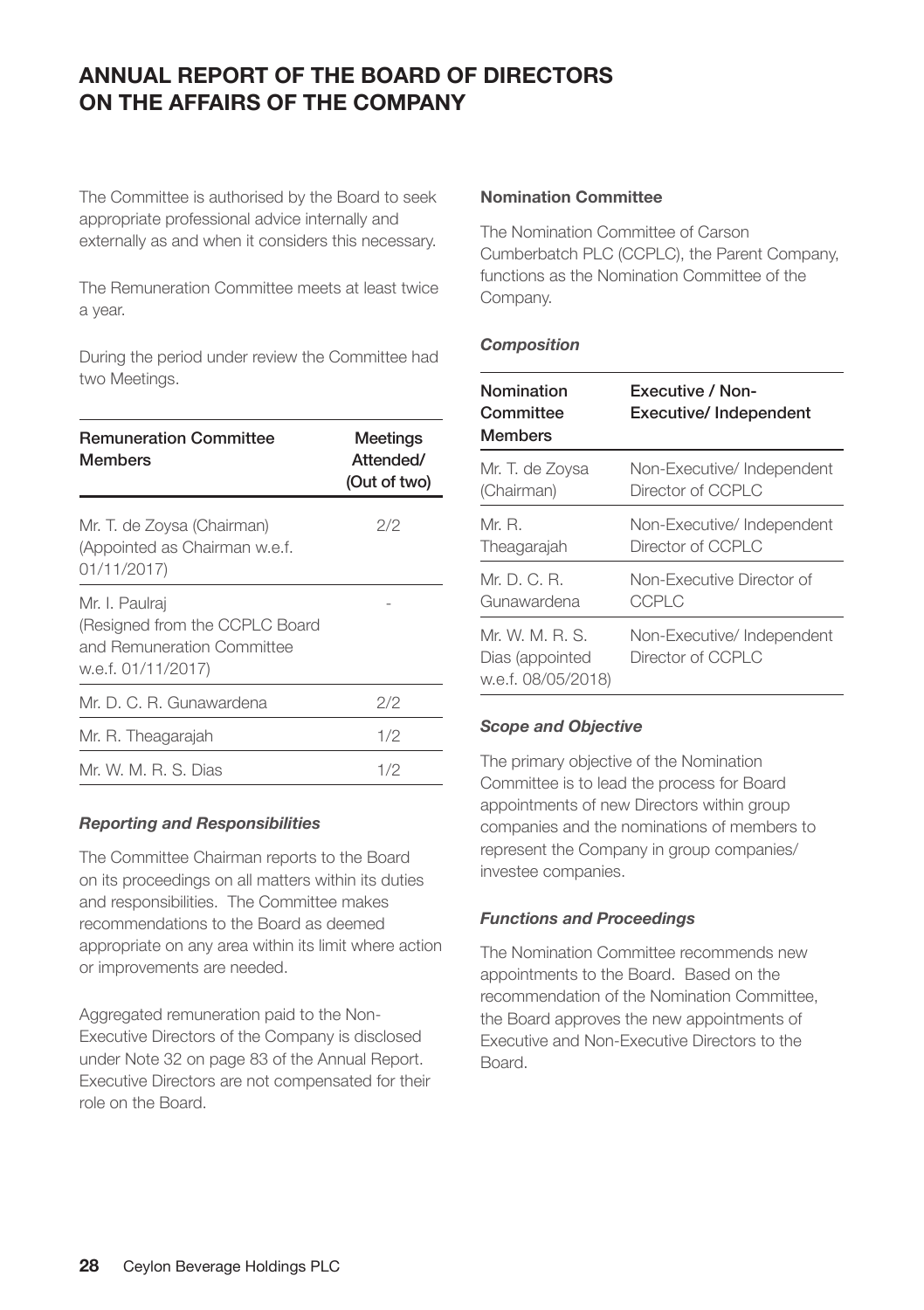Any Director of the Board and the Chief Executive Officer/ Director-in-Charge and other members of senior management may be invited to attend Meetings of the Nomination Committee. The Committee may also invite appointed external consultants to aid the Committee in the discharge of its duties.

The Committee is authorised by the Board to seek appropriate professional advice internally and externally as and when considered necessary.

The Nomination Committee meets at least twice a year.

During the period under review the Committee had two Meetings.

| <b>Nomination Committee</b><br><b>Members</b>             | <b>Meetings Attended</b><br>(Out of two) |
|-----------------------------------------------------------|------------------------------------------|
| Mr. T. de Zoysa (Chairman)                                | 2/2                                      |
| Mr. R. Theagarajah                                        | 1/2                                      |
| Mr. D. C. R. Gunawardena                                  | 2/2                                      |
| Mr. W. M. R. S. Dias<br>(appointed w.e.f.)<br>08/05/2018) |                                          |

## **DIVIDEND**

1. The Company paid a First & Final Dividend of Rs.1/- per ordinary share for the year ended 31st March 2017 totalling Rs. 20,988,090/- on 31st July 2017.

2. The Company also paid a First Interim Dividend of Rs.7/- per ordinary share for the year ended 31st March 2018 totalling Rs. 146,916,630/- on 22nd March 2018.

The details of the dividends paid during the year are set out in Note 37 to the Financial Statements.

## **SOLVENCY TEST**

Taking into account the said distributions, the Directors were satisfied that the Company would meet the Solvency Test requirement under Section 56(2) of the Companies Act, No. 07 of 2007 immediately after the distributions.

The Company's Auditors, KPMG, Chartered Accountants have issued Certificates of Solvency for the Dividends mentioned above, confirming same.

## **CORPORATE DONATIONS**

No donations were made by the Company and its Subsidiaries during the year (2017 - Nil).

## **STATED CAPITAL**

The Stated Capital of the Company as at 31st March 2018 was Rs. 533,384,288/- consisting of 20,988,090 Ordinary shares.

There was no change in the Stated Capital of the Company during the year.

## **EVENTS OCCURRING AFTER THE REPORTING DATE**

There were no significant events after the reporting period, as disclosed in Note 41 of the notes to the Financial Statements.

## **SHARE INFORMATION**

Information relating to share trading are given on pages 109 and 110 of this Report.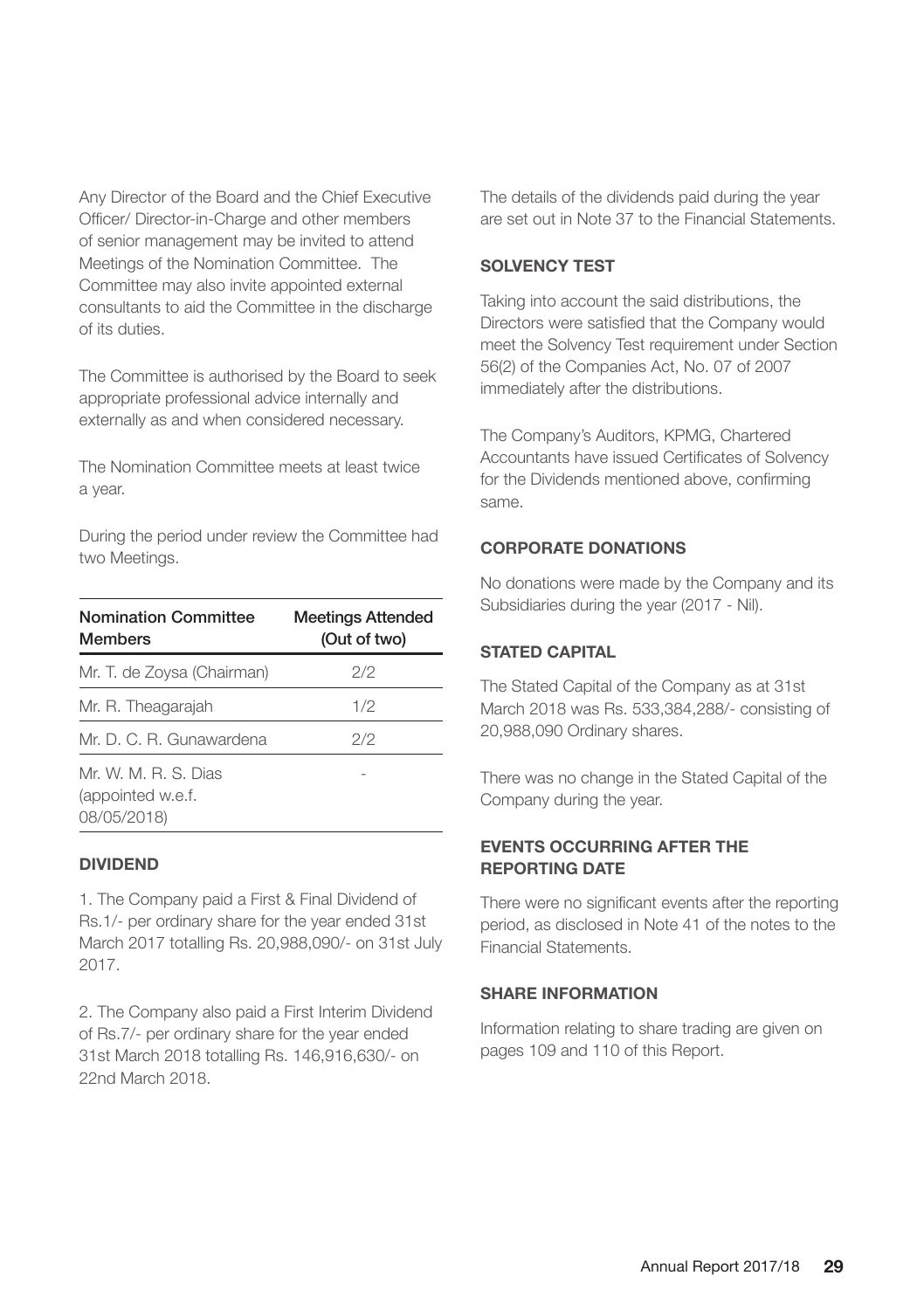## **ANNUAL REPORT OF THE BOARD OF DIRECTORS ON THE AFFAIRS OF THE COMPANY**

## **TWENTY MAJOR SHAREHOLDERS**

|                | 31-Mar-2018                                                                |                  |               | 31-Mar-2017      |               |
|----------------|----------------------------------------------------------------------------|------------------|---------------|------------------|---------------|
|                | Name of Shareholders                                                       | No. of<br>shares | $\frac{0}{0}$ | No. of<br>shares | $\frac{0}{0}$ |
| 1              | CARSON CUMBERBATCH PLC A/C NO. 02                                          | 15,726,912       | 74.93         | 15,726,912       | 74.93         |
| 2              | <b>GF CAPITAL GLOBAL LIMITED</b>                                           | 1,908,523        | 9.09          | 1,561,175        | 7.44          |
| 3              | CARLSBERG A/S                                                              | 1,676,440        | 7.99          | 1,676,440        | 7.99          |
| $\overline{4}$ | BNYMSANV RE-BUTTERFIELD TRUST<br>(BERMUDA) LIMITED                         | 800,000          | 3.81          | 800,000          | 3.81          |
| 5              | HSBC INTERNATIONAL NOMINEES LTD-SSBT-<br>DEUSTCHE BANK AG SINGAPORE A/C 01 | 135,000          | 0.64          | 135,000          | 0.64          |
| 6              | CARSON CUMBERBATCH PLC A/C NO. 01                                          | 91,655           | 0.44          | 91,655           | 0.44          |
| 7              | TRANZ DOMINION, L.L.C.                                                     | 74,916           | 0.36          | 74,894           | 0.36          |
| 8              | MRS. C.A.D.S. WOODWARD                                                     | 40.065           | 0.19          |                  |               |
| 9              | MRS. J.K.P. SINGH                                                          | 31,485           | 0.15          | 37,400           | 0.18          |
| 10             | GUINNESS MORISON INTERNATIONAL LIMITED                                     | 20,953           | 0.10          | 20,953           | 0.10          |
| 11             | SAMPATH BANK PLC/MRS.PRIYANI DHARSHINI<br><b>RATNAGOPAL</b>                | 13,650           | 0.07          | 13,650           | 0.07          |
| 12             | MR. H.A. PIERIS                                                            | 10,000           | 0.05          |                  |               |
| 13             | MISS A. RADHAKRISHNAN                                                      | 9.633            | 0.05          | 8.133            | 0.04          |
| 14             | MISS M.P. RADHAKRISHNAN                                                    | 9,633            | 0.05          | 8,133            | 0.04          |
| 15             | MR. N.J. GAMADIA                                                           | 8,786            | 0.04          | 8,786            | 0.04          |
| 16             | MR. C.N. RAJAHMONEY                                                        | 8,579            | 0.04          | 2,191            | 0.01          |
| 17             | MR. R. MAHESWARAN                                                          | 8,134            | 0.04          | 8,134            | 0.04          |
| 18             | MRS. M.S.K. WELIKALA                                                       | 7,856            | 0.04          | 7.856            | 0.04          |
| 19             | ADMIN.OF T A.C. ABDEEN (DECD)                                              | 7,725            | 0.04          | 7,725            | 0.04          |
| 20             | MRS. M.C. ABEYSEKERA                                                       | 7,622            | 0.04          | 7,622            | 0.04          |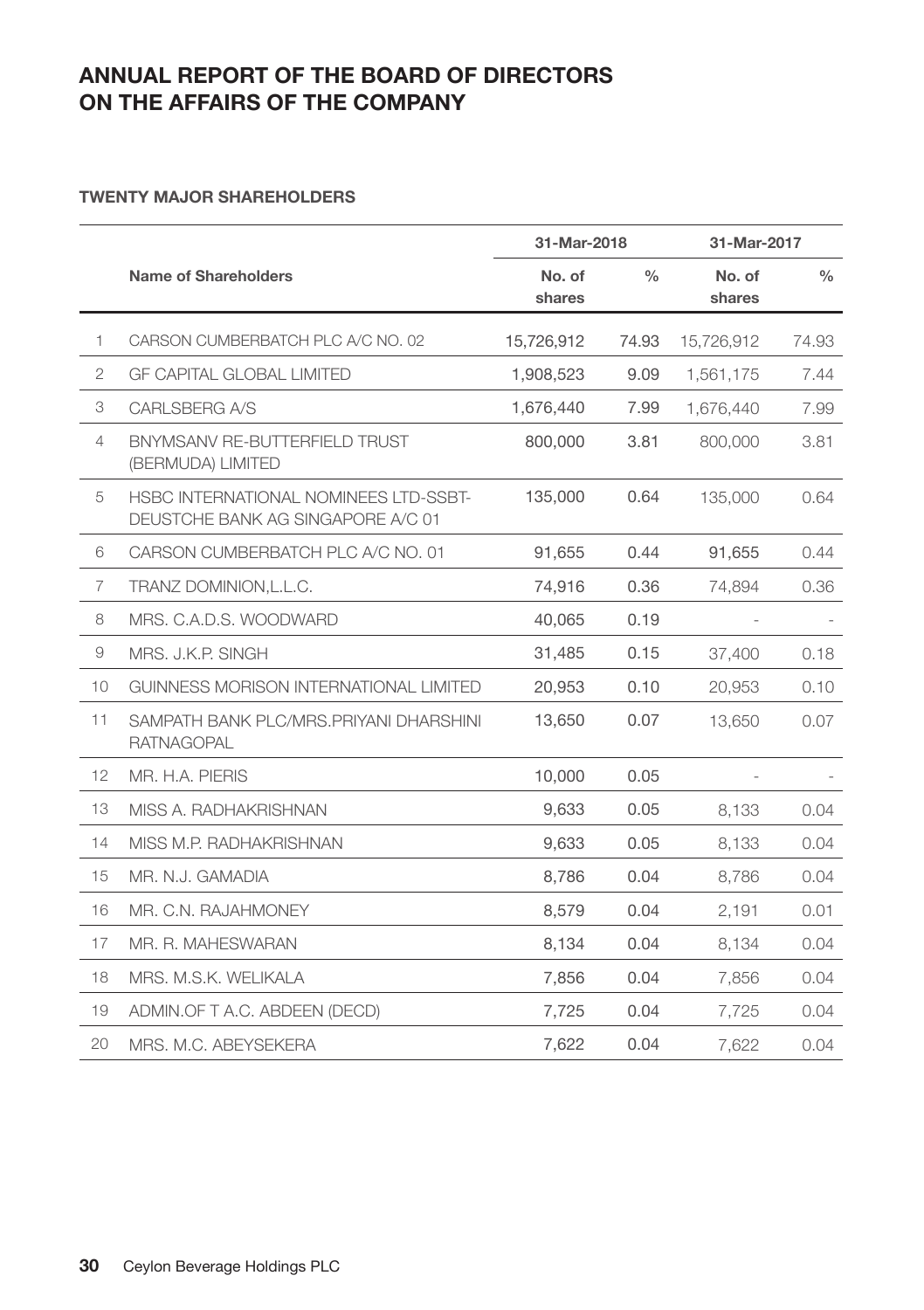## **ANNUAL REPORT**

The information provided herein is in pursuance of the requirements of the Companies Act, No.07 of 2007 and the Listing Rules of the Colombo Stock Exchange.

The Board of Directors have approved the Audited Financial Statements of the Company together with the Reviews and other Reports which form part of the Annual Report on 18th June 2018. The appropriate number of copies of the Annual Report would be submitted to the Colombo Stock Exchange, the Sri Lanka Accounting and Auditing Standards Monitoring Board and the Registrar General of Companies, within applicable time frames.

## **ANNUAL GENERAL MEETING**

The 107th Annual General Meeting of the Company will be held on Friday, 20th July 2018 at 4.00 p.m. at the Auditorium of The Institute of Chartered Accountants of Sri Lanka (Ground Floor), 30A, Malalasekara Mawatha, Colombo 07, Sri Lanka.

The Notice of the Annual General Meeting, setting out the business which will be transacted thereat is on page 114 of the Annual Report.

Signed on behalf of the Board,

*(Sgd.) (Sgd.)* M. Selvanathan S. K. Shah Director Director

*(Sgd.)* K. D. De Silva (Mrs) **Director** Carsons Management Services (Private) Limited Secretaries

Colombo 18th June 2018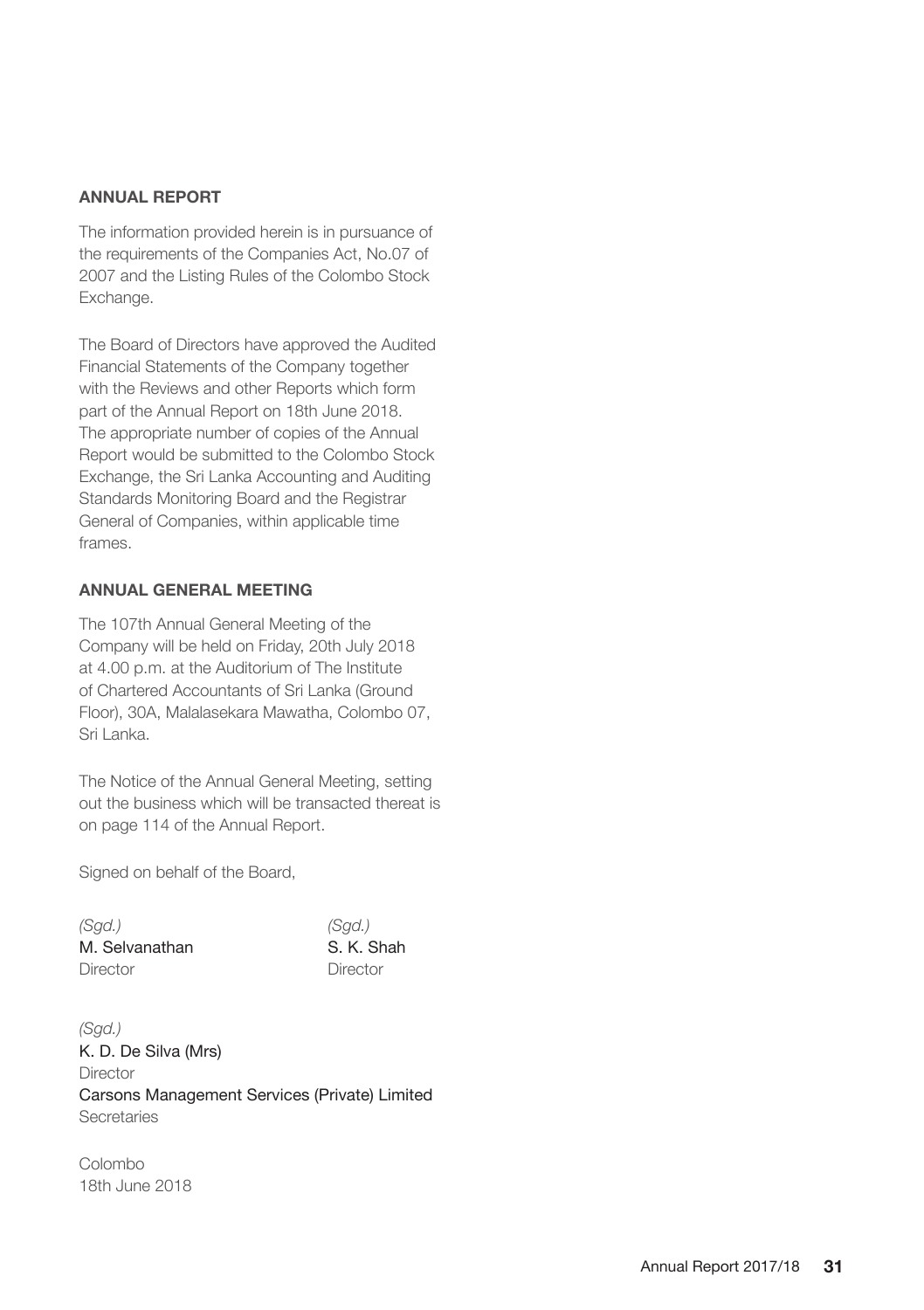# **AUDIT COMMITTEE REPORT**

The Audit Committee of Carson Cumberbatch PLC (CCPLC) - the Parent Company functions as the Audit Committee of the Company.

The Members of the Audit Committee are as follows :

| <b>Audit Committee</b><br><b>Members</b> | <b>Fxecutive /</b><br>Non-Executive/<br>Independent |
|------------------------------------------|-----------------------------------------------------|
| Mr.V.P. Malalasekera                     | Non-Executive.                                      |
| (Chairman)                               | Independent (CCPLC)                                 |
| Mr.D.C.R.                                | Non-Executive                                       |
| Gunawardena                              | (CCPLC)                                             |
| Mr.F. Mohideen                           | Non-Executive.<br>Independent (CCPLC)               |

Mr.V.P. Malalasekera is a Non-Executive, Independent Director of CCPLC and a former Director of Ceylon Tobacco Company PLC.

Mr.D.C.R. Gunawardena is a Non-Executive Director of CCPLC and in most of its Group Companies. He is a Fellow of the Chartered Institute of Management Accountants, U.K.

Mr.F. Mohideen, a Non-Executive, Independent Director of CCPLC was a former Deputy Secretary to the Treasury and a former Director of Bank of Ceylon and Securities and Exchange Commission of Sri Lanka.

The purpose of the Audit Committee of CCPLC is as follows:

To assist the Board of Directors in fulfilling its oversight responsibilities for the financial reporting process, the system of internal control over financial reporting, the audit process and the

Company's process for monitoring compliance with laws and regulations, Company policies and procedures and the code of conduct.

To ensure that the internal audit activity is well managed, so that it adds value to the organisation by being objective in providing relevant assurance, contributing to the effectiveness and efficiency of governance, risk management and control processes.

The audit aspects of Ceylon Beverage Holdings PLC are conducted within the Agenda of CCPLC-Audit Committee.

CCPLC-Audit Committee held nine (09) Meetings during the financial year to discuss matters relating to the Company and the attendance of the Members of the Audit Committee were as follows :

| Meetings attended (out of nine) |     |  |  |  |
|---------------------------------|-----|--|--|--|
| Mr.V.P. Malalasekera (Chairman) | 9/9 |  |  |  |
| Mr.D.C.R. Gunawardena           | Q/Q |  |  |  |
| Mr.F. Mohideen                  | Q/Q |  |  |  |

The Chief Executive Officer-Beverage Sector, Head of Finance of the Company, internal auditors and senior management staff members also attended the Audit Committee Meetings by invitation.

The Audit Committee met the External Auditors, Messrs. KPMG, twice during the year to discuss the audit scope, including Key Audit Matters and to deliberate the draft Financial Report and Accounts at the completion stage of the audit. The Audit Committee also discussed the draft Financial Report and Accounts, with the External Auditors, without the management being present to foster an unbiased, independent dialogue.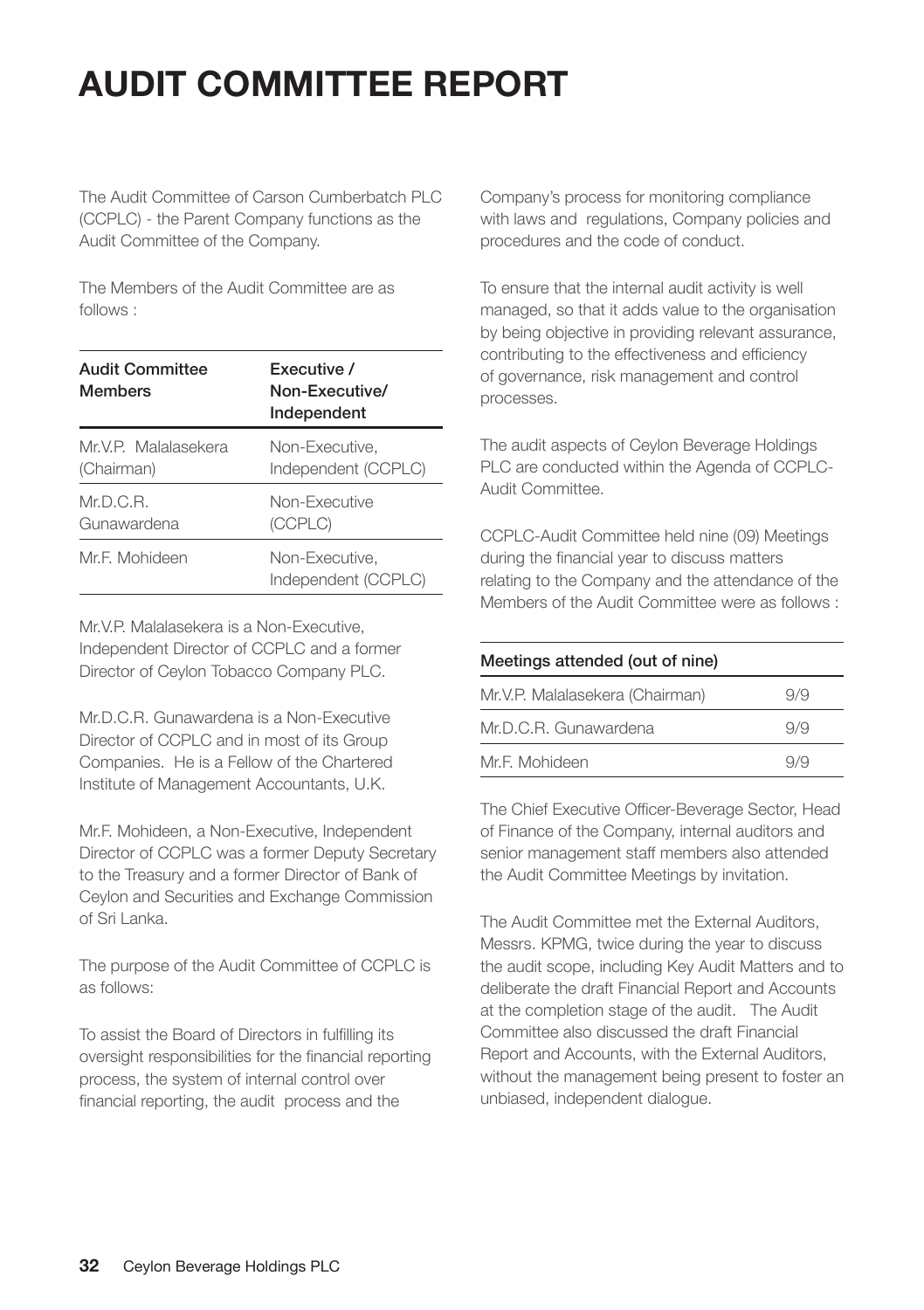The Audit Committee approved the audit plan for the financial year 2017/2018 and the Group Internal Audit (GIA) carried out 06 audits of the Beverage Sector companies.

The findings and contents of the Group Internal Audit reports have been discussed with the relevant management staff and subsequently the audit reports were circulated to the Audit Committee and to the senior management.

The objectives of the GIA work was to have an independent review of the system of internal controls as established by the management, its adequacy and integrity vis-à-vis objectives served and to determine the extent of adherence to the controls by staff responsible for the function and to take corrective/preventive action where necessary.

The interim financial statements of Ceylon Beverage Holdings PLC have been reviewed by the Audit Committee Members at Audit Committee Meetings, prior to release of same to the Regulatory Authorities and to the shareholders.

With the introduction of the new audit report this year, the Audit Committee has introduced a process to discuss the areas which are identified as Key Audit Matters by Messrs. KPMG for reporting in the audit report, at the audit planning and completion stages.

The draft financial statements of Ceylon Beverage Holdings PLC for the year ended 31st March 2018 were reviewed at a Meeting of the Audit Committee, together with the External Auditors, Messrs.KPMG, prior to release of same to the Regulatory Authorities and to the shareholders. The Audit Committee was provided with confirmations and declarations as required, by the Director/CEO, Head of Finance of the Company and Director, Carsons Management Services

(Private) Limited-Managers of the Company that the said financial statements were prepared in accordance with the Sri Lanka Accounting Standards and the information required by the Companies Act No. 7 of 2007 therein and presented a true and fair view of the Company's state of affairs as at that date and the Company's activities during the year under review.

The Audit Committee has determined that Messrs. KPMG, Chartered Accountants, Auditors were independent on the basis that they did not carry out any management related functions of the Company.

The Audit Committee has concurred to recommend to the Board of Directors the re-appointment of Messrs. KPMG, Chartered Accountants, as Auditors for the financial year ending 31st March 2019, subject to the approval of the shareholders of Ceylon Beverage Holdings PLC at the Annual General Meeting.

## *(Sgd.)* V. P. Malalasekera Chairman – Audit Committee Carson Cumberbatch PLC

Colombo 18th June 2018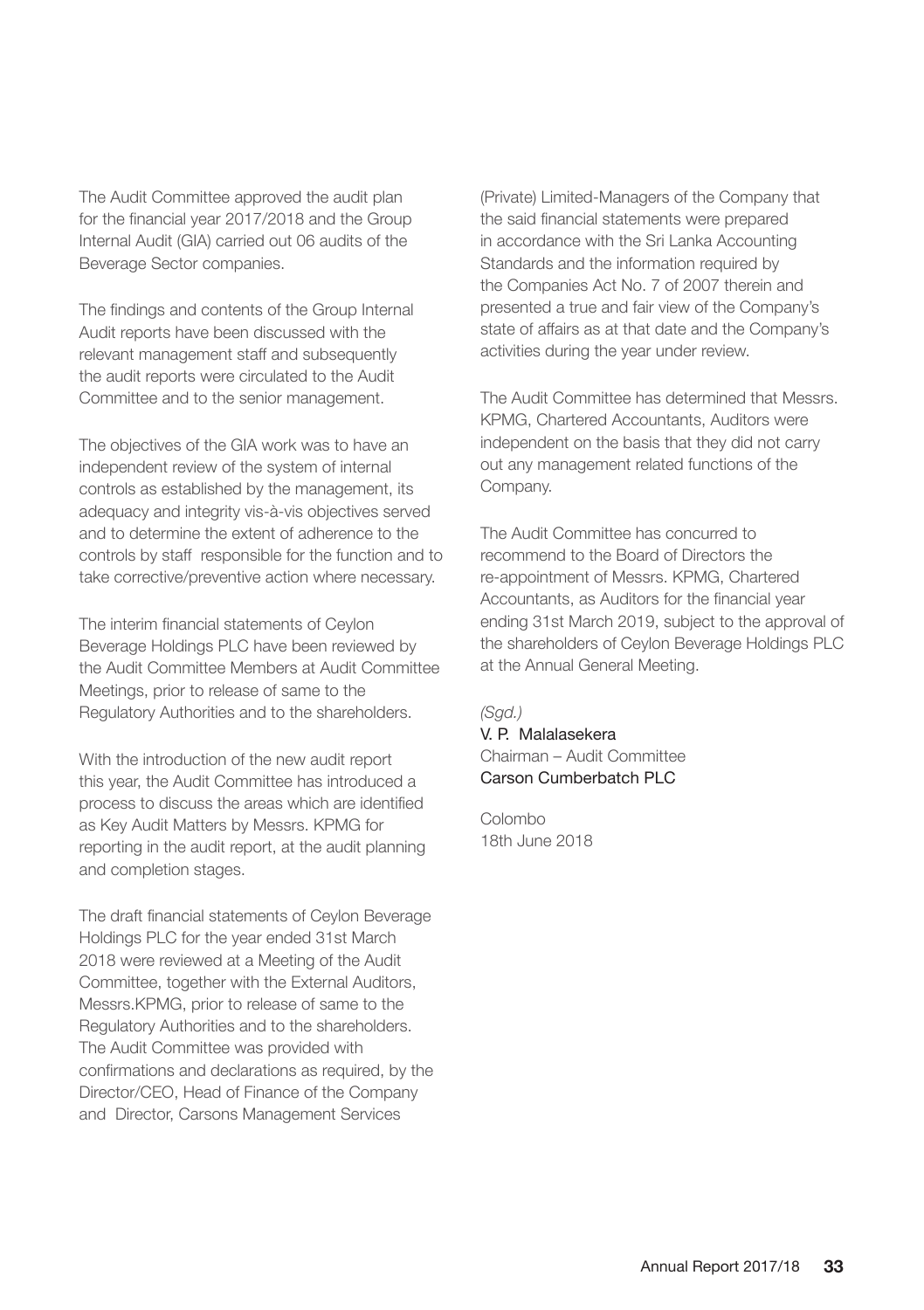# **REPORT OF THE RELATED PARTY TRANSACTIONS REVIEW COMMITTEE**

The Parent Company of Ceylon Beverage Holdings PLC is Carson Cumberbatch PLC (CCPLC). As provided by the Colombo Stock Exchange Listing Rules, the Related Party Transactions Review Committee (RPTRC) of CCPLC-the Parent Company functions as the RPTRC of the Company.

## **COMPOSITION OF THE COMMITTEE**

The Members of the RPTRC are as follows:

- 1. Mr.V. P. Malalasekera (Chairman) Non-Executive/Independent Director of CCPLC
- 2. Mr. F. Mohideen Non-Executive/Independent Director of CCPLC
- 3. Mr. D. C. R. Gunawardena Non-Executive Director of CCPLC
- 4. Mr. H. Selvanathan Executive Director of CCPLC
- 5. Mr. M. Selvanathan Executive Director of CCPLC
- 6. Mr. S. K. Shah Executive Director of CCPLC

## **MEETINGS OF THE RELATED PARTY TRANSACTIONS REVIEW COMMITTEE**

CCPLC-RPTRC held Four (04) Meetings during the financial year to discuss matters relating to the Company and where necessary the approval of the Members were also sought via circulation of papers.

The attendance of the Members of the Committee were as follows:

| Meetings attended (out of Four) |     |  |  |
|---------------------------------|-----|--|--|
| Mr.V.P. Malalasekera            | 4/4 |  |  |
| Mr.F. Mohideen                  | 3/4 |  |  |
| Mr.D.C.R. Gunawardena           | 4/4 |  |  |
| Mr.H. Selvanathan               | 2/4 |  |  |
| Mr.M. Selvanathan               | 4/4 |  |  |
| Mr.S.K. Shah                    | 374 |  |  |

## **PURPOSE OF THE COMMITTEE**

The objective of the RPTRC is to review all Related Party Transactions (RPTs) of the Listed Companies of the Carsons Group, other than those exempted by the 'Related Party Transactions Compliance Code' (RPT Code), prior to the transaction being entered into or, if the transaction is expressed to be conditional on such review, prior to the completion of the transaction.

## **POLICIES AND PROCEDURES**

- The RPTRC reviews the relevant Related Party Transactions of the Listed Companies of the Carsons Group and where the Committee decides that the approval of the Board of Directors of the respective Companies are necessary to approve a Related Party Transaction, such Board approval is obtained prior to entering into the relevant Related Party Transaction.
- When reviewing a transaction, the RPTRC would decide whether the proposed transaction is carried out on an arm's length basis irrespective of whether it is recurrent or non-recurrent in nature.
- Reviewing and approval would be either by meeting of members (subject to quorum being present) or by circulation.
- In determining whether to obtain the approval of the Board of Directors for a Related Party Transaction, the RPTRC will take into account, among other factors it deems appropriate, whether the proposed RPTs pose a conflict of interest to the Directors.

The self-declarations from the Directors and Key Management Personnel are obtained for the purpose of identifying parties related to them. Further, the guidelines which senior management must follow in routing Related Party Transactions to the relevant forum, including transaction threshold values and pricing where applicable, have been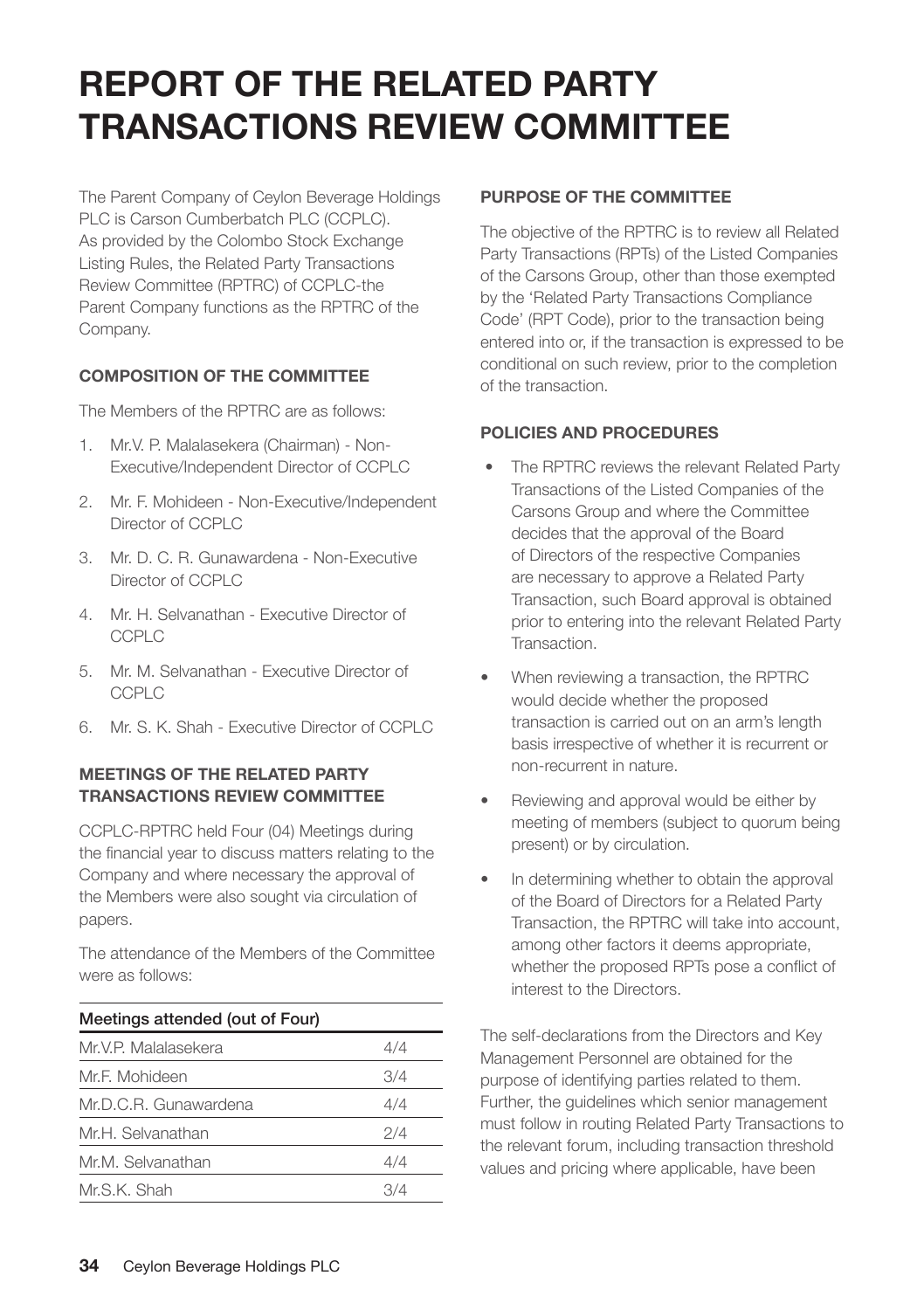documented even in the case of once approved recurrent transactions which are of operational nature, which as per the RPT Code need not be repeatedly approved if within the broad thresholds.

The RPTRC in discharging its function endeavours to ensure that :

- there is compliance with the Code;
- shareholder interests are protected; and
- fairness and transparency are maintained.

The Committee has a criteria for designating Carsons Group Key Management Personnel (KMP) and quarterly disclosures are made by KMPs so designated, as relevant.

The Related Party Transactions of the Company for the period 1st April 2017 to 31st March 2018 have been reviewed by the Members of the RPTRC and the comments and observations of the Committee have been communicated to the Board of Directors of the Company.

#### *(Sgd.)*

V. P. Malalasekera Chairman – Related Party Transactions Review Committee

Carson Cumberbatch PLC

Colombo 18th June 2018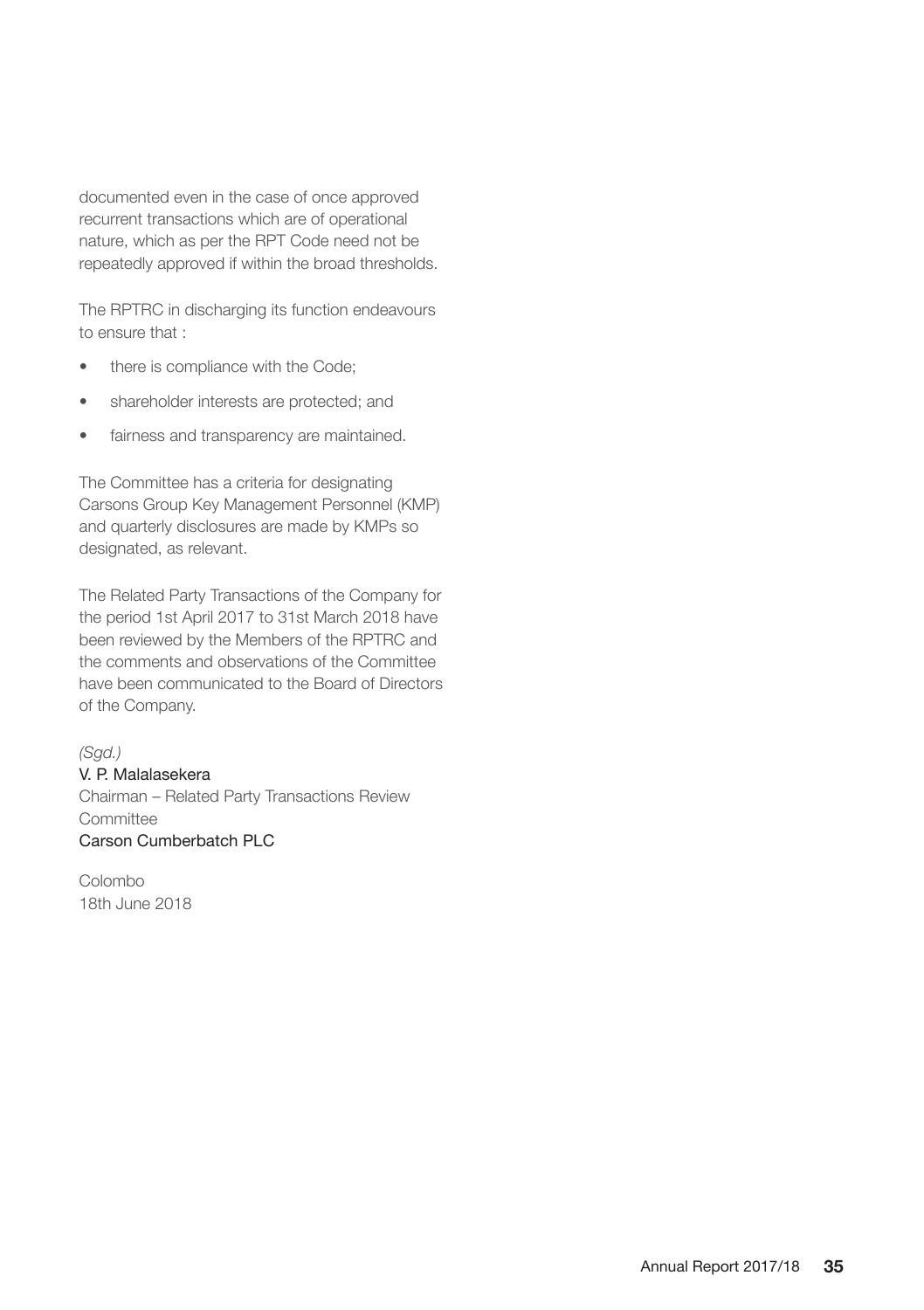# **FINANCIAL CALENDAR**

| <b>Financial Year</b>            | 31st March 2018     |
|----------------------------------|---------------------|
| Announcement of Results          |                     |
| 1st Quarter                      | 30th June 2017      |
| Issued to Colombo Stock Exchange | 14th August 2017    |
| 2nd Quarter                      | 30th September 2017 |
| Issued to Colombo Stock Exchange | 14th November 2017  |
| 3rd Quarter                      | 31st December 2017  |
| Issued to Colombo Stock Exchange | 14th February 2018  |
| 4th Quarter                      | 31st March 2018     |
| Issued to Colombo Stock Exchange | 17th May 2018       |
| Meetings                         |                     |
| 106th Annual General Meeting     | 20th July 2017      |
| 107th Annual General Meeting     | 20th July 2018      |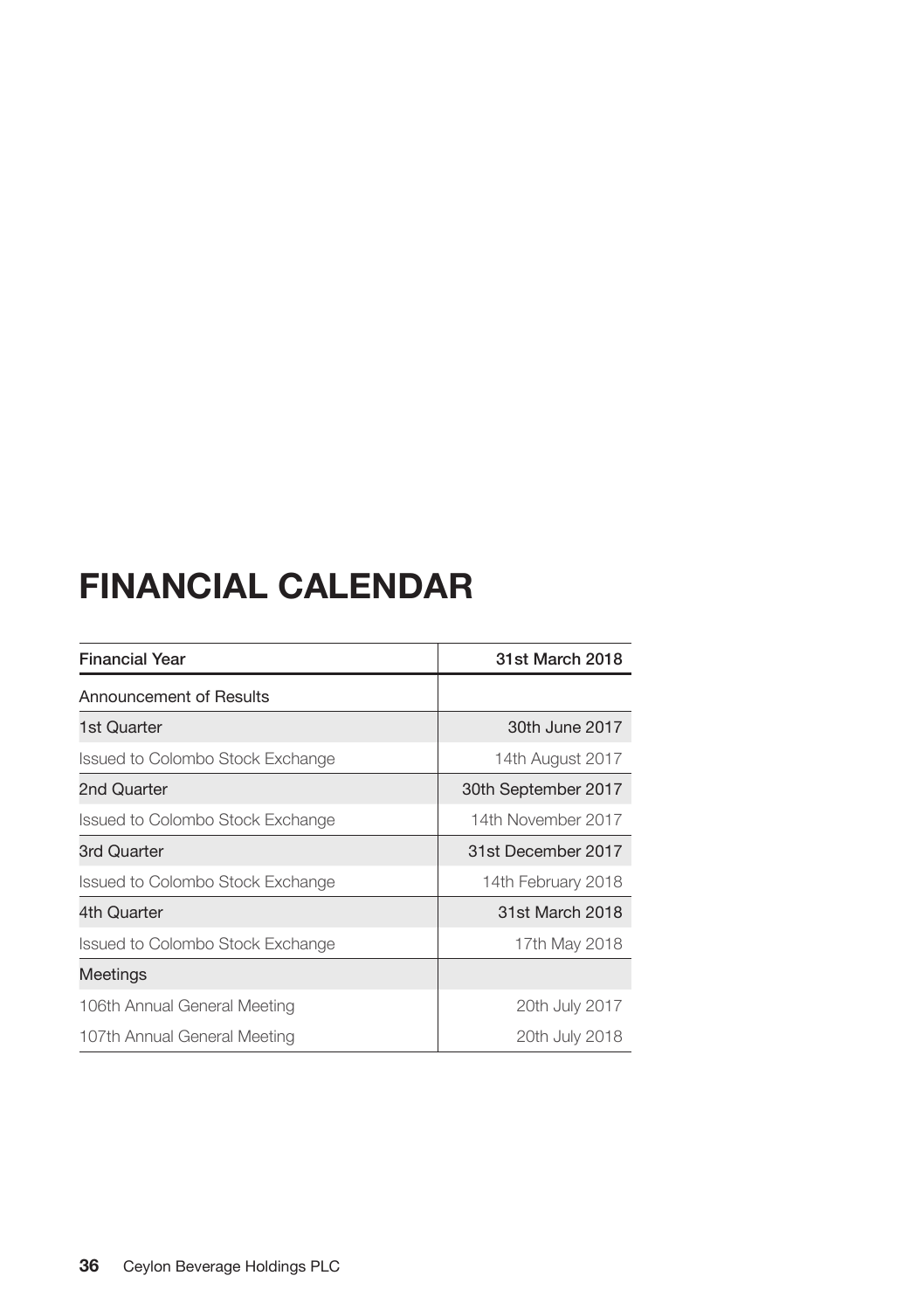# **INDEPENDENT AUDITOR'S REPORT**



**KPMG** :Chartered Accountants) samaning senaat ini najiran Markar Mawatha. P.O. Box 186 Colombo 00300. Sri Lanka

#### **To The Shareholders of Ceylon Beverage Holdings PLC**

#### **Report on the Audit of the Financial Statements**

#### **Opinion**

We have audited the consolidated financial statements of Ceylon Beverage Holdings PLC and its subsidiaries (the Group), which comprise the statement of financial position as at 31st March 2018, and the statement of profit or loss and other comprehensive income, statement of changes in equity and statement of cash flows for the year then ended, and notes to the financial statements, including a summary of significant accounting policies and other explanatory information as set out on pages 40 to 96.

In our opinion, the accompanying financial statements of the Company and the Group give a true and fair view of the financial position of the Company and Group as at 31st March 2018, and of their financial performance and cash flows for the year then ended in accordance with Sri Lanka Accounting Standards.

#### **Carrying value of Brands acquired**

| Тc       |   | 494 - 11 542 6426 |
|----------|---|-------------------|
| Fax      |   | +94 - 11 244 5872 |
|          |   | +94 - 11 244 6058 |
| Internet | ÷ | www.kpmg.com/lk   |

#### **Basis for Opinion**

We conducted our audit in accordance with Sri Lanka Auditing Standards (SLAuSs). Our responsibilities under those standards are further described in the Auditor's Responsibilities for the Audit of the Financial Statements section of our report. We are independent of the Group in accordance with the Code of Ethics issued by CA Sri Lanka (Code of Ethics), and we have fulfilled our other ethical responsibilities in accordance with the Code of Ethics. We believe that the audit evidence we have obtained is sufficient and appropriate to provide a basis for our opinion.

#### **Key Audit Matters**

Key audit matters are those matters that, in our professional judgment, were of most significance in our audit of the company financial statements and the consolidated financial statements of the current period. These matters were addressed in the context of our audit of the company financial statements and the consolidated financial statements as a whole, and in forming our opinion thereon, and we do not provide a separate opinion on these matters.

| Nature and area of focus                                                                                                                                                                                                                                                                                                                                                                                                                                                                                                                                                                                                                                                         | Our response                                                                                                                                                                                                                                                                                                                                                                                                                                                      |
|----------------------------------------------------------------------------------------------------------------------------------------------------------------------------------------------------------------------------------------------------------------------------------------------------------------------------------------------------------------------------------------------------------------------------------------------------------------------------------------------------------------------------------------------------------------------------------------------------------------------------------------------------------------------------------|-------------------------------------------------------------------------------------------------------------------------------------------------------------------------------------------------------------------------------------------------------------------------------------------------------------------------------------------------------------------------------------------------------------------------------------------------------------------|
| Group has recognised intangible asset relating to Brands<br>acquired with a carrying value of Rs. 2.33 Billion as at the<br>reporting date.<br>The annual impairment testing relating to brand which is<br>an intangible asset is considered to be a key audit matter<br>due to the significant judgment required in determining<br>the assumptions to be used to estimate the recoverable<br>amount. The recoverable amounts has been derived from<br>discounted forecasted cash flow model. This model uses<br>several key assumptions, including estimates of future sales<br>volume growth rate, contribution growth rate, marketing<br>expense per dozen and discount rate. | Our audit procedures among others included:<br>• Evaluating the appropriateness and<br>consistency of underline assumptions in<br>determining forecasted cash flows, which<br>includes future sales volume growth rate,<br>contribution growth rate, marketing expense<br>per dozen and discount rate.<br>Comparing the data used in the forecasted<br>cash flow model with information maintained<br>by management.<br>• Assessing the adequacy of the financial |
| See note 2.5 for Use of Judgments and Estimates, note 3.8<br>for accounting policy and note 10 for information                                                                                                                                                                                                                                                                                                                                                                                                                                                                                                                                                                   | statement disclosures, including disclosures of<br>key assumptions and judgments.                                                                                                                                                                                                                                                                                                                                                                                 |

 $\begin{aligned} &\text{N}(A_{\mu}^{\alpha})=1.58(4)\text{cm}^{-1}\text{cm}^{-1}\text{cm}^{-1}\text{cm}^{-1}\text{cm}^{-1}\text{cm}^{-1}\text{cm}^{-1}\text{cm}^{-1}\text{cm}^{-1}\text{cm}^{-1}\text{cm}^{-1}\text{cm}^{-1}\text{cm}^{-1}\text{cm}^{-1}\text{cm}^{-1}\text{cm}^{-1}\text{cm}^{-1}\text{cm}^{-1}\text{cm}^{-1}\text{cm}^{-1}\text{cm}^{-1}\text{cm}^{-1}\text{cm}^{-1}\text{cm}^{-1}\text{cm}^{-1}\text{cm}^{-1}\text{cm}^{-1}\text{cm$ 

 $\text{Princlings}$  . The other set of the literature of a process  $k>0$  , there was second as  $\{0,1,2,3,5,6,6,6,8\}$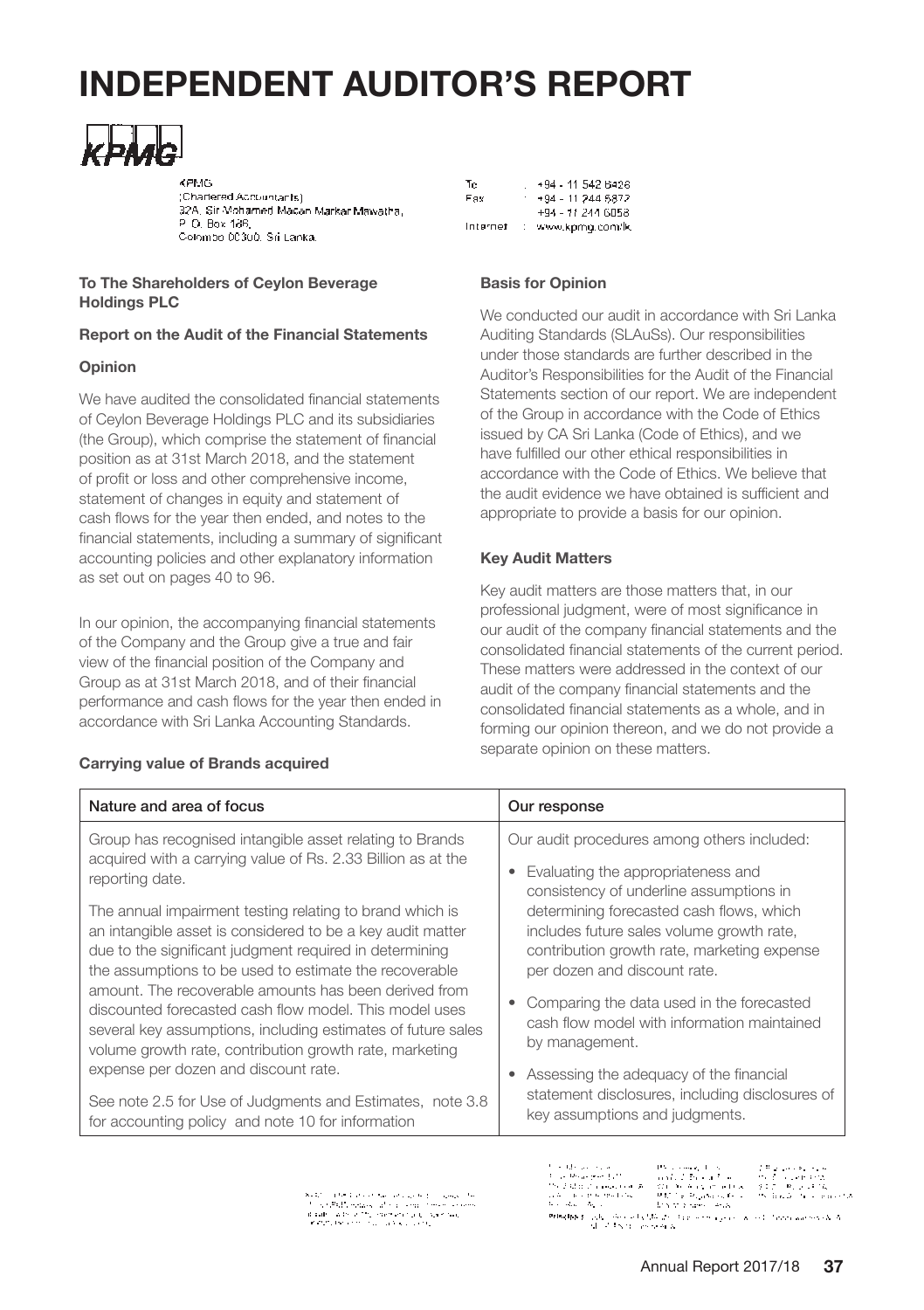# **INDEPENDENT AUDITOR'S REPORT**

KPARE

**Impairment assessment of investment in and receivable from Pubs 'N Places (Pvt) Ltd.**

| Nature and area of focus                                                                                                                                                                                                                                                                                                                                                                                                                                                                                                                                                                                                                                                                                                                                                                             | Our response                                                                                                                                                                                                                                                                                                                                                                                                                                                                                                          |
|------------------------------------------------------------------------------------------------------------------------------------------------------------------------------------------------------------------------------------------------------------------------------------------------------------------------------------------------------------------------------------------------------------------------------------------------------------------------------------------------------------------------------------------------------------------------------------------------------------------------------------------------------------------------------------------------------------------------------------------------------------------------------------------------------|-----------------------------------------------------------------------------------------------------------------------------------------------------------------------------------------------------------------------------------------------------------------------------------------------------------------------------------------------------------------------------------------------------------------------------------------------------------------------------------------------------------------------|
| The Company has invested Rs. 512 Million in Pubs 'N<br>Places (Pvt) Ltd, a subsidiary.<br>Company has tested for impairment relating to its<br>investment in Pubs 'N Places (Pvt) Limited and the related<br>receivables, using the Adjusted Net Asset Value method.<br>Estimating the Adjusted Net Asset Value is a complex<br>process which involves a significant degree of judgment<br>and estimates in assigning values to its asset base such as<br>the licenses owned by Pubs 'N Places (Pvt) Limited.<br>We identified assessing the impairment relating to Pubs'N<br>Places (Pvt) Limited as a key audit matter because of the<br>complexity of the estimation involved.<br>See note 2.5 for Use of Judgments and Estimates, note<br>3.11 for accounting policy and note 11 for information | Our audit procedures included:<br>Examining the indications of possible<br>۰<br>impairment of investments in subsidiary.<br>Testing the completeness and accuracy of key<br>٠<br>inputs in to computations. Further we assessed<br>the reasonability of the model methodology and<br>key assumptions.<br>Assessing the appropriateness of the<br>٠<br>assumptions used based on our knowledge<br>and information of the client and the industry.<br>Assessing the adequacy of the financial<br>statement disclosures. |

#### **Other Information**

Management is responsible for the other information. The other information comprises the information included in the annual report, but does not include the financial statements and our auditor's report thereon.

Our opinion on the financial statements does not cover the other information and we do not express any form of assurance conclusion thereon.

In connection with our audit of the financial statements, our responsibility is to read the other information and, in doing so, consider whether the other information is materially inconsistent with the financial statements or our knowledge obtained in the audit or otherwise appears to be materially misstated. If, based on the work we have performed, we conclude that there is a material misstatement of this other information, we are required to report that fact. We have nothing to report in this regard.

#### **Responsibilities of Management and Those Charged with Governance for the Consolidated Financial Statements**

Management is responsible for the preparation of financial statements that give a true and fair view in accordance with Sri Lanka Accounting Standards, and for such internal control as management determines is necessary to enable the preparation of financial statements that are free from material misstatement, whether due to fraud or error.

In preparing the financial statements, management is responsible for assessing the Group's ability to continue as a going concern, disclosing, as applicable, matters related to going concern and using the going concern basis of accounting unless management either intends to liquidate the Group or to cease operations, or has no realistic alternative but to do so.

Those charged with governance are responsible for overseeing the Company's and the Group's financial reporting process.

#### **Auditor's Responsibilities for the Audit of the Consolidated Financial Statements**

Our objectives are to obtain reasonable assurance about whether the financial statements as a whole are free from material misstatement, whether due to fraud or error, and to issue an auditor's report that includes our opinion. Reasonable assurance is a high level of assurance, but is not a guarantee that an audit conducted in accordance with SLAuSs will always detect a material misstatement when it exists. Misstatements can arise from fraud or error and are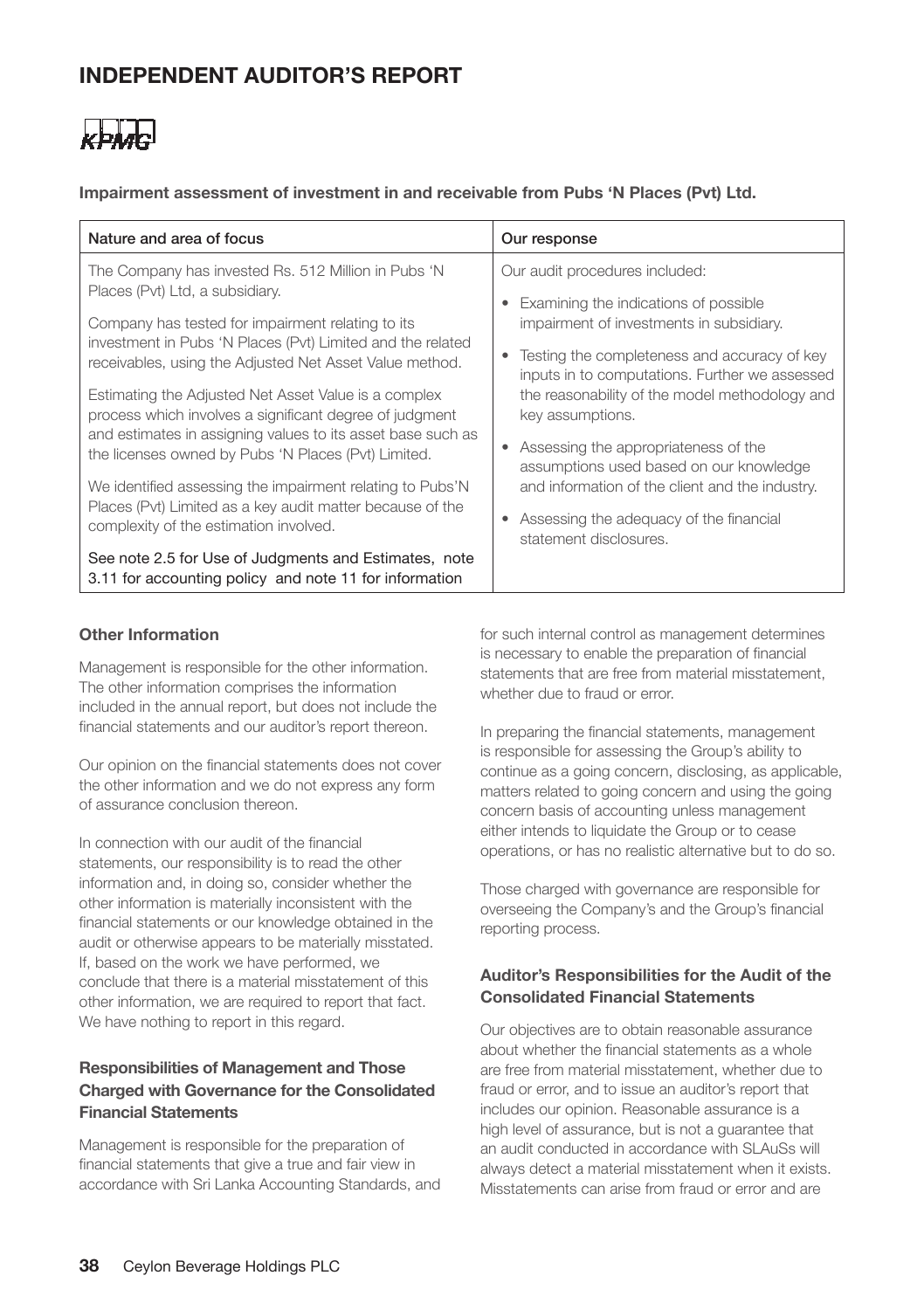# **INDEPENDENT AUDITOR'S REPORT**



considered material if, individually or in the aggregate, they could reasonably be expected to influence the economic decisions of users taken on the basis of these financial statements.

As part of an audit in accordance with SLAuSs, we exercise professional judgment and maintain professional skepticism throughout the audit. We also:

- Identify and assess the risks of material misstatement of the financial statements, whether due to fraud or error, design and perform audit procedures responsive to those risks, and obtain audit evidence that is sufficient and appropriate to provide a basis for our opinion. The risk of not detecting a material misstatement resulting from fraud is higher than for one resulting from error, as fraud may involve collusion, forgery, intentional omissions, misrepresentations, or the override of internal control.
- Obtain an understanding of internal control relevant to the audit in order to design audit procedures that are appropriate in the circumstances, but not for the purpose of expressing an opinion on the effectiveness of the Company and the Group's internal control.
- Evaluate the appropriateness of accounting policies used and the reasonableness of accounting estimates and related disclosures made by management.
- Conclude on the appropriateness of management's use of the going concern basis of accounting and, based on the audit evidence obtained, whether a material uncertainty exists related to events or conditions that may cast significant doubt on the Group's ability to continue as a going concern. If we conclude that a material uncertainty exists, we are required to draw attention in our auditor's report to the related disclosures in the financial statements or, if such disclosures are inadequate, to modify our opinion. Our conclusions are based on the audit evidence obtained up to the date of our auditor's report. However, future events or conditions may cause the Group to cease to continue as a going concern.
- Evaluate the overall presentation, structure and content of the financial statements, including the disclosures, and whether the financial statements represent the underlying transactions and events in a manner that achieves fair presentation.

• Obtain sufficient appropriate audit evidence regarding the financial information of the entities or business activities within the Group to express an opinion on the financial statements. We are responsible for the direction, supervision and performance of the group audit. We remain solely responsible for our audit opinion.

We communicate with those charged with governance regarding, among other matters, the planned scope and timing of the audit and significant audit findings, including any significant deficiencies in internal control that we identify during our audit.

We also provide those charged with governance with a statement that we have complied with ethical requirements in accordance with the Code of Ethics regarding independence, and to communicate with them all relationships and other matters that may reasonably be thought to bear on our independence, and where applicable, related safeguards.

From the matters communicated with those charged with governance, we determine those matters that were of most significance in the audit of the financial statements of the current period and are therefore the key audit matters. We describe these matters in our auditor's report unless law or regulation precludes public disclosure about the matter or when, in extremely rare circumstances, we determine that a matter should not be communicated in our report because the adverse consequences of doing so would reasonably be expected to outweigh the public interest benefits of such communication.

#### **Report on Other Legal and Regulatory Requirements**

As required by section 163 (2) of the Companies Act No. 07 of 2007, we have obtained all the information and explanations that were required for the audit and, as far as appears from our examination, proper accounting records have been kept by the Company.

CA Sri Lanka membership number of the engagement partner responsible for signing this independent auditor's report is 3272.

KPMG Colombo, Sri Lanka 18th June 2018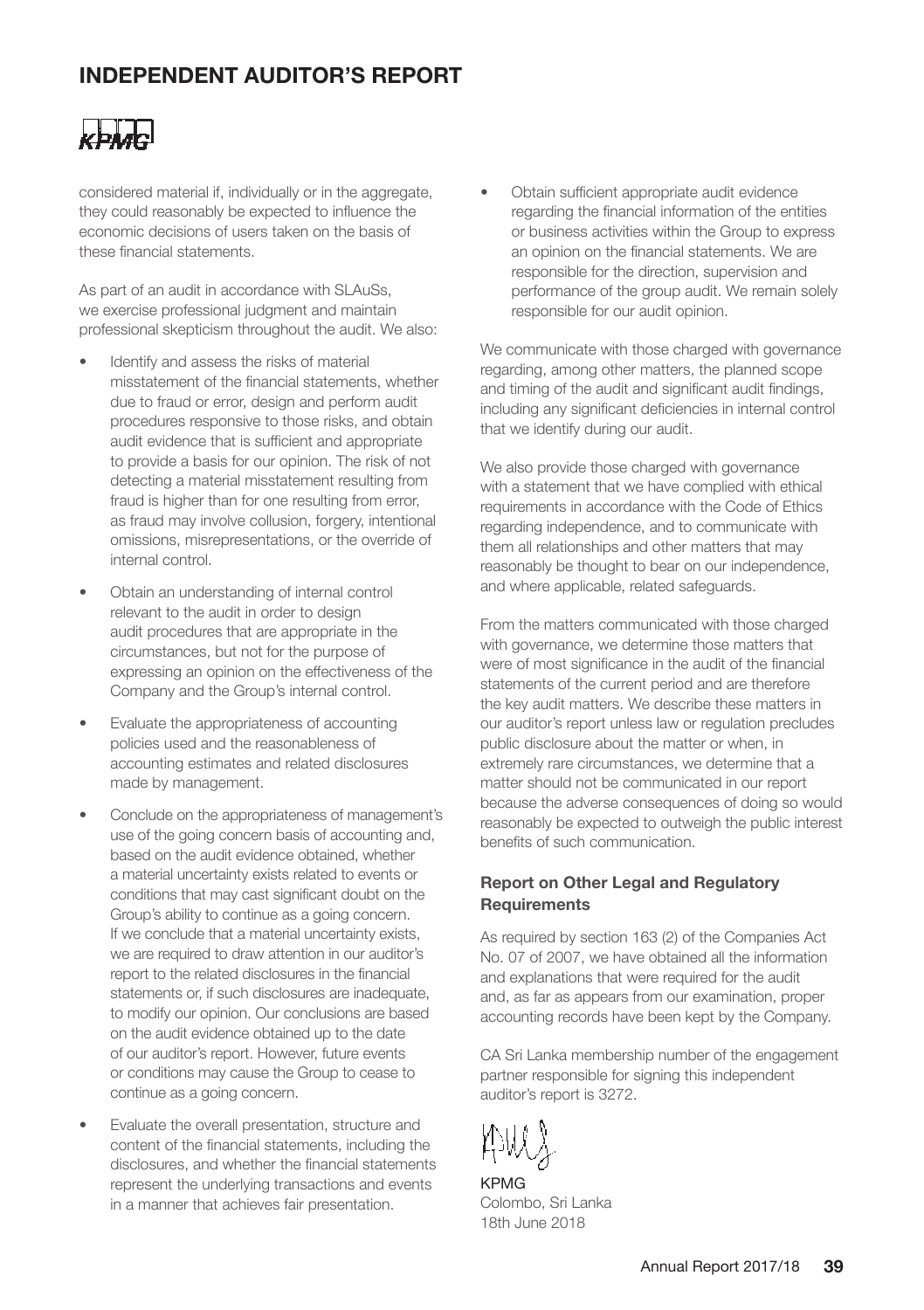# **STATEMENT OF FINANCIAL POSITION**

|                                                         |              | Company   |           | Group      |            |
|---------------------------------------------------------|--------------|-----------|-----------|------------|------------|
| As at 31st March                                        |              | 2018      | 2017      | 2018       | 2017       |
| In Rs.'000s                                             | <b>Notes</b> |           |           |            |            |
| <b>ASSETS</b>                                           |              |           |           |            |            |
| <b>Non-Current Assets</b>                               |              |           |           |            |            |
| Property, plant & equipment                             | 9            | 331,190   | 331,766   | 18,476,588 | 18,267,017 |
| Intangible assets                                       | 10           |           |           | 2,447,946  | 2,469,013  |
| Investments in subsidiaries                             | 11           | 1,971,964 | 1,971,964 |            |            |
| Loan to operators                                       | 12           |           |           | 53,422     | 54,138     |
| <b>Total Non-Current Assets</b>                         |              | 2,303,154 | 2,303,730 | 20,977,956 | 20,790,168 |
|                                                         |              |           |           |            |            |
| <b>Current Assets</b>                                   |              |           |           |            |            |
| Inventories                                             | 13           |           |           | 1,910,141  | 2,534,278  |
| Trade & other receivables                               | 14           | 10,141    | 18,377    | 3,128,030  | 2,073,358  |
| Amounts due from related companies                      | 15           | 107,818   | 39,909    | 5,535      | 33,076     |
| Current taxation                                        | 16           |           |           | 16,232     | 2,477      |
| Cash and cash equivalents                               | 17           | 36,045    | 70        | 8,180,171  | 7,645,227  |
| <b>Total Current Assets</b>                             |              | 154,004   | 58,356    | 13,240,109 | 12,288,416 |
| <b>Total Assets</b>                                     |              | 2,457,158 | 2,362,086 | 34,218,065 | 33,078,584 |
| <b>EQUITY AND LIABILITIES</b>                           |              |           |           |            |            |
| Equity                                                  |              |           |           |            |            |
| Stated capital                                          | 18           | 533,384   | 533,384   | 533,384    | 533,384    |
| Capital reserves                                        | 19           | 245,352   | 334,690   | 708,955    | 1,005,356  |
| Revenue reserves                                        | 20           | 965,727   | 957,897   | 3,348,742  | 2,766,700  |
| Equity Attributable To Equity Holders<br>of the Company |              | 1,744,463 | 1,825,971 | 4,591,081  | 4,305,440  |
| Non-controlling interest                                |              |           |           | 4,493,662  | 3,969,835  |
| <b>Total Equity</b>                                     |              | 1,744,463 | 1,825,971 | 9,084,743  | 8,275,275  |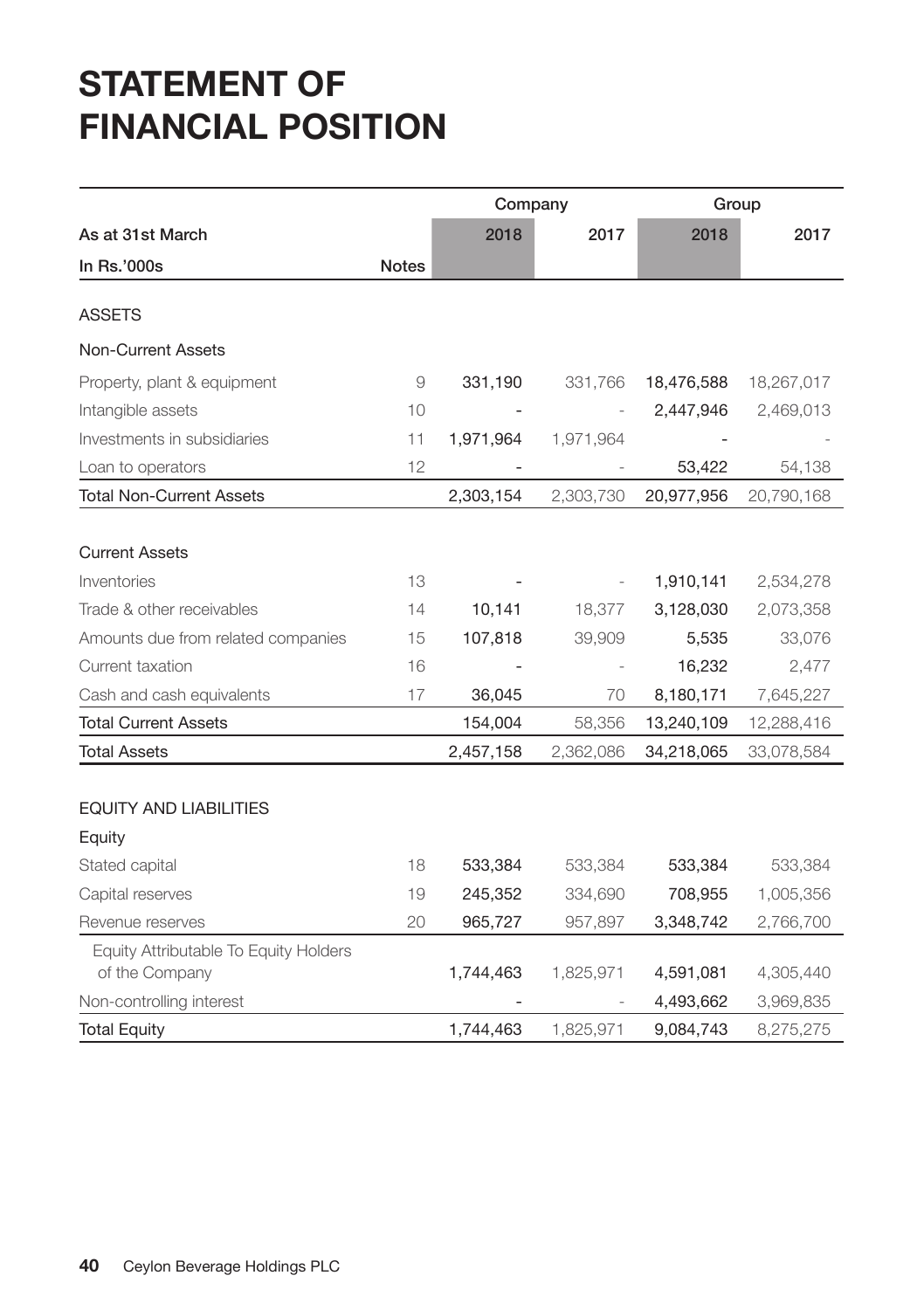|                                      |              | Company                  |                          |            | Group      |
|--------------------------------------|--------------|--------------------------|--------------------------|------------|------------|
| As at 31st March                     |              | 2018                     | 2017                     | 2018       | 2017       |
| In Rs.'000s                          | <b>Notes</b> |                          |                          |            |            |
| Non-Current Liabilities              |              |                          |                          |            |            |
| Debentures                           | 21           |                          |                          | 2,000,000  | 2,998,800  |
| Loans and borrowings                 | 22           | 85,000                   | 208,300                  | 4,899,620  | 5,193,065  |
| Employee benefits                    | 23           |                          |                          | 190,953    | 78,440     |
| Net deferred tax liabilities         | 24           | 89,935                   | 597                      | 3,691,521  | 2,373,520  |
| <b>Total Non-Current Liabilities</b> |              | 174,935                  | 208,897                  | 10,782,094 | 10,643,825 |
| <b>Current Liabilities</b>           |              |                          |                          |            |            |
| Trade and other payables             | 25           | 15,047                   | 12.497                   | 1,391,694  | 753,760    |
| Amounts due to related companies     | 26           | 394,170                  |                          | 105,559    | 144,628    |
| Refundable deposits                  | 27           |                          |                          | 1.164.261  | 1,009,357  |
| <b>Tax liabilities</b>               | 28           | 3,977                    | 6,653                    | 1,967,401  | 919,951    |
| Debentures                           | 21           |                          | $\overline{\phantom{a}}$ | 1,110,582  | 937,932    |
| Loans and borrowings                 | 22           | 124,566                  | 129,600                  | 6,991,619  | 7,846,468  |
| Bank overdraft                       | 17           | $\overline{\phantom{a}}$ | 178,468                  | 1,620,112  | 2,547,388  |
| <b>Total Current Liabilities</b>     |              | 537,760                  | 327,218                  | 14,351,228 | 14,159,484 |
| <b>Total Liabilities</b>             |              | 712,695                  | 536,115                  | 25,133,322 | 24,803,309 |
| <b>Total Equity and Liabilities</b>  |              | 2,457,158                | 2,362,086                | 34,218,065 | 33,078,584 |
| Net assets per ordinary share (Rs.)  |              | 83.12                    | 87.00                    | 218.75     | 205.14     |

I certify that the above Financial Statements comply with the requirements of Companies Act No.07 of 2007.

#### *(Sgd.)* D. R. P. Goonetilleke

Head of Finance

The Board of Directors is responsible for the preparation and presentation of these Financial Statements.

Approved and signed on behalf of the Managers Approved and signed on behalf of the Board

Director Director Director

*(Sgd.) (Sgd.) (Sgd.)*  A. Weeratunge **M. Selvanathan** S. K. Shah

Carsons Management Services (Private) Limited Colombo 18th June 2018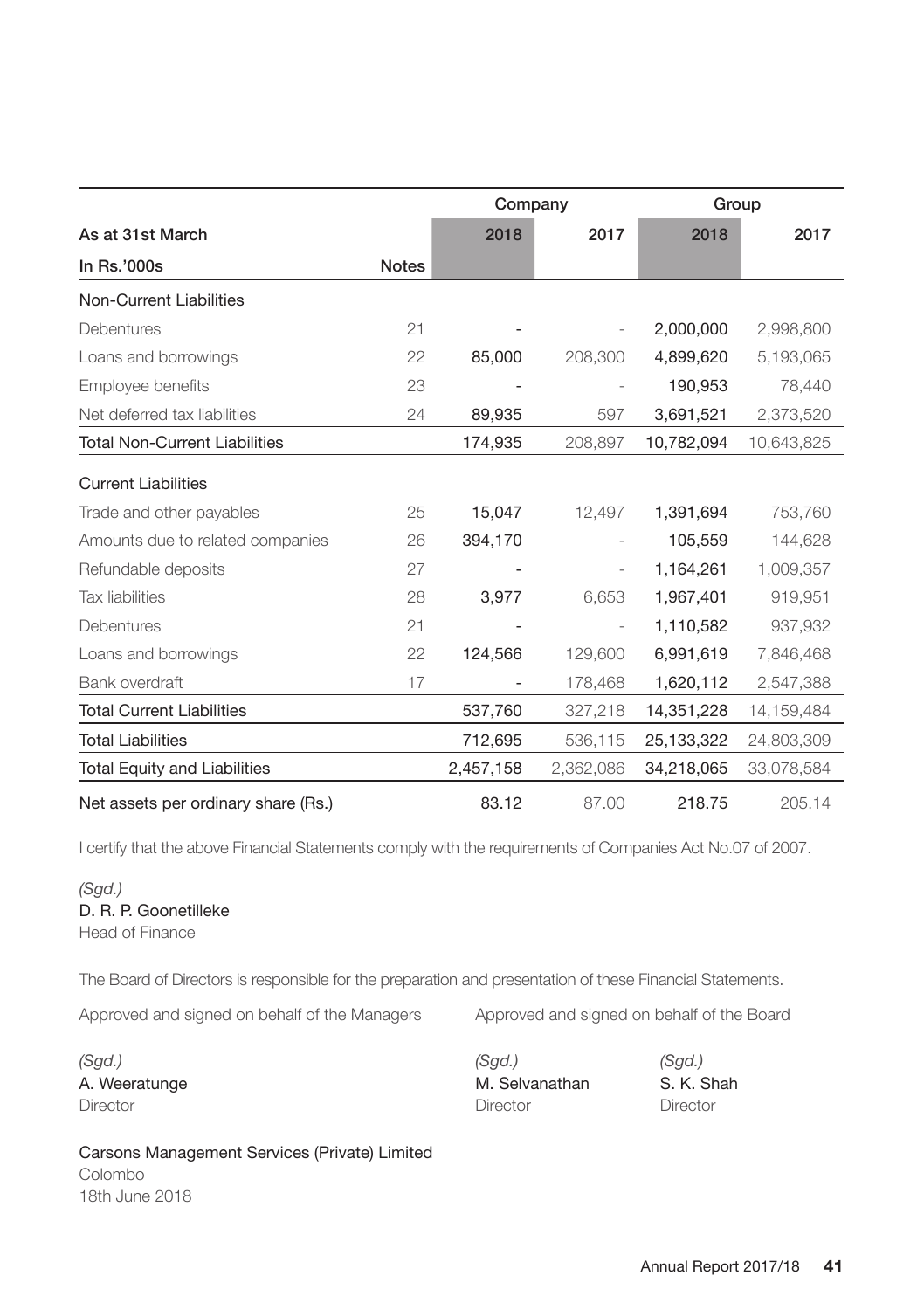# **STATEMENT OF PROFIT OR LOSS AND OTHER COMPREHENSIVE INCOME**

|                                                                                       |              | Company   |           | Group          |               |
|---------------------------------------------------------------------------------------|--------------|-----------|-----------|----------------|---------------|
| For the year ended 31st March                                                         |              | 2018      | 2017      | 2018           | 2017          |
| In Rs.'000s                                                                           | <b>Notes</b> |           |           |                |               |
| Revenue                                                                               | 29           | 255,261   | 169,971   | 32,363,184     | 23,083,883    |
| Cost of sales                                                                         |              |           |           | (24, 987, 277) | (19,089,442)  |
| <b>Gross Profit</b>                                                                   |              | 255,261   | 169,971   | 7,375,907      | 3,994,441     |
| Progressive insurance receipts on<br>business interruption                            | 30           |           |           | 1,205,359      | 1,000,000     |
| Other income                                                                          | 31           |           |           | 56,515         | 29,721        |
|                                                                                       |              | 255,261   | 169,971   | 8,637,781      | 5,024,162     |
| Distribution expenses                                                                 |              |           |           | (3,396,498)    | (2,735,230)   |
| Administrative expenses                                                               |              | (20, 055) | (15,268)  | (1,260,692)    | (1, 334, 140) |
| Other expenses                                                                        |              |           |           | (349, 364)     | (212, 457)    |
| Impairment of intangible assets                                                       | 10           |           |           |                | (1,673,065)   |
| Profit/(Loss) from Operations                                                         |              | 235,206   | 154,703   | 3,631,227      | (930, 730)    |
| Stocks and PPE quantified and written-<br>off to date due to flood related<br>damages | 30           |           |           |                | (1,349,287)   |
| Progressive insurance receipts on<br>property damage                                  | 30           |           |           | 752,263        | 1,366,294     |
| Reversal of unabsorbed VAT provision                                                  | 33           |           |           |                | 339,811       |
| Profit/(Loss) Before Finance Cost                                                     |              | 235,206   | 154,703   | 4,383,490      | (573, 912)    |
| Finance income                                                                        | 34           |           |           | 819,652        | 427,493       |
| Finance costs                                                                         | 34           | (37, 904) | (42, 922) | (2,311,507)    | (1,831,469)   |
| <b>Net Finance Costs</b>                                                              |              | (37, 904) | (42, 922) | (1,491,855)    | (1,403,976)   |
| Profit/(Loss) Before Taxation                                                         |              | 197,302   | 111,781   | 2,891,635      | (1, 977, 888) |
| Income tax reversal /(expenses)                                                       | 35           | (21, 567) | (29, 618) | (1,251,268)    | 417,716       |
| Profit/(Loss) After Taxation                                                          |              | 175,735   | 82,163    | 1,640,367      | (1,560,172)   |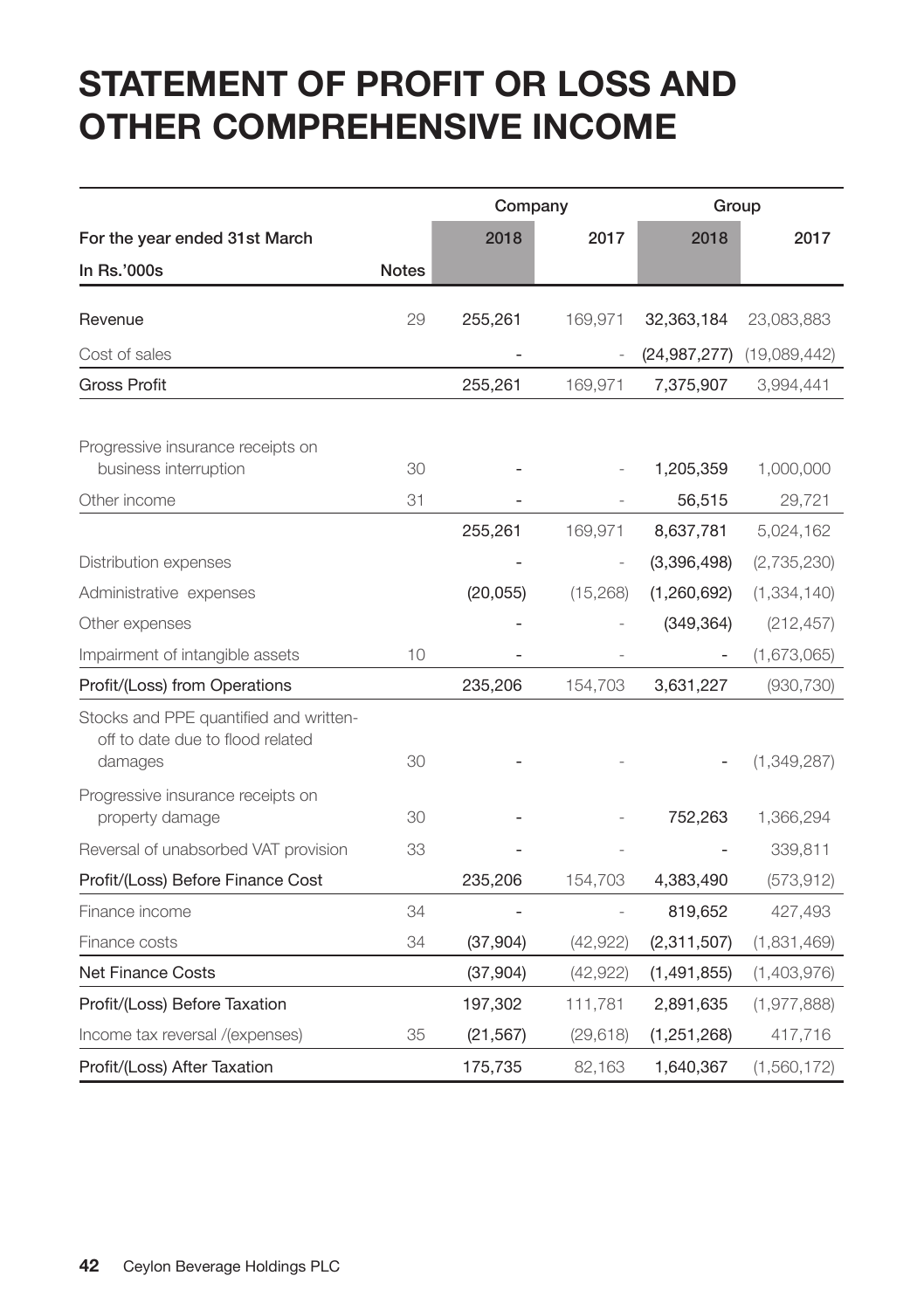|                                                                     |              | Company   |        | Group      |             |
|---------------------------------------------------------------------|--------------|-----------|--------|------------|-------------|
| For the year ended 31st March                                       |              | 2018      | 2017   | 2018       | 2017        |
| In Rs.'000s                                                         | <b>Notes</b> |           |        |            |             |
| Other Comprehensive Income                                          |              |           |        |            |             |
| Items that will not be reclassified to profit<br>or loss            |              |           |        |            |             |
| Remeasurement of employee benefit<br>obligation                     | 23           |           |        | (40, 938)  | 25,976      |
| Deferred tax adjustment on employee<br>benefit                      | 35           |           |        | 16,375     | (10, 390)   |
| Deferred tax adjustment on land revaluation                         | 35           | (89, 338) |        | (485, 631) |             |
| Total Other Comprehensive Income/<br>(Loss) for the year net of tax |              | (89, 338) |        | (510, 194) | 15,586      |
| Total Comprehensive Income/(Loss) for<br>the year                   |              | 86,397    | 82,163 | 1,130,173  | (1,544,586) |
| Profit Attributable to                                              |              |           |        |            |             |
| - Equity holders of the company                                     |              | 175,735   | 82,163 | 762,781    | (869,075)   |
| - Minority shareholders                                             |              |           |        | 877,586    | (691,097)   |
| Profit/(Loss) Available for Appropriation                           |              | 175,735   | 82,163 | 1,640,367  | (1,560,172) |
|                                                                     |              |           |        |            |             |
| Total Comprehensive Income<br>Attributable to                       |              |           |        |            |             |
| - Equity holders of the company                                     |              | 86,397    | 82,163 | 453,546    | (860, 932)  |
| - Minority shareholders                                             |              |           |        | 676,627    | (683, 654)  |
| Profit/(Loss) Available for Appropriation                           |              | 86,397    | 82,163 | 1,130,173  | (1,544,586) |
|                                                                     |              |           |        |            |             |
| Earnings/(Loss) per Ordinary Share (Rs.)                            | 36           | 8.37      | 3.91   | 36.34      | (41.41)     |

The Notes to the Financial Statements from Pages 48 to 96 form an integral part of these Financial Statements.

Figures in brackets indicate deductions.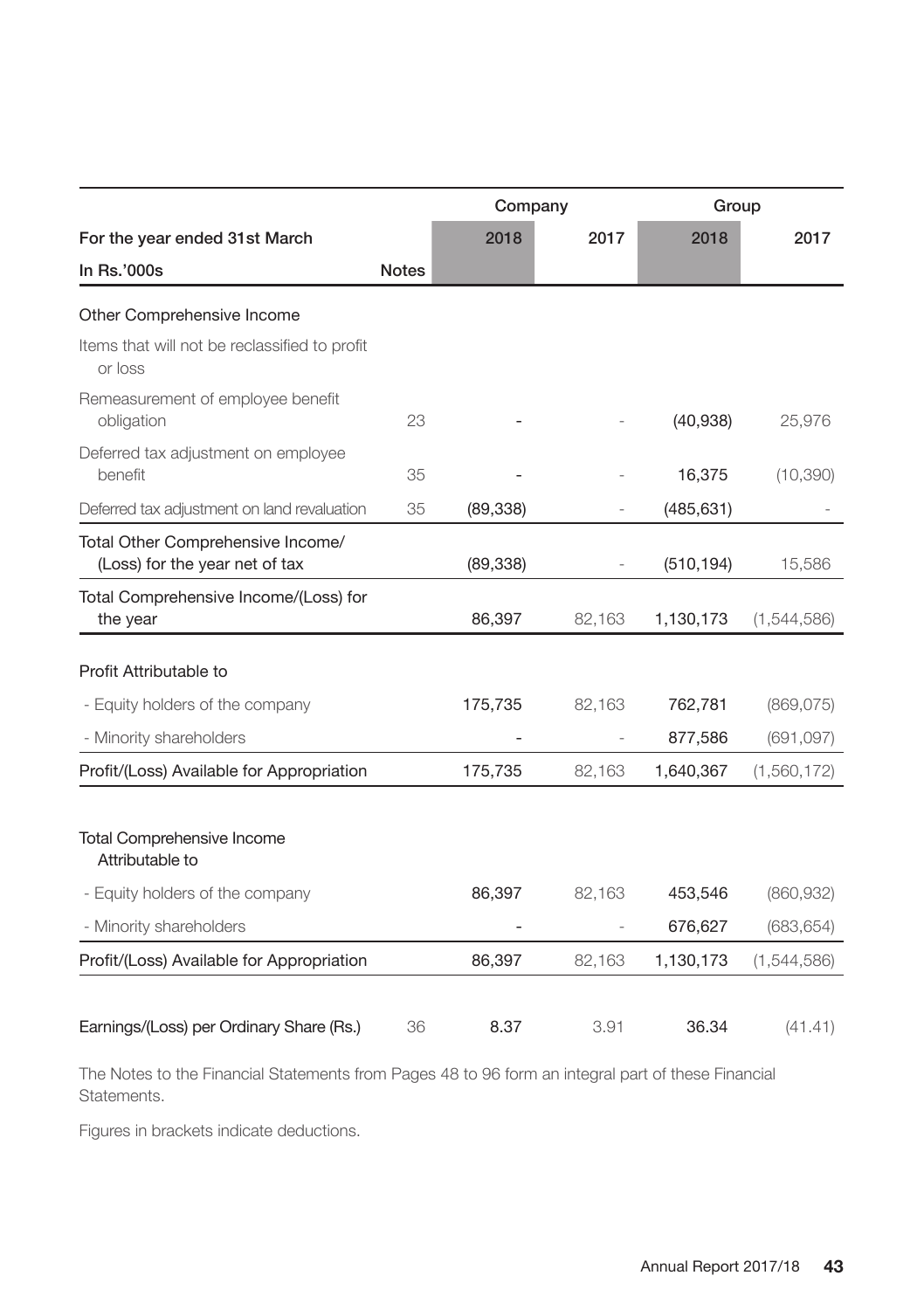# **STATEMENT OF CHANGES IN EQUITY**

| In Rs.'000s                                                                                         |         | Attributable to Equity Holders of the Parent |                    |                     |            | Non-                     | Total      |
|-----------------------------------------------------------------------------------------------------|---------|----------------------------------------------|--------------------|---------------------|------------|--------------------------|------------|
|                                                                                                     | Capital | Reserve<br>Stated Revaluation                | General<br>Capital | Retained<br>Profits | Total      | Interests<br>Controlling | Equity     |
|                                                                                                     |         |                                              | Reserve            |                     |            |                          |            |
| COMPANY                                                                                             |         |                                              |                    |                     |            |                          |            |
| Balance as at 1st April 2016                                                                        | 533,384 | 328,914                                      | 5,776              | 938,698             | 1,806,772  |                          | 1,806,772  |
| Total Comprehensive Income                                                                          |         |                                              |                    |                     |            |                          |            |
| Profit for the year                                                                                 |         |                                              |                    | 82,163              | 82,163     |                          | 82,163     |
| Total comprehensive income for the year                                                             |         | ï                                            |                    | 82,163              | 82,163     |                          | 82,163     |
| Transactions with owners, recorded directly in equity                                               |         |                                              |                    |                     |            |                          |            |
| Contribution by and distribution to owners                                                          |         |                                              |                    |                     |            |                          |            |
| <b>Dividends</b>                                                                                    |         |                                              | ï                  | (62, 964)           | (62, 964)  |                          | (62, 964)  |
| Balance as at 31st March 2017                                                                       | 533,384 | 328.914                                      | 5,776              | 957.897             | .825,97    |                          | ,825,971   |
| Balance as at 1st April 2017                                                                        | 533,384 | 328,914                                      | 5,776              | 957,897             | 1,825,971  |                          | 1,825,971  |
| Total Comprehensive Income                                                                          |         |                                              |                    |                     |            |                          |            |
| Profit for the year                                                                                 |         |                                              | ï                  | 175,735             | 175,735    |                          | 175,735    |
| Other comprehensive loss for the year                                                               |         | (89, 338)                                    |                    |                     | (89, 338)  |                          | (89, 338)  |
| Total comprehensive income for the year                                                             |         | (89, 338)                                    |                    | 175,735             | 86,397     |                          | 86,397     |
| Transactions with owners, recorded directly in equity<br>Contribution by and distribution to owners |         |                                              |                    |                     |            |                          |            |
| <b>Dividends</b>                                                                                    |         |                                              |                    | (167, 905)          | (167, 905) |                          | (167, 905) |
| Balance as at 31st March 2018                                                                       | 533,384 | 239,576                                      | 5,776              | 965,727             | 1,744,463  |                          | 1,744,463  |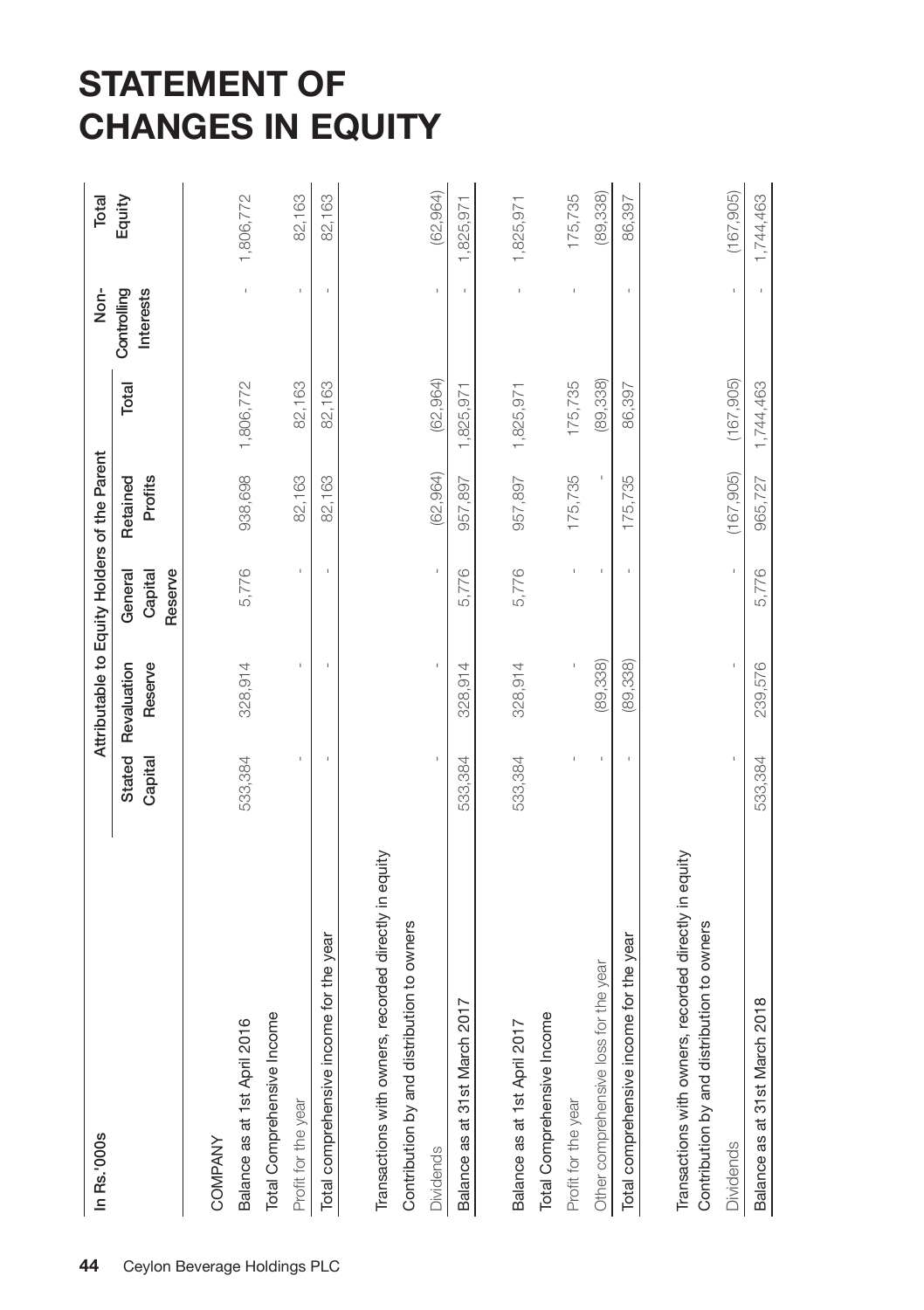| In Rs.'000s                                           |                   | Attributable to Equity Holders of the Parent |                               |                     |            | Non-                     | Total       |
|-------------------------------------------------------|-------------------|----------------------------------------------|-------------------------------|---------------------|------------|--------------------------|-------------|
|                                                       | Stated<br>Capital | Revaluation<br>Reserve                       | Reserve<br>Capital<br>General | Profits<br>Retained | Total      | Interests<br>Controlling | Equity      |
| GROUP                                                 |                   |                                              |                               |                     |            |                          |             |
| Balance as at 1st April 2016                          | 533,384           | 999,580                                      | 5,776                         | 3,690,596           | 5,229,336  | 4,768,089                | 9,997,425   |
| Total Comprehensive Income                            |                   |                                              |                               |                     |            |                          |             |
| Loss for the year                                     |                   |                                              |                               | (869, 075)          | (869, 075) | (691, 097)               | (1,560,172) |
| Other comprehensive income for the year               |                   |                                              |                               | 8,143               | 8,143      | 7,443                    | 15,586      |
| Total comprehensive loss for the year                 |                   |                                              |                               | 860,932)            | (860,932)  | (683,654)                | (1,544,586) |
| Transactions with owners, recorded directly in equity |                   |                                              |                               |                     |            |                          |             |
| Contribution by and distribution to owners            |                   |                                              |                               |                     |            |                          |             |
| Dividends                                             |                   |                                              |                               | (62, 964)           | (62, 964)  | (114, 600)               | (177, 564)  |
| Balance as at 31st March 2017                         | 533,384           | 999,580                                      | 5,776                         | 2,766,700           | 4,305,440  | 3,969,835                | 8,275,275   |
| Balance as at 1st April 2017                          | 533,384           | 999,580                                      | 5,776                         | 2,766,700           | 4,305,440  | 3,969,835                | 8,275,275   |
| Total Comprehensive Income                            |                   |                                              |                               |                     |            |                          |             |
| Profit for the year                                   |                   |                                              |                               | 762,781             | 762,781    | 877,586                  | 1,640,367   |
| Other comprehensive loss for the year                 |                   | (296, 401)                                   |                               | (12, 834)           | (309, 235) | (200, 959)               | (510, 194)  |
| Total comprehensive Income for the year               |                   | (296, 401)                                   |                               | 749,947             | 453,546    | 676,627                  | 1,130,173   |
| Transactions with owners, recorded directly in equity |                   |                                              |                               |                     |            |                          |             |
| Contribution by and distribution to owners            |                   |                                              |                               |                     |            |                          |             |
| <b>Dividends</b>                                      |                   |                                              |                               | (167, 905)          | (167, 905) | (152, 800)               | (320, 705)  |
| Balance as at 31st March 2018                         | 533,384           | 703,179                                      | 5,776                         | 3,348,742           | 4,591,081  | 4,493,662                | 9,084,743   |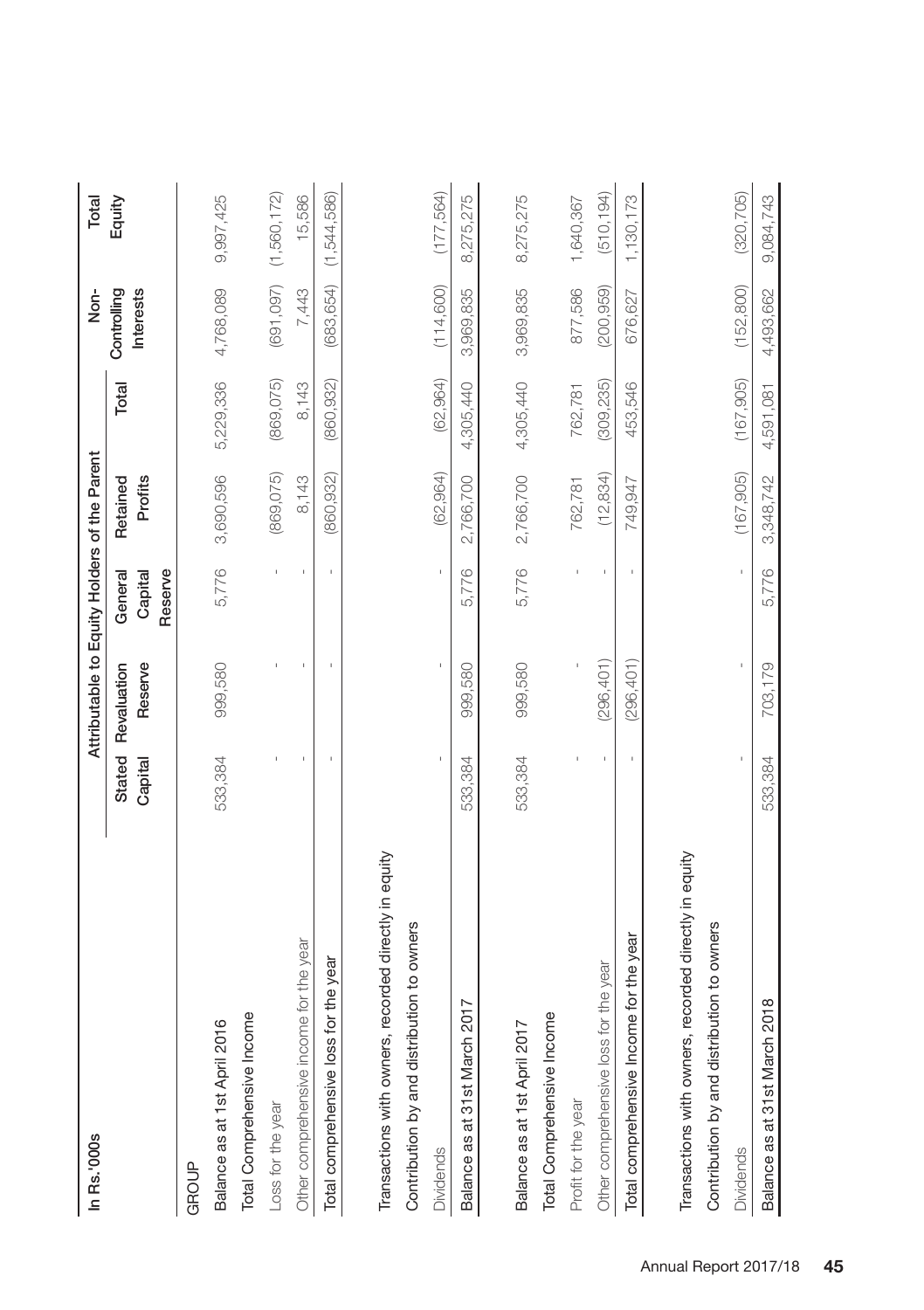# **CASH FLOW STATEMENT**

|                                                     |              | Company   |           | Group         |             |
|-----------------------------------------------------|--------------|-----------|-----------|---------------|-------------|
| For the year ended 31st March                       |              | 2018      | 2017      | 2018          | 2017        |
| In Rs.'000s                                         | <b>Notes</b> |           |           |               |             |
|                                                     |              |           |           |               |             |
| Cash Flows from Operating Activities                |              |           |           |               |             |
| Profit/(Loss) before taxation                       |              | 197,302   | 111,781   | 2,891,635     | (1,977,888) |
| Adjustments for:                                    |              |           |           |               |             |
| Finance expenses                                    | 34           | 37,904    | 42,922    | 2,316,863     | 1,838,477   |
| Depreciation on property, plant & equipment         | 9            | 577       | 577       | 1,131,509     | 1,096,268   |
| Amortisation of intangible assets                   | 10           |           |           | 24,018        | 59,122      |
| Net Inventory provisions                            | 13.1         |           |           | (26, 549)     | 43,059      |
| Provision for retirement benefit obligations        | 23           |           |           | 87,819        | 22,047      |
| Impairment of property plant & equipment            | 9            |           |           | 7,394         | 11,736      |
| Impairment of intangible assets                     |              |           |           |               | 1,673,065   |
| Progressive insurance receipts on property          |              |           |           |               |             |
| damage                                              | 30           |           |           | (752, 263)    | (1,366,294) |
| Finance income                                      |              |           |           | (819, 652)    | (427, 493)  |
| Profit on disposal of property, plant &             |              |           |           |               |             |
| equipment                                           |              |           |           | (12, 212)     | (896)       |
| Loss on PPE written-off                             | 30           |           |           |               | 525,850     |
| Reversal of unabsorbed VAT provision                | 33           |           |           |               | (339, 811)  |
| <b>ESC Write Off</b>                                |              |           |           | 127           | 2,666       |
| Unrealised exchange loss on foreign                 |              |           |           |               |             |
| currency term loan                                  | 22.1         |           |           |               | 6,305       |
| Operating cash flow before working                  |              |           |           |               |             |
| capital changes                                     |              | 235,783   | 155,280   | 4,848,689     | 1,166,213   |
| Decrease in inventories                             | 13           |           |           | 650,686       | 98,809      |
| (Increase)/decrease in trade & other<br>receivables |              | 8,235     | (4, 721)  | (765, 901)    | 337,962     |
| (Increase)/decrease in amounts due from             |              |           |           |               |             |
| related companies                                   | 15           | (67,909)  | 212,048   | 27,541        | (33,076)    |
| Increase/(decrease) in amounts due to               |              |           |           |               |             |
| related companies                                   | 26           | 394,170   |           | (39,069)      | (49,663)    |
| Increase in tax payables                            |              | 1,250     | 29        | 798,240       | 149,226     |
| Increase/(decrease) in trade & other                |              |           |           |               |             |
| payables                                            |              | 2,550     | 1,137     | 637,934       | (119,231)   |
| Cash generated from operations                      |              | 574,079   | 363,773   | 6,158,120     | 1,550,240   |
| Finance expenses paid                               |              | (36,638)  | (44, 787) | (2, 213, 329) | (1,779,096) |
| Tax paid                                            |              | (25, 493) | (36, 674) | (455, 249)    | (122, 427)  |
| Economic service charge paid                        |              |           |           |               | (2,907)     |
| Retirement benefits paid                            | 23           |           |           | (16, 244)     | (27, 442)   |
| Net cash generated/ (used in) from                  |              |           |           |               |             |
| operating activities                                |              | 511,948   | 282,312   | 3,473,298     | (381, 632)  |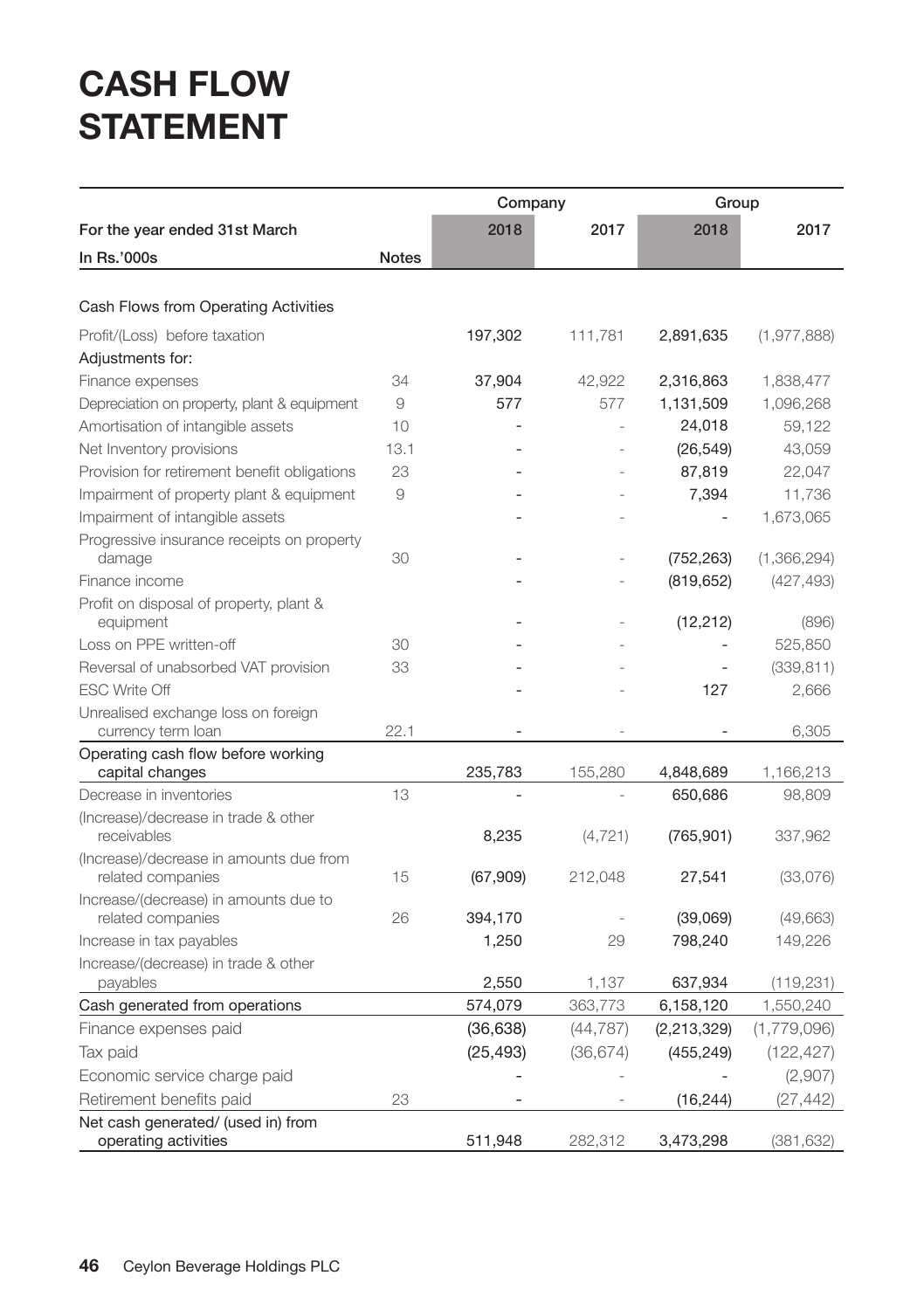|                                                                          |              | Company    |            | Group       |             |
|--------------------------------------------------------------------------|--------------|------------|------------|-------------|-------------|
| For the year ended 31st March                                            |              | 2018       | 2017       | 2018        | 2017        |
| In Rs.'000s                                                              | <b>Notes</b> |            |            |             |             |
| Cash Flows from Investing Activities                                     |              |            |            |             |             |
| Purchase and construction of property,                                   |              |            |            |             |             |
| plant & equipment                                                        |              |            |            | (1,364,544) | (3,306,634) |
| Borrowing cost capitalised                                               | 34.1         |            |            | (21, 864)   | (119, 225)  |
| Purchase of intangible assets                                            | 10           |            |            | (2,951)     | (7,864)     |
| Proceeds from sale of property, plant &<br>equipment                     |              |            |            | 50.146      | 23.731      |
| Proceeds from sale of assets held for sale                               |              |            |            |             | 5,200       |
| Agent deposits received                                                  | 27           |            |            | 209,362     | 22,189      |
| Agent deposits refunded                                                  | 27           |            |            | (54, 458)   |             |
| Interest received                                                        |              |            |            | 819,652     | 376,585     |
| Investment in subsidiaries                                               |              |            | (311, 880) |             |             |
| Net cash used in investing activities                                    |              |            | (311,880)  | (364, 657)  | (3,006,018) |
| Cash Flows from Financing Activities<br>Proceeds from loans & borrowings | 22.1         |            | 150,000    | 1,500,000   | 8,100,000   |
| Repayment of loans & borrowings                                          | 22.1         | (129,600)  | (104, 600) | (2,778,579) | (1,614,935) |
| Repayment of debentures                                                  | 21           |            |            | (799, 400)  | (799, 400)  |
| Progressive insurance receipts on property<br>damage                     |              |            |            | 752,263     | 1,366,294   |
| Dividends paid net of tax                                                |              | (167, 905) | (62, 977)  | (320, 705)  | (165,964)   |
| Net cash generated from/(used in)<br>financing activities                |              | (297,505)  | (17, 577)  | (1,646,421) | 6,885,995   |
| Net increase/(decrease) in cash & cash<br>equivalents                    |              | 214,443    | (47, 145)  | 1,462,220   | 3,498,345   |
|                                                                          |              |            |            |             |             |
| Cash & cash equivalents at the beginning<br>of the year                  |              | (178, 398) | (131, 253) | 5,097,839   | 1,599,494   |
| Cash & cash equivalents at the end of<br>the year                        |              | 36,045     | (178, 398) | 6,560,059   | 5,097,839   |
| Analysis of Cash and Cash Equivalents                                    |              |            |            |             |             |
| Cash and cash equivalents                                                |              | 36,045     | 70         | 8,180,171   | 7,645,227   |
| Bank overdraft                                                           |              |            | (178, 468) | (1,620,112) | (2,547,388) |
|                                                                          |              | 36,045     | (178, 398) | 6,560,059   | 5,097,839   |

The Notes to the Financial Statements from Pages 48 to 96 form an integral part of these Financial Statements.

Figures in brackets indicate deductions.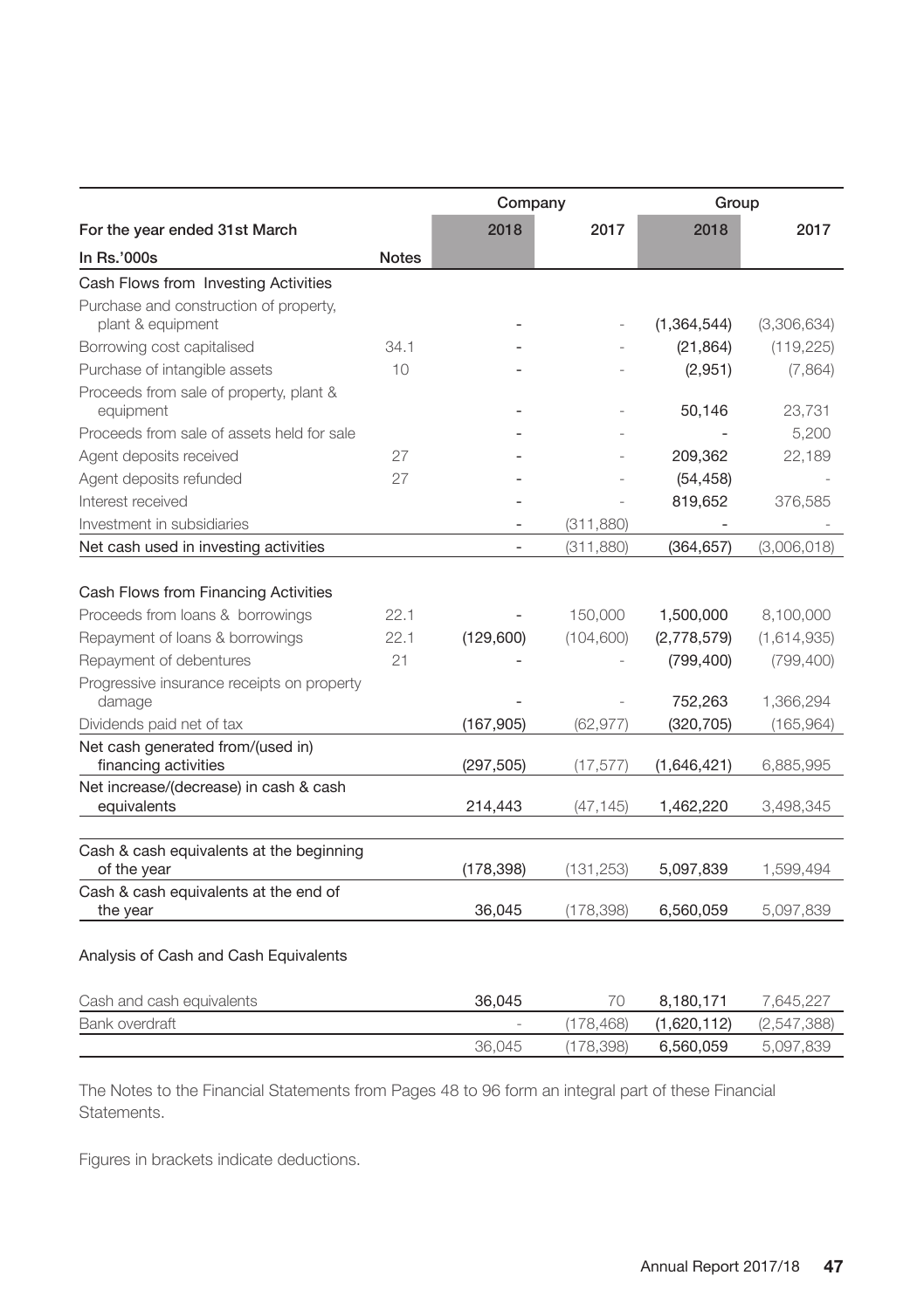#### **1 CORPORATE INFORMATION**

#### **1.1 Reporting Entity**

Ceylon Beverage Holdings PLC (CBHPLC) is a public limited liability Company incorporated and domiciled in Sri Lanka and listed on the Colombo Stock Exchange. The parent company of Ceylon Beverage Holdings PLC is Carson Cumberbatch PLC (CCPLC) and the ultimate parent Company is Bukit Darah PLC. The registered office of the Company is situated at No 61, Janadhipathi Mawatha, Colombo 01 and the principal place of business is situated at No 254, Colombo Road, Biyagama.

The consolidated Financial Statements for the year ended 31st March 2018 comprises of the Company and its subsidiaries (together referred to as the "Group" and individually Group entities). The subsidiaries of the Company are set out below.

| Subsidiary                                | <b>Controlling Note</b><br>interest |                                         |
|-------------------------------------------|-------------------------------------|-----------------------------------------|
| Lion Brewery (Ceylon) 52.25%<br>PLC       |                                     | <b>LBCPLC</b>                           |
| Pubs 'N Places<br>(Private) Limited       | 99.9%                               |                                         |
| Retail Spaces (Private) 100%<br>Limited   |                                     |                                         |
| Luxury Brands<br>(Private) Limited        | 100%                                |                                         |
| Vee Waruna (Private) 100%<br>Limited      |                                     | Disposed on<br>11/08/2017               |
| Pearl Springs (Private) 52.25%<br>Limited |                                     | Wholly owned<br>Subsidiary<br>of LBCPLC |
| <b>Millers Brewery</b><br>Limited         | 52.25%                              | Wholly owned<br>Subsidiary<br>of PSPL   |

The principal activities of the Group is brewing and marketing of high quality beers for both local & export markets and retailing of beer & alcohol products through its owned/managed wine shops & pubs. The Group is also engaged in the import & marketing of globally renowned high quality beer and spirits brands.

The Group had 236 (2017- 246) Employees as at the reporting date. The Company had no employees (2017- Nil).

#### **2 BASIS OF PREPARATION**

#### **2.1 Statement of compliance**

The Financial Statements of Ceylon Beverage Holdings PLC, and its subsidiaries (Group) comprise the Statements of Financial Position, Profit or Loss and Other Comprehensive Income, Changes in Equity, Cash Flow together with the Notes to the Financial Statements. The Financial Statements have been prepared in accordance with Sri Lanka Accounting Standards (hereinafter referred to as SLFRS/LKAS) as laid down by the Institute of Chartered Accountants of Sri Lanka, the requirements of the Company's Act No. 07 of 2007 and the listing rules of the Colombo Stock Exchange.

The Financial Statements were authorised for issue by the Board of Directors on 18 June 2018.

#### **2.2 Basis of Measurement**

The Consolidated Financial Statements have been prepared on a historical cost basis except for the following;

#### Land & Building - Fair Value

Defined benefit obligation - Actuarially valued and recognised at present value of the defined benefit obligation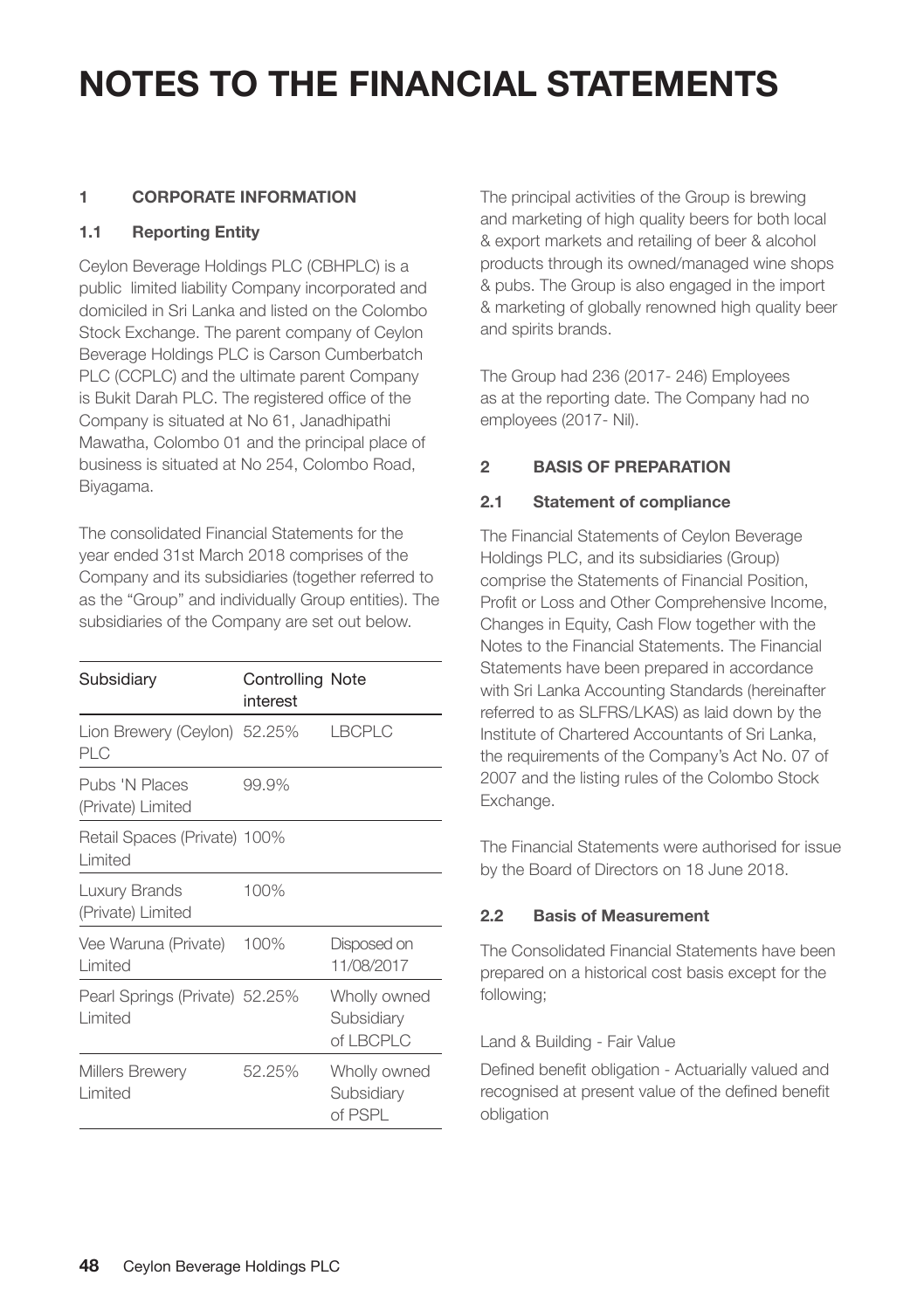#### **2.3 Functional Currency and Presentation Currency**

All values presented in the Financial Statements are in Sri Lankan Rupees which is the Group's functional currency, unless otherwise indicated. All financial information presented in Sri Lanka Rupees has been rounded to the nearest rupee thousand.

#### **2.4 Going Concern**

Management has made an assessment of the Company's ability to continue as a going concern and is satisfied that the Company has the resources to continue in business for the foreseeable future. The Company had positive net asset, working capital and cash flow positions as at the reporting date. Furthermore, management is not aware of any material uncertainties that may cast significant doubt upon the Company's ability to continue as a going concern. Therefore, the financial statements continue to be prepared on a going concern basis.

#### **2.5 Use of Estimates and Judgments**

The preparation of financial statements in conformity with LKASs/SLFRSs requires management to make judgments, estimates and assumptions that affect the application of accounting policies and the reported amounts of assets, liabilities, income and expenses. Judgments and estimates are based on historical experience and other factors, including expectations that are believed to be reasonable under the circumstances. Hence, actual results may differ from these judgments and estimates.

Estimates and underlying assumptions are reviewed on an ongoing basis. Revisions to accounting estimates are recognised in the period in which the estimates are revised and any future period affected. Information about critical estimates and underlying assumptions in applying Information about critical judgments in applying accounting

policies that have the most significant effect on the amounts recognised in the financial statements is included in following notes.

Note 9 – Revaluation of Land & Building Note 10 – Impairment test on Intangible Assets Note 23 – Retirement benefit obligations Note 24 – Deferred tax liabilities/assets Note 40 – Contingent Liabilities and Commitments

#### **Comparative Information**

The presentation and classification of the Financial Statements of the previous years have been amended, where relevant for better presentation and to be comparable with those of the current year.

#### **2.6 Measurement of Fair value**

A number of the Group's accounting policies and disclosures require the measurement of fair values for both financial and non-financial assets and liabilities. Group regularly reviews significant unobservable inputs and valuation adjustments. If third party information is used to measure fair values, Company assesses the evidence obtained from the third parties to support the conclusion that such valuations meet the requirements of SLFRS, including the level in the fair value hierarchy in which such valuations should be classified. Significant valuation issues are reported to the Group's Audit Committee. When measuring the fair value of an asset or a liability, the Group uses observable market data as far as possible. Fair values are categorised into different levels in a fair value hierarchy based on the inputs used in the valuation techniques as follows:

i. Level 1: Quoted prices (unadjusted) in active markets for identical assets or liabilities.

ii. Level 2: Inputs other than quoted prices included in Level 1 that are observable for the asset or liability, either directly (i.e. as prices) or indirectly (i.e. derived from prices).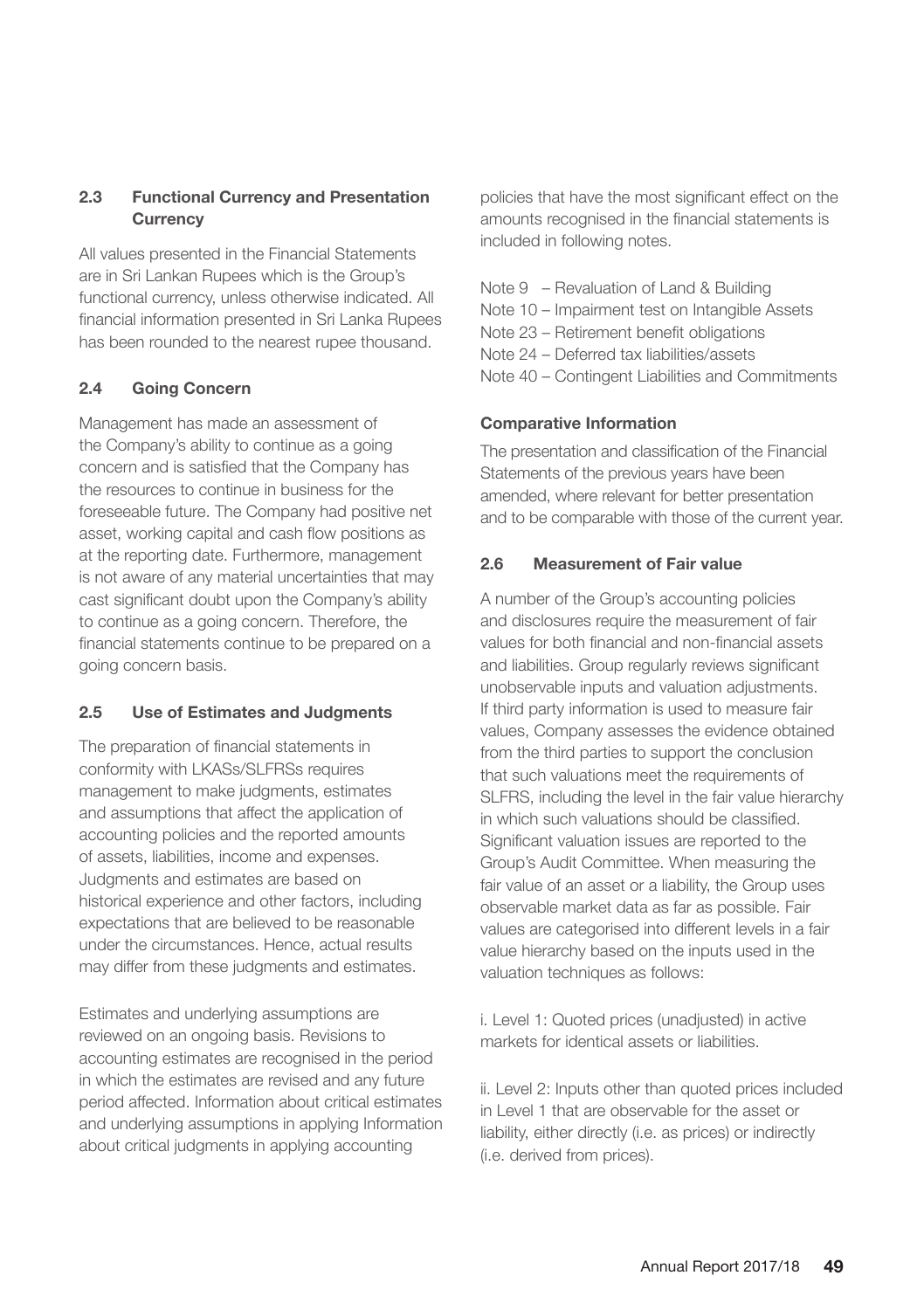iii. Level 3: Inputs for the asset or liability that are not based on observable market data (unobservable inputs).

If the inputs used to measure the fair value of an asset or a liability fall into different levels of the fair value hierarchy, then the fair value measurement is categorised in its entirety in the same level of the fair value hierarchy as the lowest level input that is significant to the entire measurement.

The Group recognises transfers between levels of the fair value hierarchy at the end of the reporting period during which the change has occurred.

#### **3 SIGNIFICANT ACCOUNTING POLICIES**

The Accounting Policies set out below have been applied consistently to all periods presented in the Financial Statements of the Company and the Group unless otherwise indicated.

#### **3.1 Basis of Consolidation**

#### *(i) Business combinations*

The Group accounts for business combinations using the acquisition method when control is transferred to the Group. The consideration transferred in the acquisition is generally measured at fair value, as are the identifiable net assets acquired. Any goodwill that arises is tested annually for impairment. Any gain on a bargain is recognised in profit or loss immediately. Transaction costs are expensed as incurred, except if related to the issue of debt or equity securities.

The Group applies the control model as per SLFRS 10 to determine whether the Group has power over an investee, exposure or rights to variable returns from its involvement with the investee and the ability to use its power to affect those returns.

The Group reassessed its control conclusions for the current year and there are no changes in control conclusions from previous year.

#### *(ii) Subsidiaries*

Subsidiaries are entities controlled by the Group. The Group controls an entity when it is exposed to, or has right to, variable returns from its involvement with the entity and has the ability to affect those returns through its power over the entity. The Financial Statements of subsidiaries are included in the Consolidated Financial Statements from the date on which control commences until the date on which control ceases.

The accounting policies of subsidiaries have been changed where necessary to align them with the policies adopted by the Group.

In the Company's Financial Statements, investments in subsidiaries are carried at cost less impairment if any. The carrying amount of the investment at the date that such entity ceases to be a Subsidiary would be regarded at the cost of initial measurement of a financial asset.

The cost of an acquisition is measured at the fair value of the consideration, including contingent consideration. The acquired identifiable assets, liabilities and contingent liabilities are measured at their fair value at the date of acquisition. Subsequent to the acquisition, the Company continues to recognise the investment in subsidiary at cost.

During the year Company has held the following subsidiaries:

| Subsidiary                             | Controlling<br>interest |
|----------------------------------------|-------------------------|
| Lion Brewery (Ceylon) PLC              | 52.25%                  |
| Pubs 'N Places (Private) Limited 99.9% |                         |
| Retail Spaces (Private) Limited        | 100%                    |
| Luxury Brands (Private) Limited        | 100%                    |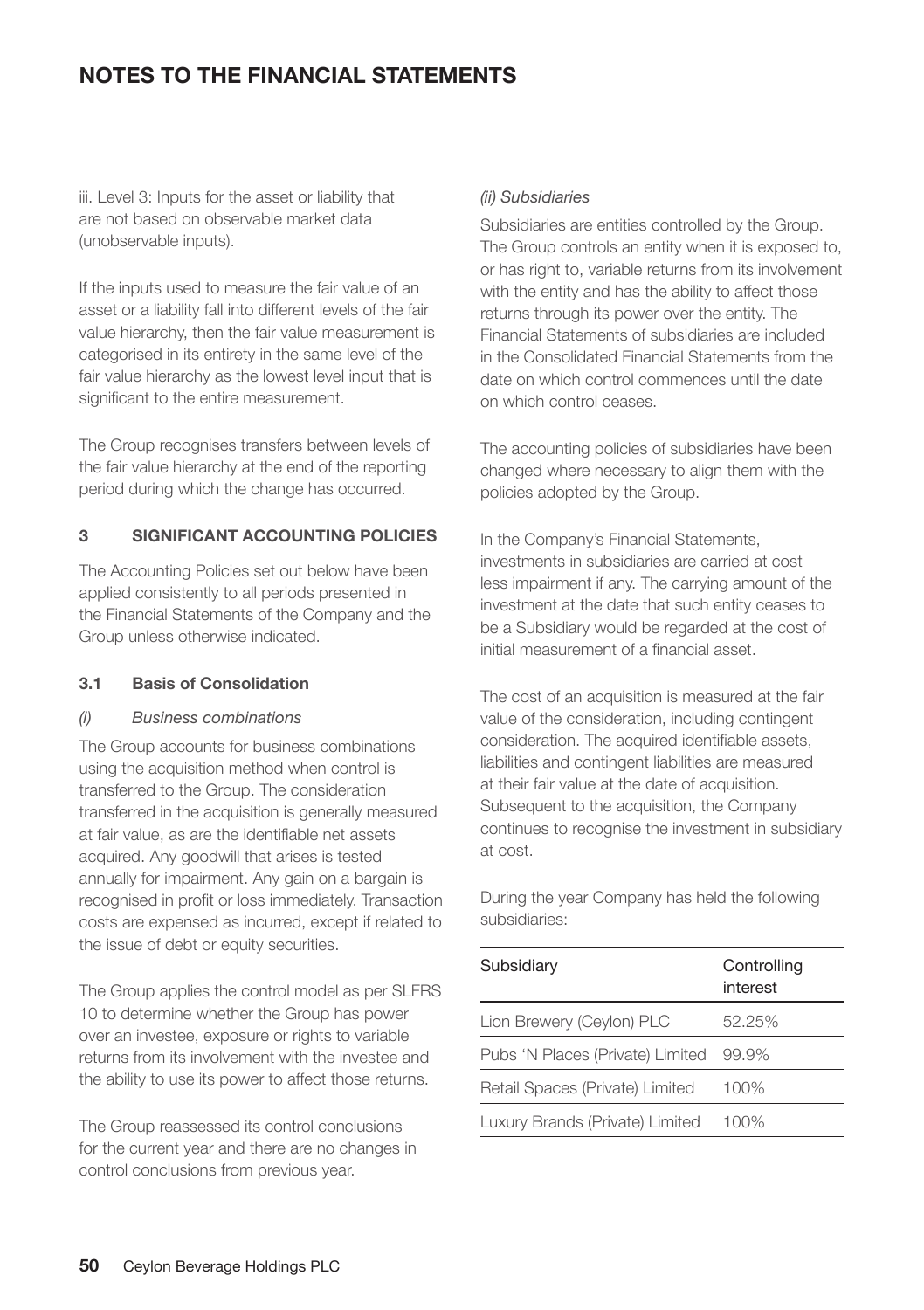| Subsidiary                      | Controlling<br>interest          |
|---------------------------------|----------------------------------|
| Vee Waruna (Private) Limited    | 100% (Disposed<br>on 11/08/2017) |
| Pearl Springs (Private) Limited | 52.25%                           |
| Millers Brewery Limited         | 52.25%                           |

#### *(iii) Loss of Control*

When the Group loses control over a subsidiary, it derecognises the assets and liabilities of the subsidiary, and any related NCI and other components of equity. Any resulting gain or loss is recognised in Profit or Loss. Any interest retained in the former subsidiary is measured at fair value when control is lost

#### *(iv) Non-Controlling Interest*

The non-controlling Interest is presented in the Consolidated Statement of Financial Position within equity, separated from the equity attributable to the Equity Holders to the Company. Non-Controlling Interest in the profit or loss of the Group is disclosed separately in the Statement of Profit or Loss and Other Comprehensive Income.

#### *(v) Financial Period*

The Consolidated Financial Statements are prepared to a common financial year ended 31st March.

#### *(vi) Intra-Group Transactions*

Intra-group balances, intra-group transactions and resulting unrealised profits are eliminated in full in the Financial Statements. Unrealised losses resulting from intra-group transactions are eliminated unless the cost cannot be recovered.

#### **3.2 Foreign Currency Transactions**

Transactions in foreign currencies are translated to Sri Lankan Rupees at the foreign exchange rates at the dates of the transactions.

Monetary assets and liabilities denominated in foreign currencies are translated to Sri Lankan Rupees at the foreign exchange rate ruling as at the reporting date. Foreign exchange differences arising on the settlement or reporting of the Company's monetary items at rates different from those which were initially recorded are dealt with in the Profit or Loss.

Non-monetary assets and liabilities denominated in foreign currencies that are stated at historical cost at the reporting date are translated to Sri Lankan Rupees at the foreign exchange rate ruling at the date of initial transaction.

Non-monetary assets & liabilities that are stated at fair value, denominated in foreign currencies are translated to Sri Lanka Rupees at the exchange rate ruling at the dates that the values were determined. Foreign exchange differences arising on translation are recognised in the Profit or Loss.

#### **3.3 Financial Assets and Liabilities**

#### *3.3.1 Non-Derivative Financial Assets*

#### *(I) Initial Recognition and Measurement*

Financial Assets are recognised when and only when the Group becomes a party to the contractual provisions of the financial instruments. The Group determines the classification of its financial assets at initial recognition. When financial assets are recognised they are measured at fair value plus directly attributable transaction costs.

However, in the case of financial assets classified as fair value through Profit & Loss, the directly attributable costs are not considered. The financial assets include cash and cash equivalents, short term deposits, trade and other receivables and amounts due from related parties.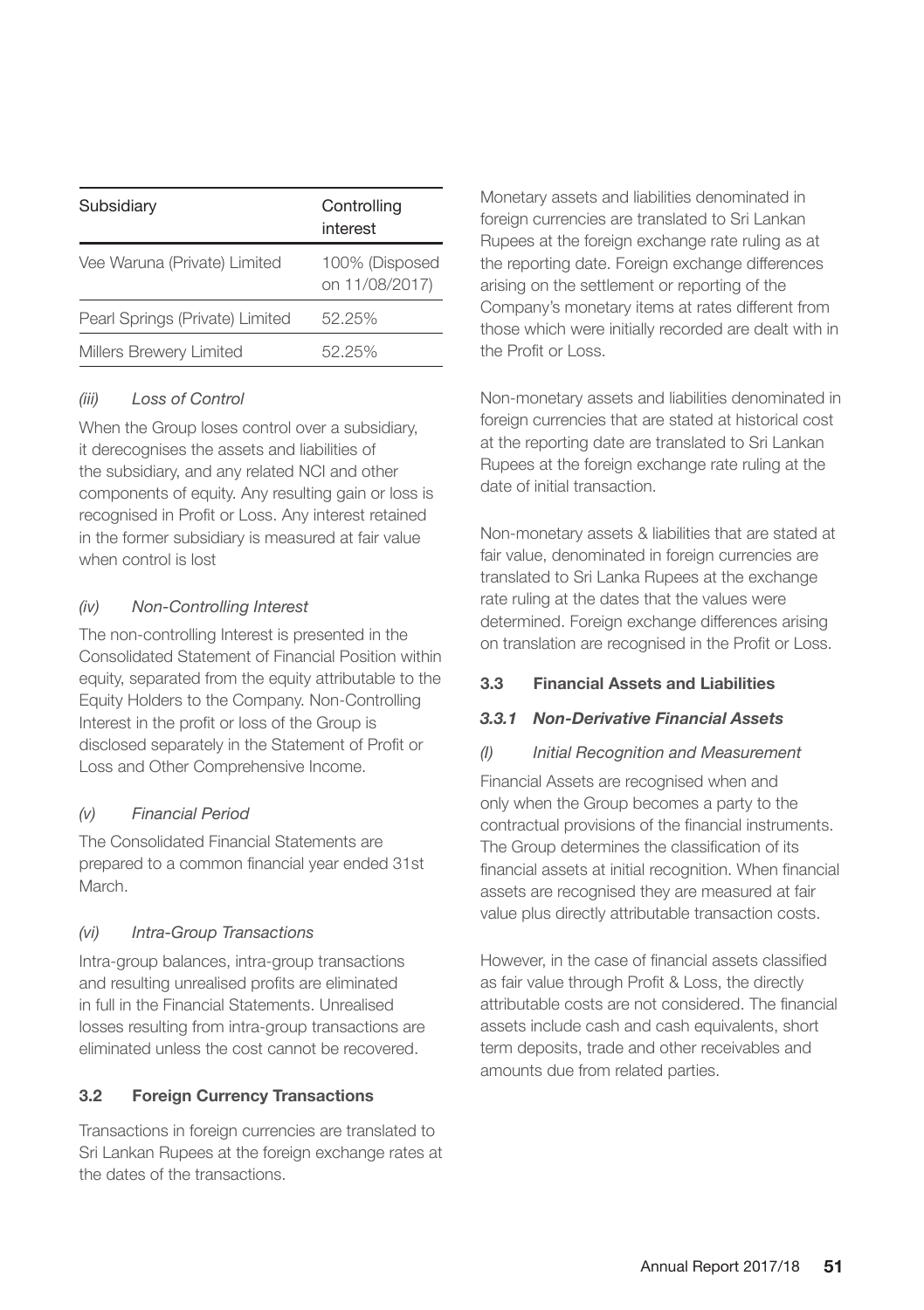#### *(ii) Subsequent Measurement*

Financial assets can be classified into the following categories: financial assets at fair value through Profit or Loss, held to maturity financial assets, loans and receivables and available for sale financial assets. The subsequent measurement of non-derivative financial assets depends on their classification. Financial assets of the Group are limited to loans and receivables and their subsequent measurement is as follows:

#### *Loans and Receivables*

Loans and receivables are financial assets with fixed or determinable payments that are not quoted in an active market. Such assets are recognised initially at fair value plus any directly attributable transaction costs. Subsequent to initial recognition loans and receivables are measured at amortised cost using the effective interest method, less any impairment losses. Loans and receivables comprise of cash and cash equivalents, and trade and other receivables, and amounts due from related companies.

#### *(iii) Derecognition*

The Group derecognises a financial asset when the contractual rights to the cash flows from the asset expire, or it transfers the rights to receive the contractual cash flows on the financial asset in a transaction in which substantially all the risks and rewards of ownership of the financial asset are transferred.

#### *(iv) Impairment*

Financial assets not classified as fair value through Profit or Loss are assessed at each reporting date to determine whether there is objective evidence of impairment. A financial asset or a group of financial assets are deemed to be impaired if, and only if there is objective evidence of impairment as a result of one or more events that has occurred after the initial recognition of the asset and that loss event has an impact on the estimated future cash flows of the financial asset that can be estimated reliably.

#### *(v) Impairment Losses on Financial Assets Carried at Amortised Cost*

Impairment losses on assets carried at amortised cost are measured as the difference between the carrying amount of the financial asset and the present value of estimated future cash flows discounted at the asset's original effective interest rate. Impairment losses are recognised in the Profit or Loss and reflected in an allowance account against loans and advances. When a subsequent event causes the amount of impairment loss to decrease, the decrease in impairment loss is reversed through Profit or Loss.

The Group considers evidence of impairment for loans and receivable on a specific asset basis. Therefore all loans and receivables are assessed individually and specific impairment provisions are made.

#### *3.3.2 Financial Liabilities*

#### *(i) Initial Recognition and Measurement*

Financial liabilities within the scope of SLFRS are recognised when and only when the Group becomes a party to the contractual provisions of the financial instrument. Financial Liabilities are recognised initially at fair value plus directly attributable transaction costs, however in the case of financial liabilities classified as fair value through Profit & Loss the directly attributable costs are not considered. The financial liabilities include debentures, loans and borrowings, trade and other payables, amounts due to related parties and bank overdrafts.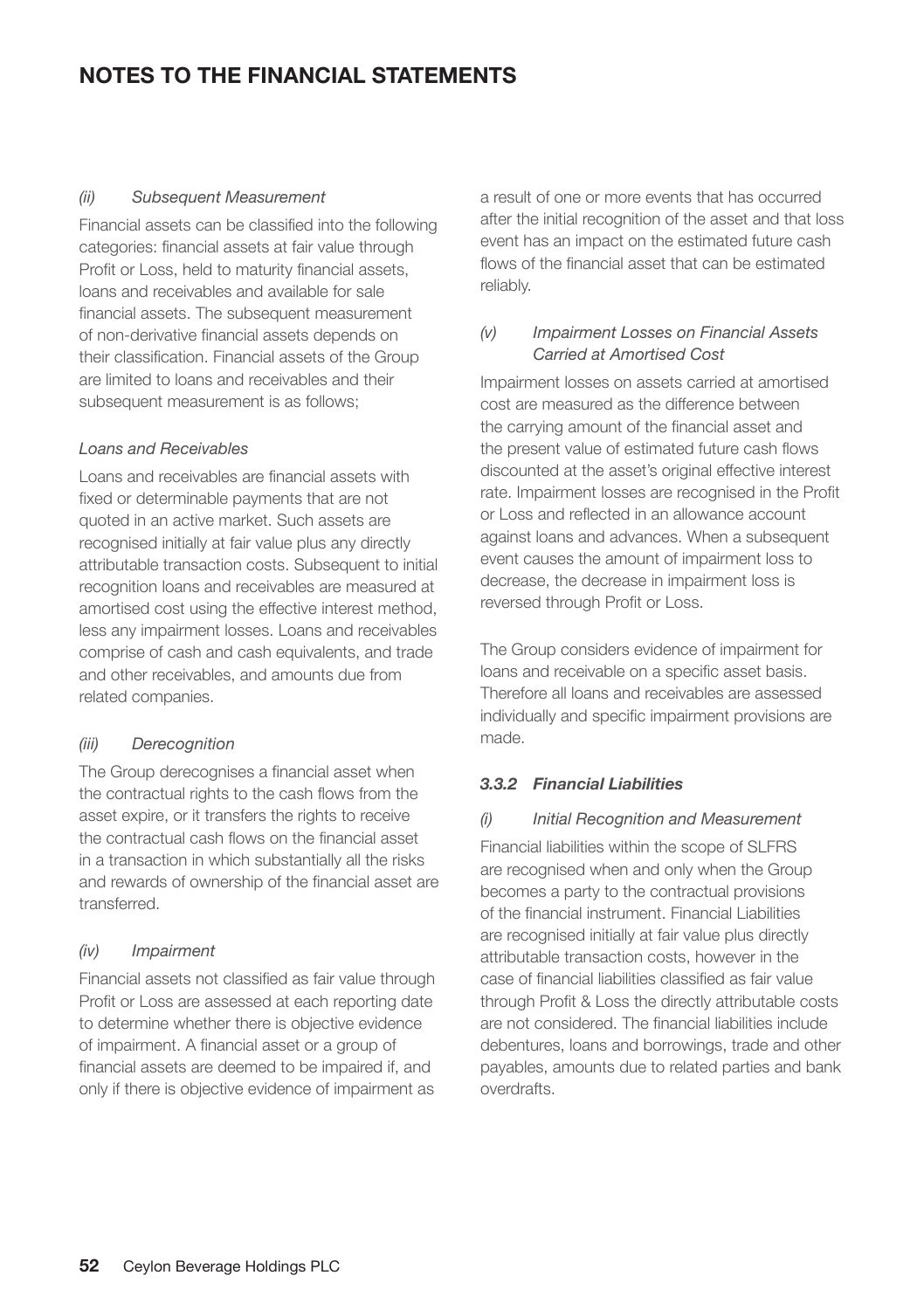#### *(ii) Subsequent Measurement*

The Group classifies non derivative financial liabilities into other financial liabilities category. Such financial liabilities are recognised initially at fair value plus any directly attributable transaction costs. subsequent to initial recognition, these financial liabilities are measured at amortised cost using the effective interest method. Such financial liabilities measured at amortised cost includes debentures, trade and other payables, amounts due to related companies and bank overdrafts.

#### *(iii) Derecognition*

A financial liability is derecognised when the obligation under the liability is extinguished. When an existing financial liability is replaced by another from the same lender on substantially different terms, or the terms of an existing liability are substantially modified, such an exchange or modification is treated as a derecognition of the original liability and the recognition of a new liability. The difference in the respective carrying amounts is recognised in the Profit or Loss.

#### *3.3.3 Amortised Cost Measurement*

The amortised cost of a financial asset or liability is the amount at which the financial asset or liability is measured at initial recognition, minus principal repayments, plus or minus the cumulative amortisation using the effective interest method of any difference between the initial amount recognised and the maturity amount, minus any reduction for impairment.

#### **3.4 Offsetting**

Financial assets and liabilities are offset and the net amount reported in the Statement of Financial Position only when there is a legally enforceable right to offset the recognised amounts and there

is an intention to settle on a net basis, or to realise the asset and settle the liability simultaneously.

Income and expenses are presented on a net basis only when permitted under SLASs, or for gains and losses arising from a group of similar transactions.

#### **3.5 Impairment of Non-Financial Assets**

The carrying amount of the Group's non-financial assets are reviewed at each reporting date to determine whether there is any indication of impairment. If any such indication exists, then the asset's recoverable amount is estimated. An impairment loss is recognised if the carrying amount of an assets or cash generating unit (CGU) exceeds its recoverable amount.

The recoverable amount of an asset or CGU is the greater of its value in use and its fair value less costs to sell. In assessing value in use, the estimated future cash flows are discounted to their present value using a pre-tax discount rate that reflects current market assessments of the time value of money and the risks specific to the asset or CGU. For impairment testing, assets are grouped together into the smallest group of assets that generates cash inflows from continuing use that are largely independent of the cash inflows of other assets or CGUs.

Impairment losses are recognised in the Profit or Loss. Impairment losses recognised in respect of CGUs are allocated first to reduce the carrying amount of any goodwill allocated to CGU (if any) and then to reduce the carrying amounts of other assets in the CGU (group of CGUs) on pro rata basis. For other assets, an impairment loss is reversed only to the extent that the assets carrying amount does not exceed the carrying amount that would have been determined, net of depreciation or amortisation, if no impairment loss had been recognised.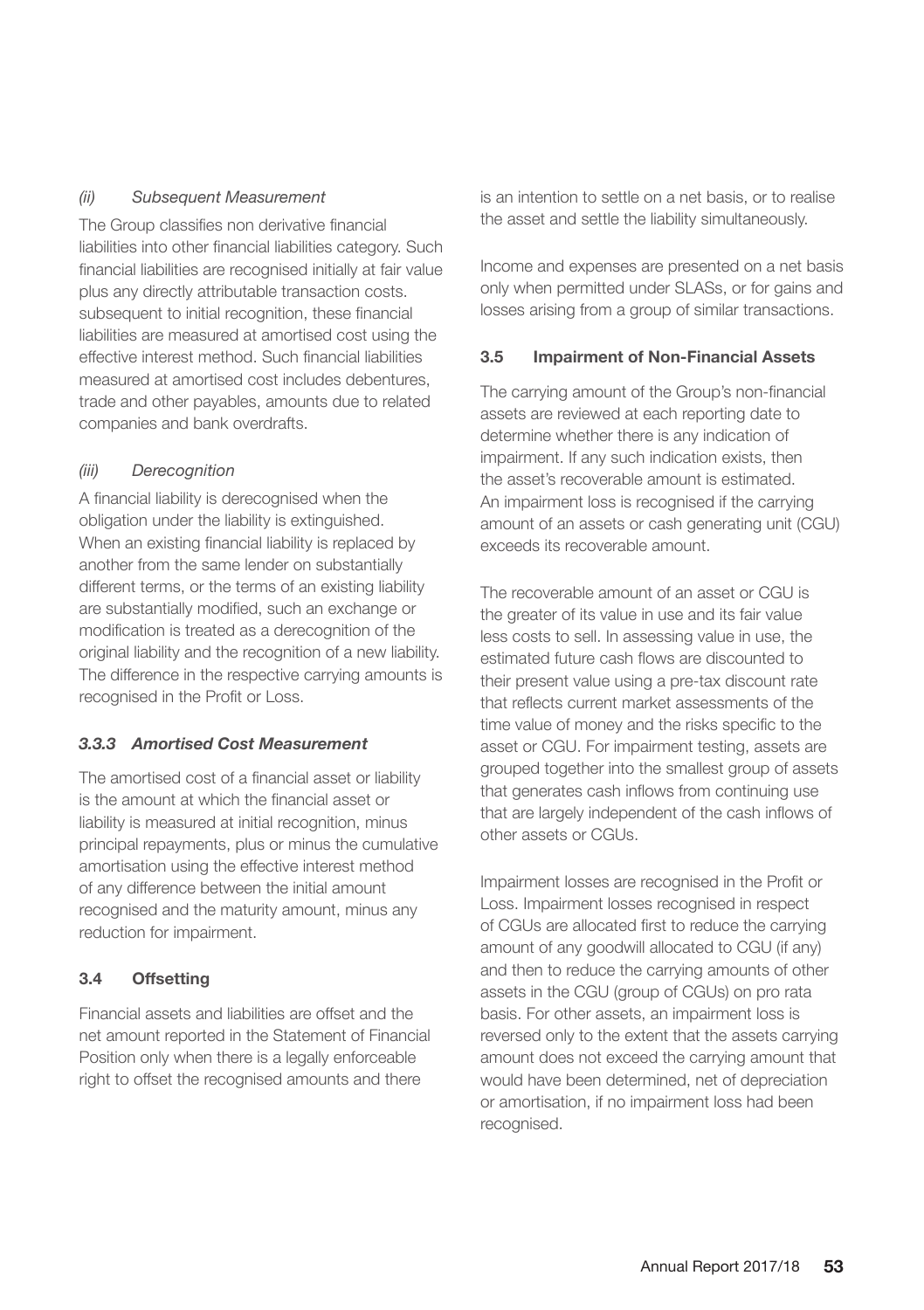#### **3.6 Property, Plant & Equipment**

#### *Recognition & measurement*

Property, plant & equipment are tangible items that are held for servicing, or for administrative purposes and are expected to be used during more than one period.

#### *(i) Recognition*

Property, plant & equipment are recognised if it is probable that future economic benefits associated with the assets will flow to the Group and cost of the asset can be reliably measured.

#### *(ii) Measurement*

Items of property, plant and equipment are stated at cost or valuation less accumulated depreciation and impairment losses.

The Group applies the revaluation model for freehold land and buildings while cost model is applied for other items classified under Property, Plant and Equipment. Cost includes expenditures that are directly attributable to the acquisition of the asset. The cost of self-constructed assets includes the cost of materials and direct labour, any other cost directly attributable to bringing the asset to a working condition for its intended use, and the cost of dismantling and removing the items and restoring the site on which they are located. Purchased software that is integrated to the functionality of the related equipment is capitalised as part of that equipment. expenditure on repairs or maintenance of property, plant and equipment made to restore or maintain future economic benefits expected from the assets has been recognised as an expense when incurred.

#### *(iii) Subsequent Expenditure*

Expenditure incurred to replace a component of an item of property, plant and equipment that is accounted for separately, including major inspection and overhaul expenditure, is capitalised. The cost of replacing part of an item of Property, Plant & Equipment is recognised in the carrying amount of the item, if it is probable that the future economic benefits embodied within the part will flow to the Group and its cost can be measured reliably. The carrying amount of the replaced part is derecognised. The cost of the day-to-day servicing of property, plant and equipment are recognised in the Profit or Loss and when the expense is incurred.

#### *(iv) Revaluation of Land and Buildings*

The freehold land and buildings of the Company and subsidiaries have been revalued and revaluation of these assets is carried out at least once in every five years in order to ensure that the book values reflect the realisable values. Any surplus or deficit that arises is recognised in other comprehensive income and accumulated in equity in the asset revaluation reserve except to the extent that it reserves a revaluation decrease of the same asset previously recognised in Profit or Loss in which case the increase is recognised in the Profit or Loss.

A revaluation deficit is recognised in the income statement except to the extent that it offsets an existing surplus on the same asset recognising the asset revaluation reserve.

#### *(v) Depreciation*

Depreciation is recognised in the Profit or Loss on a straight-line basis over the estimated useful lives of each part of an item of property, plant and equipment. The estimated useful lives of the assets are as follows.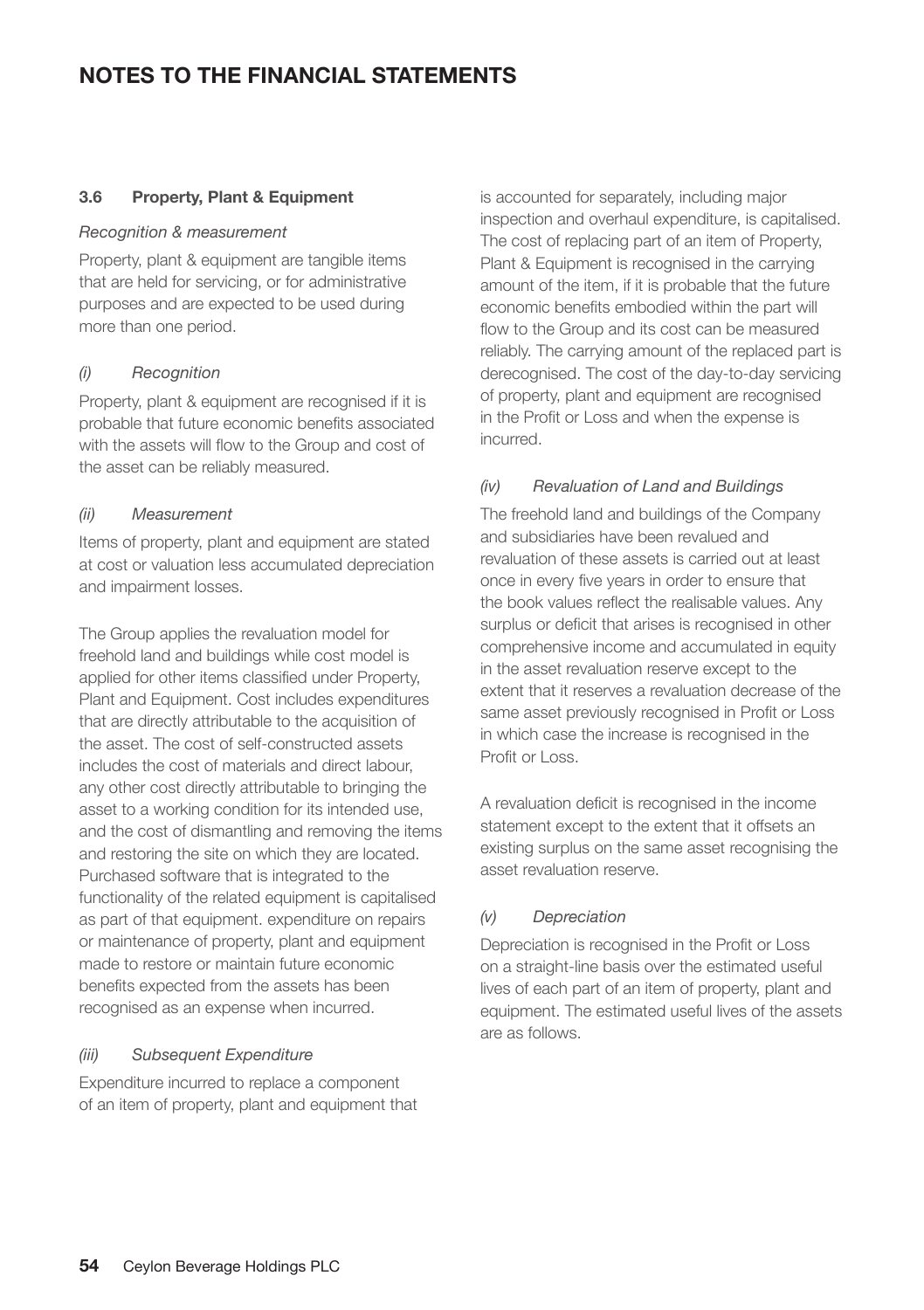|                       | No of Years |
|-----------------------|-------------|
| Freehold buildings    | $9 - 50$    |
| Plant & machinery     | $10 - 20$   |
| Furniture & fittings  | $5 - 10$    |
| Office equipment      | $3 - 10$    |
| Computer equipment    | 3           |
| Returnable containers | 5           |
| Motor vehicles        | $4 - 5$     |
| Laboratory equipment  |             |
|                       |             |

Depreciation of an asset begins when it is available for use, i.e. when it is in the location and condition necessary for it to be capable of operating in the manner intended by management. Depreciation of an asset ceases at the earlier of the date that the asset is classified as held for sale (or included in a disposal group that is classified as held for sale) and the date the asset is derecognised. Depreciation methods, useful lives and residual values are reviewed at each reporting date.

#### *(vi) Borrowing Costs*

Borrowing costs directly attributable to the acquisition, construction or production of qualifying assets that necessarily take a substantial period of time to get ready for their intended use, are added to the cost of those assets, until such time the assets are substantially ready for their intended use. Borrowing Cost include foreign exchange differences to the extent that such differences are regarded as an adjustment to interest cost as permitted by the accounting standards.

#### *(vii) Refundable Deposits & Returnable Containers*

Returnable containers are classified under Property, Plant and Equipment. All purchases of returnable containers except empty bottles meant for Exports

& some specific brands will be recognised at cost and depreciated over a period of 5 years. In the event a returnable container breaks within the premises of the Group, the written down value on a first in first out (FIFO) basis will be charged to the Profit or Loss.

Empty bottles used for exports & some specific brands are recognised as an expense in the Profit & Loss at the time the export takes place.

Deposits are collected from the agents for the returnable containers in their possession and are classified under current liabilities. The said deposit will be refunded to the agent only upon them returning these returnable containers due to cessation of their operation or due to contraction in sales.

#### *(viii) Capital Work-in-Progress*

The cost of self-constructed assets includes the cost of materials, direct labour and any other costs directly attributable to bringing the assets to a workable condition of their intended use and capitalised borrowing cost. Capital Work-In-Progress is transferred to the respective asset accounts when the asset is available for use and all work connected to construction is completed.

#### *(viii) Impairment of Property Plant & Equipment*

The carrying value of property, plant and equipment is reviewed for impairment when events or changes in circumstances indicate the carrying value may not be recoverable. If any such indication exists and where the carrying value exceed the estimated recoverable amount the assets are written down to their recoverable amount. Impairment losses are recognised in the Profit or Loss unless it reverses a previous revaluation surplus for the same asset.

#### *(ix) De - recognition*

An item of Property, Plant and Fquipment is de-recognised upon disposal or when no future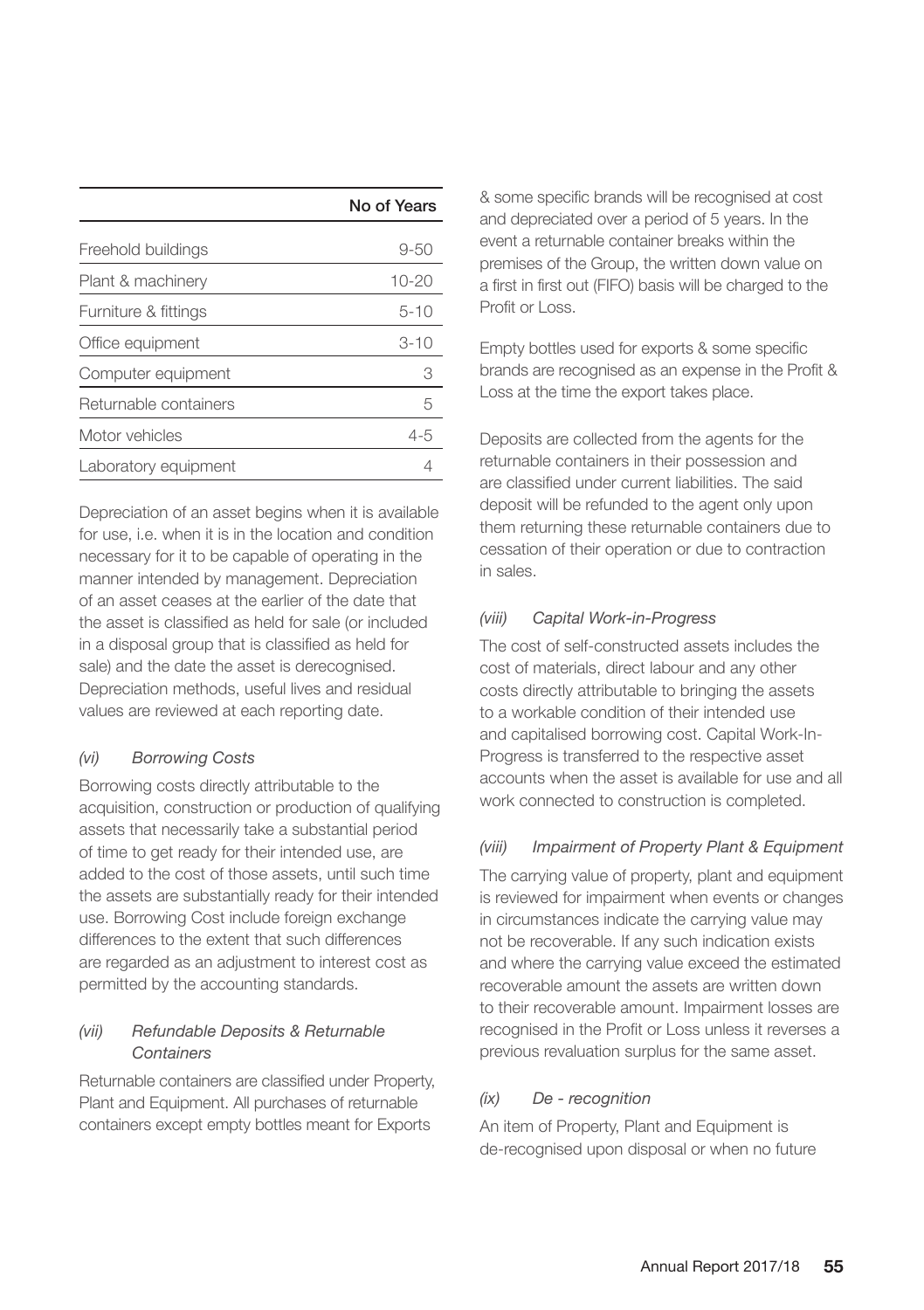economic benefits are expected from its use. Any gain or loss arising on de-recognition of the asset is included in the Profit or Loss in the year the asset is de - recognised.

When replacement costs are recognised in the carrying amount of an item of Property, Plant and Equipment, the remaining carrying amount of the replaced part is de - recognised. Major inspection costs are capitalised. At each such capitalisation the remaining carrying amount of the previous cost of inspections is derecognised.

#### **3.7 Leases**

#### *Finance leases*

Leases in terms of which the Group assumes substantially all the risks and rewards of ownership are classified as finance leases. On initial recognition, the leased assets under property, plant and equipment, is measured at an amount equal to the lower of its fair value and the present value of minimum lease payments. Subsequent to initial recognition, the asset is accounted for in accordance with the accounting policy applicable to that asset.

Minimum lease payments under finance leases are apportioned between the finance expense and the reduction of the outstanding liability. The finance expense is allocated to each period during the lease term so as to produce a constant periodic rate interest on the remaining balance of the liability.

#### *Operating Leases*

Operating leases where the lessor effectively retains substantially all the risks and rewards of ownership over the assets are classified as operating leases. Payments under operating leases are recognised as an expense in the income statement on a straight-line basis over the term of the lease or any other basis more representative of the time pattern of the benefits derived from the lease.

The initial cost of acquiring a leasehold property treated as an operating lease is recognised as a non-current asset and is amortised over the period of the lease in accordance with the pattern of benefits expected to be derived from the lease. The carrying amount of leasehold property is tested for impairment annually.

#### **3.8 Intangible Assets**

Intangible assets that are acquired by the Group and have finite useful lives are measured at cost less accumulated amortisation and accumulated impairment losses.

Subsequent expenditure of an intangible asset is capitalised only when it increases the future economic benefits embodied in the specific asset to which it relates. All other expenditure, including expenditure is recognised in the Profit or Loss as incurred.

The useful lives of intangible assets are assessed as either finite or indefinite.

Intangible assets with finite lives are amortised based on the cost of an asset less its residual value and recognised in the profit or loss on a straight-line basis over the estimated useful lives of the intangible assets from the date that they are available for use. The estimated useful life is as follows;

#### No of Years

Computer equipment- software 5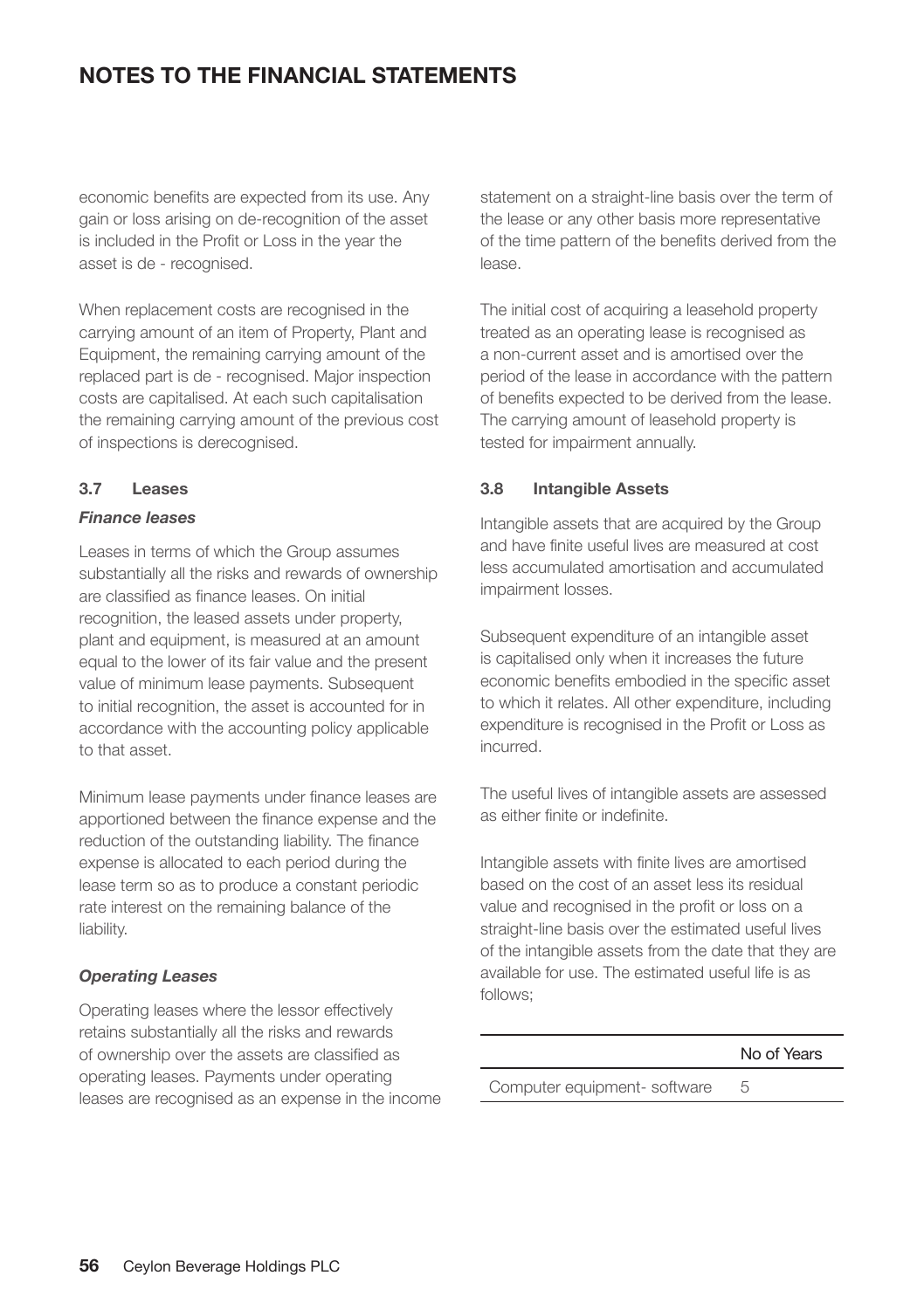Intangible assets with indefinite useful lives are not amortised, but are tested for impairment annually, either individually or at the cash-generating unit level. The assessment of indefinite life is reviewed annually to determine whether the indefinite life continues to be supportable. If not, the change in useful life from indefinite to finite is made on a prospective basis.

Accordingly, the brands & excise licenses recorded in the Financial Statements are considered to have an infinite useful life.

An Intangible Asset is de-recognised on disposal or when no future economic benefits are expected from it. The gain or loss arising from the derecognition of such Intangible Assets is included in the Profit or Loss when the item is derecognised.

#### **3.9 Inventories**

Inventories are stated at the lower of cost and net realisable value. Net realisable value is the estimated selling price in the ordinary course of business less the estimated costs.

The cost of inventories includes expenditure incurred in acquiring the inventories and other costs incurred in bringing them to their existing location and condition.

Accordingly, the costs of inventories are accounted as follows:

| Category                   | <b>Basis</b>                                                        |
|----------------------------|---------------------------------------------------------------------|
| Raw material               | cost of purchase together<br>with any Incidental expenses.          |
| Work-in-progress<br>$\sim$ | raw material cost and a<br>proportion of manufacturing<br>expenses. |
| Finished goods<br>$\sim$   | raw material cost and<br>manufacturing expenses in full.            |
|                            | Maintenance stock - on a weighted average basis.                    |

Appropriate provisions will be made for the value of any stocks which are obsolete.

#### **3.10 Assets held for sale**

#### *(i) Recognition*

Non-Current Assets are classified as held for sale when their carrying amount will be recovered principally through a sale transaction rather than continuing use and a sale is highly probable.

#### *(ii) Measurement*

Non-Current Assets held for sale are carried at the lower of carrying amount or fair value less costs to sell.

Comparatives in the Statement of Financial Position are not re-presented when a non-current asset is classified as held for sale.

#### *(iii) Depreciation*

Depreciation is not charged against property, plant and equipment classified as held for sale.

#### **3.11 Investments**

Long term investments and investments in subsidiaries of the Group are classified as Non-Current Investments, which are stated in the statement of Financial Position at cost less accumulated impairment losses, if any.

#### **3.12 Cash & Cash Equivalents**

Cash and cash equivalents are defined as cash in hand, bank demand deposits and short term highly liquid investments readily convertible to known amounts of cash and subject to insignificant risk of changes in value.

#### **3.13 Liabilities and Provisions**

#### *3.13.1 Liabilities*

Liabilities classified as current liabilities on the Statement of Financial Position are those, which fall due for payment on demand or within one year from the reporting date.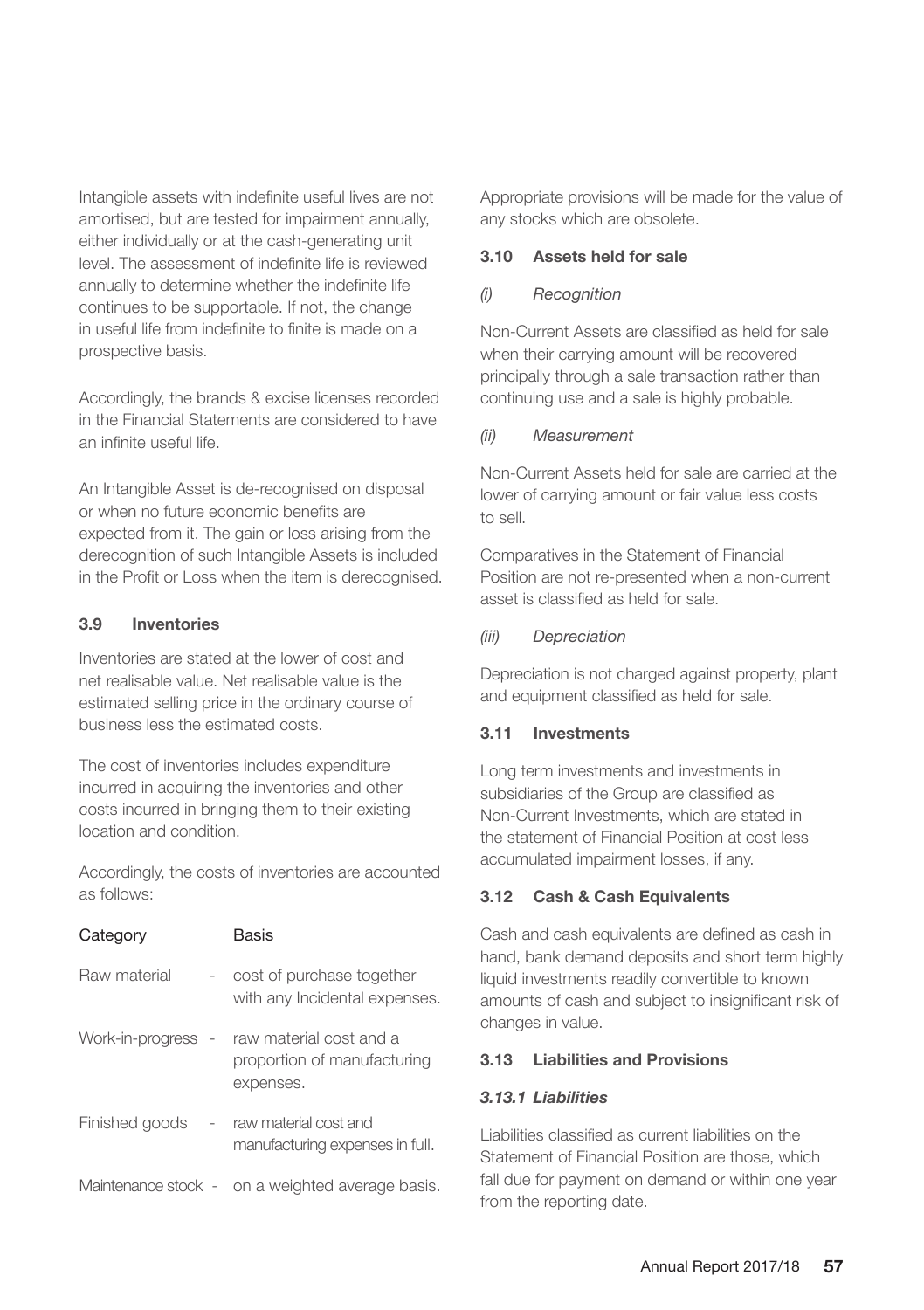Non-Current Liabilities are those balances that fall due for payment after one year from the reporting date.

#### *3.13.2 Refundable Deposits*

Returnable containers issued to Agents are secured against a refundable deposit representing the cost. Refunding of deposits could arise due to a discontinuance of an agency or due to contraction in sales.

#### *3.13.3 Provisions*

A provision is recognised if, as a result of a past event, the company has a present legal or constructive obligation that can be estimated reliably, and it is probable that an outflow of economic benefits will be required to settle the obligation.

#### **3.14 Employee Benefits**

#### *(i) Defined Contribution Plans*

A defined contribution plan is a post-employment plan under which an entity pays a fixed contribution into a separate entity during the period of employment and will have no legal or constructive obligation to pay a further amount. Obligations for contributions to defined contribution plans are recognised as an expense in the Profit or Loss in the period during which related services are rendered by employees.

#### *Employees' Provident Fund*

The companies of the Group and Employees' contribute 12% & 10% respectively on the salary of each employee respectively.

The said provident fund is being managed by the Central Bank of Sri Lanka.

#### *Employees' Trust Fund*

The companies of the Group contribute 3% of the salary of each employee to the Employees' Trust

Fund. The contribution of the Employee Trust Fund is recognised as an expense in the Profit or Loss as incurred.

#### *(ii) Defined Benefit Plans*

A defined benefit plan is a post-employment benefit plan other than a defined contribution plan.

The calculation is performed annually by an qualified actuary using the projected unit credit (PUC) method. The net obligation in respect of defined pension plan is calculated by estimating the amount of future benefit that employees have earned in return for their service in the current and prior periods. That benefit is discounted to determine its present value.

However, under the payment of Gratuity Act No. 12 of 1983, the liability to an employee arises only on completion of 5 years of continuous service. Any actuarial gains or losses arising are recognised in the Other Comprehensive Income and all expenses related to the defined benefit plans are in personnel expenses in the Profit or Loss. The liability was not externally funded.

#### **3.15 Capital Commitments & Contingencies**

Contingent liabilities are possible obligations whose existence will be confirmed only by uncertain future events or present obligations where the transfer of economic benefits is not probable or cannot be reliably measured.

Capital commitment and contingent liabilities of the Group are disclosed in the respective notes to the Financial Statements.

#### **3.16 Events Subsequent to the Reporting Date**

The materiality of the events after the reporting period has been considered and appropriate adjustments and provisions have been made in the Financial Statements wherever necessary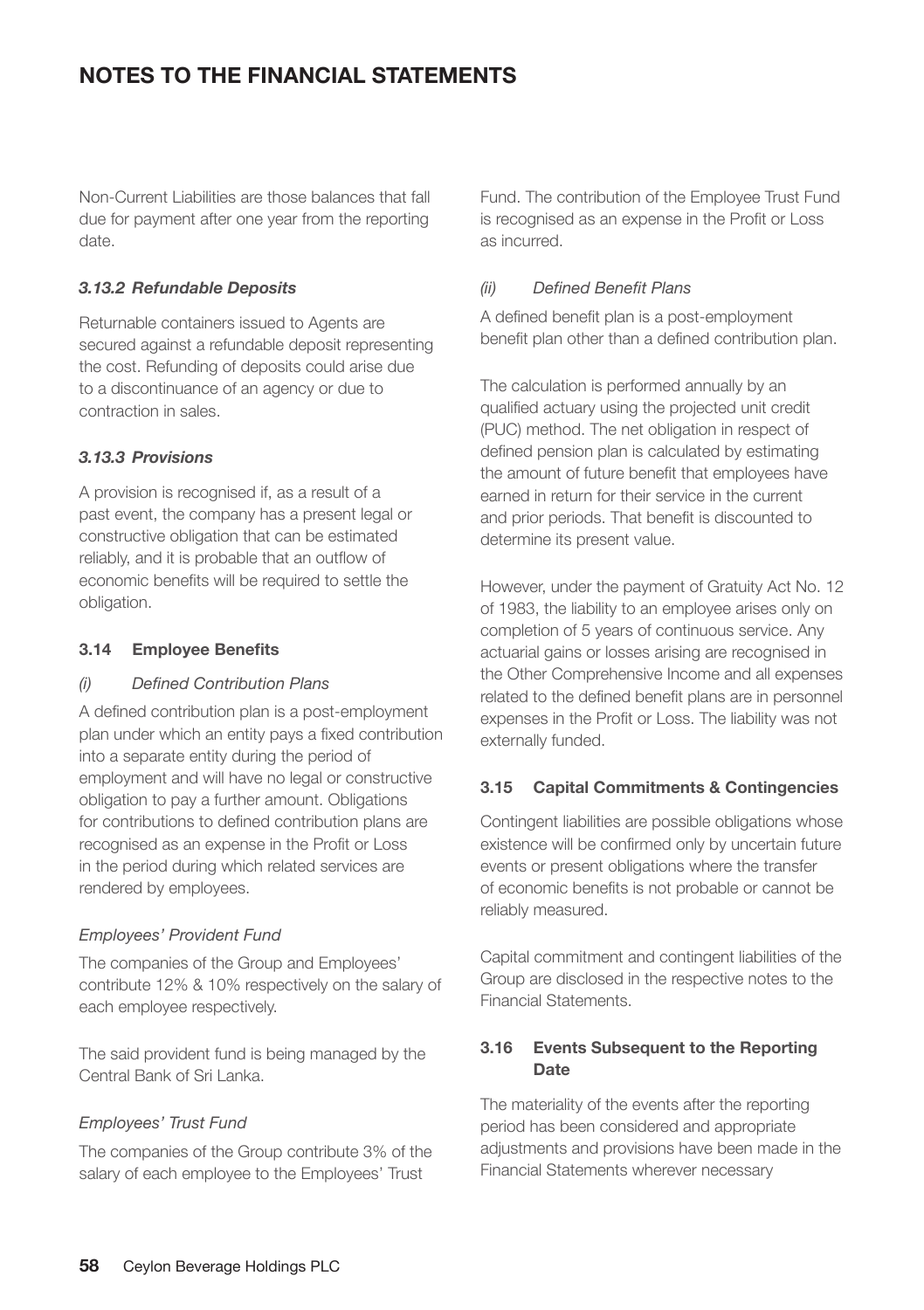#### **4. STATEMENT OF PROFIT OR LOSS AND OTHER COMPREHENSIVE INCOME**

#### **4.1. Revenue Recognition**

Revenue is recognised to the extent that it is probable that the economic benefits will flow to the Group and the revenue and associated costs incurred or to be incurred can be reliably measured. Revenue is measured at the fair value of the consideration received or receivable net of trade discounts and sales taxes. Following specific criteria are used for the purpose of recognition of revenue.

#### *- Royalty*

Income arising from the use of the Company's brands based on volume sold.

#### *- Dividend*

Income is recognised upon its receipt.

#### *- Interest*

Income is recognised on an accrual basis.

#### *- Others*

Other income is recognised on an accrual basis. Net gains / losses of a revenue nature arising from the disposal of Property, Plant and Equipment and other Non-Current Assets, including investments, are accounted for in the Profit or Loss, after deducting from the proceeds from disposal, the carrying amount of such assets and the related selling expenses.

#### **4.2. Expenditure Recognition**

#### *(i) Operating Expenses*

All expenditure incurred in running of the business and in maintaining the Property, Plant & Equipment in a state of efficiency has been charged to Profit or Loss in arriving at the profit for the year. For the purpose of presentation of Profit or Loss and Other Comprehensive Income, the Directors are of the

opinion that function of expense method present fairly the elements of the enterprise's performance. hence such presentation method is adopted.

Expenditure incurred for the purpose of acquiring, expanding or improving assets of a permanent nature by means of which to carry on the business or for the purpose of increasing the earning capacity of the business has been treated as capital expenditure.

Repairs and renewals are charged to the Profit or Loss in the year in which the expenditure is incurred.

#### *(ii) Finance income & Finance cost*

Finance income comprises interest income on funds invested (including available for sale financial assets), gains on the disposal of available for sale financial assets. Interest income is recognised as it accrues in Profit or Loss, using the effective interest method.

Finance cost comprises interest expenses on borrowings. Borrowing costs that are not directly attributable to the acquisition, construction or production of a qualifying asset are recognised in Profit or Loss using the effective interest rate method.

Foreign currency gains and losses are reported on a net basis or finance cost depending on whether foreign currency movements result in a net gain or net loss position.

#### *(iii) Borrowing Costs*

All borrowing costs are recognised as an expense in the period in which they are incurred, except those that are directly attributable to the acquisition / construction of Property, Plant & Equipment which are capitalised as a part of the cost of the asset during the period of construction/ development.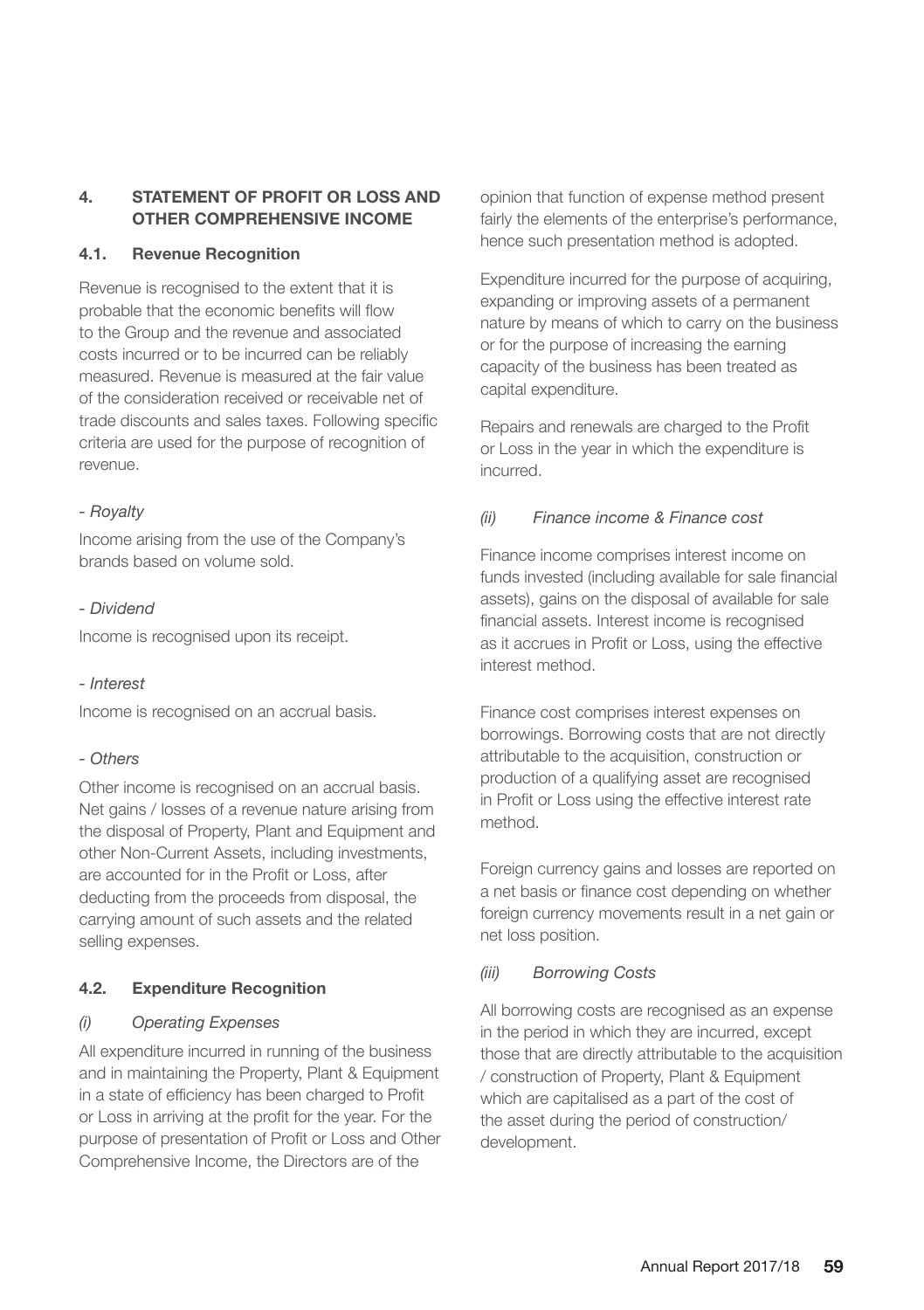#### **4.3. Income Tax expenses**

An income tax expense comprises current and deferred tax. An income tax expense is recognised directly in Profit or Loss except to the extent that if it relates to items recognised directly in equity, it is recognised in equity.

#### *(i) Current Taxation*

Current tax is the expected tax payable on the taxable income for the year, using tax rates enacted or substantially enacted at the reporting date, and any adjustment to tax payable in respect of previous years.

#### *(ii) Deferred Taxation*

Deferred tax is provided using the financial position liability method, providing for the tax effect of temporary differences between the carrying amounts of assets and liabilities for financial reporting purposes and the tax base of assets and liabilities, which is the amount attributed to those assets and liabilities for tax purposes. The amount of deferred tax provided is based on the expected manner of realisation or settlement of the carrying amount of assets and liabilities, using tax rates enacted at the reporting date.

Deferred tax assets including those related to temporary tax effects of income tax losses and credits available to be carried forward, are recognised only to the extent that it is probable that future taxable profits will be available against which the asset can be utilised. Deferred tax assets are reviewed at each reporting date and are reduced to the extent that it is no longer probable that the related tax benefit will be realised.

#### **4.4. Dividend Distribution**

Dividend distribution is recognised as a liability in the period in which the dividends are approved by the company's shareholders.

#### *4.5. Earnings Per Share*

The Financial Statements present basic earnings per share (EPS) data for its ordinary shareholders. The EPS is calculated by dividing the profit or loss attributable to ordinary shareholders of the Company by the weighted average number of ordinary shares in issue.

#### **5. CASH FLOW STATEMENT**

For the purpose of Cash Flow Statement, cash and cash equivalents comprise of cash in hand and deposits held for less than 6 months at banks, net of bank overdrafts. Investments with short maturities, i.e. three months or less from the date of acquisition are also treated as cash equivalents.

The Cash Flow Statement has been prepared using the "Indirect Method".

Interest paid are classified as operating cash flows, interests received are classified as investing cash flows while dividends paid are classified as financing cash flows for the purpose of presenting of Cash Flow Statement.

#### **6. SEGMENTAL REPORTING**

An operating segment is a component of the Group's that engages in the business activities from which it may earn revenues and incur expenses, including revenues and expenses that relate to transactions with any of the Group's other components. No separate reportable segment has been identified. Hence, performance of the Group is reported together.

#### **7. RELATED PARTY TRANSACTIONS**

Disclosures are made in respect of transactions in which one party has the ability to control or exercise significant influence over the financial and operating decisions / policies of the other,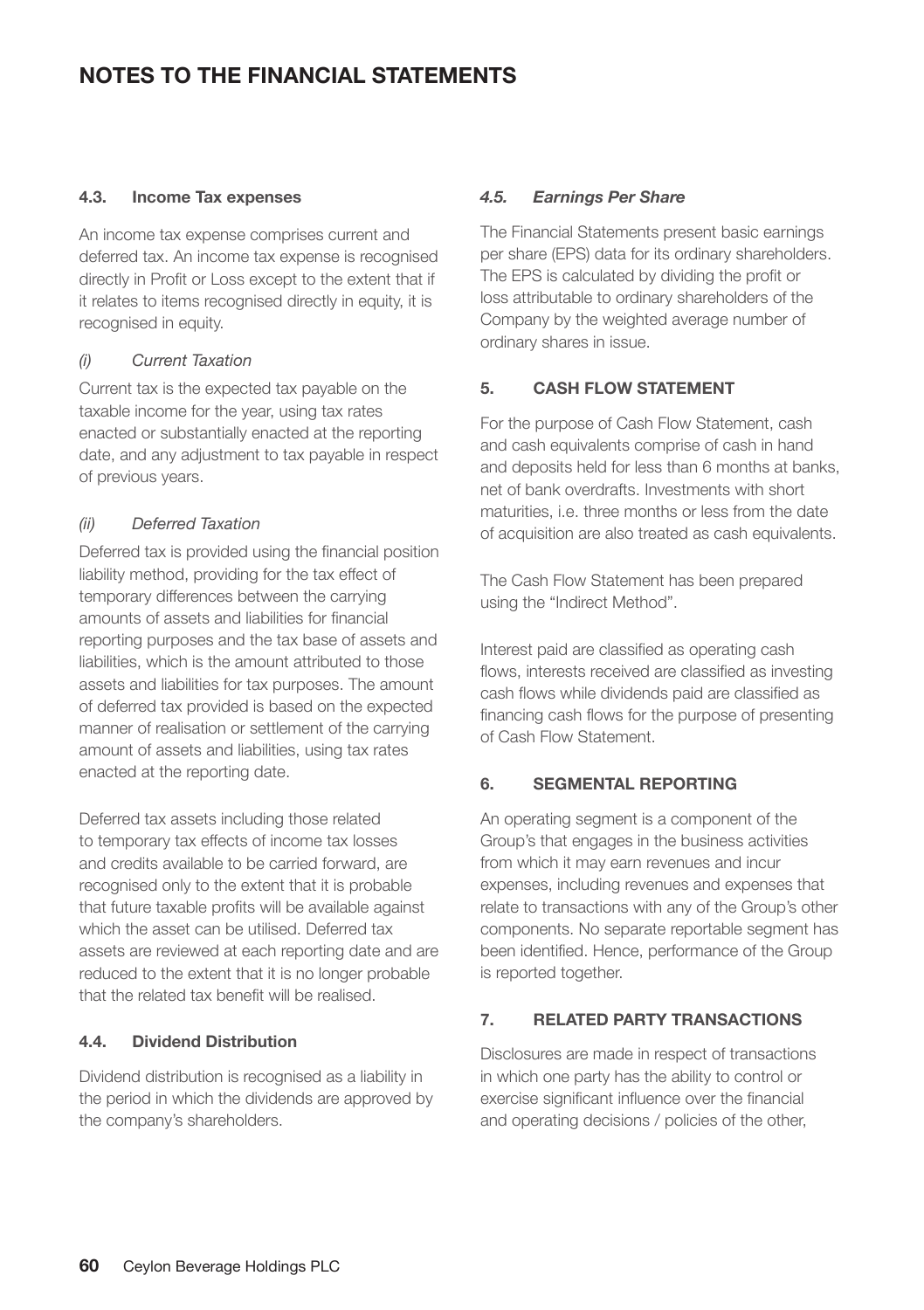irrespective of whether a price is being charged or not. Related Party Transactions are disclosed in the respective notes to the Financial Statements

#### **8. NEW ACCOUNTING STANDARDS NOT EFFECTIVE AT THE REPORTING DATE**

The following SLFRSs have been issued by the Institute of Chartered Accountants of Sri Lanka (CA Sri Lanka) that have an effective date in the future and have not been applied in preparing these Financial Statements. Those SLFRSs will have an effect on the accounting policies currently adopted by the Group and may have an impact on the future Financial Statements.

Sri Lanka Accounting Standard – SLFRS 9 "Financial Instruments Classification and Measurement"

The objective of this SLFRS is to establish principles for the financial reporting of financial assets and financial liabilities that will present relevant and useful information to users of Financial Statements for their assessment of the amounts, timing and uncertainty of an entity's future cash flows.

An entity shall apply this SLFRS to all items within the scope of LKAS 39 Financial Instruments: Recognition and Measurement. SLFRS 9 is effective for annual period beginning on or after 1st January 2018.

The Group is assessing the potential impact on its Financial Statements resulting from the application of SLFRS 9.

SLFRS 15 establishes a comprehensive framework for determining whether, how much and when revenue is recognised. It replaces existing revenue recognition guidance, including LKAS18 Revenue, LKAS 11 Construction Contracts and IFRIC 13 Customer Loyalty Programmes.

SLFRS 15 is effective for annual reporting periods beginning on or after 1st January 2018.

The Group is assessing the potential impact on its Consolidated Financial Statements resulting from the application of SLFRS 15.

SLFRS 16 eliminates the current dual accounting model for lessees which distinguishes between On-Balance Sheet finance leases and Off-Balance Sheet operating leases. Instead there will be a single On-Balance Sheet accounting model that is similar to current finance lease accounting. SLFRS 16 is effective for annual Reporting periods beginning on or after 01 January 2019.

The Group is assessing the potential impact on its consolidated Annual Statements resulting from the application of SLFRS 16.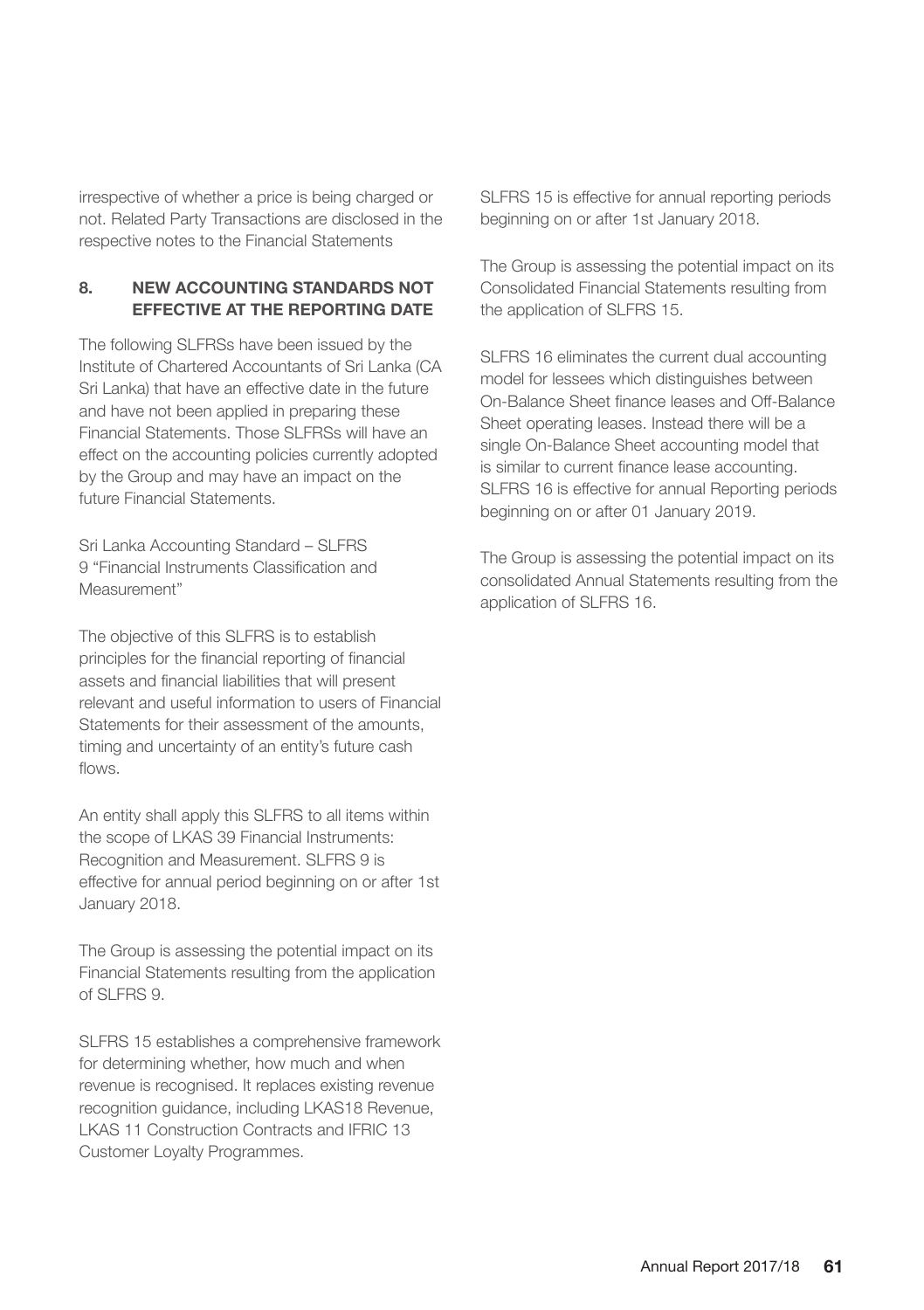PROPERTY, PLANT & EQUIPMENT **PROPERTY, PLANT & EQUIPMENT**

**9**

Company **(a) Company**  $\widehat{a}$ 

| In Rs.'000s              | Land    | Freehold Freehold | Plant & Furniture & Office Computer |       | Buildings Machinery Fittings Equipment Equipment | Vehicles Equipment Containers Work- in<br>Motor Laboratory Returnable Capital | -Progress | 2018<br>31st<br>March | 31st<br>March<br>2017 |
|--------------------------|---------|-------------------|-------------------------------------|-------|--------------------------------------------------|-------------------------------------------------------------------------------|-----------|-----------------------|-----------------------|
| Cost / Valuation         |         |                   |                                     |       |                                                  |                                                                               |           |                       |                       |
| As at 1st April 2017     | 319,205 | 12,056            |                                     | 2,384 |                                                  |                                                                               |           | 333,645               | 333,645               |
| As at 31st March 2018    | 319,205 | 12,056            |                                     | 2,384 |                                                  |                                                                               |           | 333,645               | 333,645               |
| Accumulated Depreciation |         |                   |                                     |       |                                                  |                                                                               |           |                       |                       |
| As at 1st April 2017     |         | 344               |                                     | 1,534 |                                                  |                                                                               |           | 1,879                 | 1,302                 |
| Charge for the year      |         | 344               |                                     | 233   |                                                  |                                                                               |           | 577                   | 577                   |
| As at 31st March 2018    |         | 688               |                                     | 1,767 |                                                  |                                                                               |           | 2,455                 | 1,879                 |
| Net Book Value           |         |                   |                                     |       |                                                  |                                                                               |           |                       |                       |
| As at 31st March 2018    | 319,205 | 11,368            |                                     | 617   |                                                  |                                                                               |           | 331,190               |                       |
| As at 31st March 2017    | 319,205 | 11,712            |                                     | 850   |                                                  |                                                                               |           |                       | 331,766               |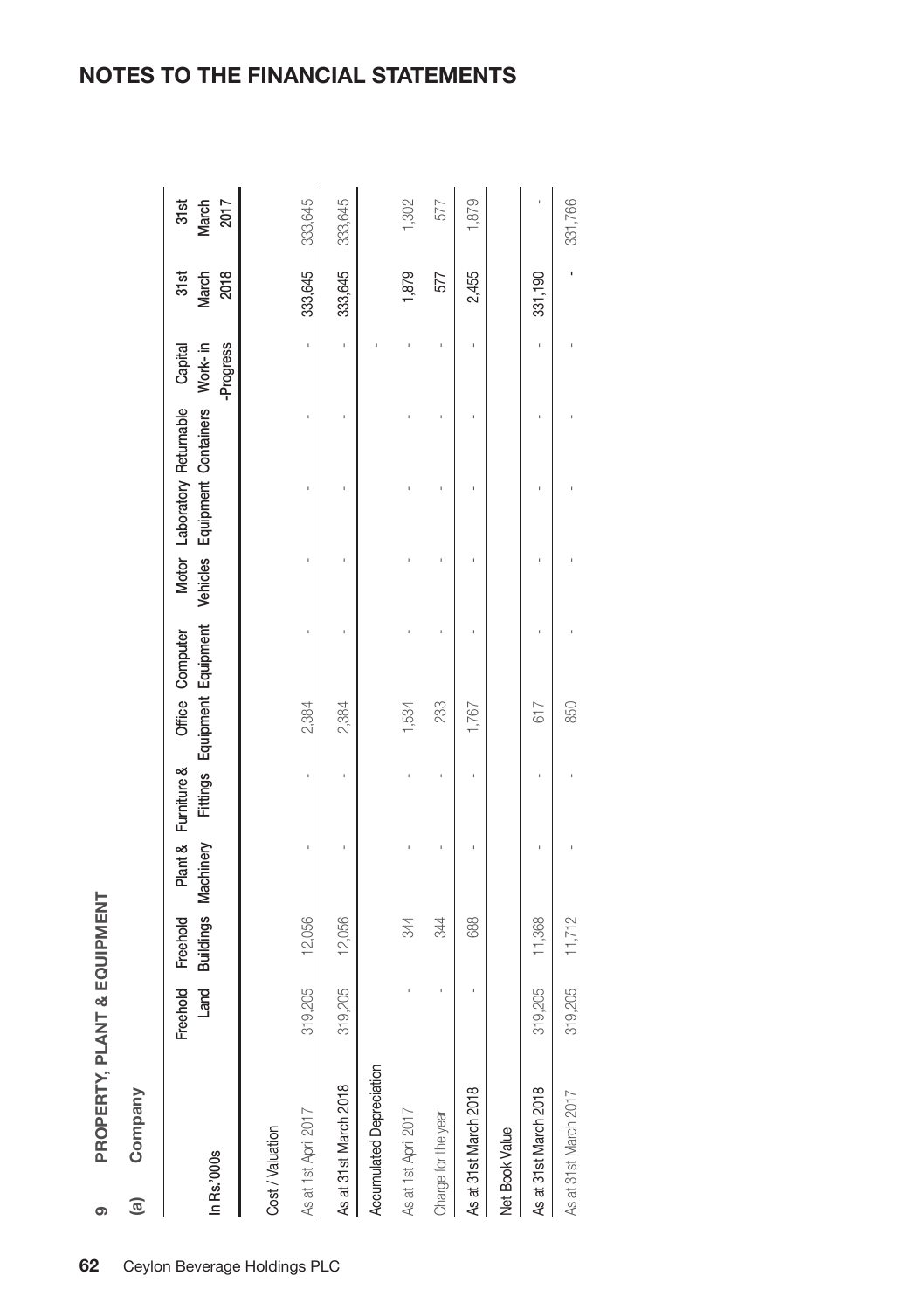| In Rs.'000s                           | Land<br>Freehold | Freehold                       | Plant &<br>Buildings Machinery | Fumiture & |        | Fittings Equipment Equipment<br>Office Computer |           |        | Vehicles Equipment Containers<br>Motor Laboratory Returnable | -Progress<br>Work- in<br>Capital | 2018<br>31st<br>March          | 31 st<br>March<br>2017 |
|---------------------------------------|------------------|--------------------------------|--------------------------------|------------|--------|-------------------------------------------------|-----------|--------|--------------------------------------------------------------|----------------------------------|--------------------------------|------------------------|
| Cost / Valuation                      |                  |                                |                                |            |        |                                                 |           |        |                                                              |                                  |                                |                        |
| As at 1st April 2017                  |                  | 2,894,866 2,783,185 12,004,770 |                                | 51,435     | 51,443 | 200,424                                         | 94,075    | 65,768 |                                                              |                                  | 3,191,608 1,889,019 23,226,593 | 20,629,832             |
| Additions                             |                  | 37,761                         | 39,978                         | 188        | 1,635  | 4,161                                           |           | 908    | 594,250                                                      | 708,441                          | 1,387,322                      | 3,431,348              |
| Transfers                             |                  | 66,773                         | 769,820                        | 5,200      |        | 46,082                                          |           |        |                                                              | (885,789)                        | (614)                          | (5,489)                |
| Flood related write-off               |                  |                                |                                |            |        |                                                 |           |        |                                                              |                                  |                                | (805, 397)             |
| Disposals/Breakages                   |                  |                                | (10, 778)                      |            |        |                                                 | (11, 396) |        | (689, 941)                                                   |                                  | (712, 115)                     | (23, 701)              |
| As at 31st March 2018                 |                  | 2,894,866 2,887,719            | 12,803,790                     | 56,823     | 53,078 | 250,667                                         | 82,679    | 66,676 | 3,095,917 1,708,671                                          |                                  | 23,900,886                     | 23,226,593             |
| Depreciation/Impaiment<br>Accumulated |                  |                                |                                |            |        |                                                 |           |        |                                                              |                                  |                                |                        |
| As at 1st April 2017                  |                  | 96,865                         | 2,133,306                      | 38,518     | 29,694 | 184,776                                         | 62,980    |        | 51,334 2,350,367                                             | 11,736                           | 4,959,576                      | 4,131,982              |
| Charge for the year                   |                  | 77,917                         | 656,898                        | 2,458      | 4,141  | 12,911                                          | 11,096    | 7,776  | 358,314                                                      |                                  | 1,131,509                      | 1,096,268              |
| Impairment                            |                  |                                |                                |            |        |                                                 |           |        |                                                              | 7,394                            | 7,394                          | 11,736                 |
| Flood related write-off               |                  |                                |                                |            |        |                                                 |           |        |                                                              |                                  |                                | (279, 547)             |
| Disposals/Breakages                   |                  |                                |                                |            |        |                                                 | (7,597)   |        | (666,584)                                                    |                                  | (674, 181)                     | (863)                  |
| As at 31st March 2018                 |                  | 174,782                        | 2,790,204                      | 40,976     | 33,835 | 197,687                                         | 66,479    | 59,110 | 2,042,097                                                    | 19,130                           | 5,424,298                      | 4,959,576              |
| Net Book Value                        |                  |                                |                                |            |        |                                                 |           |        |                                                              |                                  |                                |                        |
| As at 31st March 2018                 |                  | 2,894,866 2,712,937 10,013,586 |                                | 15,847     | 19,243 | 52,980                                          | 16,200    | 7,566  | 1,053,820 1,689,541 18,476,588                               |                                  |                                |                        |
| As at 31st March 2017                 |                  | 2,894,866 2,686,320 9,871,464  |                                | 12,917     | 21,749 | 15,648                                          | 31,095    | 14,434 |                                                              | 841,241 1,877,283                |                                | 18,267,017             |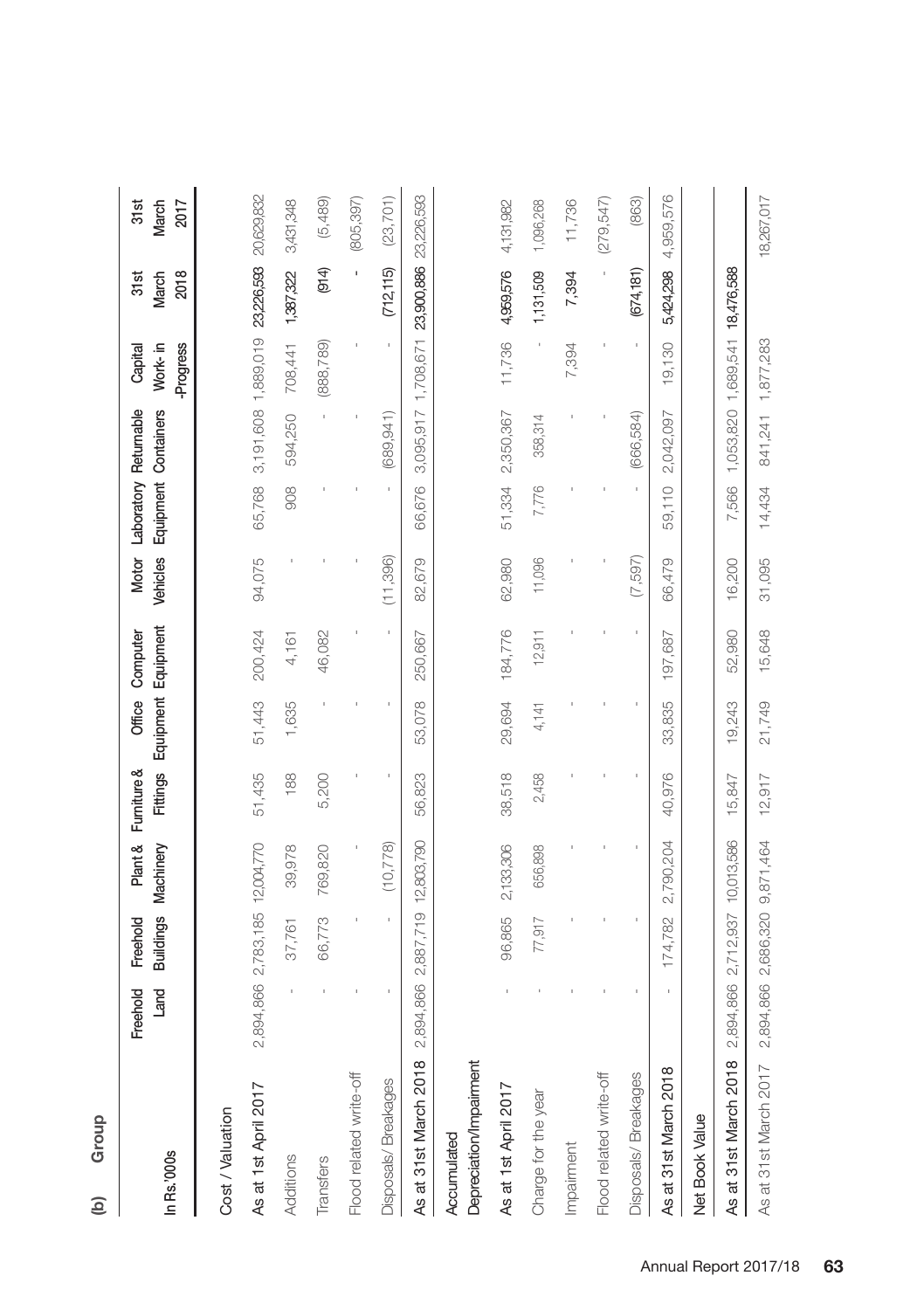#### **9 PROPERTY, PLANT & EQUIPMENT (CONTD.)**

- **(c)** Freehold land and buildings of the Group were revalued in the books to confirm with the market values as at 31st March 2016, which were assessed on a going concern basis by Messrs. Arthur Perera A.M.I.V. (Sri Lanka), independent professional valuer & Consultant at a value of Rs. 5,571 Mn and the resultant surplus arising there from was transferred to the Revaluation Reserves.
- **(d)** As explained in Note 30 to these Financial Statements damage caused to PPE due to floods were estimated and written-off during the year 2016/17. The net book value of the assets written-off was estimated at Rs. 526 Mn
- **(e)** Carrying value of the revalued assets of the Group as at 31st March 2018, if they were carried at cost are given below:

|                                                             | Company |                  | Group     |                  |
|-------------------------------------------------------------|---------|------------------|-----------|------------------|
| In $Rs.'000s$                                               | Land    | <b>Buildings</b> | Land      | <b>Buildings</b> |
| Cost - As at 1st April 2017                                 | 141     | 4.066            | 1.541.133 | 2,370,893        |
| Additions/Transfers during the year                         |         |                  |           | 104,534          |
| Cost as at 31st March 2018                                  | 141     | 4.066            | 1.541.133 | 2,475,427        |
| Accumulated depreciation                                    |         | (1,952)          |           | (399, 769)       |
| Carrying value of assets at cost - As at 31st<br>March 2018 | 141     | 2.114            | 1.541.133 | 2,075,658        |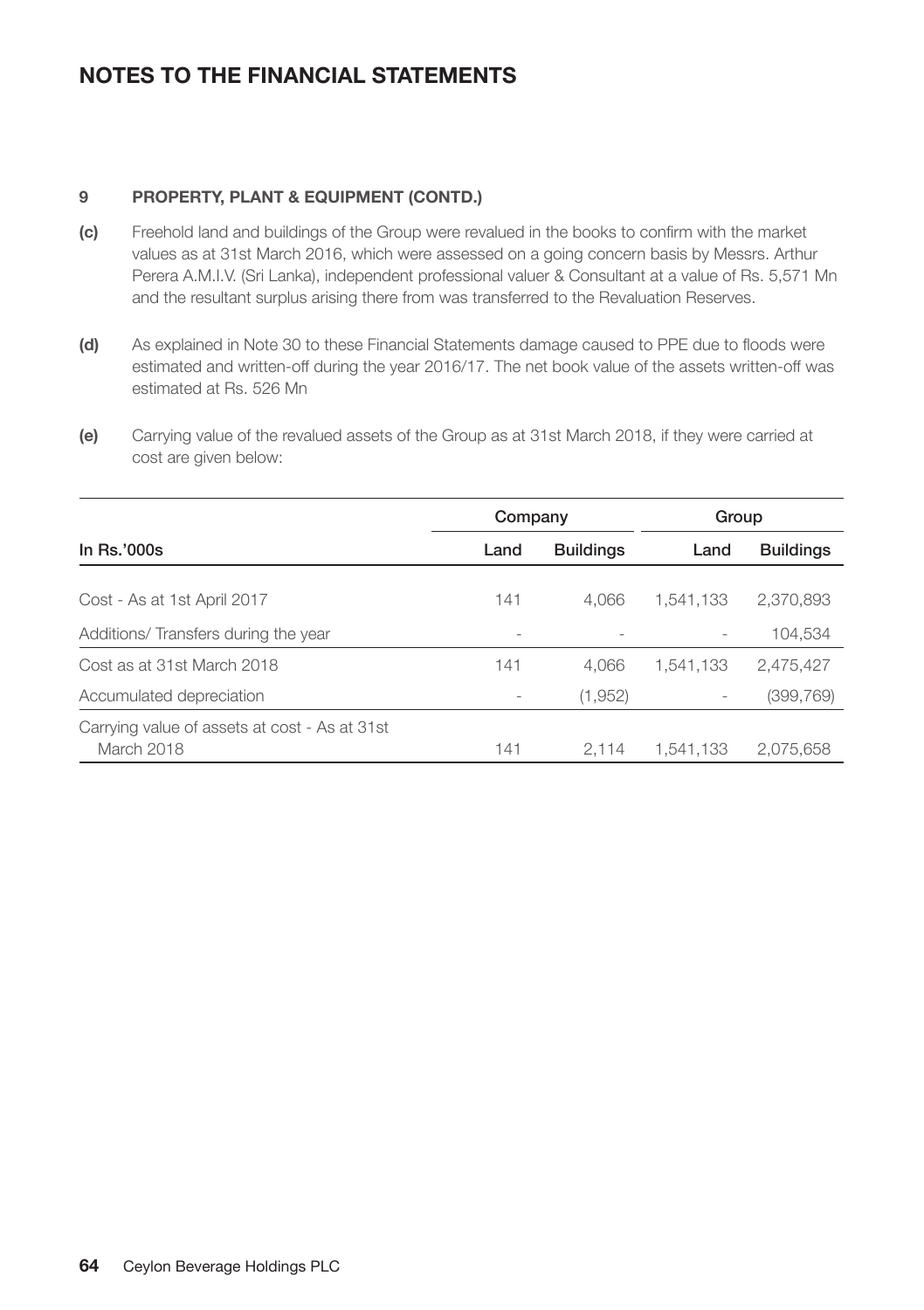| J<br>D.<br>ţ<br>ï<br>5<br>J<br>I                                                                  |
|---------------------------------------------------------------------------------------------------|
| ¢<br>ļ                                                                                            |
| ĵ<br>۱<br>í<br>j<br>¢                                                                             |
| Ù<br>Ś<br>i<br>ì<br>5<br>š                                                                        |
| ï<br>i<br>ŝ                                                                                       |
| ş<br>$\frac{1}{2}$<br>Ï<br><b>CONTRACT</b><br>j<br>Í                                              |
| č<br>֦֦֧֦֧֦֧֦֦֧֦֧ׅ֦֧ׅ֦֦֧֦֧֦֧֦֧֦֧֧֧֪֪֪֧֪֚֚֚֚֚֚֚֚֚֚֚֚֚֚֚֚֚֚֬֘֟֓֡֟֓֡֟֓֡֓֞֡֜֓֞֬֜֓֞֓֞֡֬֞֝֬֝֬֞֝֬֝֬֝֬֝֬֝ |
| U<br>١<br>j<br>ï<br>Í<br>١<br>i<br>í<br>I<br>S<br>O<br>ĭ                                          |
| Ù<br>J<br>č<br>i<br>ì<br>Ī<br>١<br>֡֡֡֡֡֡֡֡<br>I<br>¢<br>١<br>Í                                   |
| nte<br>$\frac{1}{2}$<br>"ter"<br>ш                                                                |
| G<br>í                                                                                            |

|                                        |                     |                    | 2018                  |                                  |                                                      |                         | 2017                            |                                                |                                           |
|----------------------------------------|---------------------|--------------------|-----------------------|----------------------------------|------------------------------------------------------|-------------------------|---------------------------------|------------------------------------------------|-------------------------------------------|
| Company                                | Location            | Extent of<br>Lands | Valuation of<br>Lands | <b>Blocks</b><br>Cost/ Number of | buildings/ Valuation of<br><b>Buildings</b><br>Cost/ | Lands                   | Extent of Valuation of<br>Lands | <b>Blocks</b><br>buildings/<br>Cost/ Number of | <b>Buildings</b><br>Valuation of<br>Cost/ |
|                                        |                     |                    | Rs.'000s              |                                  | Rs.'000s                                             |                         | Rs.'000s                        |                                                | Rs.'000s                                  |
| Ceylon Beverage                        | Land - Nuwara Eliya | 3A.2R.4P           | 302,000               |                                  | 9,486                                                | 3A.2R.4P                | 302,000                         |                                                | 9,486                                     |
| Holdings PLC                           | Land - Trincomalee  | 0A.1R.00.5P        | 17,205                |                                  |                                                      | 2,570 OA.1R.00.5P       | 17,205                          |                                                | 2,570                                     |
|                                        |                     |                    | 319,205               |                                  | 12,056                                               |                         | 319,205                         |                                                | 12,056                                    |
| Lion Brewery (Ceylon) Land - Biyagama  |                     | 27A.3R.2.24P       | ,896,497              | 45                               |                                                      | 2,357,679 27A.0R.21.28P | ,896,497                        | 45                                             | 2,253,274                                 |
| <u>o</u> ld                            | Land - Kaduwela     | 3A. OR .27P        | 190,125               |                                  |                                                      | 3A.0R.27P               | 190,125                         |                                                |                                           |
|                                        | Land - Tangalle     | 3A.2R.0P           | 21,200                |                                  |                                                      | 3A.2R.0P                | 21,200                          |                                                |                                           |
|                                        |                     |                    | 2,107,822             |                                  | 2,357,679                                            |                         | 2,107,822                       |                                                | 2,253,274                                 |
| Millers Brewery Limited Land - Meegoda |                     | 23A 3R 35P         | 467,839               | $\approx$                        | 466,585                                              | 23A 3R 35P              | 467,839                         | $\frac{1}{2}$                                  | 466,585                                   |
|                                        |                     |                    | 467,839               |                                  | 466,585                                              |                         | 467,839                         |                                                | 466,585                                   |
| Pubs N' places (Private) No Lands      |                     |                    |                       |                                  |                                                      |                         |                                 |                                                |                                           |
| Limited                                |                     |                    |                       | 5                                | 51,399                                               |                         |                                 | 5                                              | 51,270                                    |
| Total - Group                          |                     | 62A OR 28.74P      | 2,894,866             |                                  |                                                      | 2.887,719 58A.OR.7.78P. | 2,894,866                       |                                                | 2,783,185                                 |
|                                        |                     |                    |                       |                                  |                                                      |                         |                                 |                                                |                                           |

P: Perches A : Acres R: Roods P : Perches A: Acres R: Roods (g) Property, Plant & Equipment includes fully depreciated assets still in use which cost/valuation is Rs. 2,317,242,844/- (2017 - 1,820,951,503/-) (g) Property, Plant & Equipment includes fully depreciated assets still in use which cost/valuation is Rs. 2,317,242,844/- (2017 - 1,820,951,503/-)

The Group has capitalised the borrowing cost amounting to Rs. 21,864,584/- (2017-Rs. 119,225,372/-) incurred during the year for the construction of (h) The Group has capitalised the borrowing cost amounting to Rs. 21,864,584/- (2017- Rs. 119,225,372/-) incurred during the year for the construction of project-based assets. The average capitalisation rate used for the year was 14.73%. (2017 -9.1.%). project-based assets. The average capitalisation rate used for the year was 14.73%. (2017 -9.1.%).  $\widehat{E}$ 

# Fair Value measurement (i) Fair Value measurement  $\equiv$

# (i) Fair Value Hierarchy *(i) Fair Value Hierarchy*

category of the property being valued. The valuer provides the fair value of the property. Fair value measurements of the property have been categorised as a category of the property being valued. The valuer provides the fair value of the property. Fair value measurements of the property have been categorised as a The fair value of the buildings was determined by external independent property valuer, having appropriate recognised professional qualifications for the The fair value of the buildings was determined by external independent property valuer, having appropriate recognised professional qualifications for the evel 3 fair value based on the valuation techniques used. Level 3 fair value based on the valuation techniques used.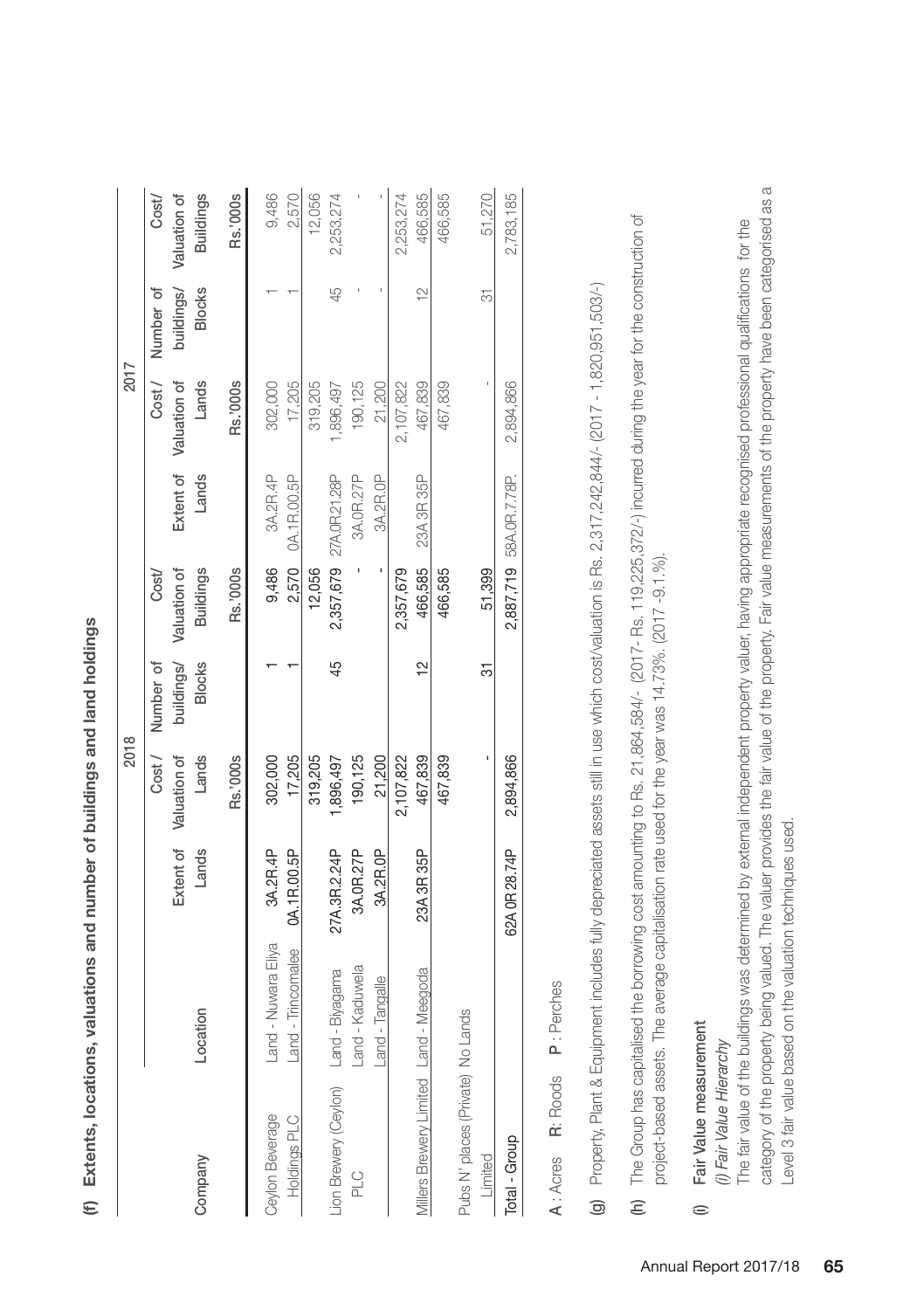#### **9 PROPERTY, PLANT & EQUIPMENT (CONTD.)**

#### *(ii) Valuation techniques and significant unobservable inputs*

The following table show the valuation techniques used in measuring fair values, as well as the significant unobservable inputs used. Lion Brewery (Ceylon) PLC - (LBCPLC), Millers Brewery Ltd - (MBL) Ceylon Beverage Holdings PLC - (CBHPLC)

| Description                                      | <b>Effective</b><br>date of<br>valuation | Valuation<br>technique                          |      | Significant<br>Unobservable Inputs                                                                   | Interrelationship<br>between Key<br>Unobservable Inputs<br>and Fair Value<br><b>Measurements</b> |
|--------------------------------------------------|------------------------------------------|-------------------------------------------------|------|------------------------------------------------------------------------------------------------------|--------------------------------------------------------------------------------------------------|
| Lands of LBCPLC,<br>MBL and CBHPLC               | 31.03.2016                               | Land and Building (i) Per perch value<br>method |      |                                                                                                      | Positive correlated<br>sensitivity                                                               |
| Buildings of<br>LBCPLC, MBL and<br><b>CBHPLC</b> | 31.03.2016                               | Land and Building (i)<br>method                 | (ii) | Estimated construction Positive correlated<br>cost per square feet.<br>Percentage of<br>depreciation | sensitivity<br>Negative correlated<br>sensitivity                                                |

#### **10 INTANGIBLE ASSETS - GROUP**

| In Rs.'000s               | <b>Brands</b> | Computer<br>Software | Excise<br>Licenses       | 31st March<br>2018 | 31st March<br>2017 |
|---------------------------|---------------|----------------------|--------------------------|--------------------|--------------------|
| Cost                      |               |                      |                          |                    |                    |
| Beginning of the year     | 4,000,000     | 355,130              | 62,663                   | 4,417,793          | 4,409,988          |
| Transfers during the year |               | 913                  |                          | 913                | 5,224              |
| Additions for the year    |               | 2,038                |                          | 2,038              | 2,640              |
| Disposals during the year |               | $\overline{a}$       | $\overline{\phantom{0}}$ |                    | (59)               |
| End of the year           | 4,000,000     | 358,081              | 62,663                   | 4,420,744          | 4,417,793          |
| Amortisation              |               |                      |                          |                    |                    |
| Beginning of the year     | 1,673,065     | 246,030              | 29,686                   | 1,948,780          | 216,652            |
| Amortisation for the year |               | 53,364               |                          | 53,364             | 59,122             |
| Reversal of amortisation  |               |                      | (29, 346)                | (29, 346)          |                    |
| Disposals during the year |               | $\overline{a}$       |                          |                    | (59)               |
| Impairment                |               |                      |                          |                    | 1,673,065          |
| End of the year           | 1,673,065     | 299,394              | 340                      | 1,972,798          | 1,948,780          |
| Net Book Value            | 2,326,935     | 58,687               | 62,323                   | 2,447,946          | 2,469,013          |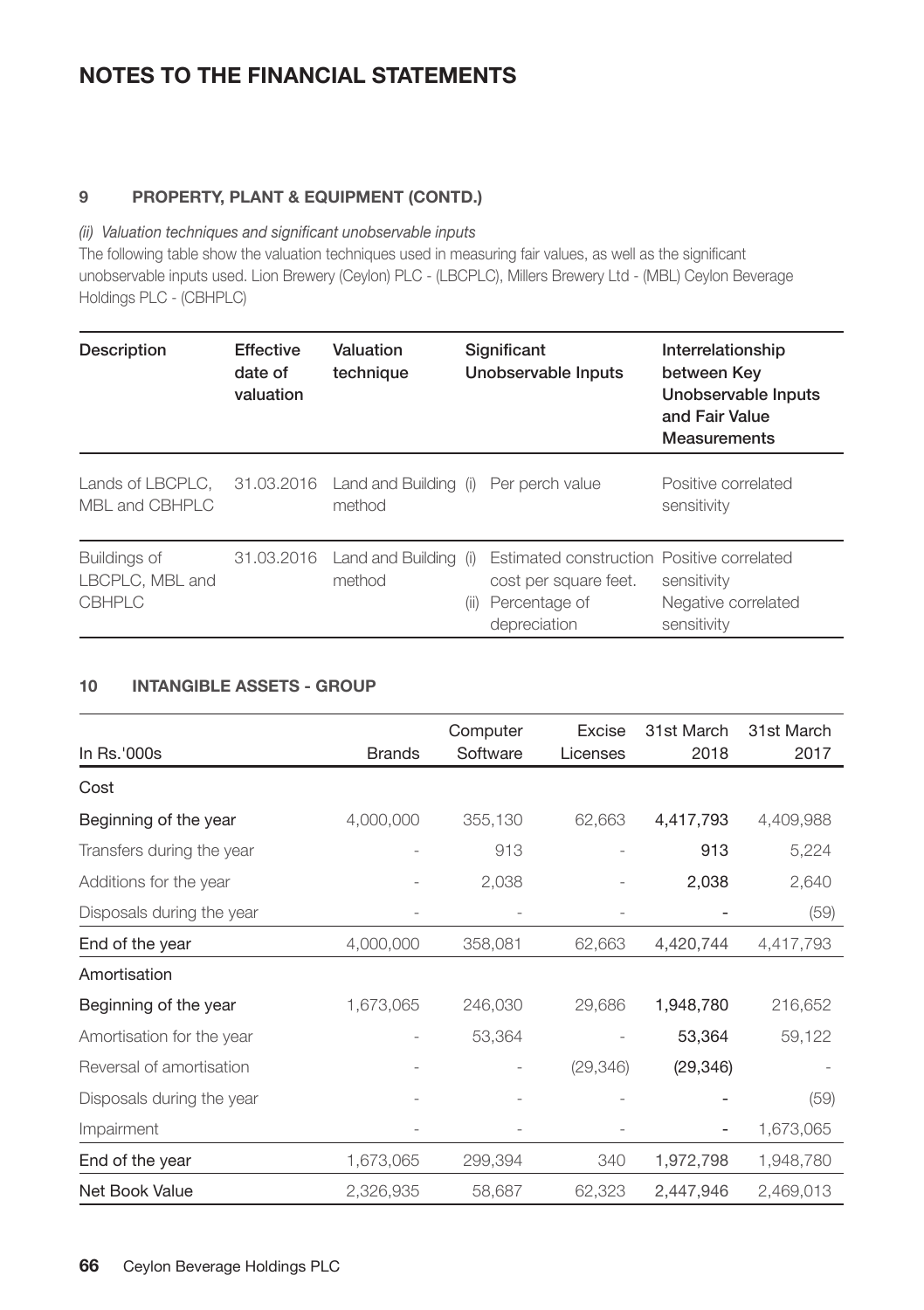#### **10.1 Intangible assets consist of the acquired brands of Millers Brewery Ltd, software licenses and Excise licences used by the Group.**

#### **LBCPLC - Brands of Millers Brewery Ltd**

Lion Brewery (Ceylon) PLC acquired brands amounting to Rs. 4 Bn during the financial year 2014/15. The said acquisition consisted of five brands namely, Sando Power, Sando Stout, Three Coins, Grand Blonde and Irish Dark. The brands are not amortised as the useful life is considered to be infinite given the nature of the assets. However, the assessment of indefinite life is reviewed annually and brands are tested for impairment annually.

#### **10.2 Impairment Assessment of Brands**

As per LKAS 36 – Impairment of assets, an annual impairment test was carried out as at 31st March 2018 for the brands described above.

Management has estimated the recoverable value of the brands by forecasting future cash flows and discounting these cash flows with its cost of equity after adjusting with a risk premium. Management had estimated factors such as future volume, contribution growth and marketing expenses per dozen in forecasting the future cash flows. Based on the assessment management concluded that no further impairment is required for the carrying value of Rs. 2.3bn of the brands acquired by the company.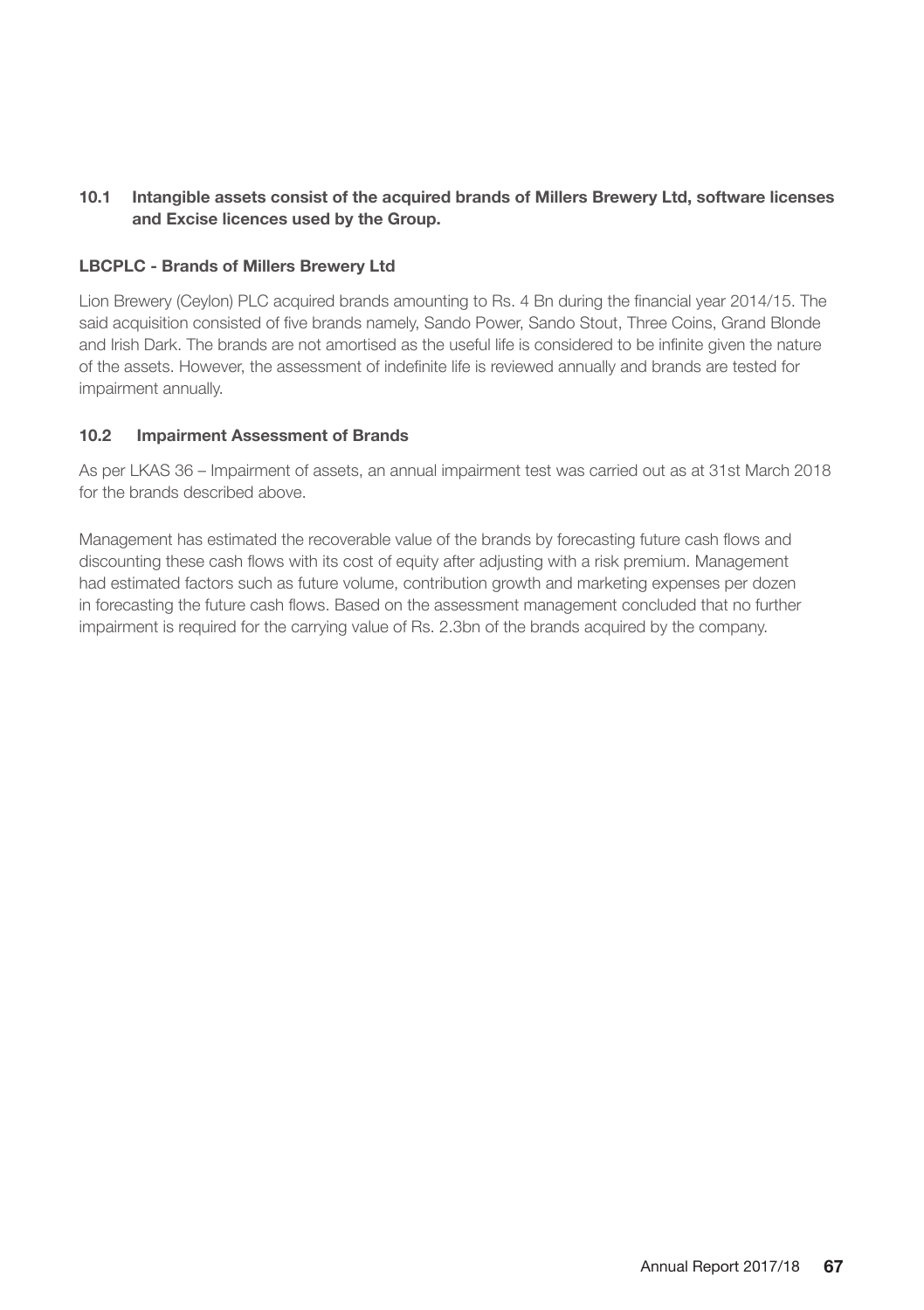|                                                       | Shares<br>No. of | holding<br>$\%$ | Cost as<br>at 31st        | Value/<br>Market                                              | No. of<br>Shares | % holding | Cost as<br>at 31st        | Market<br>Value/                                              |
|-------------------------------------------------------|------------------|-----------------|---------------------------|---------------------------------------------------------------|------------------|-----------|---------------------------|---------------------------------------------------------------|
|                                                       |                  |                 | March<br>2018<br>Rs.'000s | Directors<br>Value as<br>March<br>2018<br>Rs.'000s<br>at 31st |                  |           | Rs.'000s<br>March<br>2017 | Directors<br>Value as<br>Rs.'000s<br>March<br>at 31st<br>2017 |
| Lion Brewery (Ceylon) PLC<br>- Ordinary shares        | 41,798,788       | 52.25           |                           | 1,410,084 21,961,083 41,798,788                               |                  | 52.25     | 1,410,084                 | 19,227,442                                                    |
| Pubs 'N Places (Private) Limited<br>- Ordinary shares | 51,188,102       | 99.90           | 511,880                   | 511,880                                                       | 51,188,102       | 99.90     | 511,880                   | 511,880                                                       |
| Retail Spaces (Private) Limited<br>- Ordinary shares  |                  | 100.00          | 0.01                      | 0.01                                                          |                  | 100.00    | 0.01                      | 0.01                                                          |
| Luxury Brands (Private) Limited<br>- Ordinary shares  | 5,000,001        | 100.00          | 50,000                    | 50,000                                                        | 5,000,001        | 100.00    | 50,000                    | 50,000                                                        |
| Veewaruna (Private) Limited<br>- Ordinary shares      |                  |                 |                           |                                                               |                  | 100.00    | 0.01                      | 0.01                                                          |
|                                                       |                  |                 | 1,971,964                 | 22,522,963                                                    |                  |           | 1,971,964                 | 19,789,323                                                    |

Company disposed its share in fully owned subsidiary Vee Waruna (Private) Limited for Rs.10/- on 11/08/2017. The company had no 11.2 Company disposed its share in fully owned subsidiary Vee Waruna (Private) Limited for Rs.10/- on 11/08/2017. The company had no commercial operations. commercial operations. $11.2$ 

# **NOTES TO THE FINANCIAL STATEMENTS**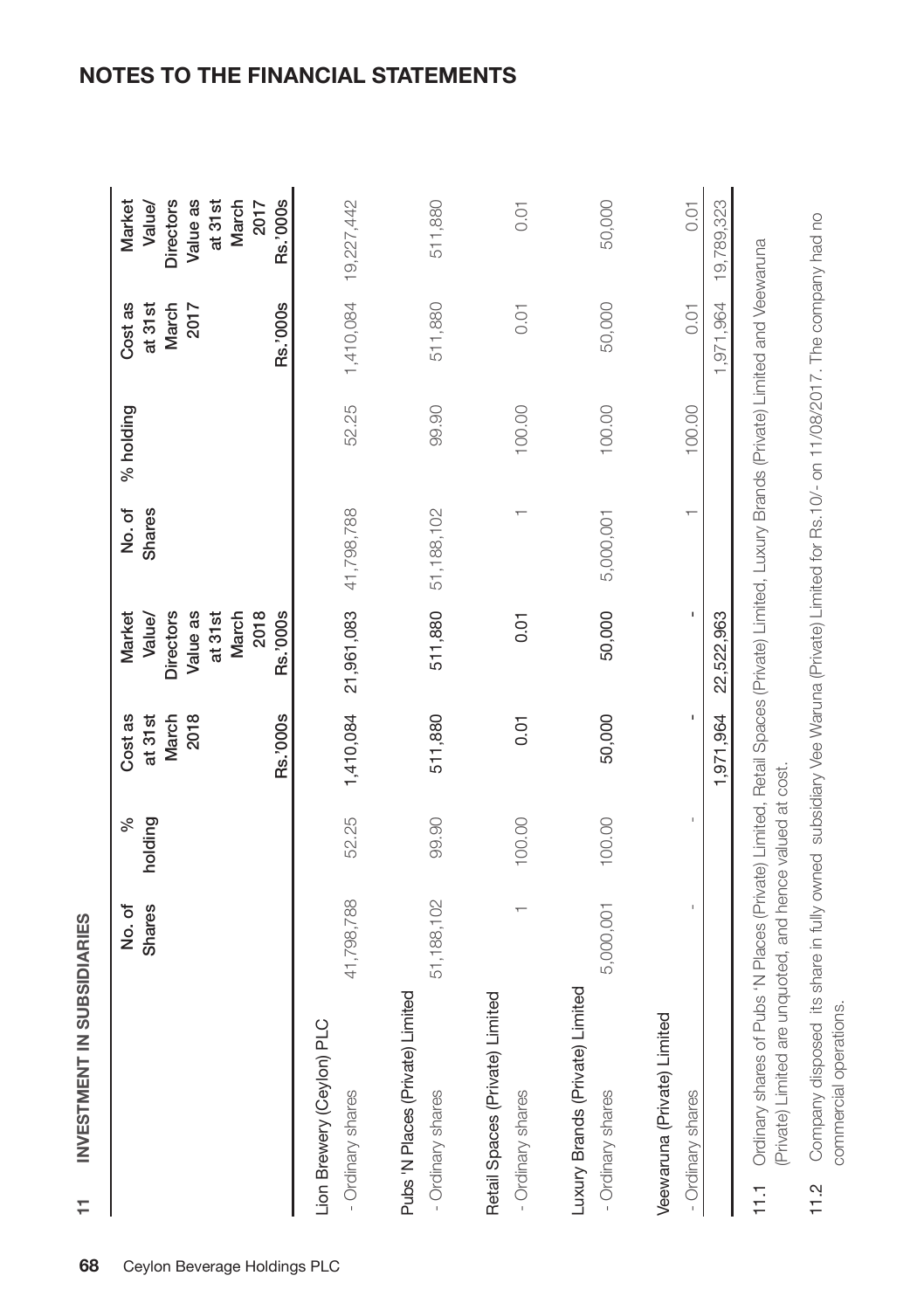#### **11.3 Assessment of Impairment for Pubs 'N Places (Pvt) Limited**

Considering the serious loss of capital and continuous losses over the years of Pubs 'N Places (Pvt) Limited (PNPL) the Company had tested the investment in PNPL for possible impairment, based on the guidelines provided by LKAS 36 – Impairment of Assets.

The Adjusted Net Asset Value method was used in computing the recoverable value of the investment in subsidiary, by assigning values to its assets. Significant value was assigned to the excise licenses owned by the subsidiary. Each excise license was valued based on revenue multiples assigned between a range considering the locations of the licenses. Based on the assessment, management concluded that no impairment is required for the Company's investment in its subsidiary and the related receivable as its recoverable amount exceeded the carrying values.

#### **11.4 Non-Controlling Interest (NCI) in Subsidiary**

Company's subsidiary, Lion Brewery (Ceylon) PLC has a Non-Controlling interest of 47.75%. Following table summarises the information relating to NCI in LBCPLC Group.

|                                             | Group       |             |
|---------------------------------------------|-------------|-------------|
| As at 31st March                            | 2018        | 2017        |
| In Rs.'000s                                 |             |             |
| NCI - percentage                            | 47.75%      | 47.75%      |
| Non - Current Assets                        | 9,792,350   | 9,710,016   |
| <b>Current Assets</b>                       | 6,157,451   | 5,269,066   |
| Non - Current Liabilities                   | (5,065,383) | (4,983,970) |
| <b>Current Liabilities</b>                  | (6,390,756) | (6,025,277) |
| <b>Net Assets</b>                           | 4,493,662   | 3,969,835   |
| Carrying amount of NCI                      | 4,493,662   | 3,969,835   |
| Revenue                                     | 30,511,415  | 21,210,977  |
| Profit                                      | 1,837,876   | (1,447,327) |
| Other comprehensive income                  | (420, 856)  | 15,586      |
| <b>Total Comprehensive Income</b>           | 1,417,020   | (1,431,741) |
| Profit Allocated to NCI                     | 877,586     | (691, 097)  |
| Other comprehensive income allocated to NCI | (200, 959)  | 7,443       |
| Cash flow from operating activities         | 1,304,468   | 90,877      |
| Cash flow used in investing activities      | (173, 524)  | (1,410,981) |
| Cash flow used in financing activities      | (708, 665)  | 3,099,468   |
| Net increase equivalents in cash and cash   | 422,279     | 1,779,364   |

#### **12. LOAN TO OPERATORS**

|                                                    | Group  |        |
|----------------------------------------------------|--------|--------|
| As at 31st March                                   | 2018   | 2017   |
| In Rs.'000s                                        |        |        |
| Loan to operators - (Pubs 'N Places (Private) Ltd) | 53.422 | 54,138 |
|                                                    | 53.422 | 54.    |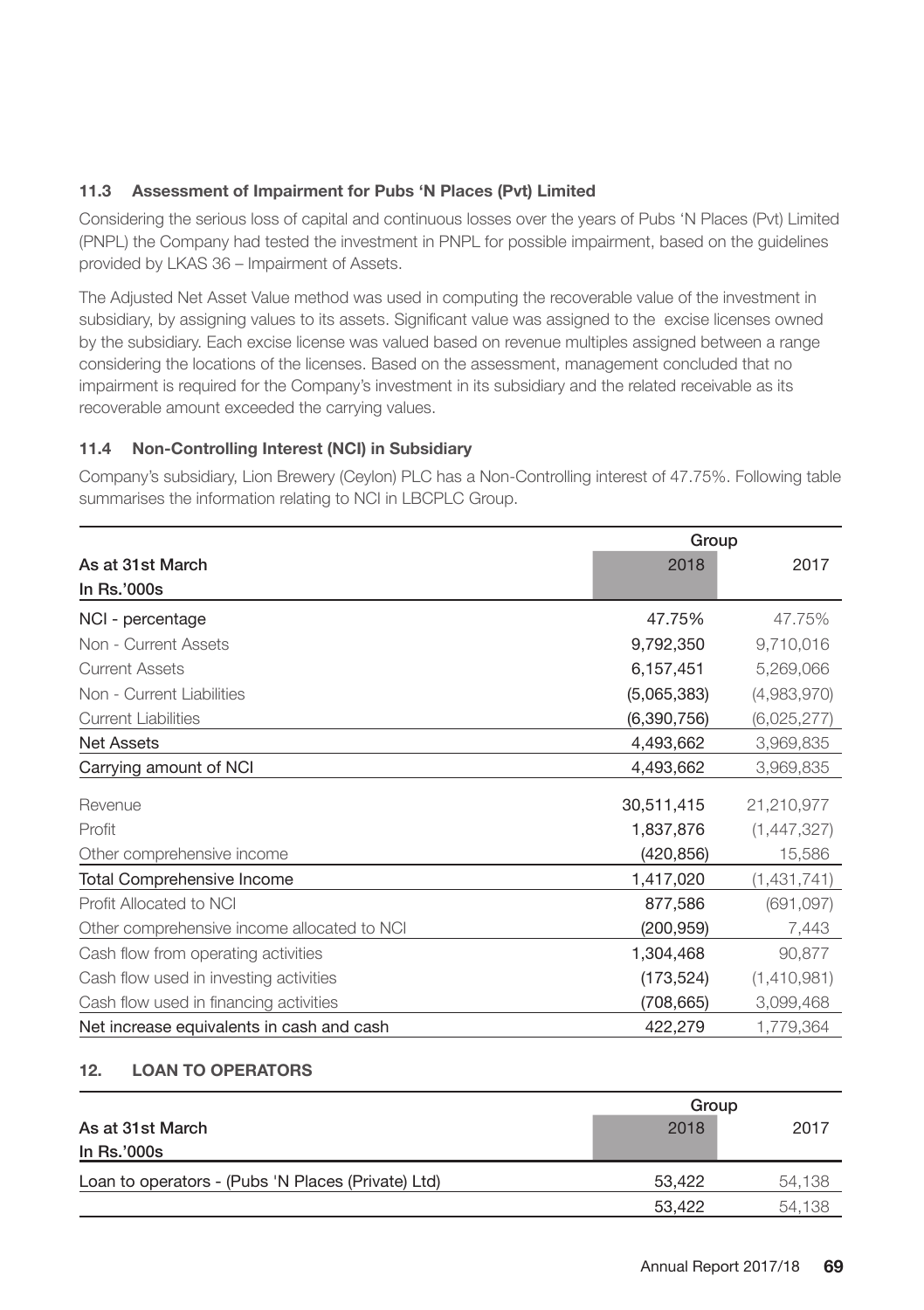#### **12. LOAN TO OPERATORS (CONTD.)**

Pubs N' Places (Private) Limited had transferred its fixed assets located in the outlets to the operators. The consideration for the same is settled by the operators based on a loan agreement entered by each operator with Pubs N' Places (Pvt) Limited. These loans are interest free and are recovered through the royalty income over a period. As per LKAS 39 - Financial Instruments; Recognition and Measurement, these loans are initially measured at its fair value and resulting prepaid cost is recorded under other receivables.

|                                                                  | Group     |            |  |
|------------------------------------------------------------------|-----------|------------|--|
| As at 31st March                                                 | 2018      | 2017       |  |
| In Rs.'000s                                                      |           |            |  |
| Loan granted (book written down value of the assets transferred) | 155,785   | 161,384    |  |
| Loan recovery during the year                                    | (6,670)   | (5,599)    |  |
| Pre-paid cost recorded under other assets                        | (95, 693) | (101, 647) |  |
| Carrying Value of the loan as at the reporting date              | 53,422    | 54.138     |  |

#### **13 INVENTORIES**

|                                                | Company |      | Group      |           |
|------------------------------------------------|---------|------|------------|-----------|
| As at 31st March                               | 2018    | 2017 | 2018       | 2017      |
| In Rs.'000s                                    |         |      |            |           |
| Raw and Packing materials                      |         |      | 293,661    | 345,559   |
| Work in progress                               |         |      | 173,165    | 158,992   |
| Finished goods                                 |         |      | 1,228,116  | 1,897,849 |
| Maintenance spares & others                    |         |      | 270,436    | 213,664   |
|                                                |         |      | 1,965,378  | 2,616,064 |
| Impairment provision for inventory (Note 13.1) |         |      | (55, 237)  | (81,786)  |
|                                                |         |      | 1,910,141  | 2,534,278 |
| 13.1<br><b>Provision for inventory</b>         |         |      |            |           |
| Balance as at the beginning of the year        |         |      | 81,786     | 38,727    |
| Provisions during the year                     |         |      | 79,093     | 83,344    |
| Reversals during the year                      |         |      | (105, 642) | (40, 285) |
| Balance as at end of the year                  |         |      | 55,237     | 81,786    |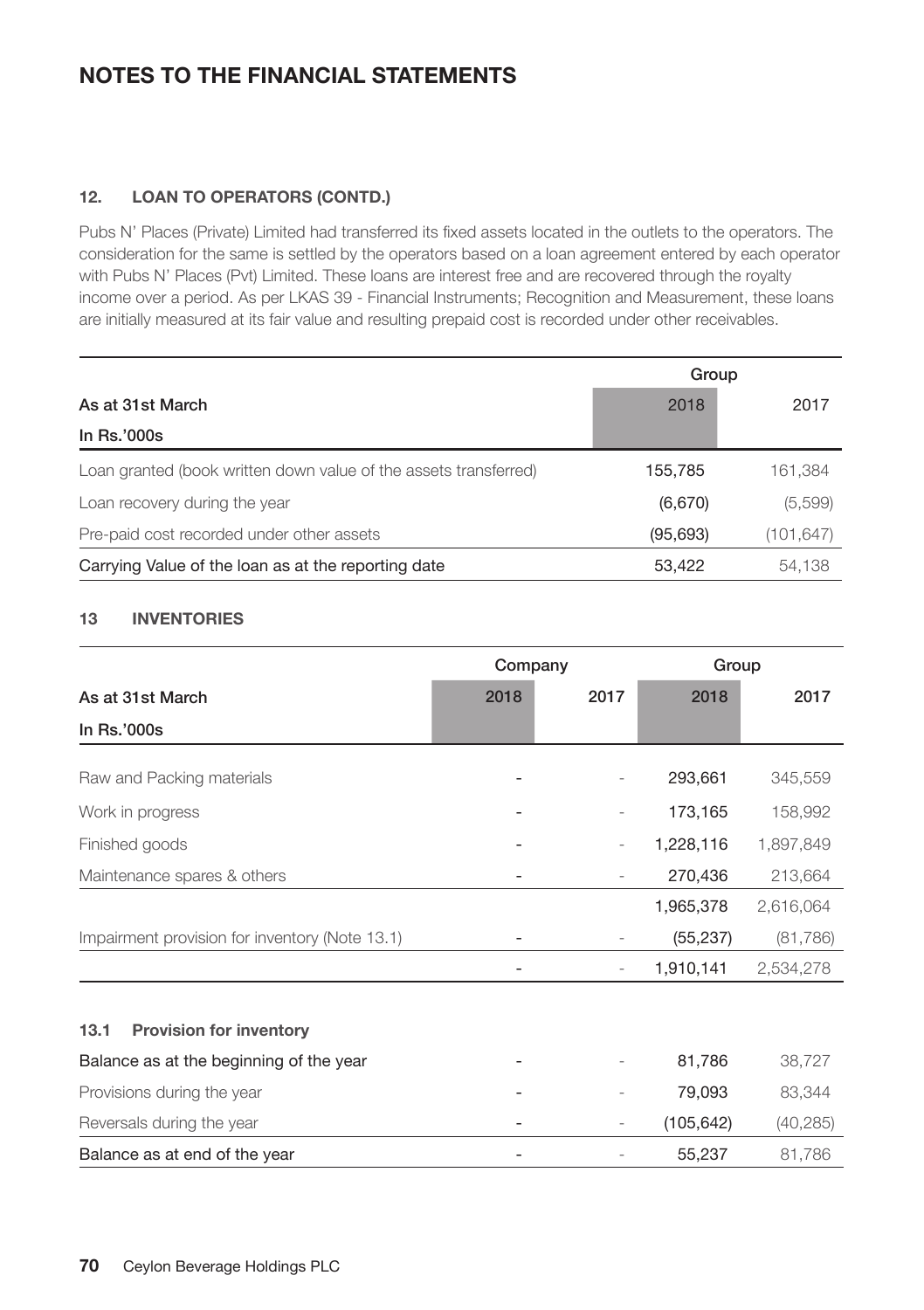## **13.2 Flood loss related to inventory**

As more fully described in note 30 to these financial statements, during the year ended 31st March 2017 inventories amounting to Rs. 372,371,176/- and Rs. 307,929,008/- of Lion Brewery (Ceylon) PLC and Luxury Brands (Pvt) Ltd respectively, were written off/provided for due to the loss caused by floods.

## **14 TRADE AND OTHER RECEIVABLES**

|                                                     | Company |        | Group     |           |
|-----------------------------------------------------|---------|--------|-----------|-----------|
| As at 31st March                                    | 2018    | 2017   | 2018      | 2017      |
| In Rs.'000s                                         |         |        |           |           |
|                                                     |         |        |           |           |
| Trade receivables                                   |         |        | 1,118,183 | 1,255,347 |
| Impairment provision for doubtful debts (Note 14.1) |         |        | (41, 270) | (35,608)  |
|                                                     |         |        | 1,076,913 | 1,219,739 |
| Advances given to business partners                 |         |        | 8,292     | 9,070     |
| Other advances                                      |         |        | 326,143   | 192,176   |
| Prepayments                                         |         |        | 144,434   | 150,608   |
| Insurance receivables                               |         |        | 1,137,378 |           |
| Other receivables                                   | 10,141  | 18,377 | 434,870   | 501,765   |
|                                                     | 10,141  | 18,377 | 3,128,030 | 2,073,358 |
|                                                     |         |        |           |           |

## **14.1 Impairment provision for Doubtful Debts**

| Balance at the end of the year       |   |   | 41.270 | 35.608 |
|--------------------------------------|---|---|--------|--------|
| Provision during the year            | - | - | 5.662  | 20.543 |
| Balance at the beginning of the year |   |   | 35,608 | 15.065 |

## **15 AMOUNTS DUE FROM RELATED COMPANIES**

|                                  | Company |        | Group |        |
|----------------------------------|---------|--------|-------|--------|
| As at 31st March                 | 2018    | 2017   | 2018  | 2017   |
| In Rs.'000s                      |         |        |       |        |
|                                  |         |        |       |        |
| Pubs 'N Places (Private) Limited | 107.818 | 39,909 |       |        |
| Carlsberg Myanmar Co. Ltd        |         |        | 5.535 | 33,076 |
| Balance as at end of the year    | 107.818 | 39,909 | 5.535 | 33,076 |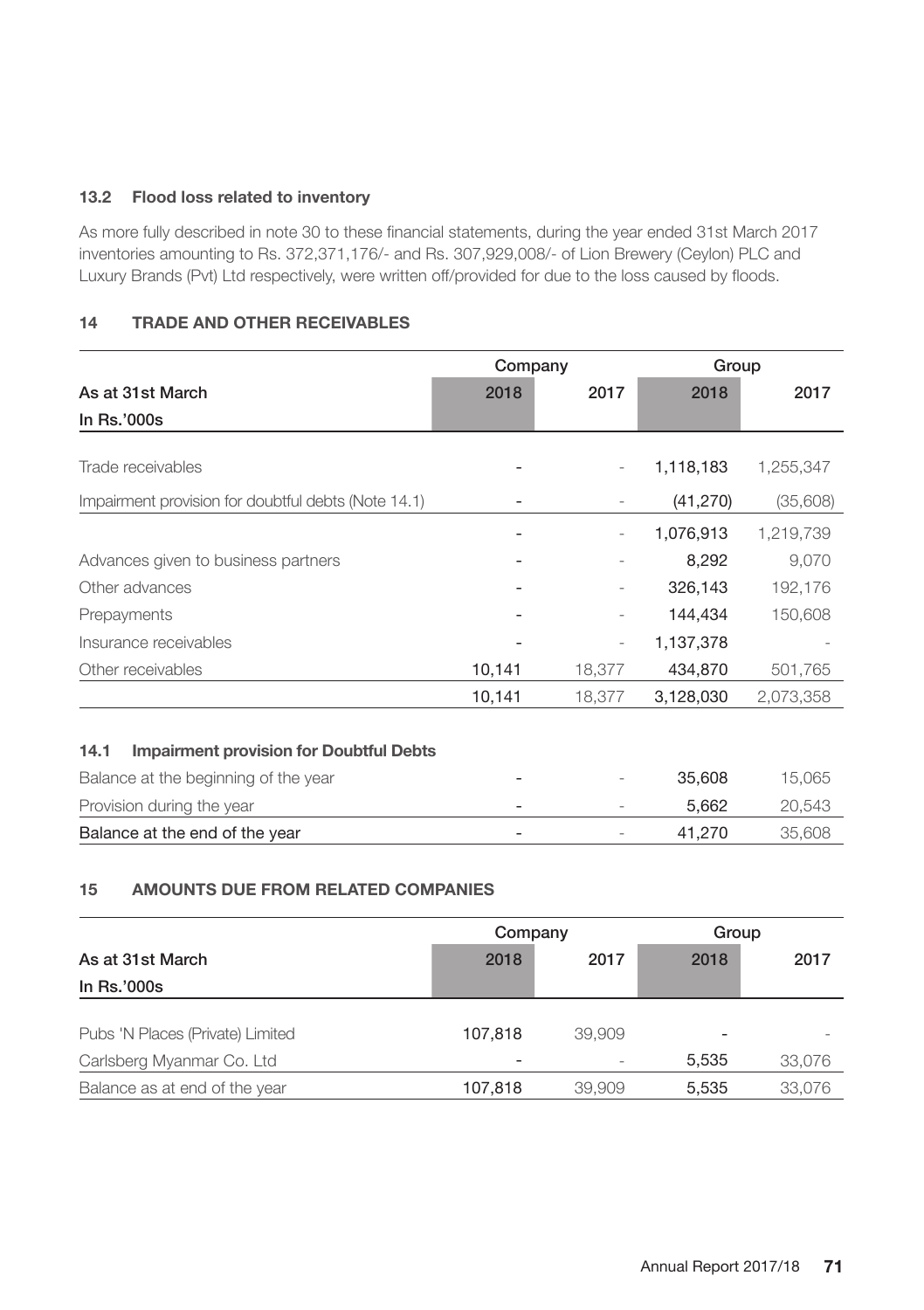|                               | Company                  |                          | Group  |       |
|-------------------------------|--------------------------|--------------------------|--------|-------|
| As at 31st March              | 2018                     | 2017                     | 2018   | 2017  |
| In Rs.'000s                   |                          |                          |        |       |
| 16<br><b>CURRENT TAXATION</b> |                          |                          |        |       |
| Income tax recoverable        | $\qquad \qquad$          | $\overline{\phantom{0}}$ | 5,653  | 2.477 |
| VAT recoverable               | $\overline{\phantom{a}}$ | $\overline{\phantom{a}}$ | 10.579 |       |
|                               |                          |                          | 16.232 | 2.477 |

## **17 CASH AND CASH EQUIVALENTS**

|                                                                                                    | Company |            | Group       |             |
|----------------------------------------------------------------------------------------------------|---------|------------|-------------|-------------|
| As at 31st March                                                                                   | 2018    | 2017       | 2018        | 2017        |
| In Rs.'000s                                                                                        |         |            |             |             |
|                                                                                                    |         |            |             |             |
| Fixed deposits with financial institutions                                                         |         |            | 7,643,289   | 6,829,145   |
| Savings accounts                                                                                   |         |            | 26,421      | 92,241      |
| Cash at bank                                                                                       | 35,995  | 20         | 507,730     | 721,041     |
| Cash in hand                                                                                       | 50      | 50         | 2,731       | 2,800       |
|                                                                                                    | 36,045  | 70         | 8,180,171   | 7,645,227   |
| Cash and cash equivalents includes the<br>following for the purpose of Statement of<br>Cash Flows. |         |            |             |             |
| Cash and cash equivalents                                                                          | 36,045  | 70         | 8,180,171   | 7,645,227   |
| <b>Bank overdrafts</b>                                                                             |         | (178, 468) | (1,620,112) | (2,547,388) |
|                                                                                                    | 36,045  | (178, 398) | 6,560,059   | 5,097,839   |

## **18 STATED CAPITAL**

|                            | Company |         | Group   |         |
|----------------------------|---------|---------|---------|---------|
| As at 31st March           | 2018    | 2017    | 2018    | 2017    |
| In Rs.'000s                |         |         |         |         |
|                            |         |         |         |         |
| 20,988,090 ordinary shares | 533.384 | 533,384 | 533,384 | 533,384 |

The holders of ordinary shares are entitled to receive dividends as declared from time to time and are entitled to one vote per share at shareholder meetings of the Company. All ordinary shares rank equally with regard to the right to the Company's residual assets, at the point of distribution.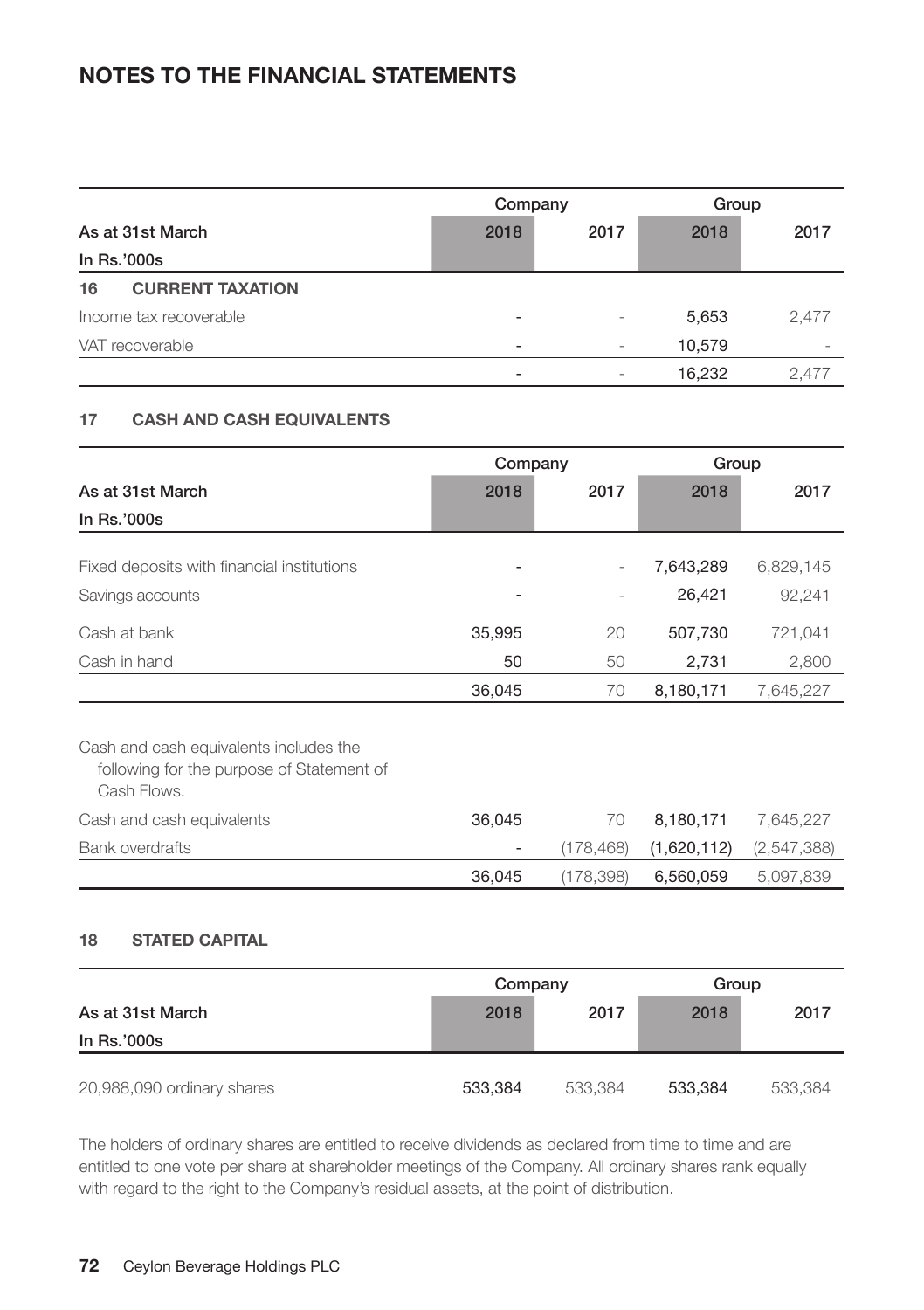## **19 CAPITAL RESERVES**

|                                         | Company   |         | Group      |           |  |
|-----------------------------------------|-----------|---------|------------|-----------|--|
| As at 31st March                        | 2018      | 2017    | 2018       | 2017      |  |
| In $Rs.'000s$                           |           |         |            |           |  |
|                                         |           |         |            |           |  |
| Balance as at beginning of the year     | 334,690   | 334.690 | 1,005,356  | 1,005,356 |  |
| Deferred tax on revaluation of property | (89, 338) |         | (296, 401) |           |  |
| Balance as at end of the year           | 245,352   | 334.690 | 708.955    | 1,005,356 |  |
| Represented by:                         |           |         |            |           |  |
| Revaluation reserve (Note 19.1)         | 239,576   | 328,914 | 703.179    | 999.580   |  |
| General capital reserve (Note 19.2)     | 5.776     | 5.776   | 5.776      | 5,776     |  |
|                                         | 245,352   | 334.690 | 708.955    | 1.005.356 |  |

**19.1** The revaluation reserve relates to revaluation of land and buildings.

**19.2** General capital reserve consists of such amounts that have been transferred from time to time from retained earnings.

## **20 REVENUE RESERVES**

|                            | Company |         | Group     |           |  |
|----------------------------|---------|---------|-----------|-----------|--|
| As at 31st March           | 2018    | 2017    | 2018      | 2017      |  |
| In Rs.'000s                |         |         |           |           |  |
|                            |         |         |           |           |  |
| <b>Retained Earnings</b>   | 965,727 | 957,897 | 3,348,742 | 2,766,700 |  |
| Represented by:            |         |         |           |           |  |
| Retained profits - Company | 965,727 | 957,897 | 965,727   | 957,897   |  |
| - Subsidiaries             |         |         | 2,383,015 | 1,808,803 |  |
|                            | 965,727 | 957,897 | 3,348,742 | 2,766,700 |  |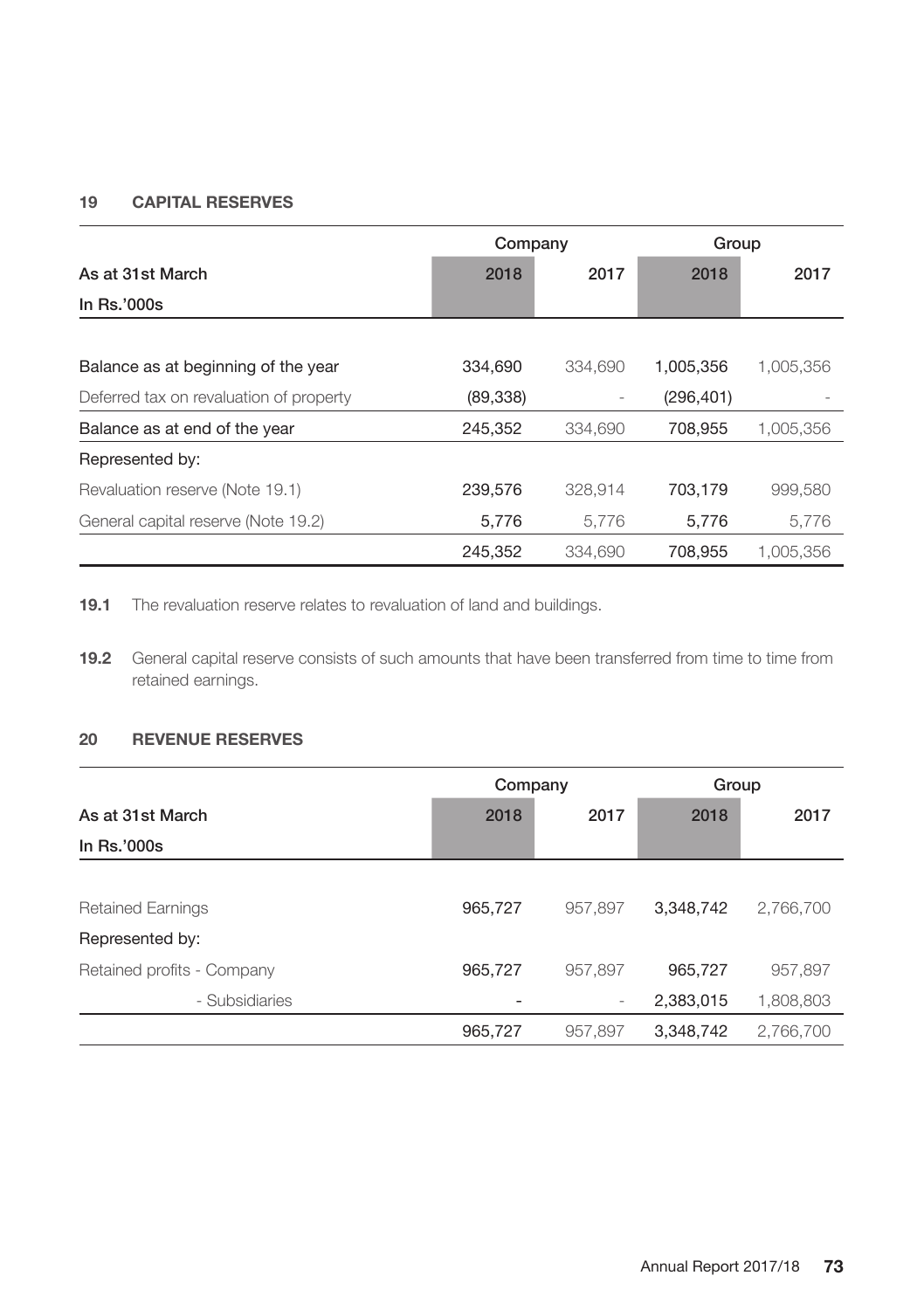## **21 DEBENTURES**

|                                         | Group      |            |  |
|-----------------------------------------|------------|------------|--|
| As at 31st March                        | 2018       | 2017       |  |
| In Rs.'000s                             |            |            |  |
|                                         |            |            |  |
| Balance as at the beginning of the year | 3,798,200  | 4,597,600  |  |
| Debenture redeemed                      | (799, 400) | (799, 400) |  |
| Balance as at the end of the year       | 2,998,800  | 3,798,200  |  |
| Interest payable (Note 21.4)            | 111,782    | 138,532    |  |
| Balance as at the end of the year       | 3,110,582  | 3,936,732  |  |

The Lion Brewery (Ceylon) PLC issued 3,000,000 Rated Unsecured Redeemable Debentures at the face value of Rs. 1,000/- each to raise Rs. 3,000,000,000/- on 17th June 2013. The interest is paid on 30th June, 30th September, 31st December and 31st March for a period of 5 years.

The Lion Brewery (Ceylon) PLC further issued 20,000,000 rated Unsecured Redeemable Debentures (Category 3 - Type I) at a face value of Rs. 100/- each to raise Rs. 2,000,000,000/- on 11th December 2014. The interest is paid on 30th September and 31st March for a period of 5 years.

The categories of Debentures and Proportion of each types of debenture in each category are as follows.

|                                                      |           | Group     |
|------------------------------------------------------|-----------|-----------|
| As at 31st March                                     | 2018      | 2017      |
| In Rs.'000s                                          |           |           |
| Category 01 Debentures - Floating Rate (Note 21.1)   | 201.200   | 402,400   |
| Category 02 & 03 Debentures - Fixed Rate (Note 21.2) | 2.797.600 | 3.395.800 |
| Total                                                | 2.998.800 | 3.798.200 |

## **21.1 Category 01 Debentures - Floating Rate**

| <b>Debentures</b><br>Category |         | Proportion (From<br>and out of the<br>Category 01<br>In Rs.'000s Debentures issued) | <b>Interest Rate</b><br>(per annum) | Redemption<br>From the Date of<br>Allotment |
|-------------------------------|---------|-------------------------------------------------------------------------------------|-------------------------------------|---------------------------------------------|
|                               |         |                                                                                     |                                     |                                             |
| Category 01 - Type E          | 201.200 | 20%                                                                                 |                                     | $AWPLR + 1.10\%$ 60 Months (5 Years)        |
| Total                         | 201,200 |                                                                                     |                                     |                                             |

Category 01 -Type D debentures amounting to Rs. 201,200,000/- were redeemed on June 16, 2017.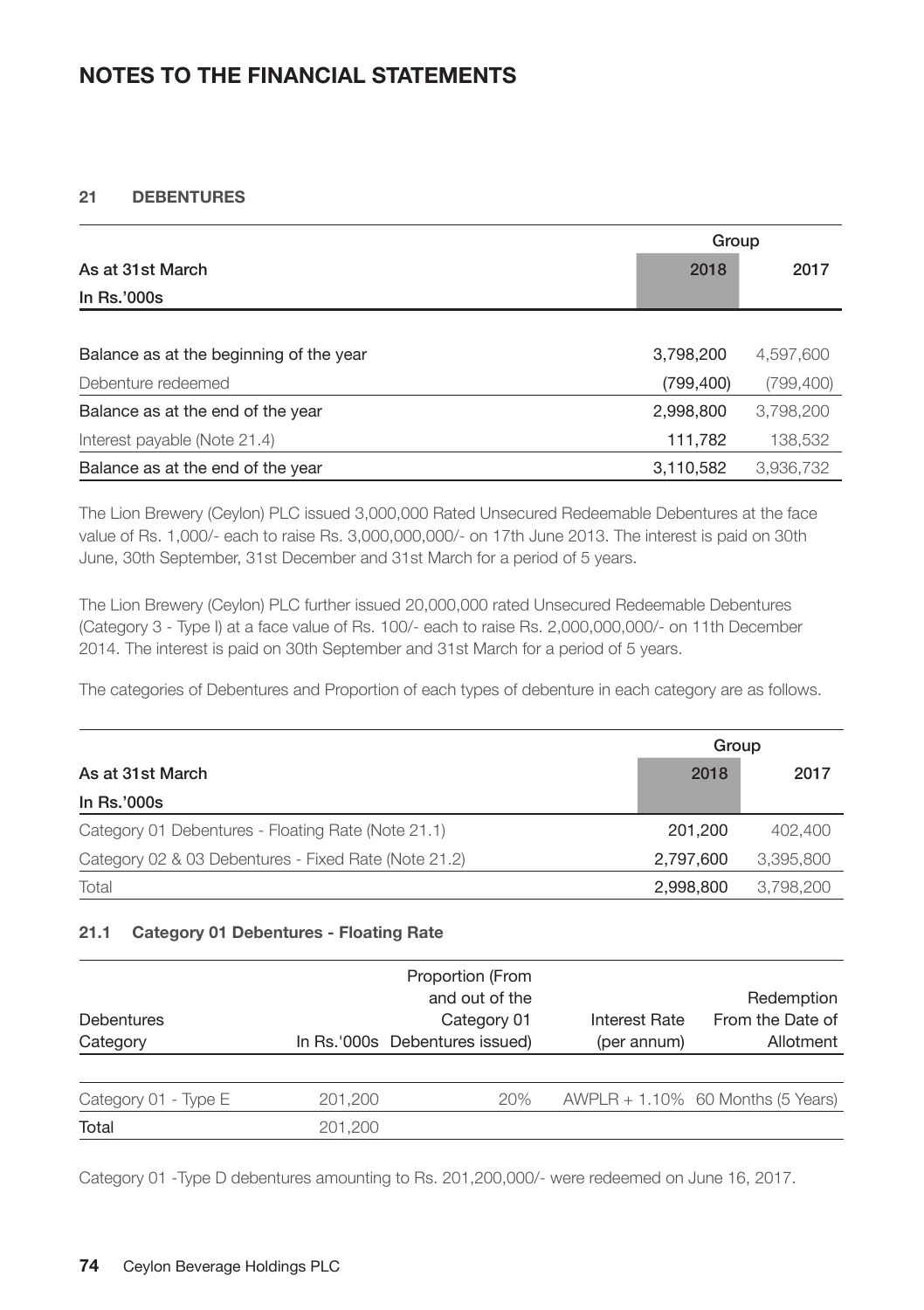## **21.2 Category 02 & 03 Debentures - Fixed Rate**

| Debentures<br>Category | In Rs.'000s | Proportion<br>(From and out<br>of the Category<br>02 Debentures<br>issued) | Interest Rate<br>(per annum)<br>payable<br>annually | Redemption<br>quarterly/semi AER (per From the Date of<br>annum) Allotment |
|------------------------|-------------|----------------------------------------------------------------------------|-----------------------------------------------------|----------------------------------------------------------------------------|
|                        |             |                                                                            |                                                     |                                                                            |
| Category 02 - Type H   | 797,600     | 40%                                                                        | 14.00%                                              | 14.75% 60 Months (5 Years)                                                 |
| Category 03 - Type I   | 2.000.000   | N/A                                                                        | 7.85%                                               | 8.00% 60 Months (5 Years)                                                  |
| Total                  | 2,797,600   |                                                                            |                                                     |                                                                            |

Category 02 -Type G debentures amounting to Rs. 598,200,000/- were redeemed on June 16, 2017.

## **21.3 Composition of Debentures**

|                                                        | Group     |           |
|--------------------------------------------------------|-----------|-----------|
| As at 31st March                                       | 2018      | 2017      |
| In Rs.'000s                                            |           |           |
|                                                        |           |           |
| <b>Classified under Non-Current Liabilities</b>        |           |           |
| Debentures falling due after one year                  | 2,000,000 | 2,998,800 |
| Total                                                  | 2,000,000 | 2,998,800 |
|                                                        |           |           |
| Classified under Current Liabilities                   |           |           |
| Debentures falling due within one year (Type $E 8 H$ ) | 998,800   | 799,400   |
| Debenture Interest Payable (Note 21.4)                 | 111,782   | 138,532   |
|                                                        | 1,110,582 | 937,932   |
| <b>Total Debentures</b>                                | 3,110,582 | 3,936,732 |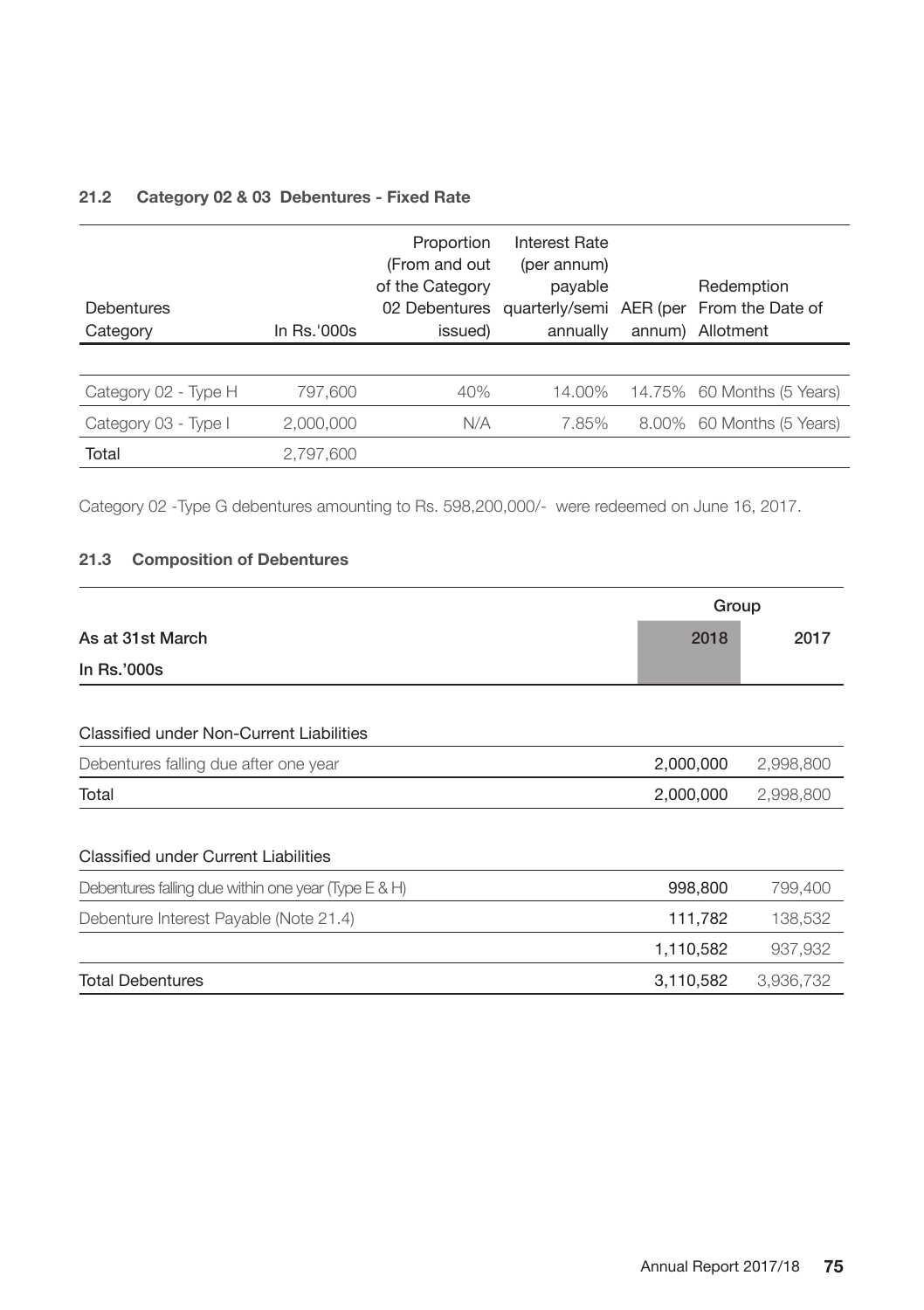#### **21.4 Interest Payments on Debentures**

During the year, the Group has charged Rs. 316,163,815/- (2017- Rs. 420,021,969/-) as debenture interest on both at fixed rates and floating rates and out of which Rs. 111,781,758 /- (2017 -Rs. 138,532,465 /-) was payable as at the reporting date.

**21.5** No security has been pledged against the debentures.

## **22 LOANS AND BORROWINGS**

## **22.1 Loans and borrowings**

|                                                          | Company   |           |             | Group       |  |
|----------------------------------------------------------|-----------|-----------|-------------|-------------|--|
| As at 31st March                                         | 2018      | 2017      | 2018        | 2017        |  |
| In Rs.'000s                                              |           |           |             |             |  |
|                                                          |           |           |             |             |  |
| Balance as at the beginning of the year                  | 337,900   | 292,500   | 12,947,939  | 6,456,569   |  |
| Loan obtained during the year                            |           | 150,000   | 1,500,000   | 8.100.000   |  |
| Repayments during the year                               | (129,600) | (104,600) | (2,778,579) | (1,614,935) |  |
| Exchange gain on foreign currency term loans<br>payables |           |           |             | 6,305       |  |
|                                                          | 208,300   | 337,900   | 11,669,360  | 12,947,939  |  |
| Interest Payable                                         | 1,266     |           | 221,879     | 91,594      |  |
| Balance at the end of the year                           | 209,566   | 337.900   | 11,891,239  | 13.039.533  |  |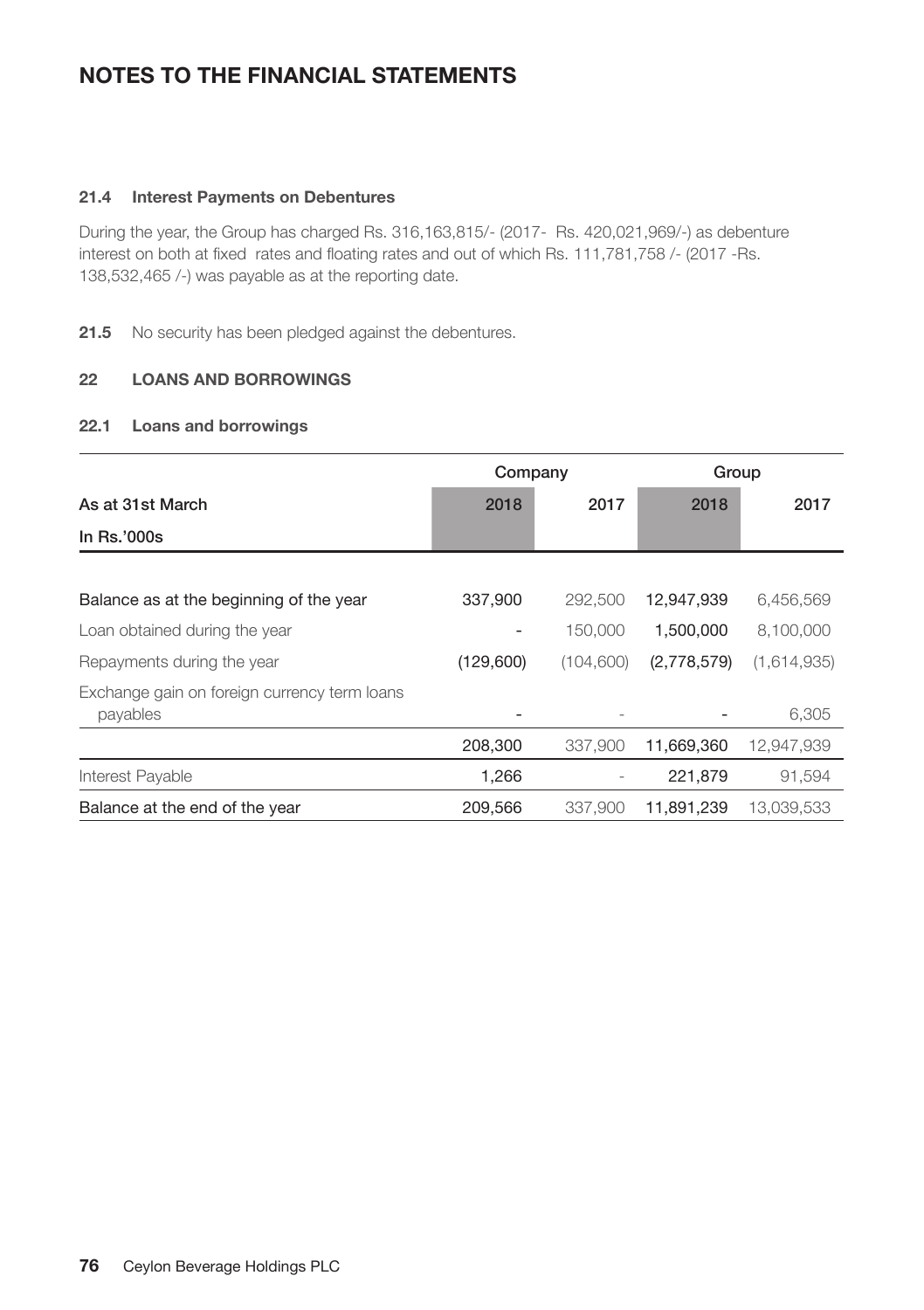| ı<br>٠<br>S |
|-------------|
| ı           |
| .,          |
|             |

| <b>Yist Marc.</b><br><b>1st March</b> | 2017<br>2018  |  |
|---------------------------------------|---------------|--|
| Securit <sub>)</sub>                  | <b>hfered</b> |  |
|                                       |               |  |
|                                       |               |  |

 $\overline{\phantom{a}}$ 

# Cevion Beverage Holdings PLC Ceylon Beverage Holdings PLC

| 9<br>NB                    | To be repaid in 59 equal Monthly Instalments of Rs. 8.3 Mn. each         | Unsecured | 93,300     | 192,900    | Floating |
|----------------------------|--------------------------------------------------------------------------|-----------|------------|------------|----------|
|                            | and a final instalment of Rs. 10.3 Mn                                    |           |            |            |          |
| 9<br>全                     | Payable in 60 equal monthly instalments commencing from                  |           | 115,000    | 145,000    | Floating |
|                            | February 2017                                                            | Unsecured |            |            |          |
|                            |                                                                          |           | 208,300    | 337,900    |          |
| Lion Brewery (Ceylon) PLC  |                                                                          |           |            |            |          |
| Commercial Bank-           | Payable in 60 equal monthly instalments commencing from October          |           | 299,860    | 499,900    | Fixed    |
| Rs. 1 Bn                   | 2014.                                                                    | Unsecured |            |            |          |
| DFCC-Rs. 1 Bn              | Payable in 60 equal monthly instalments commencing from October<br>2015. | Unsecured | 500,000    | 700,000    | Floating |
| DFCC-Rs. 1 Bn              | Payable in 60 equal monthly instalments commencing from April            |           | 600,000    | 800,000    | Floating |
|                            | 2016.                                                                    | Unsecured |            |            |          |
| HNB-Rs. 1 Bn               | 35 equal monthly instalments of Rs 27.8Mn and with a final               |           | 638,600    | 972,200    | Floating |
|                            | nstalment of Rs 27 Mn commencing from March 2017.                        | Unsecured |            |            |          |
| Commercial Bank            | 7th to the 12th Month - Rs. 10Mn per month (Rs.60 Mn) and the            |           | 922,600    | 1,000,000  | Floating |
| Rs. 1 Bn                   | balance thereof for Rs.940 Mn to be settled in 53 equal monthly          | Unsecured |            |            |          |
|                            | instalments of Rs.17.40 Mn and a final instalment of Rs.17.80 Mn.        |           |            |            |          |
|                            | commencing from October 2017                                             |           |            |            |          |
| HNB-2BN                    | Payable in 4 years commencing from April 2018                            | Unsecured | 2,000,000  | 2,000,000  | Floating |
| NDBIB-Rs. 1.5 Bn           | Payable in 8 years commencing from July 2019                             | Unsecured | 1,500,000  |            | Floating |
| Commercial Bank            | 1 month - Renewable.                                                     | Unsecured | 3,600,000  | 2,000,000  | Floating |
| SCB                        | 1 month - Renewable.                                                     | Unsecured | 1.400.000  | 1,500.000  | Fixed    |
| HSBC-USD 11.05 Mn          | Payable in 20 equal quarterly instalments commencing from March          | Unsecured |            | 194,189    | Floating |
|                            | 2012.                                                                    |           |            |            |          |
| DFCC-Rs. 1 Bn              | Payable in 60 equal monthly instalments commencing from April 2013.      | Unsecured |            | 200.000    | Floating |
| $2.2$ Bn<br>HSBC-Up to Rs. | Payable in 42 equal monthly instalments commencing from April 2013.      | Unsecured |            | 43,750     | Floating |
| Citi Bank                  | 3 months - Renewable.                                                    | Unsecured |            | 1,450,000  | Fixed    |
| 음<br>이내                    | 1 week - Renewable.                                                      | Unsecured |            | 1,250,000  | Floating |
|                            |                                                                          |           | 11.461.060 | 12.610.039 |          |
|                            |                                                                          |           | 11,669,360 | 12,947,939 |          |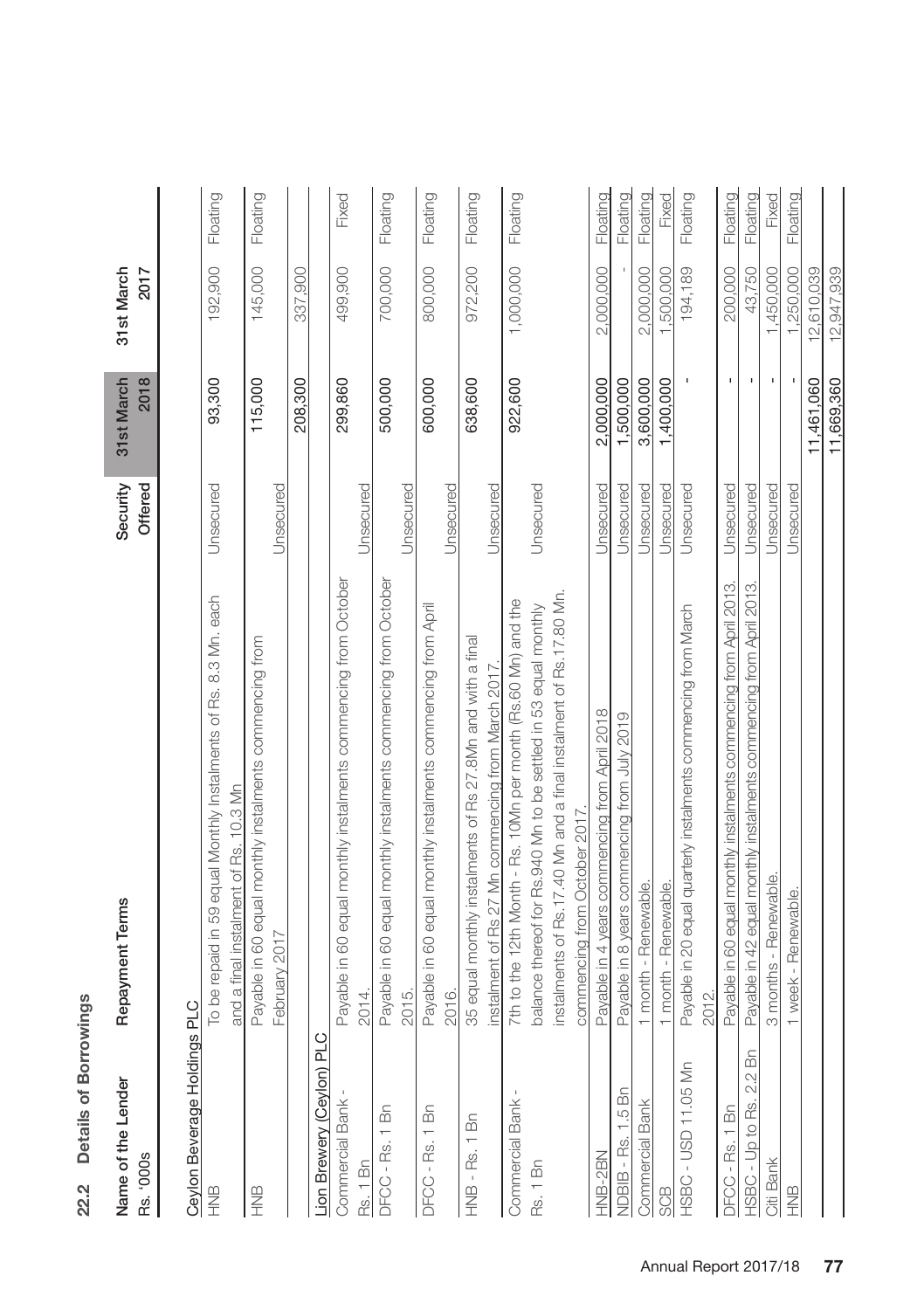## **22.3 Composition of loans and borrowings repayment**

|                                                  | Company |         |            | Group      |  |
|--------------------------------------------------|---------|---------|------------|------------|--|
| As at 31st March                                 | 2018    | 2017    | 2018       | 2017       |  |
| In Rs.'000s                                      |         |         |            |            |  |
|                                                  |         |         |            |            |  |
| Classified under non-current liabilities         |         |         |            |            |  |
| Loans and borrowings falling due after one year  | 85,000  | 208,300 | 4,899,620  | 5,193,065  |  |
| Classified under current liabilities             |         |         |            |            |  |
| Loans and borrowings falling due within one year | 123.300 | 129.600 | 6.769.740  | 7.754.874  |  |
| Interest payable                                 | 1,266   |         | 221,879    | 91,594     |  |
| Total Loans and borrowings falling due within    |         |         |            |            |  |
| one year                                         | 124,566 | 129,600 | 6,991,619  | 7,846,468  |  |
|                                                  |         |         |            |            |  |
| Balance as at the end of the year                | 209.566 | 337,900 | 11,891,239 | 13,039,533 |  |

## **23 EMPLOYEE BENEFITS**

The amounts recognised in the Statement of Financial Position are as follows:

| Present value of unfunded obligation             | 190,953   | 78.440    |
|--------------------------------------------------|-----------|-----------|
| Liability in the Statement of Financial Position | 190,953   | 78,440    |
| The movement in the defined benefit obligation   |           |           |
| over the year is as follows:                     |           |           |
| At 1 April                                       | 78,440    | 109,811   |
| Interest cost                                    | 9.279     | 11,944    |
| Current service cost                             | 18,881    | 10,103    |
| Actuarial loss                                   | 40,938    | (25, 976) |
| Past service cost                                | 59,659    |           |
| Benefits paid                                    | (16, 244) | (27,442)  |
| As at 31st March                                 | 190,953   | 78,440    |
| The amounts recognised in the Profit or Loss as  |           |           |
| follows:                                         |           |           |
| Interest cost                                    | 9.279     | 11,944    |
| Past service cost                                | 59,659    |           |
| Current service cost                             | 18,881    | 10,103    |
| Total included under staff cost                  | 87,819    | 22,047    |
| The amount recognised in the Other               |           |           |
| Comprehensive Income is as follows:              |           |           |
| Actuarial (Gain)/ Loss                           | 40.938    | (25,976)  |
|                                                  | 40,938    | (25,976)  |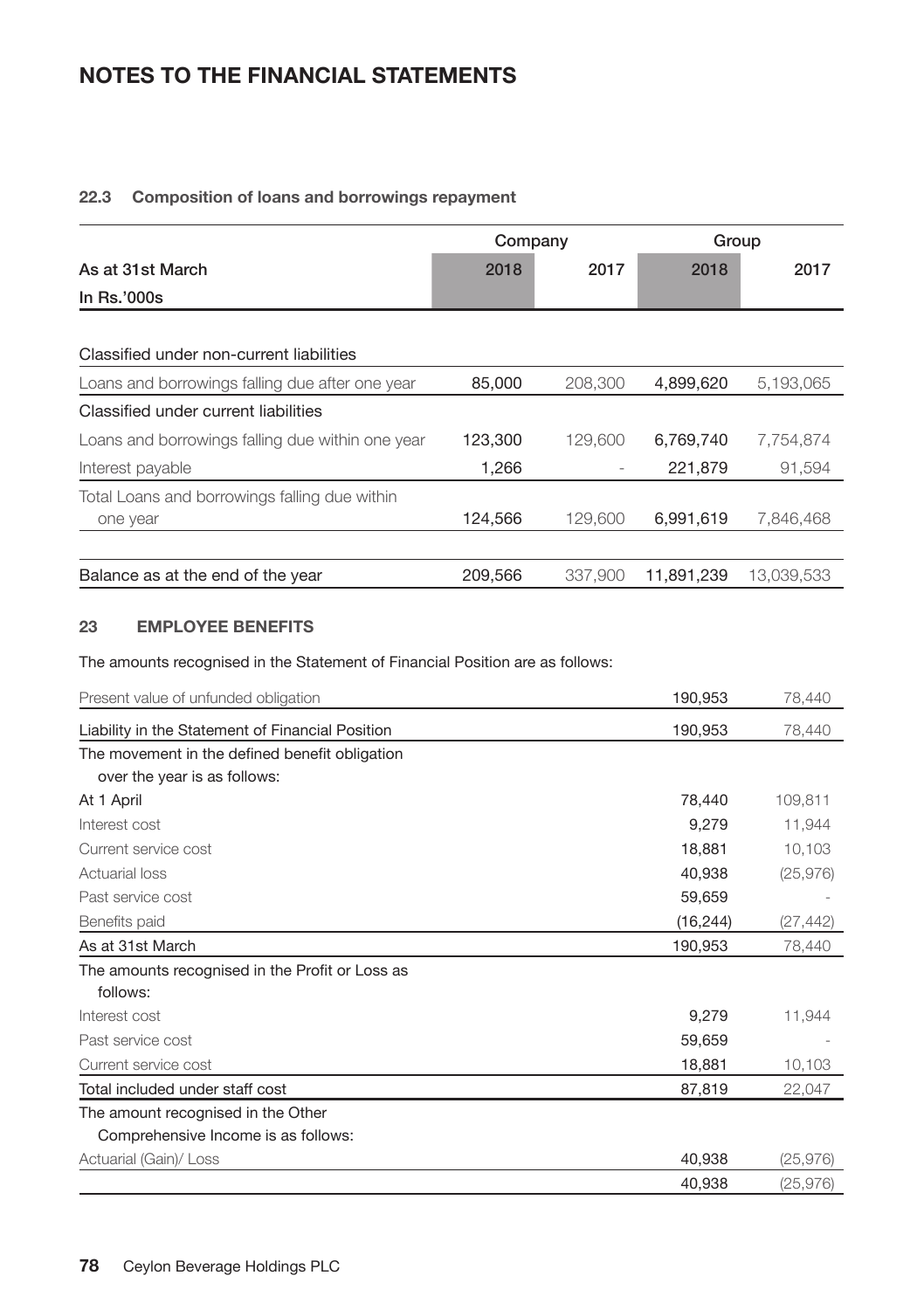- **23.1** The requirement for the Company to provide for gratuity payments does not arise as it had no employees on its payroll as at the reporting date.
- 23.2 The gratuity liability of Lion Brewery (Ceylon) PLC as at 31st March 2018 amounting to Rs. 184,876,982/- (2017- Rs. 74,229,679/-) is based on an Actuarial Valuation carried out by Mr M Poopalanathan, AIA of M/s. Actuarial and Management Consultants (Private) Limited, a firm of professional actuaries.

The principal assumptions made are given below:

- Rate of discount 10.5% p.a. (2017 12.5% p.a)
- Rate of pay increase 12.5% p.a. (2017-5% p.a)
- Retirement age 55 years
- The company will continue in business as a going concern.
- 23.3 The above provisions are not externally funded.

## **23.4 Sensitivity of assumptions used**

Reasonable possible changes at the reporting date to one of the actuarial assumptions, holding other assumptions constant would have affected the defined benefit obligations as follows;

|                            | Group                   |                |
|----------------------------|-------------------------|----------------|
| In Rs.'000s                | <b>Discount</b><br>Rate | Rate of<br>pay |
| Increase by one percentage | (8,094)                 | 9,382          |
| Decrease by one percentage | 8.860                   | (8, 727)       |

23.5 The Gratuity Liability of Pubs N' Places (Pvt) Limited, Retail Spaces (Pvt) Limited and Luxury Brands (Pvt) Limited as at 31st March 2018 amounting to Rs. 1,431,354/-, Rs. 585,555/- & Rs. 4,059,328/ respectively (2017 - Rs. 560,737/-, Rs. 531,545/- & Rs. 3,117,474/-) has been computed by multiplying half month's salary into number of years in service which is in line with LKASs.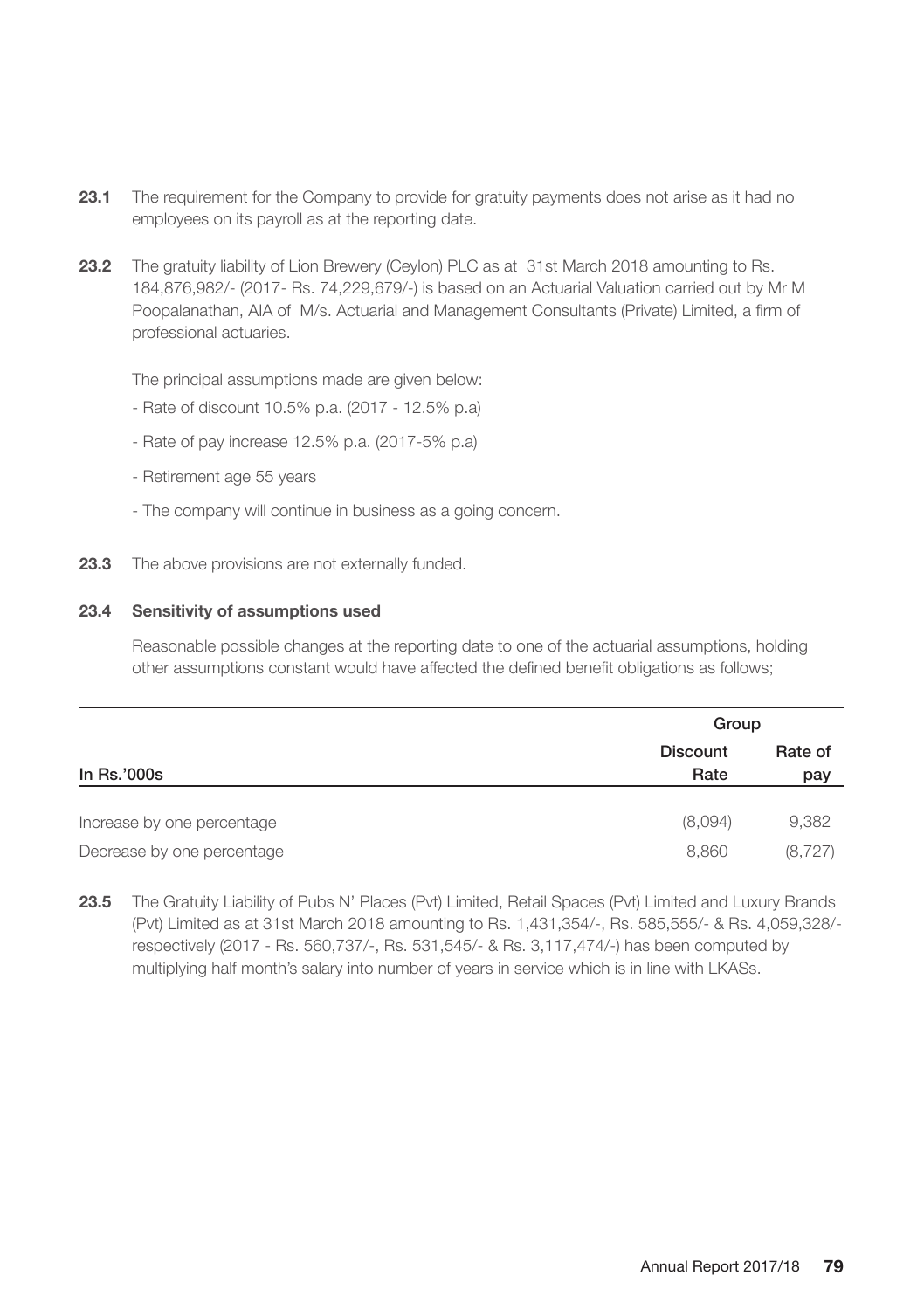## **24 NET DEFERRED TAX LIABILITIES**

|                                                                                       | Company |      | Group      |           |
|---------------------------------------------------------------------------------------|---------|------|------------|-----------|
| As at 31st March                                                                      | 2018    | 2017 | 2018       | 2017      |
| In Rs.'000s                                                                           |         |      |            |           |
| Deferred tax asset (Note 24.1)                                                        |         |      | 1,100,361  | 1,437,838 |
| Deferred tax liability (Note 24.2)                                                    | 89,935  | 597  | 4,791,882  | 3,811,358 |
| Balance as at the end of the year                                                     | 89,935  | 597  | 3,691,521  | 2,373,520 |
| <b>Movement of Deferred tax asset</b><br>24.1                                         |         |      |            |           |
| Balance as at the beginning of the year                                               |         |      | 1,437,838  | 235,626   |
| Originated/ (Reversal) during the year                                                |         |      | (337, 477) | 1,202,212 |
| Balance as at the end of the year                                                     |         |      | 1,100,361  | 1,437,838 |
| 24.2<br>Movement of Deferred tax liability<br>Balance as at the beginning of the year | 597     | 597  | 3,811,358  | 3,121,162 |
| Originated during the year                                                            | 89,338  |      | 980,524    | 690,196   |
| Balance as at the end of the year                                                     | 89,935  | 597  | 4,791,882  | 3,811,358 |
| Deferred tax assets relate to the<br>24.3<br>following                                |         |      |            |           |
| Deferred tax on employee benefits                                                     |         |      | 75,198     | 30,939    |
| Deferred tax on brought forward tax losses                                            |         |      | 1,025,163  | 1,406,899 |
|                                                                                       |         |      | 1,100,361  | 1,437,838 |
| 24.4<br>Deferred tax liability relates to the<br>following                            |         |      |            |           |
| Temporary differences from property, plant &<br>equipment                             |         |      | 4,166,487  | 3,675,538 |
| Deferred tax on revaluation of buildings                                              | 597     | 597  | 139,765    | 135,820   |
| Deferred tax on revaluation of land                                                   | 89,338  |      | 485,630    |           |
|                                                                                       | 89,935  | 597  | 4,791,882  | 3,811,358 |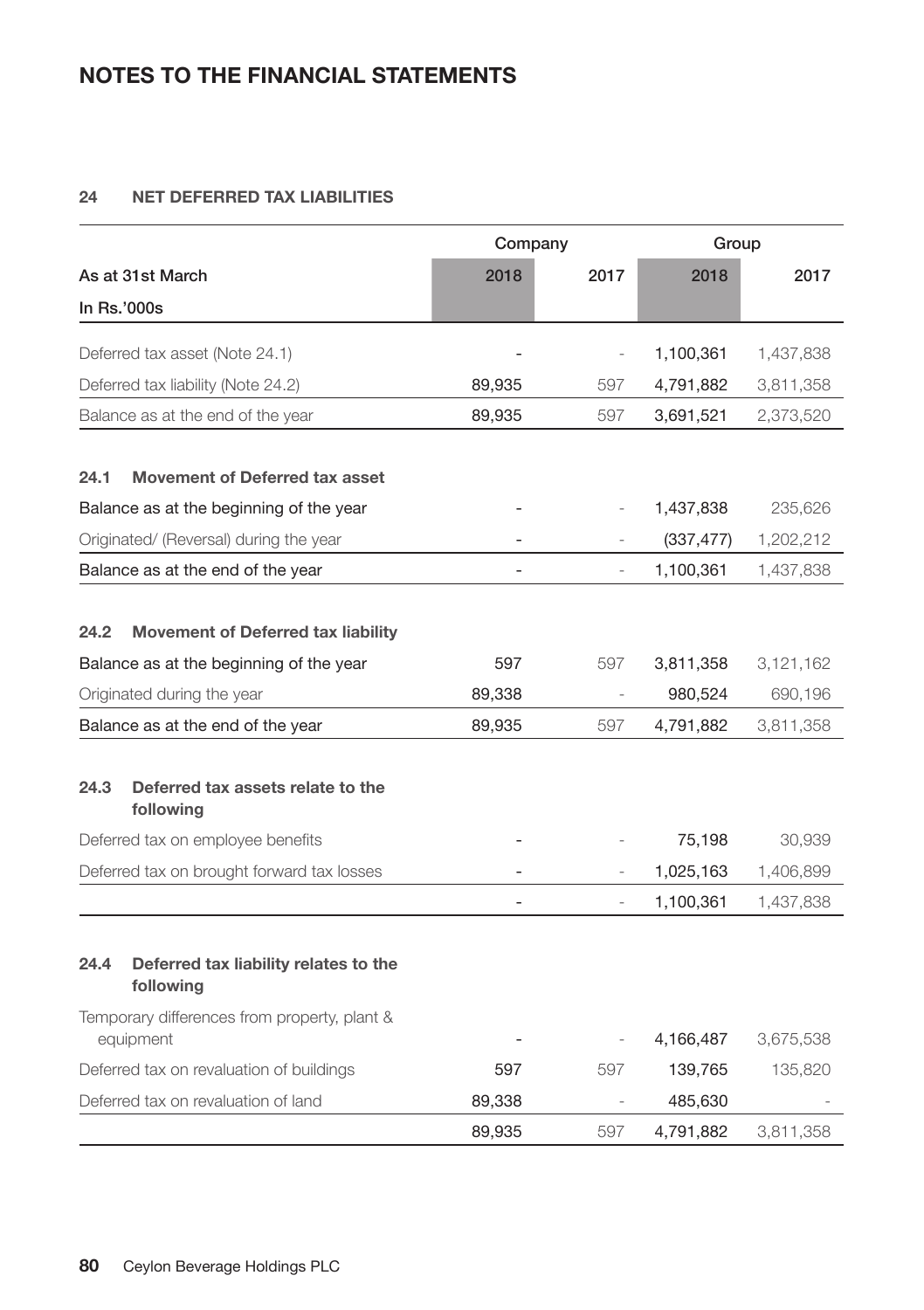|                                                                                      | Company |                | Group     |           |
|--------------------------------------------------------------------------------------|---------|----------------|-----------|-----------|
| As at 31st March                                                                     | 2018    | 2017           | 2018      | 2017      |
| In Rs.'000s                                                                          |         |                |           |           |
| 25<br><b>TRADE AND OTHER PAYABLES</b>                                                |         |                |           |           |
| Trade payables                                                                       |         |                | 545,500   | 371,166   |
| Trade discounts                                                                      |         |                | 121,416   | 33,930    |
| Accruals                                                                             |         |                | 530,250   | 155,526   |
| Other payables                                                                       | 15,047  | 12,497         | 194,528   | 193,138   |
|                                                                                      | 15,047  | 12,497         | 1,391,694 | 753,760   |
| AMOUNTS DUE TO RELATED COMPANIES<br>26<br>Lion Brewery (Ceylon) PLC<br>Carlsberg A/S | 394,170 |                | 105,559   | 97,740    |
| Lao Brewery Company Limited                                                          |         |                |           | 46,888    |
|                                                                                      | 394,170 |                | 105,559   | 144,628   |
| <b>REFUNDABLE DEPOSITS</b><br>27                                                     |         |                |           |           |
| Balance as at the beginning of the year                                              |         |                | 1,009,357 | 987,168   |
| Deposits received during the year                                                    |         |                | 209,362   | 22,189    |
| Deposits refunded during the year                                                    |         |                | (54, 458) |           |
| Balance as at the end of the year                                                    |         | $\overline{a}$ | 1,164,261 | 1,009,357 |

Refundable deposits are taken from Agents as security against the returnable containers held with them.

| 28<br><b>CURRENT TAX LIABILITIES</b> |                          |                          |           |         |
|--------------------------------------|--------------------------|--------------------------|-----------|---------|
| Excise duty                          | $\overline{\phantom{0}}$ | $\overline{\phantom{a}}$ | 902,047   | 496,994 |
| Value added tax                      | 2,211                    | 998                      | 707,196   | 314,239 |
| Income tax                           | 1,709                    | 5,636                    | 324.947   | 107,737 |
| Dividend tax                         | $\overline{\phantom{0}}$ | $\overline{\phantom{a}}$ | 32,000    |         |
| <b>PAYE</b>                          | 57                       | 19                       | 130       | 43      |
| Nation building tax                  | $\overline{\phantom{0}}$ | $\overline{\phantom{a}}$ | 1,081     | 938     |
|                                      | 3.977                    | 6,653                    | 1.967.401 | 919.951 |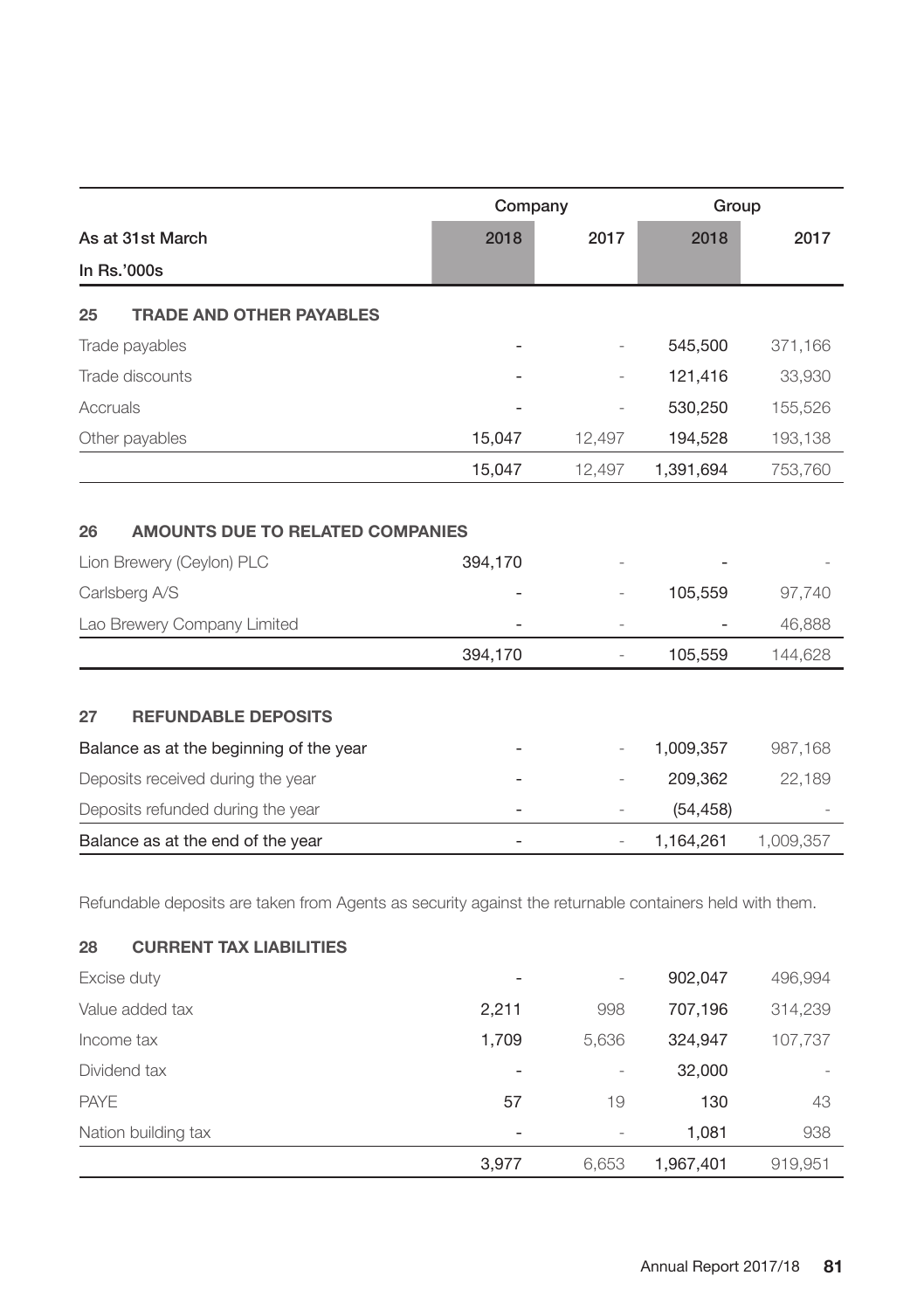## **29 REVENUE**

|                               | Company           |                          |            | Group      |  |
|-------------------------------|-------------------|--------------------------|------------|------------|--|
| For the year ended 31st March | 2018              | 2017                     | 2018       | 2017       |  |
| In Rs.'000s                   |                   |                          |            |            |  |
| Dividend income               | 161,275           | 114,037                  |            |            |  |
| Royalty income                | 93,986            | 55,934                   |            |            |  |
| <b>Brewery</b>                |                   | $\overline{a}$           | 30,215,622 | 20,972,149 |  |
| Retail Trade                  | $\qquad \qquad -$ | $\overline{\phantom{0}}$ | 2,147,562  | 2,111,734  |  |
|                               | 255,261           | 169,971                  | 32,363,184 | 23,083,883 |  |
|                               |                   |                          |            |            |  |
| Local revenue                 | 255,261           | 169,971                  | 31,872,983 | 22,812,470 |  |
| Export revenue                |                   |                          | 490,201    | 271,413    |  |
|                               | 255,261           | 169.971                  | 32,363,184 | 23,083,883 |  |

## **30 FLOOD RELATED LOSSES**

#### **Lion Brewery (Ceylon) PLC**

#### Financial year 2016/17

The company has estimated and written off its Property Plant & Inventory amounting to Rs. 525,850,338/ and Rs. 372,371,176/- respectively. The other operational costs related to flood recovery amounted to Rs. 143,136,076/-. Accordingly, a total loss of Rs. 1,041,357,590/- was recorded in the financial year ended 31st March 2017. Interim claims on insurance was submitted for the damages caused to the company's Property Plant and Equipment, inventory and for Business Interruption. Against these interim claims, an amount of Rs. 2,066,448,095/- was received as on account payments during 2016/17 Whilst Rs. 1,000,000,000/- of this was received against Business Interruption the balance amount of Rs. 1,066,448,095/- was recorded against Property Plant & equipment and Inventory as at 31st March 2017 in line with the insurance policies.

#### Financial year 2017/18

During the year ended 31st March 2018, the company has further, received confirmation for an amount of Rs.1,205,359,067/- against Business Interruption and Rs.752,263,093/- against the damages caused to the company's Property Plant and Equipment and inventory. As at the date of approving these accounts an amount of Rs.1,957,622,160/- due on the insurance claim has been received in full. Accordingly, the company has now received the full amount of Rs.4,024,070,225/- against the insurance policies of the company.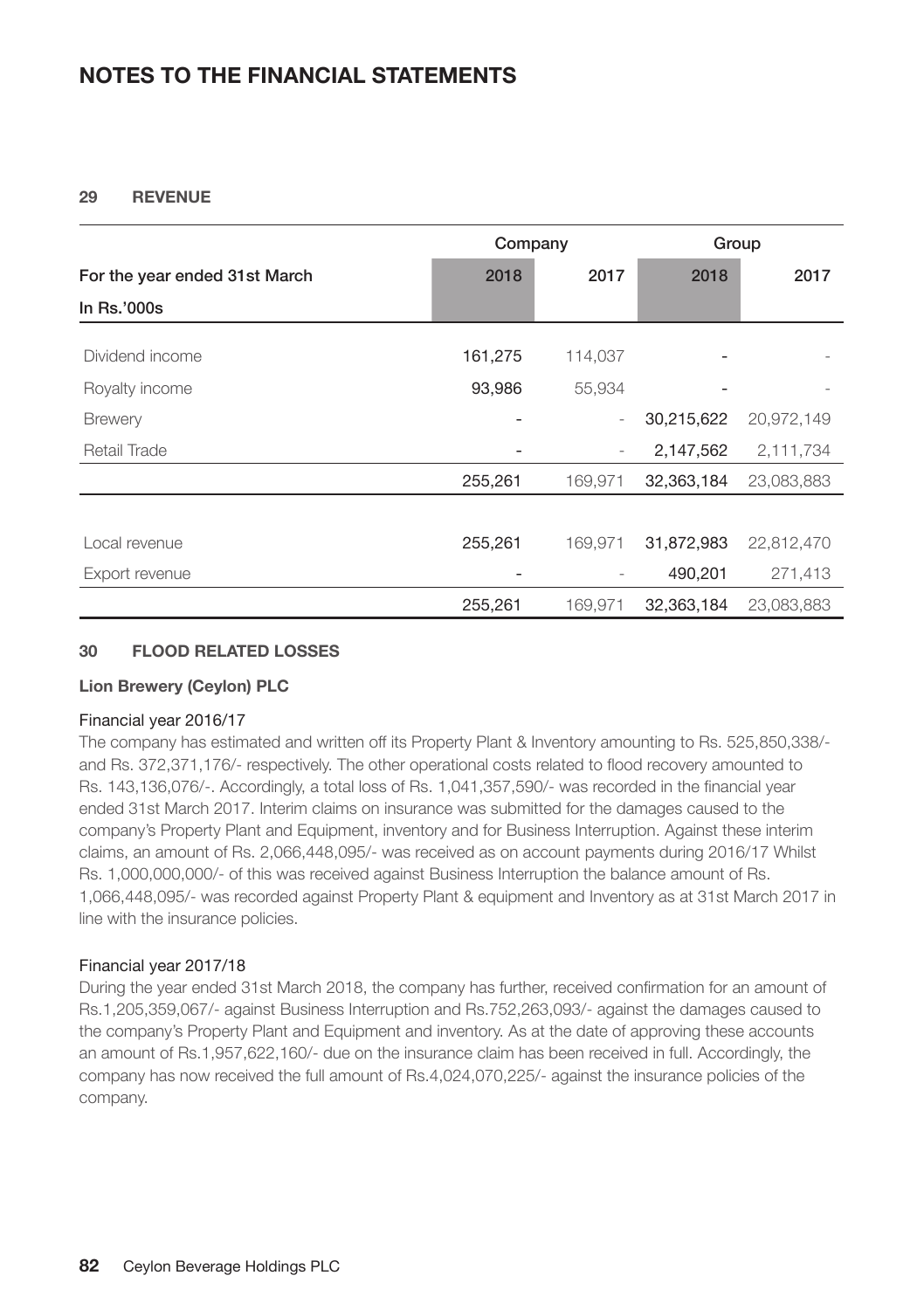## **Luxury Brands (Pvt) Ltd**

## Financial year 2016/17

The company's inventory were damaged due to flooding and a claim was submitted for the damaged value. As of 31st March 2017, the claim amounting to Rs. 299,846,287/- has been fully settled.

An amount of Rs. 307 Million had been recognised for the carrying value of damaged inventory including other operational expenses incurred for the flood recovery process in the last year.

## **31 OTHER INCOME**

|                                                                                          | Company                  |       | Group                    |           |  |
|------------------------------------------------------------------------------------------|--------------------------|-------|--------------------------|-----------|--|
| For the year ended 31st March                                                            | 2018                     | 2017  | 2018                     | 2017      |  |
| In Rs.'000s                                                                              |                          |       |                          |           |  |
| Deposit liability write back                                                             |                          |       | 2,061                    | 3,207     |  |
| Profit on disposal of property, plant & equipment                                        |                          |       | 12,212                   | 896       |  |
| Other income                                                                             | $\overline{\phantom{0}}$ |       | 42,242                   | 25,618    |  |
|                                                                                          |                          |       | 56,515                   | 29,721    |  |
| <b>PROFIT FROM OPERATIONS</b><br>32                                                      |                          |       |                          |           |  |
| Profit from operations is stated after charging<br>all expenses including the following; |                          |       |                          |           |  |
| Directors' fees and emoluments                                                           | 1,920                    | 2,082 | 25,478                   | 45,420    |  |
| Auditor's remuneration - Audit Fee &<br>related expenses                                 | 721                      | 600   | 3,260                    | 3,110     |  |
| - Audit related services                                                                 | 70                       | 60    | 140                      | 120       |  |
| - Non-audit services                                                                     |                          |       | 2.311                    | 3.351     |  |
| Depreciation on property, plant equipment (Note 9)                                       | 577                      | 577   | 1,131,509                | 1,096,268 |  |
| Amortisation of intangible assets (Note 10)                                              |                          |       | 24,018                   | 59,122    |  |
| Impairment of property, plant equipment                                                  |                          |       | 7,394                    | 11,736    |  |
| Impairment of intangible assets (Note 10)                                                |                          |       | $\overline{\phantom{0}}$ | 1,673,065 |  |
| Supporting service fees                                                                  |                          |       |                          | 338,729   |  |
|                                                                                          | 1,062                    | 754   | 386,774                  |           |  |
| Personnel expenses (Note 32.1)                                                           |                          |       | 793,542                  | 631,900   |  |
| <b>Personnel expenses</b><br>32.1                                                        |                          |       |                          |           |  |
| Salaries, wages and other related expenses                                               |                          |       | 654,661                  | 556,217   |  |
| Defined benefit plan costs - Gratuity                                                    |                          |       | 87,819                   | 22,047    |  |
| Defined contribution plan costs - EPF & ETF                                              |                          |       | 51,062                   | 53,636    |  |
|                                                                                          |                          |       | 793,542                  | 631,900   |  |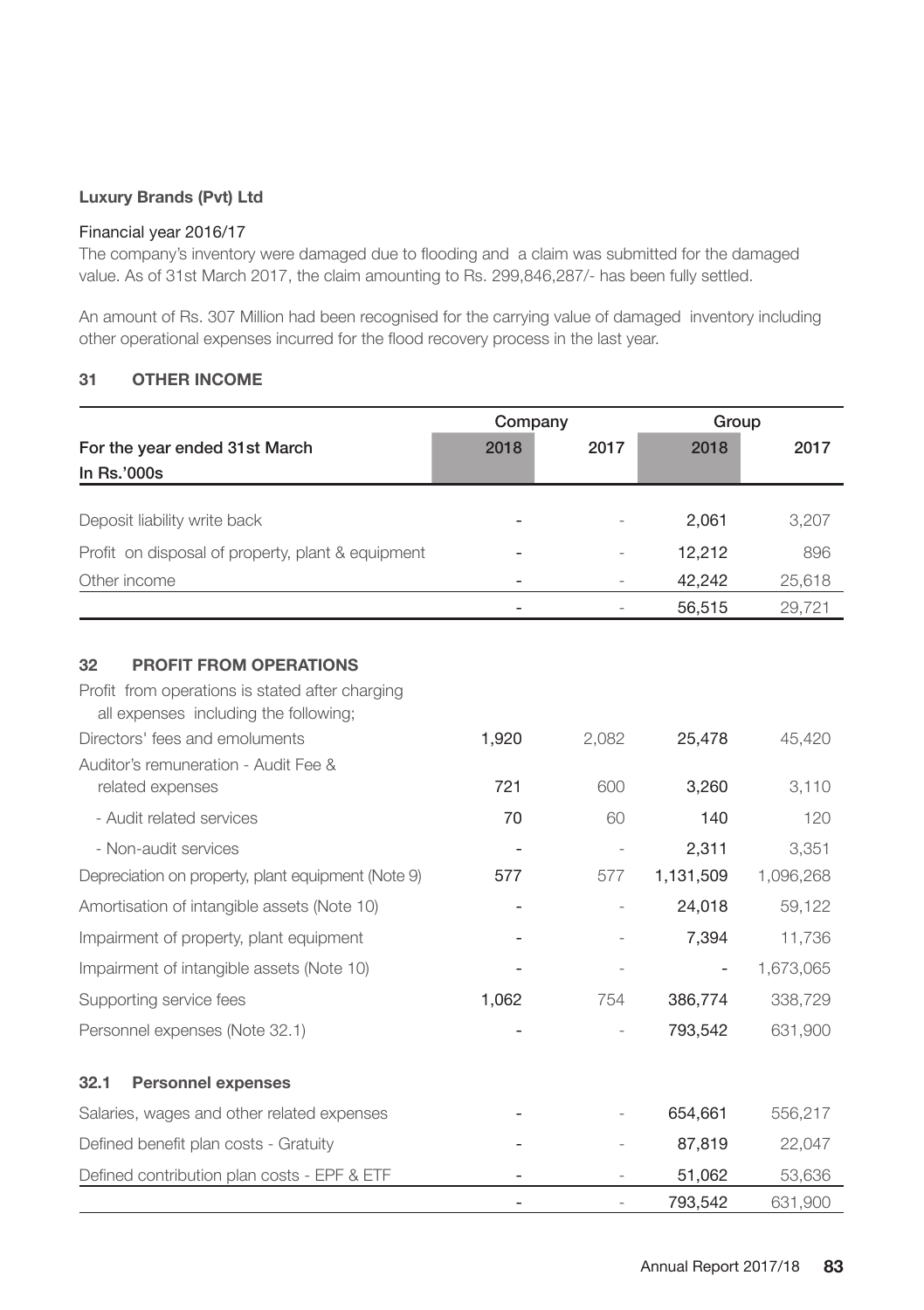## **33 UNABSORBED VALUE ADDED TAX (VAT) PROVISION**

VAT was reintroduced to the Alcohol industry at 15% with effect from 1st November 2016. Accordingly, the LBCPLC has made a reversal of the provision for unabsorbed VAT amounting to Rs. 339 Million which was made in 2014/15.

|                                      |      | Group   |
|--------------------------------------|------|---------|
| For the year ended 31st March        | 2018 | 2017    |
| In Rs.'000s                          |      |         |
| Reversal of unabsorbed VAT provision |      | 339,811 |
|                                      |      | 339,811 |

## **34 NET FINANCE COSTS**

|                                                    | Company |        | Group     |            |  |
|----------------------------------------------------|---------|--------|-----------|------------|--|
| For the year ended 31st March                      | 2018    | 2017   | 2018      | 2017       |  |
| In Rs.'000s                                        |         |        |           |            |  |
|                                                    |         |        |           |            |  |
| Finance Income:                                    |         |        |           |            |  |
| Interest income - fixed deposit                    |         |        | 817,584   | 426,812    |  |
| Interest income - other                            |         |        | 2,068     | 681        |  |
| <b>Total Finance income</b>                        |         |        | 819,652   | 427,493    |  |
| Interest Expenses:                                 |         |        |           |            |  |
| Interest expenses - term loans                     | 37,276  | 31,116 | 902,985   | 488,124    |  |
| Interest expenses - bank overdrafts                | 628     | 11,806 | 164,168   | 230,927    |  |
| Interest on debentures                             |         |        | 311,682   | 383,326    |  |
| Interest expenses - others                         |         |        | 938,028   | 736,101    |  |
| Total Interest Expenses (Note 34.1)                | 37,904  | 42,922 | 2,316,863 | 1,838,477  |  |
|                                                    |         |        |           |            |  |
| Net foreign exchange transaction gain              |         |        | (5,356)   | (7,008)    |  |
| <b>Total Finance Cost</b>                          | 37,904  | 42,922 | 2,311,507 | 1,831,469  |  |
| <b>Net Finance Costs</b>                           | 37,904  | 42,922 | 1,491,855 | 1,403,976  |  |
| 34.1<br><b>Analysis of Total Interest Expenses</b> |         |        |           |            |  |
| Total interest expenses incurred during the year   | 37,904  | 42,922 | 2,338,727 | 1,957,702  |  |
| Less - Capitalised during the period (Note 9.(h))  |         |        | (21, 864) | (119, 225) |  |
| Finance expenses recognised in the profit or loss  | 37,904  | 42,922 | 2,316,863 | 1,838,477  |  |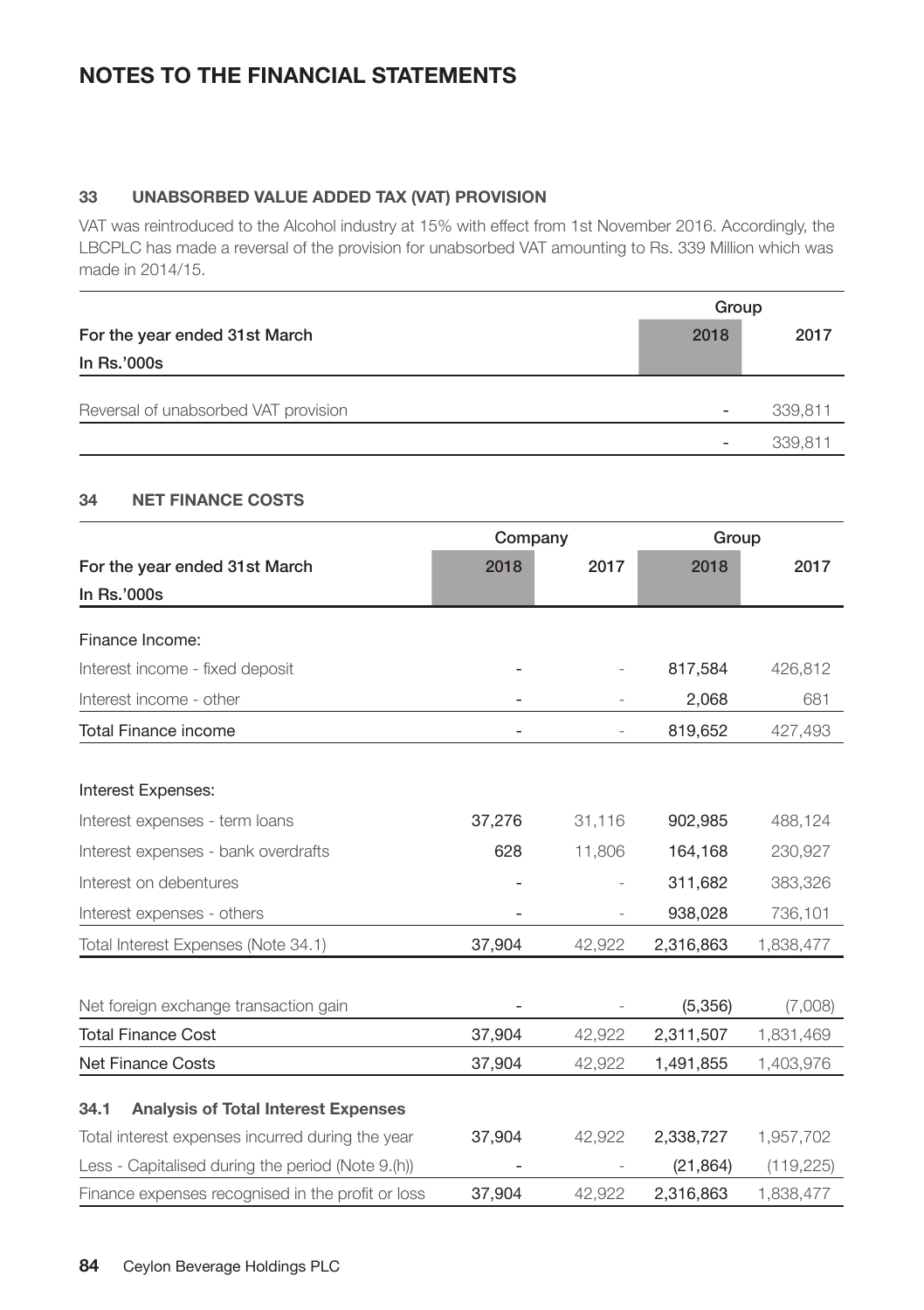## **35 INCOME TAX**

|                                                          | Company |        | Group     |            |  |
|----------------------------------------------------------|---------|--------|-----------|------------|--|
| For the year ended 31st March<br>In Rs.'000s             | 2018    | 2017   | 2018      | 2017       |  |
| Current tax (Note 35.1)                                  | 21,567  | 29.618 | 384,512   | 92,013     |  |
| Dividend tax                                             |         |        | 17,920    | 12,676     |  |
| Net deferred tax                                         |         |        | 848,836   | (522,405)  |  |
|                                                          | 21,567  | 29,618 | 1,251,268 | (417, 716) |  |
| Deferred tax recognised in other<br>comprehensive income |         |        |           |            |  |
| Remeasurement of employee benefit obligation             |         |        | (16, 375) | 10,390     |  |
| Revaluation gain on land & buildings (35.4)              | 89,338  |        | 485,631   |            |  |
|                                                          | 89,338  |        | 469.256   | 10.390     |  |

## **35.1 Reconciliation of the Accounting Profit and Tax Expenses**

|                                                            | Company    |            | Group       |               |  |
|------------------------------------------------------------|------------|------------|-------------|---------------|--|
| For the year ended 31st March                              | 2018       | 2017       | 2018        | 2017          |  |
| In Rs.'000s                                                |            |            |             |               |  |
| Profits before taxation                                    | 197.302    | 111,781    | 2.891.635   | (1, 977, 888) |  |
| Consolidation adjustments                                  |            |            | 161,276     |               |  |
| Remeasurement of employee benefit obligations<br>(Note 23) |            |            | (40, 938)   | 25,976        |  |
| Profits before tax adjustments                             | 197,302    | 111,781    | 3,011,973   | (1, 951, 912) |  |
| Aggregate of disallowable expenses                         | 41,000     | 25,238     | 1,463,550   | 2,640,619     |  |
| Aggregate of allowable claims                              | (161, 276) | (114, 037) | (3,638,493) | (4,355,572)   |  |
| Operating losses Incurred during the Year                  |            |            | 199,374     |               |  |
| Tax adjusted profit                                        | 77,026     | 22,982     | 1,036,404   | (3,666,865)   |  |
| Interest Income                                            |            |            | 819,652     | 427,493       |  |
| <b>Total Statutory Income</b>                              | 77,026     | 22,982     | 1,856,056   | (3,239,372)   |  |
| Utilisation of tax loss                                    |            |            | (623, 394)  | 149,622       |  |
| Taxable income                                             | 77,026     | 22,982     | 1,232,662   | (3,089,750)   |  |
|                                                            |            |            |             |               |  |
| Current tax                                                | 21,567     | 6,027      | 384,512     | 89,052        |  |
| Under provision in respect of previous years               |            | 23,591     |             | 2,961         |  |
| Total current tax expense                                  | 21,567     | 29,618     | 384,512     | 92,013        |  |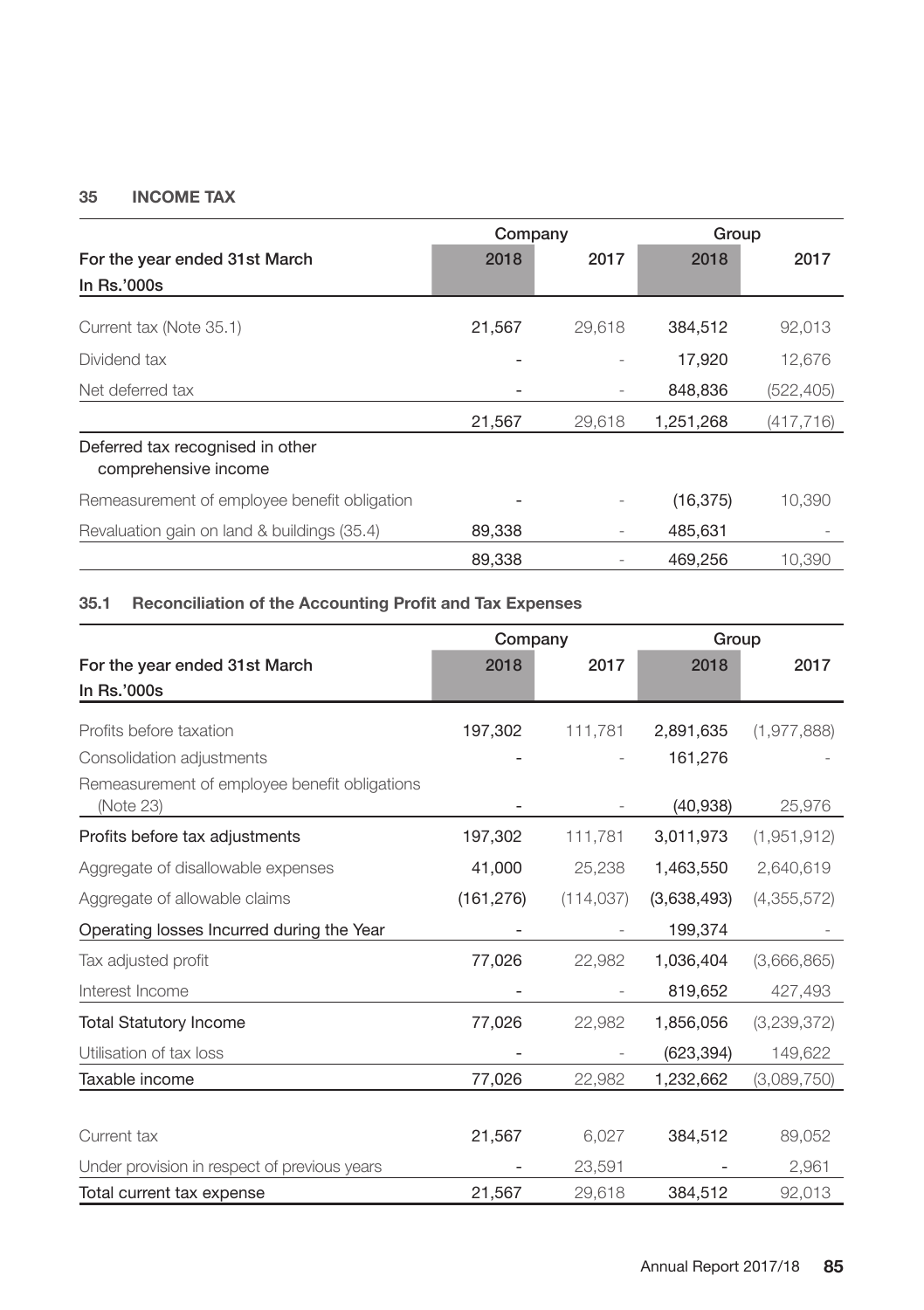## **35.2 Analysis of Tax Losses**

|                                           | Company |      | Group      |            |  |
|-------------------------------------------|---------|------|------------|------------|--|
| For the year ended 31st March             | 2018    | 2017 | 2018       | 2017       |  |
| In Rs.'000s                               |         |      |            |            |  |
| Tax losses brought forward                |         |      | 4,782,511  | 1,603,949  |  |
| Adjustment on losses B/F                  |         |      |            | (8,337)    |  |
| Tax losses incurred during the Year       |         |      | 208.633    | 3,336,521  |  |
| Utilisation of tax losses during the Year |         |      | (623, 394) | (149, 622) |  |
| Tax losses carried forward                |         |      | 4,367,750  | 4,782,511  |  |

Group - Deferred tax assets have not been recognised for unused tax losses of Rs.1,776,533,592/- due to the uncertainty of sufficient taxable earnings of relevant entities.

## **35.3 Income Tax**

## *Company*

(a) Income tax provision of Ceylon Beverage Holdings PLC, has been calculated on its adjusted profit at 28% (2017- 28%) in terms of Inland Revenue Act No.10 of 2006 and amendments thereto.

## *Subsidiaries*

#### *Lion Brewery (Ceylon) PLC (LBCPLC)*

- (b) In terms of the Inland Revenue Act No. 10 of 2006 and amendments thereto, the profits & income from operating profits of local operations are liable to income tax at the rate of 40% (2017 - 40%) and profits attributable to export turnover are liable at 12% (2017 - 12%). Income arising on interest income were considered as separate source of income which is taxed at 28%.
- (c) No tax liability arises on interest earned on FCBU deposits as such is exempt from income tax.

#### *Pubs 'N Places (Private) Limited*

- (d) In terms of the provisions of the Inland Revenue Act No. 10 of 2006 and amendments thereto, Pubs 'N Places (Private) Limited is liable to income tax at the rate of 28% (2017- 28%).
- (e) Company has incurred a tax loss of Rs. 44,723,746/- for the year ended 31st March 2018 (2017 - Rs. 49,573,359/-).
- (f) During the year, Company paid Economic Service Charge amounting to Rs. 1,525,418/- (2017 Rs. 1,510,821/-). Payment made hereunder is available as income tax credit for the period in which the payment is made and another four years thereafter.

#### *Retail Spaces (Private) Limited*

(g) In terms of the provisions of the Inland Revenue Act No. 10 of 2006 and amendments thereto, Company is liable to income tax at the rate of 28%. (2017 - 28%)

#### *Luxury Brands (Private) Limited*

- (h) In terms of the provisions of the Inland Revenue Act No. 10 of 2006 and amendments thereto, Company is liable to income tax at the rate of 40%. (2017 - 40%)
- (i) Company has incurred a tax loss of Rs. 154,425,079/- for the year ended 31st March 2018 (2017 Nil/-).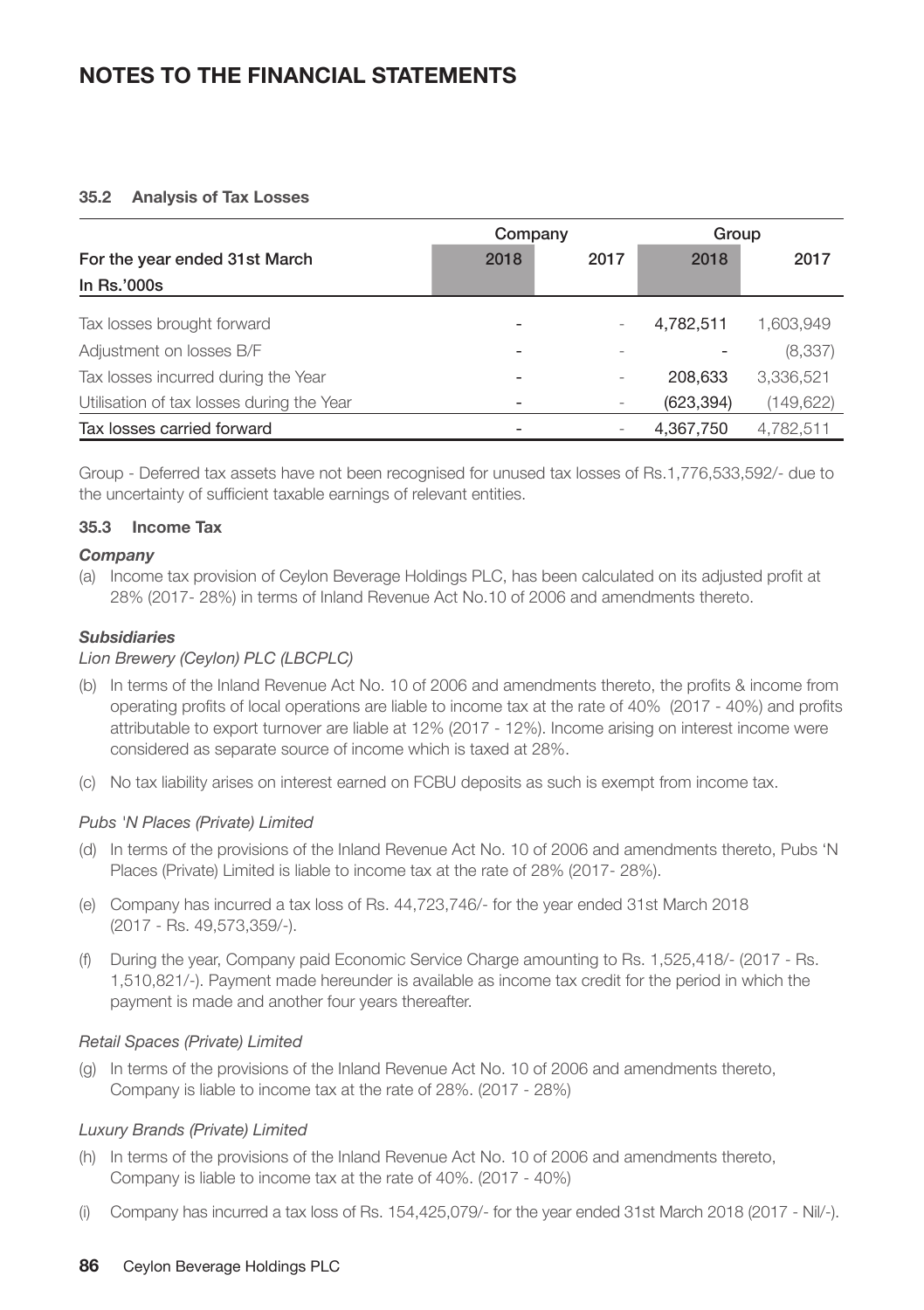## **35.4 Deferred Tax on Land Revaluation**

As per the Inland Revenue Act No 24 of 2017, applicable from 1st April 2018, any gains on realisation from disposal of lands used in the business are liable for taxation under the business income of the entity. Accordingly, the realisation gains shall be the amount by which the sum of the consideration received on the asset that exceeds the acquiring cost and any accumulated allowable costs incurred on improvement thereon at the time of the realisation.

The Company and the Group had recognised a revaluation reserve on freehold land amounting to Rs. 319 Mn and Rs. 1,357 Mn respectively as at 31st March 2018, which considered as the potential gain liable for taxation as at the Balance Sheet date on future realisation. Accordingly, the Company and the group have recognised a deferred tax liability of Rs. 89 Mn and Rs. 486 Mn pertaining to revaluation reserve on freehold lands.

## **36 EARNINGS PER ORDINARY SHARE**

The calculation of Earnings per Ordinary Share is based on profit for the year attributable to the ordinary shareholders and weighted average number of ordinary shares outstanding during the year.

The following reflects the income and share data used for the computation of Earnings per Ordinary Share:

|                                                                    | Company |        | Group      |             |  |
|--------------------------------------------------------------------|---------|--------|------------|-------------|--|
| For the year ended 31st March                                      | 2018    | 2017   | 2018       | 2017        |  |
| In Rs.'000s                                                        |         |        |            |             |  |
|                                                                    |         |        |            |             |  |
| Amount used as the Numerator:                                      |         |        |            |             |  |
| Profit/(loss) after taxation                                       | 175,735 | 82,163 | 1,640,367  | (1,560,172) |  |
| Minority interest                                                  |         |        | (877, 586) | 691,097     |  |
| Net profit/(loss) Attributable to equity holders of                |         |        |            |             |  |
| the company (as the Numerator)                                     | 175,735 | 82,163 | 762,781    | (869,075)   |  |
| Number of ordinary shares (as denominator-'000s)                   | 20,988  | 20,988 | 20.988     | 20,988      |  |
| Earnings/(loss) per ordinary share (Rs.)                           | 8.37    | 3.91   | 36.34      | (41.41)     |  |
| 37<br><b>DIVIDEND - ORDINARY</b>                                   |         |        |            |             |  |
|                                                                    |         |        | Company    |             |  |
| For the year ended 31st March                                      |         |        | 2018       | 2017        |  |
| In Rs.'000s                                                        |         |        |            |             |  |
| Final dividend (previous year final dividend paid in current year) |         |        | 20,988     | 62,964      |  |
| Interim dividend                                                   |         |        | 146,917    |             |  |
| <b>Total Dividend</b>                                              |         |        | 167,905    | 62.964      |  |
|                                                                    |         |        |            |             |  |

**37.1** With effect from 1st April 2018, payment of dividends will be liable for dividend tax at the rate of 14%.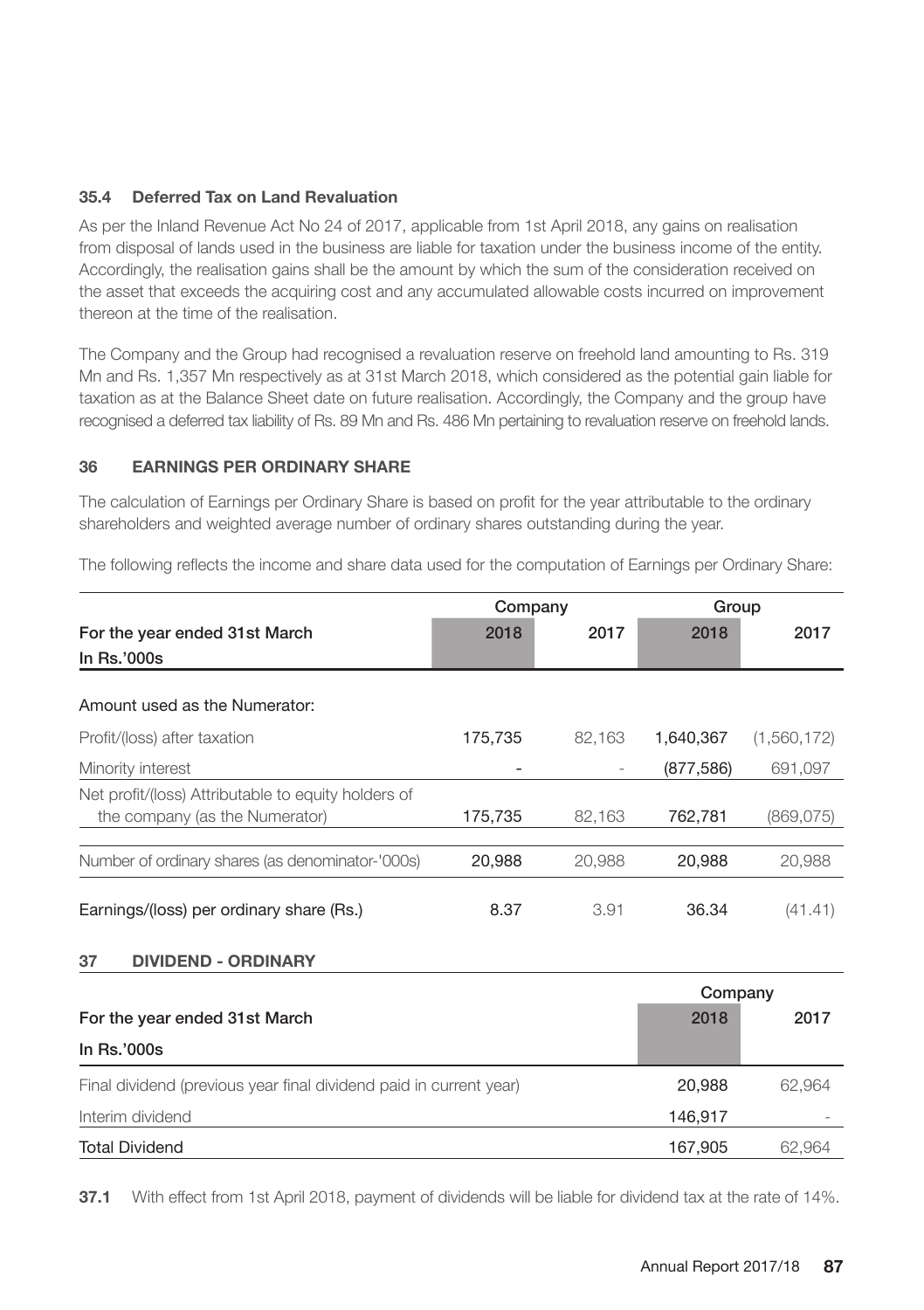## **38 FINANCIAL INSTRUMENT - FAIR VALUE AND RISK MANAGEMENT**

#### **38.1 Accounting classifications and fair values**

The fair values of financial assets and liabilities, together with the carrying amounts shown in the statement of financial position, are as follows. (In Rs.'000s)

L&R: Loans and receivables OFL: Other financial liabilities FV: Fair Value

| Company                  |                          |           |                          |         |         |
|--------------------------|--------------------------|-----------|--------------------------|---------|---------|
| 2018<br>2017             |                          |           |                          |         |         |
| L&R                      | <b>OFL</b>               | <b>FV</b> | L&R                      | OFL     | FV.     |
|                          |                          |           |                          |         |         |
| 10,141                   |                          | 10,141    | 18,377                   | -       | 18,377  |
| 107,818                  |                          | 107,818   | 39,909                   | -       | 39,909  |
| 36.045                   | $\overline{\phantom{a}}$ | 36,045    | 70                       |         | 70      |
|                          |                          |           |                          |         |         |
|                          | 209,566                  | 209,566   |                          | 337,900 | 337,900 |
| $\overline{\phantom{a}}$ | 15.047                   | 15.047    | $\overline{\phantom{0}}$ | 12.497  | 12,497  |
|                          | 394.170                  | 394.170   |                          | 105.559 | 105,559 |
|                          |                          |           |                          | 178.468 | 178,468 |
|                          |                          |           |                          |         |         |

| Category                           | Group     |            |            |                          |                          |            |  |
|------------------------------------|-----------|------------|------------|--------------------------|--------------------------|------------|--|
| As at 31st March                   |           | 2018       |            |                          | 2017                     |            |  |
| <b>Financial Instrument</b>        | L&R       | <b>OFL</b> | <b>FV</b>  | L&R                      | <b>OFL</b>               | <b>FV</b>  |  |
| Financial assets                   |           |            |            |                          |                          |            |  |
| Loans to operators                 | 53,422    | ۰          | 53,422     | 54,138                   | $\overline{\phantom{a}}$ | 54,138     |  |
| Trade and other receivables        | 3,128,030 |            | 3,128,030  | 2,073,358                |                          | 2,073,358  |  |
| Amounts due from related companies | 5,535     | ٠          | 5,535      | 33,076                   | -                        | 33,076     |  |
| Cash and cash equivalent           | 8,180,171 |            | 8,180,171  | 7,645,227                |                          | 7,645,227  |  |
| <b>Financial liabilities</b>       |           |            |            |                          |                          |            |  |
| <b>Debentures</b>                  |           | 3,110,582  | 3,110,582  |                          | 3,936,732                | 3,936,732  |  |
| Loans and borrowings               |           | 11,891,239 | 11,891,239 |                          | 13,039,533               | 13,039,533 |  |
| Trade and other payables           |           | 1,391,694  | 1,391,694  |                          | 753.760                  | 753,760    |  |
| Refundable deposits                |           | 1,164,261  | 1,164,261  |                          | 1,009,357                | 1,009,357  |  |
| Amounts due to related companies   | ۰         | 105,559    | 105,559    | $\overline{\phantom{0}}$ | 144,628                  | 144,628    |  |
| <b>Bank Overdraft</b>              |           | 1,620,112  | 1,620,112  |                          | 2.547.388                | 2.547.388  |  |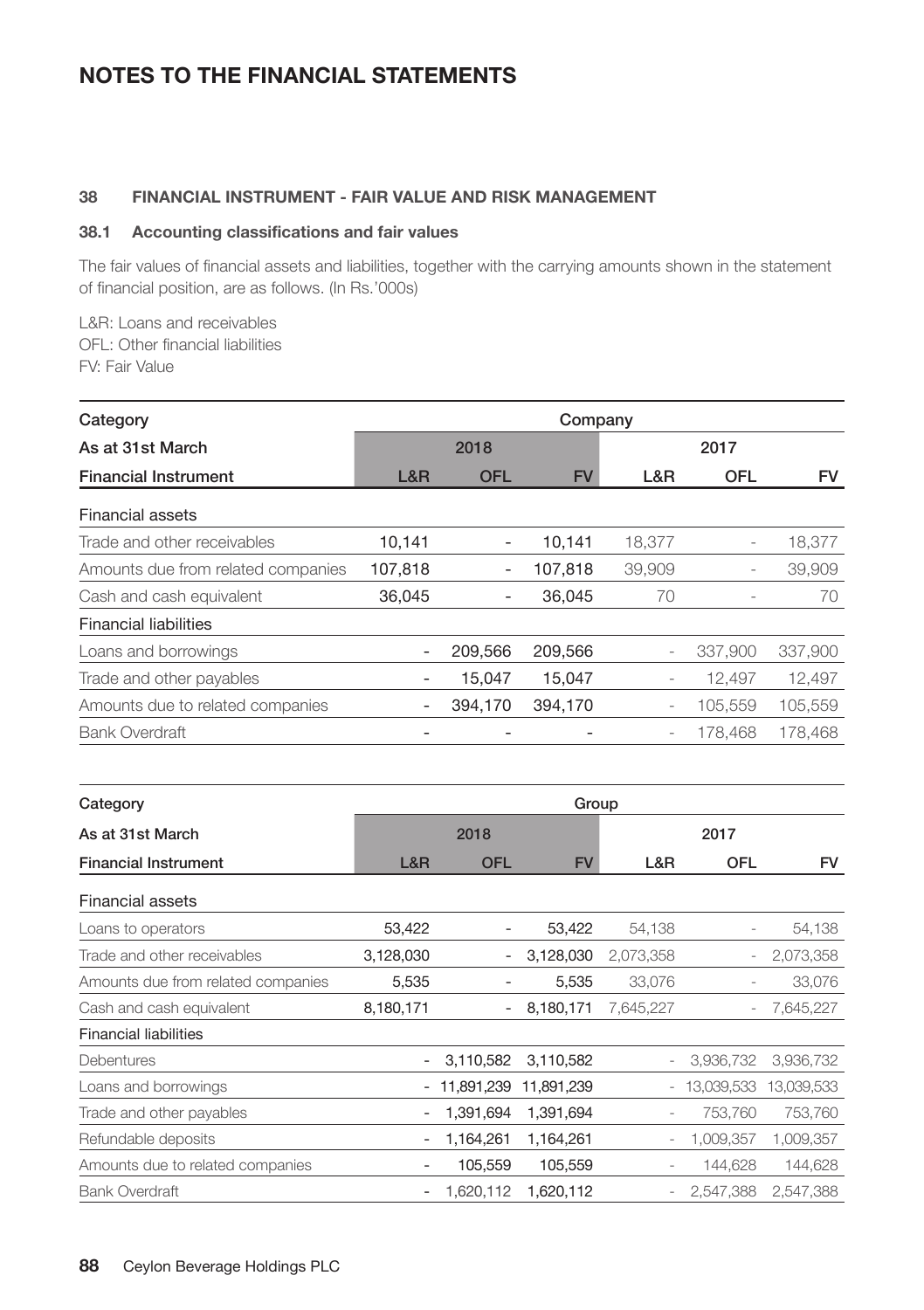Financial Assets and Liabilities with shorter maturities and with interest rates which are in line with normal market rates are considered to have a reasonable approximation to its' fair value. Accordingly, the fair value hierarchy was not applicable.

## **38.2 Financial Risk Management**

The Group is exposed to a range of financial risks through its number of financial instruments. In particular, the key financial risk categories are:

- A. Credit risk/Counterparty risk
- B. Liquidity risk and
- C. Market risk

This note presents information about the group exposure to each of the above risks, the objectives, policies and processes for measuring and managing risk, and management of capital. Further quantitative disclosures are included throughout these financial statements.

## **38.3 Risk Management Framework**

The Board of Directors has overall responsibility for the establishment and oversight of the risk management framework.

The Group risk management processes are established to identify and analyse the risks faced by the Group, to set appropriate risk limits and controls and to monitor risks and adherence to limits. Risk management systems are reviewed regularly to reflect changes in market conditions and the group activities.

The Audit Committee oversees how management monitors compliance with the Group risk management processes/guidelines and procedures and reviews the adequacy of the risk management framework in relation to the risks. The Audit Committee is assisted in its oversight role by Internal Audit. Internal Audit undertakes both regular and ad hoc reviews of risk management controls and procedures, the results of which are reported to the Audit Committee.

## **38.4 Credit Risk/Counterparty Risk**

Credit /Counterparty risk is the risk that at a future date, the other party to a financial transaction may cause a financial loss to the group by failing to discharge an obligation.

Key areas where the group is exposed to counterparty risk as a part of its operations are:

- Trade and other receivables
- Amounts due from related companies
- Cash & Cash equivalents including fixed deposits

Group funds are placed only with Licensed Commercial & Specialised banks under Fixed and short-term deposits.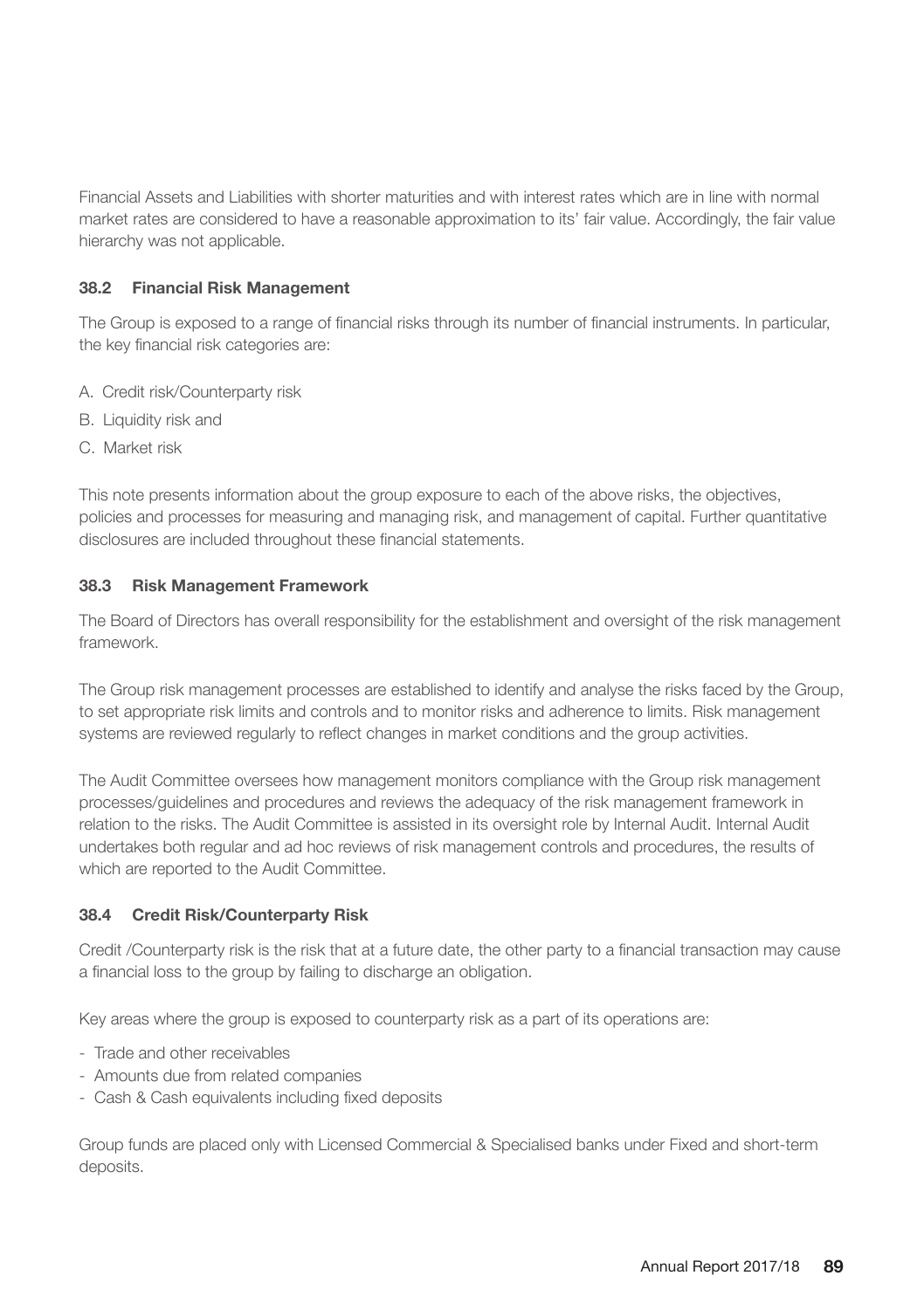## *38.4.1 Management of credit risk*

The Group manages its credit risk with different types of instruments as follows.

| Item                        | Procedure                                                                                                                                                          |
|-----------------------------|--------------------------------------------------------------------------------------------------------------------------------------------------------------------|
| Fixed deposits              | Deposits are only with reputed and established commercial banks with a<br>rating of "A" or above.                                                                  |
| Trade and other receivables | Most of trade receivables are covered through either bank quarantees or<br>as a discounting arrangement without recourse to the Company with a<br>commercial bank. |
| Due from related companies  | Monitor the balance outstanding regularly                                                                                                                          |
| Cash & Cash equivalents     | Monitor the balance outstanding regularly and balances are with reputed<br>and established banks with a rating of "A" or above                                     |

## *38.4.2 Exposure to Credit Risk*

The carrying amount of financial assets represents the maximum credit exposure. The maximum exposure to credit risk at the reporting date was as follows.

|                                    | Company                  |        |            | Group     |  |  |
|------------------------------------|--------------------------|--------|------------|-----------|--|--|
| As at 31st March                   | 2018                     | 2017   | 2018       | 2017      |  |  |
| In Rs.'000s                        |                          |        |            |           |  |  |
|                                    |                          |        |            |           |  |  |
| Loan to Operators                  | $\overline{\phantom{a}}$ |        | 53.422     | 54.138    |  |  |
| Trade and other receivables        | 10.141                   | 18.377 | 3.128.030  | 2,073,358 |  |  |
| Amounts due from related companies | 107,818                  | 39,909 | 5.535      | 33.076    |  |  |
| Cash and cash equivalents          | 36,045                   | 70     | 8,180,171  | 7,645,227 |  |  |
|                                    | 154.004                  | 58.356 | 11.367.158 | 9,805,799 |  |  |

The maximum exposure to credit risk at the reporting date by type of counterparty was:

|                             | Company |        | Group      |           |  |
|-----------------------------|---------|--------|------------|-----------|--|
| As at 31st March            | 2018    | 2017   | 2018       | 2017      |  |
| In Rs.'000s                 |         |        |            |           |  |
|                             |         |        |            |           |  |
| Financial institutions      | 36.045  | 70     | 8.180.171  | 7.645.227 |  |
| Customers and other parties | 10.141  | 18.377 | 3.159.789  | 2,127,496 |  |
| Related parties             | 107,818 | 39,909 | 5,535      | 33,076    |  |
|                             | 154,004 | 58,356 | 11,367,158 | 9,805,799 |  |

## *38.4.3 Trade & Other Receivable*

The Group has a well-established credit policy for both international and domestic customers to minimise credit risk. A credit evaluation team comprising of personnel from Finance, Sales & Operations evaluate and recommend the credit worthiness of the customer. The Group obtains bank guarantee from all the agents to cover part of their outstanding whilst the balance is covered through a facility from a bank. This banking facility is extended to all agents except those who are out of the scheme.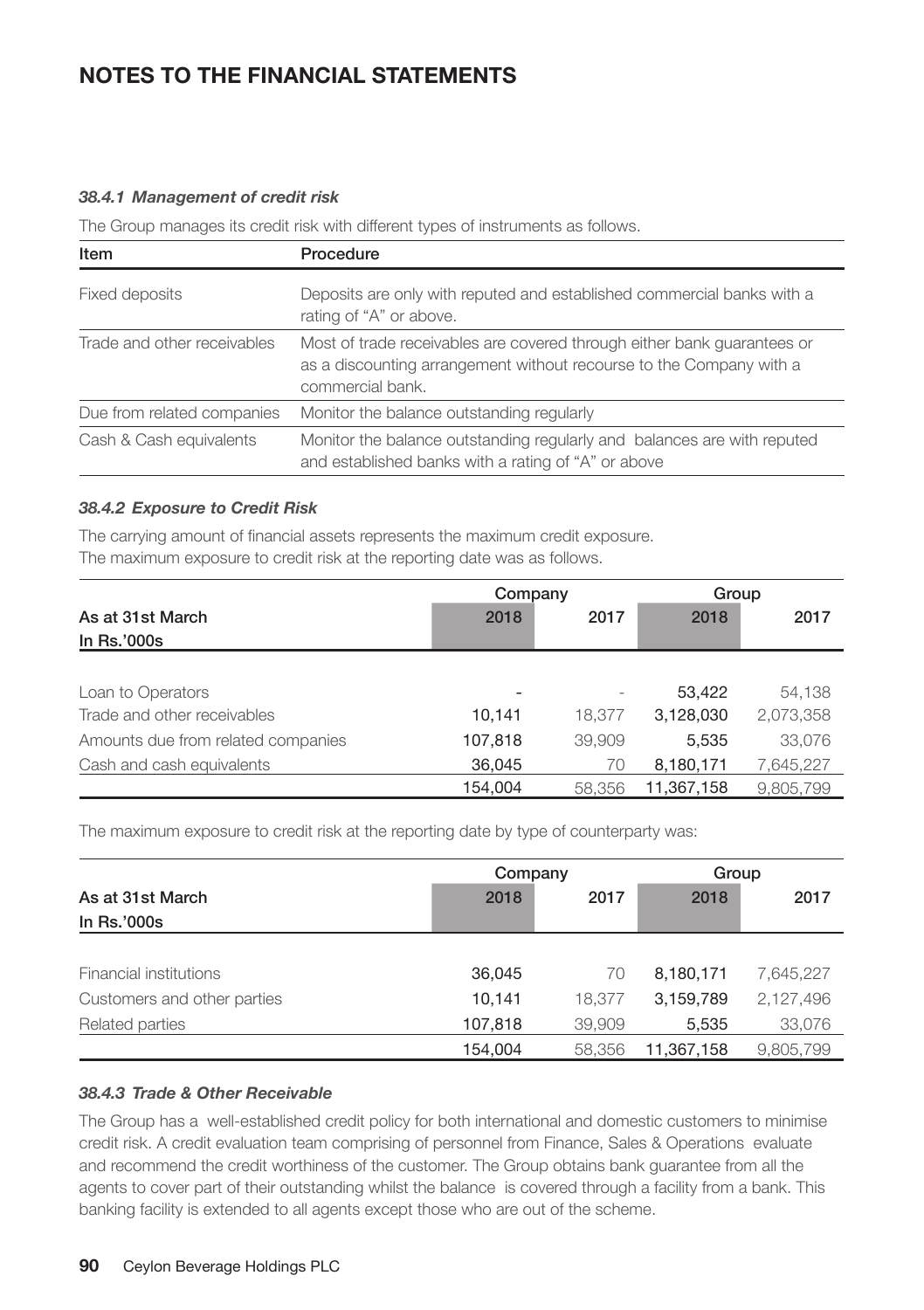The bank guarantees and the facility from the bank cover 85% (2017 - 90%) of the trade receivables.

#### *38.4.4 Impairment Losses*

The ageing of trade receivables at the reporting date are as follows:

| As at 31st March      | Company<br>2018<br>2017  |   | Group     |           |
|-----------------------|--------------------------|---|-----------|-----------|
| In Rs.'000s           |                          |   | 2018      | 2017      |
| Age                   |                          |   |           |           |
| Past due 0 - 365 days |                          |   | 1.045.250 | 1.219.739 |
| More than 365 days    | $\overline{\phantom{a}}$ | ۰ | 72.933    | 35,608    |
|                       |                          |   | 1,118,183 | 1.255.347 |

## **38.5 Liquidity Risk**

Liquidity risk is the risk that the group will encounter difficulty in meeting the obligation associated with its financial liabilities that are settled by delivering cash or other financial assets.

## **38.5.1 Management of Liquidity risk**

The group's approach to managing liquidity is to ensure, that it will always have sufficient liquidity to meet its liabilities when due, under both normal and stressed conditions, without incurring unacceptable losses or risking damage to its reputation. The group's approach to managing its liquidity risk is as follows:

a) Regularly monitoring of the group's assets and liabilities in order to forecast cash flows for up to future period

- b) Arrange adequate facilities with banks as contingency measures.
- c) Daily monitoring the facility limits i.e. overdrafts with banks.

## *38.5.2 The Maturity Analysis of Liabilities*

|                                        |                   | Company         |                          |                   | Group           |                 |
|----------------------------------------|-------------------|-----------------|--------------------------|-------------------|-----------------|-----------------|
| As at 31st March 2018<br>In $Rs.'000s$ | Carrying<br>Value | Up to<br>Year 1 | Above<br>year 1          | Carrying<br>Value | Up to<br>Year 1 | Above<br>year 1 |
| <b>Bank Overdrafts</b>                 |                   | ٠               | $\overline{\phantom{a}}$ | 1,620,112         | 1,620,112       |                 |
| <b>Debentures</b>                      |                   | -               | $\overline{\phantom{a}}$ | 3.110.582         | 1.110.582       | 2,000,000       |
| Loans and borrowings                   | 209,566           | 124.566         | 85,000                   | 11.891.239        | 6.991.619       | 4,899,620       |
| Trade & other payables                 | 15.047            | 15.047          | $\overline{\phantom{a}}$ | 1.391.694         | 1.391.694       |                 |
| Amount payable to related parties      | 394.170           | 394.170         | $\overline{\phantom{a}}$ | 105.559           | 105.559         |                 |
| Refundable Deposits                    |                   |                 | $\overline{\phantom{a}}$ | 1.164.261         | 1.164.261       |                 |
|                                        | 618.783           | 533.783         | 85,000                   | 19.283.447        | 12.383.827      | 6.899.620       |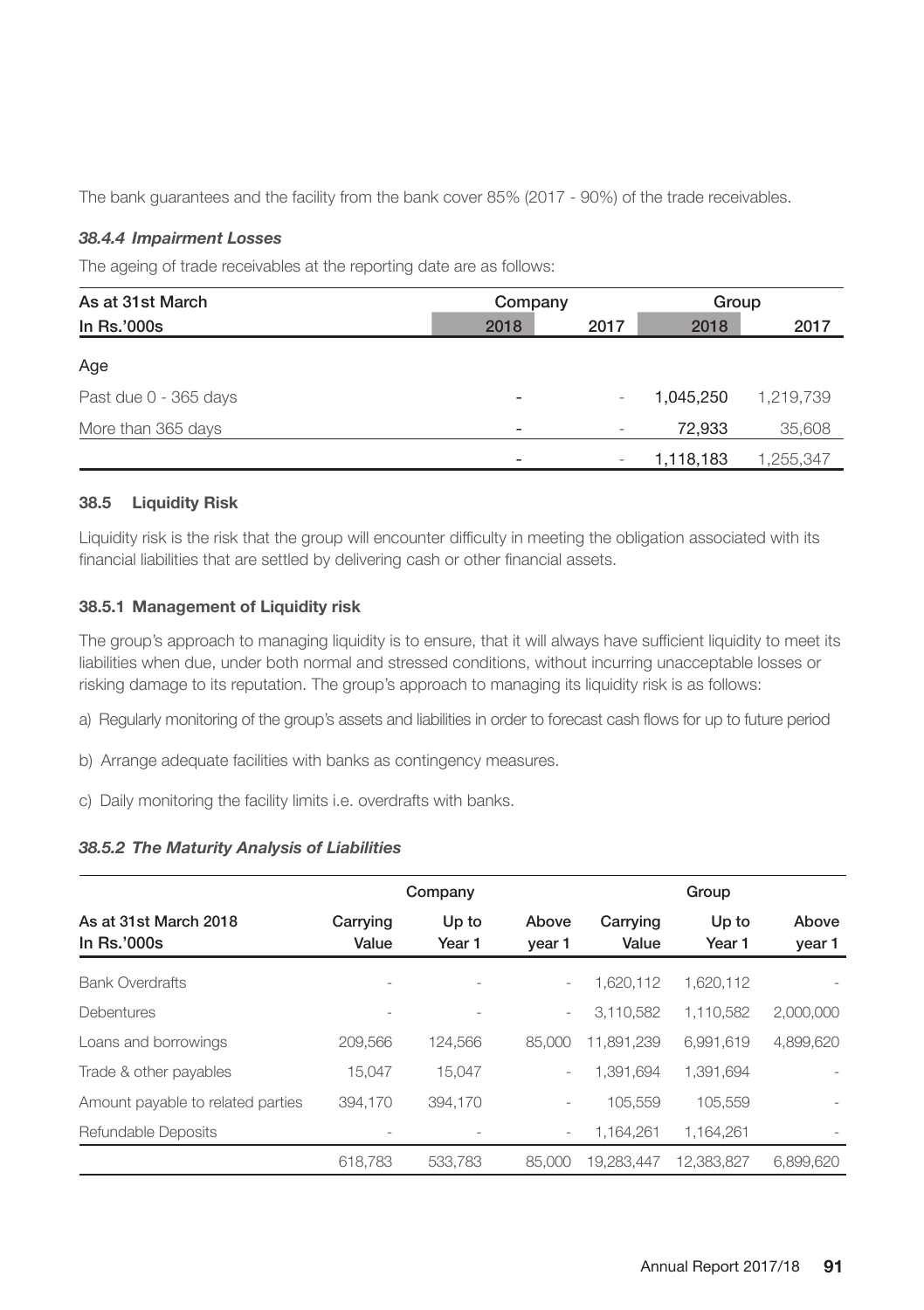|                                        |                   | Company         |                          |                   | Group           |                 |
|----------------------------------------|-------------------|-----------------|--------------------------|-------------------|-----------------|-----------------|
| As at 31st March 2017<br>In $Rs.'000s$ | Carrying<br>Value | Up to<br>Year 1 | Above<br>year 1          | Carrying<br>Value | Up to<br>Year 1 | Above<br>year 1 |
| <b>Bank Overdrafts</b>                 | 178.468           | 178.468         | $\overline{\phantom{a}}$ | 2.547.388         | 2.547.388       |                 |
| Debentures                             |                   |                 | $\overline{\phantom{a}}$ | 3.936.732         | 937.932         | 2.998.800       |
| Loans and borrowings                   | 337.900           | 129.600         | 208,300                  | 13.039.533        | 7.846.468       | 5.193.065       |
| Trade & other payables                 | 12.497            | 12.497          | $\overline{\phantom{a}}$ | 753.760           | 753.760         |                 |
| Amount payable to related parties      |                   |                 | $\overline{\phantom{a}}$ | 144.628           | 144.628         |                 |
| Refundable Deposits                    |                   | -               | $\overline{\phantom{a}}$ | 1.009.357         | 1.009.357       |                 |
|                                        | 528.865           | 320.565         | 208,300                  | 21.431.398        | 13.239.533      | 8.191.865       |

## *38.5.2 Financial Instrument Fair Value and Risk Management (Contd.)*

#### **38.6 Market Risk**

Market risk is the risk that changes in market prices, such as interest rates, equity prices, foreign exchange rates and credit spreads (not relating to changes in the obligor's / issuer's credit standing) that will affect the Group's income or the value of its holdings of financial instruments. The objective of market risk management is to manage and control market risk exposures within acceptable parameters, while optimising the return on risk.

## *38.6.1 Management of Market Risks*

Most borrowings are linked to borrowing rates at AWDR, AWPLR, SLIBOR and LIBOR.

The repayment of the foreign currency loan is matched with the receipts from exports sales proceeds in foreign currency.

## *38.6.2 Currency Risk*

Currency risk is the risk that the value of a financial instrument will fluctuate due to changes in foreign exchange rates. As protection against exchange rate fluctuations, the commitments are recorded in local currency. The Group does not use any derivative financial instruments to hedge the risk. The currency risk attached to financial instruments is minimal as it represents local currency.

## *38.6.3 Interest Rate Risk*

Interest rate risk is the risk to the earnings and economic value of equity ("EVE") arising from adverse movements in interest rates. The Group's short-term investments are at fixed interest rates and mature within one year.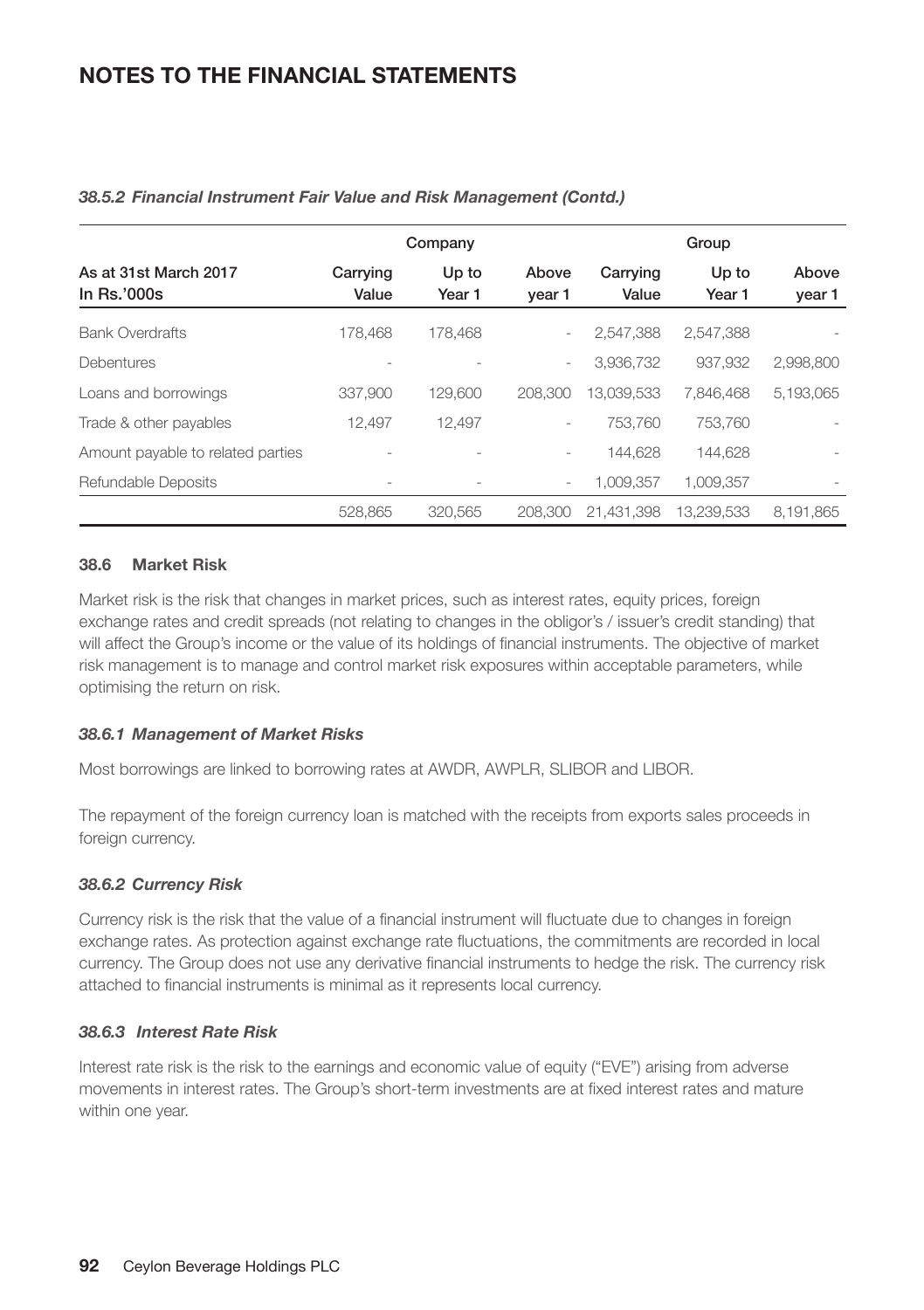|                                       | Company           |         | Group      |            |
|---------------------------------------|-------------------|---------|------------|------------|
| As at 31st March                      | 2018              | 2017    | 2018       | 2017       |
| In Rs.'000s                           |                   |         |            |            |
| 38.6.4 Exposure to interest Rate Risk |                   |         |            |            |
| Fixed rate instruments                |                   |         |            |            |
| - Financial Assets                    |                   |         | 7,643,289  | 6,829,145  |
| - Financial Liabilities               | $\qquad \qquad -$ |         | 4,497,460  | 6,845,700  |
| Variable rate instruments             |                   |         |            |            |
| - Financial Assets                    | $\qquad \qquad -$ |         | 26,421     | 92,241     |
| - Financial Liabilities               | 208,300           | 516,368 | 11,790,812 | 12,447,827 |

## *38.6.5 Sensitivity analysis on interest rate fluctuation*

If one percentage point change in the interest rate would have the following effects:

| Instrument<br>In Rs.'000s | Increase<br>by one<br>percentage | Decrease<br>by one<br>percentage | Increase<br>by one<br>percentage | Decrease<br>by one<br>percentage |
|---------------------------|----------------------------------|----------------------------------|----------------------------------|----------------------------------|
| <b>HNB - 500Mn</b>        | 933                              | (933)                            | 933                              | (933)                            |
| HNB - 150 Mn              | 1,150                            | (1, 150)                         | 1,150                            | (1, 150)                         |
| Debenture Type E          |                                  |                                  | 2,012                            | (2,012)                          |
| DFCC - Rs. 1 Bn           | $\overline{\phantom{a}}$         |                                  | 5,000                            | (5,000)                          |
| DFCC - Rs. 1 Bn           | $\overline{\phantom{0}}$         |                                  | 6,000                            | (6,000)                          |
| $HNB - Rs. 1 Bn$          |                                  |                                  | 6,386                            | (6,386)                          |
| Commercial Bank-Rs, 1 Bn  | $\overline{\phantom{a}}$         |                                  | 9,226                            | (9,226)                          |
| HNB-Rs. 2 Bn              | $\overline{\phantom{0}}$         | $\overline{\phantom{0}}$         | 20,000                           | (20,000)                         |
| NDBIB Loans-Rs.1.5 Bn     | $\overline{\phantom{a}}$         |                                  | 15,000                           | (15,000)                         |
| Potential impact          | 2,083                            | (2,083)                          | 65,707                           | (65, 707)                        |

## *38.6.6 Management of interest rate risk*

The facility limits given by banks are reviewed annually or whenever required. These limits are monitored on a daily basis and a regular reporting on the market rates/values, trends & movement are done throughout the day to the top management. A daily reporting is made on the outstanding balances and interest rates.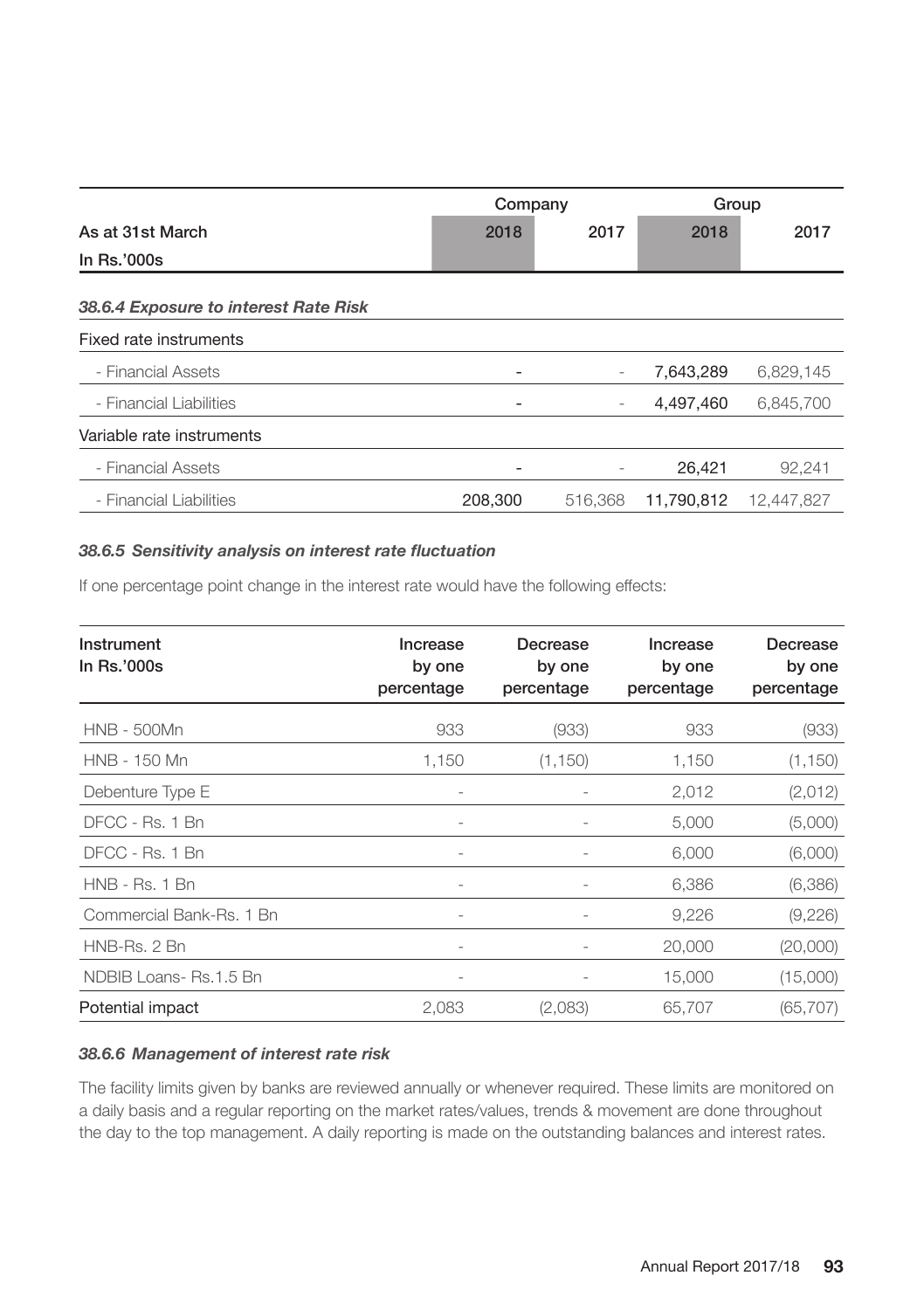## **39 RELATED PARTY DISCLOSURES**

## **39.1 Parent and ultimate controlling party**

In the opinion of the Directors, Carson Cumberbatch PLC is the Parent Company of Ceylon Beverage Holdings PLC and Bukit Darah PLC is the Ultimate Parent and Controlling Entity of Ceylon Beverage Holdings PLC.

## **39.2 Transactions with key management personnel (KMP)**

According to Sri Lanka Accounting Standard 24 "Related Party Disclosures", key management personnel are those having authority and responsibility for planning and controlling the activities of the entity. Accordingly, the Directors of the Company and its parent company (including executive and non-executive directors) have been classified as KMP of the Company.

Compensation paid to the key management personnel of the Company comprise as follows;

|                                   | Company                  |                          | Group  |        |
|-----------------------------------|--------------------------|--------------------------|--------|--------|
| For the year ended<br>In Rs.'000s | 2018                     | 2017                     | 2018   | 2017   |
| Short term employee benefits      | 1.920                    | 2.082                    | 25.478 | 45.420 |
| Post-employment benefits          | $\overline{\phantom{a}}$ | $\overline{\phantom{a}}$ |        | 17.575 |
|                                   | 1.920                    | 2.082                    | 25,478 | 62,995 |

## **39.3 Other Related Party Transactions**

The Company carried out transaction in the ordinary course of its business with parties who are defined as related parties in Sri Lanka Accounting Standard LKAS 24 -Related party Disclosures, the details of which are Reported below.

## *39.3.1 Transactions with subsidiary companies*

## *(a) Lion Brewery (Ceylon) PLC (LBCPLC)*

Messrs. L. C. R. de C Wijetunge (stepped down from the Board on 20/07/2017), H.Selvanathan, S.K.Shah, D.C.R.Gunawardena, D.A. Cabraal, Mr. L. Lehmann, Mr. R. H. Meewakkala are also Directors of Lion Brewery (Ceylon) PLC, with which the following contracts/ transactions have been entered into during the period by the Company in the normal course of business.

- Was charged Rs. 93,985,710/- (2017 Rs. 55,933,618/-) as royalty in accordance with the licensed brewing agreement with the Company.
- (ii) A dividend of Rs. 150,475,635/- was paid by LBCPLC to the Company during the year. (2017 Rs. 112,856,728/-)
- (iii) A balance of Rs. 394,170,643/-remains payable to LBCPLC as at 31st March 2018. (2017 Nil)

## *(b) Pubs 'N Places (Private) Limited*

Mr. S.K. Shah Director of the Company is also a Director of Pubs 'N Places (Private) Limited with which the following transactions have been made during the period by the Company.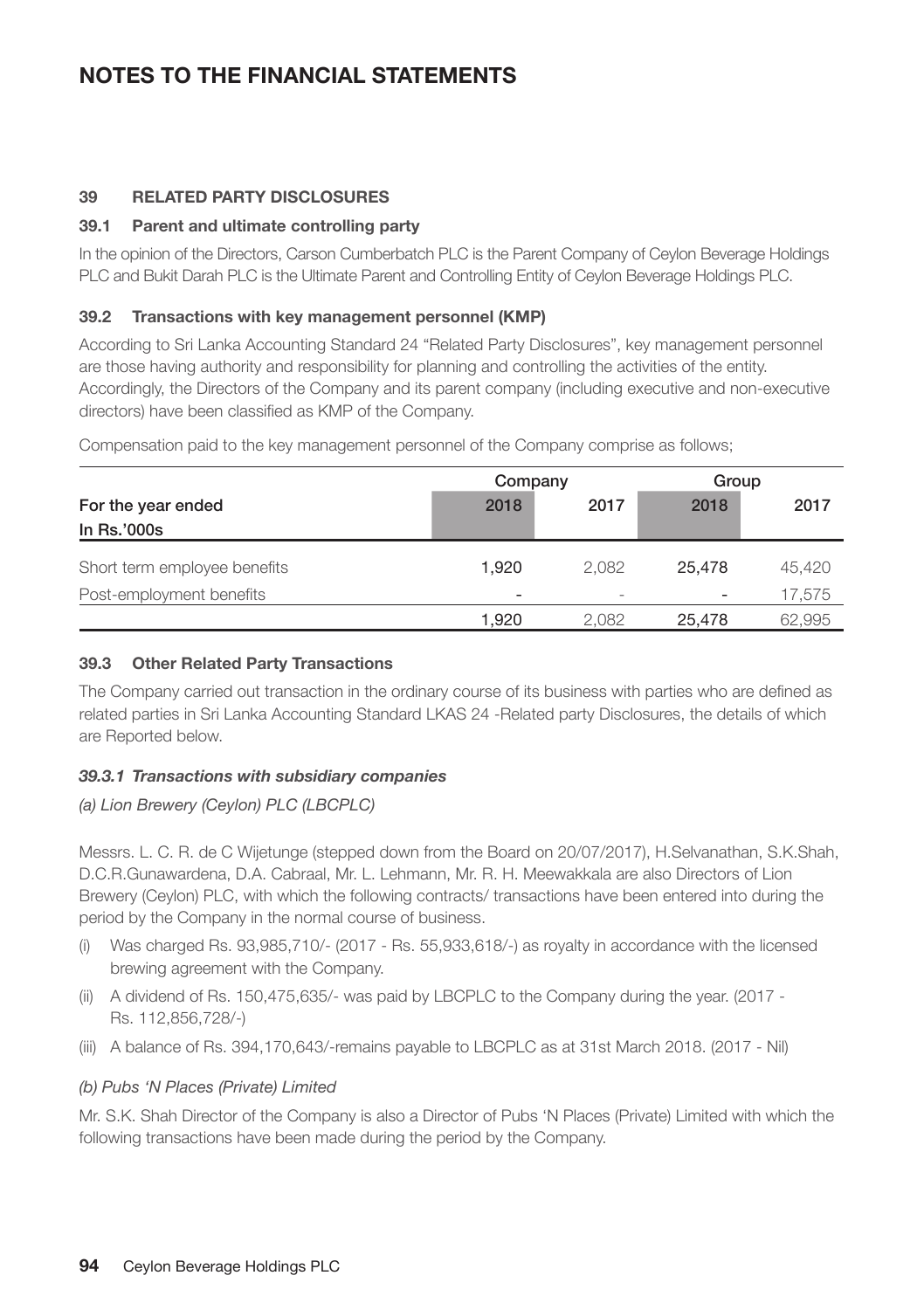(i) As at 31st March 2018 balance receivable from Pubs 'N Places (Private) Limited to the Company was Rs. 107,817,481/-. (2017 - Rs. 39,908,710/-).

## *(c) Retail Spaces (Pvt) Limited*

(i) A dividend of Rs. 10,800,000/- was paid by Retail Spaces (Pvt) Limited to the Company during the year. (2017 - Rs. 1,180,558/-)

## *39.3.2 Transactions with group entities*

Messrs. H.Selvanathan, S.K.Shah and K. Selvanathan, Directors of the Company, are also Directors of Carsons Management Services (Private) Ltd., which provides supporting services to the Company. An amount of Rs. 1,062,470/- (2017 -Rs. 754,280/-) was charged by Carsons Management Services (Private) Limited to the Company and Group Rs. 435,447,597/- (2017- Rs. 405,326,142/-) during the period, which included supporting services fees of Rs. 386,774,479/- (2017 - Rs. 338,729,044/-) and other reimbursable expenses incurred by Carsons Management Services (Private) Limited on behalf of the Group.

## **40 CONTINGENT LIABILITIES AND COMMITMENTS**

## **40.1 Contingencies**

## *(a) Company*

(i) Following legal matter is outstanding against the Company and no provision has been made in the Financial Statements to this regard.

In 2008, the Customs Department instituted a prosecution in the Fort Magistrate's Court (MC) in Case No. S/65898/07/B against the Company and its Directors for the recovery of Rs. 48,121,634/29 comprising of Rs. 23,062,080/43 being an amount of Excise (Special Provision) Duty (the 'duty') purportedly in arrears during the period 1998/IVg to 2001/IIIg and Rs. 25,059,553/86 as its penalty. The Company and the Directors filed an application for Writ in the Court of Appeal (CA) to quash the Certificate of Excise Duty in Default issued by the Director General of Customs and Excise Duty and obtained a Stay Order in respect of the proceedings of the Fort MC Case. A sum of Rs. 23,062,080/43 being the duty amount in dispute was paid to Sri Lanka Customs by the Company as required before submitting its appeal. Subsequently the CA Application was dismissed and the Company appealed against the Order to the Supreme Court and was granted Special Leave to Appeal by the Court. The Court also ordered the staying of all further proceedings in the MC Case until final hearing and determination of the Appeal. No provision has been made for the payment of penalty amounting to Rs. 25,059,553/86, pending the Judgment from the Supreme Court in the said Leave to Appeal matter. Currently this matter is in the arguments stage and will be heard in the Supreme Court.

## *(b) The Group*

(i) Contingent liabilities as at 31st March 2018 amount to Rs. 72,312,314/- (2017- Rs. 37,492,951/-), being bank guarantees given to Government bodies and foreign suppliers for operational purposes.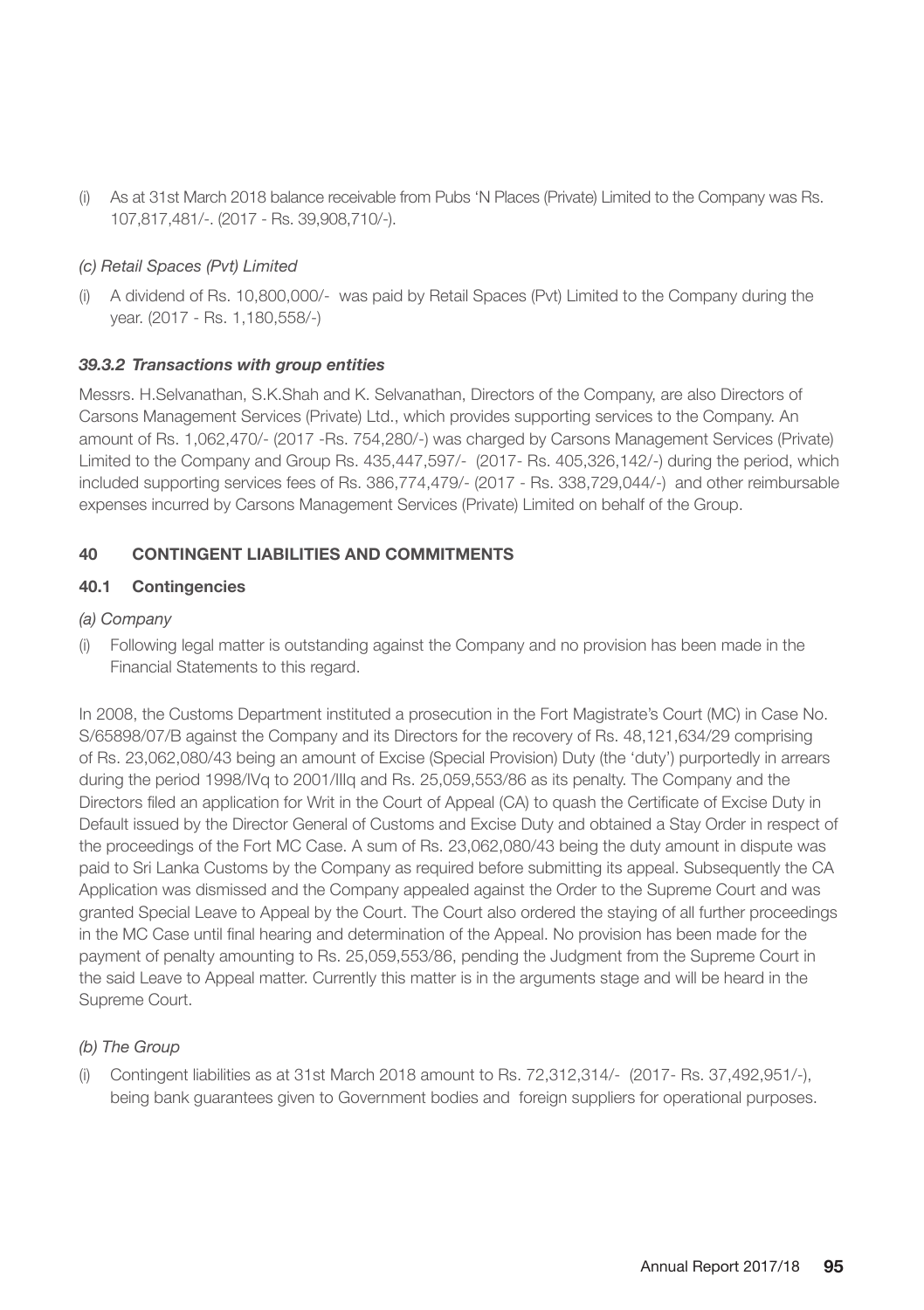## **40 CONTINGENT LIABILITIES AND COMMITMENTS (CONTD.)**

(ii) Following legal matter is outstanding against the Lion Brewery (Ceylon) PLC. and no provision has been made in the Financial Statements to this regard.

The Customs Department instituted a prosecution in the Magistrate's Court of Kaduwela in Case No. 11303/Customs against the LBCPLC and its directors to recover Excise Duty amounting to Rs. 58,753,582/94 comprising of the disputed Excise Duty of Rs. 29,376,791/47 and its penalty of Rs. 29,376,791/47. The court has ordered the Company to formally show cause and accordingly this case is scheduled to called on the 9th of July 2018.

In the meanwhile, the Company and the directors filed an application for Writ in the Court of Appeal to quash the Certificate Excise Duty in Default issued by the DG of Customs and Excise Duty to recover the said sum and obtained a Stay Order in respect of the proceedings of the MC Kaduwela Case. The Court of Appeal made an order against the Company refusing the writ of certiorari prayed for and the Company preferred an appeal against the said order to the Supreme Court. The matter was Argued on the 9th of May 2018 and judgment is reserved and will be notified in due course.

## **40.2 Finance Commitments**

Document credits established for foreign purchases of the Group as at 31st March 2018 amounts to Rs. 43,795,228/- (2017 - Rs. 89,839,385/-)

## **41 EVENTS OCCURRING AFTER THE REPORTING PERIOD**

There are no circumstances have arisen which required adjustment to or disclosure in the Financial Statements subsequent to the reporting date.

## **42 COMPARATIVE FIGURES**

Certain comparative figures have been reclassified to give proper presentations as at 31st March 2018.

## **43 SEGMENTAL ANALYSIS**

The Group does not distinguish its products into significant components for different Geographical / Business segments as the differentiations are insignificant.

However the group did not possess such reportable segments as at the reporting date.

## **44 DIRECTORS' RESPONSIBILITY STATEMENT**

The Board of Directors takes the responsibility for the preparation and presentation of these Financial Statements. Please refer the Annual Report of the Board of Directors on the affairs of the Company for the Directors' Responsibilities for financial reporting.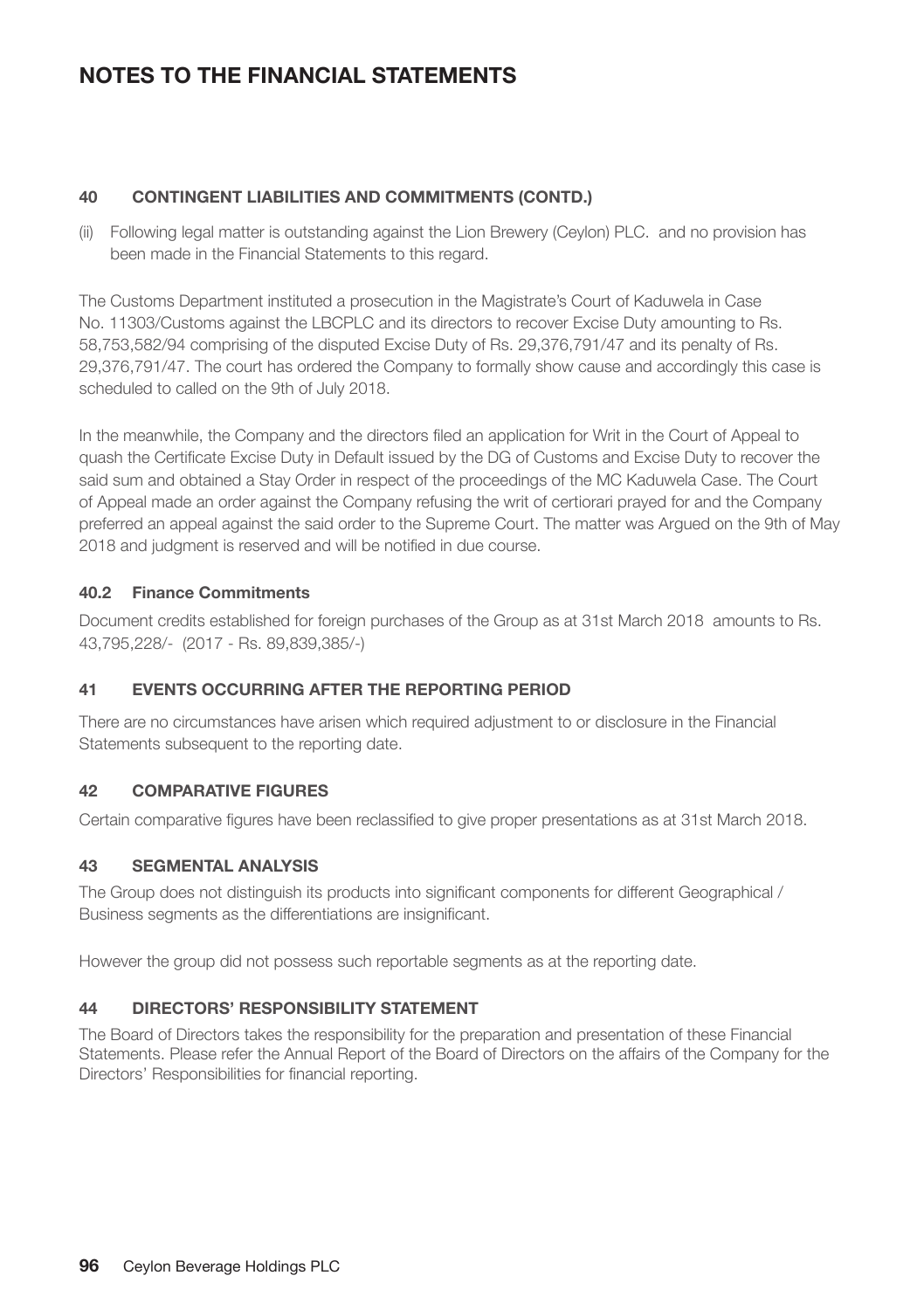# **VALUE ADDED STATEMENT**

| For the year ended 31st March<br>In Rs.'000s      |            |        | 2018        | 2017        |
|---------------------------------------------------|------------|--------|-------------|-------------|
| <b>VALUE ADDED</b>                                |            |        |             |             |
| Revenue                                           |            |        | 32,363,184  | 23,083,883  |
| Other income                                      |            |        | 56,515      | 29,721      |
| Finance income                                    |            |        | 819,652     | 427,493     |
| Value added tax                                   |            |        | 5,201,561   | 1,818,327   |
|                                                   |            |        | 38,440,912  | 25,359,424  |
| Cost of material and services bought from outside |            |        | (8,347,372) | (7,329,084) |
|                                                   |            |        | 30,093,540  | 18,030,340  |
|                                                   |            |        |             |             |
| For the year ended 31st March<br>In Rs.'000s      | 2018       | %      | 2017        | $\%$        |
| DISTRIBUTED AS FOLLOWS:                           |            |        |             |             |
| To Employees                                      |            |        |             |             |
| As remuneration and other employee costs          | 793,542    | 2.64   | 631,900     | 3.50        |
| <b>To Government</b>                              |            |        |             |             |
| As Excise duty & import duty                      | 18,551,986 | 61.65  | 13,873,695  | 76.95       |
| As Value added tax                                | 5,201,561  | 17.28  | 1,818,327   | 10.08       |
| As Income tax                                     | 7,541      | 0.03   | 36,633      | 0.20        |
| As Economic service charge                        | 166,176    | 0.55   | 126,901     | 0.70        |
| As Nation building tax                            | 12,254     | 0.04   | 10,238      | 0.06        |
| As Withholding tax                                | 85,175     | 0.28   | 42,996      | 0.24        |
| To Providers' of Capital                          |            |        |             |             |
| As Dividends to shareholders                      | 167,905    | 0.56   | 62,964      | 0.35        |
| As Finance expenses                               | 2,311,507  | 7.68   | 1,831,469   | 10.16       |
| <b>Retained in the Business</b>                   |            |        |             |             |
| As Depreciation/amortisation                      | 1,155,527  | 3.84   | 1,155,390   | 6.41        |
| As non-controlling interest                       | 877,586    | 2.92   | (691,097)   | (3.83)      |
| As Profit for the year                            | 762,781    | 2.53   | (869,075)   | (4.82)      |
|                                                   | 30,093,540 | 100.00 | 18,030,340  | 100.00      |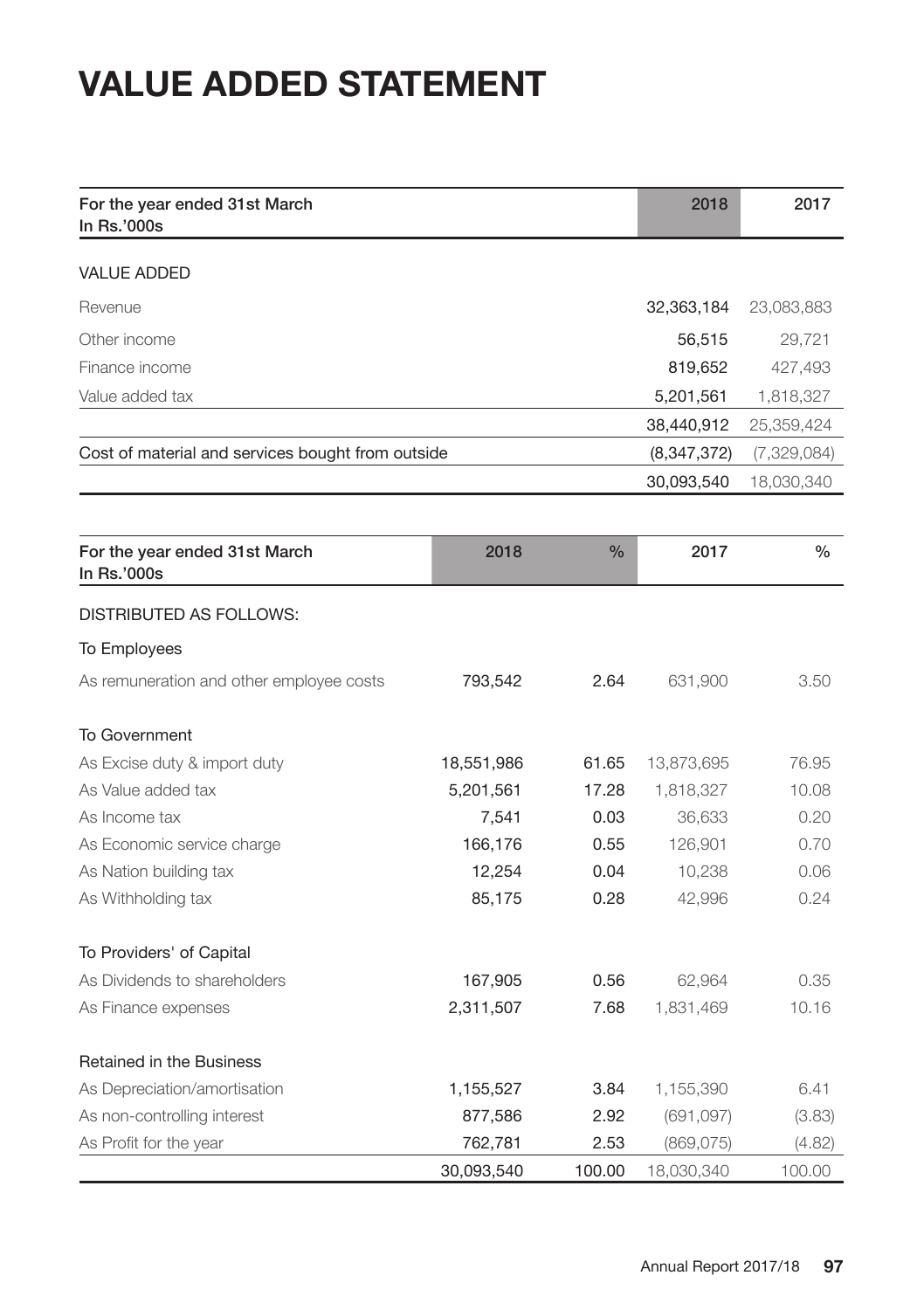## **VALUE ADDED STATEMENT**

## **Notes:**

- 1 The Statement of Value Added shows the quantum of wealth generated by the activities of the Group and its applications.
- 2 Value Added Tax is excluded in arriving at the above Turnover. Therefore, tax liability / payment made to the Government during the year include the following:

| In Rs.'000s               | 2018       | 2017       |
|---------------------------|------------|------------|
|                           |            |            |
| Value added tax           | 5,201,561  | 1,818,327  |
| Excise duty & import duty | 18,551,986 | 13,873,695 |
| Income tax                | 7,541      | 36,633     |
| Economic service charge   | 166,176    | 126,901    |
| Nation building tax       | 12,254     | 10,238     |
| Withholding tax           | 85,175     | 42,996     |
| <b>Total taxes</b>        | 24.024.693 | 15,908,790 |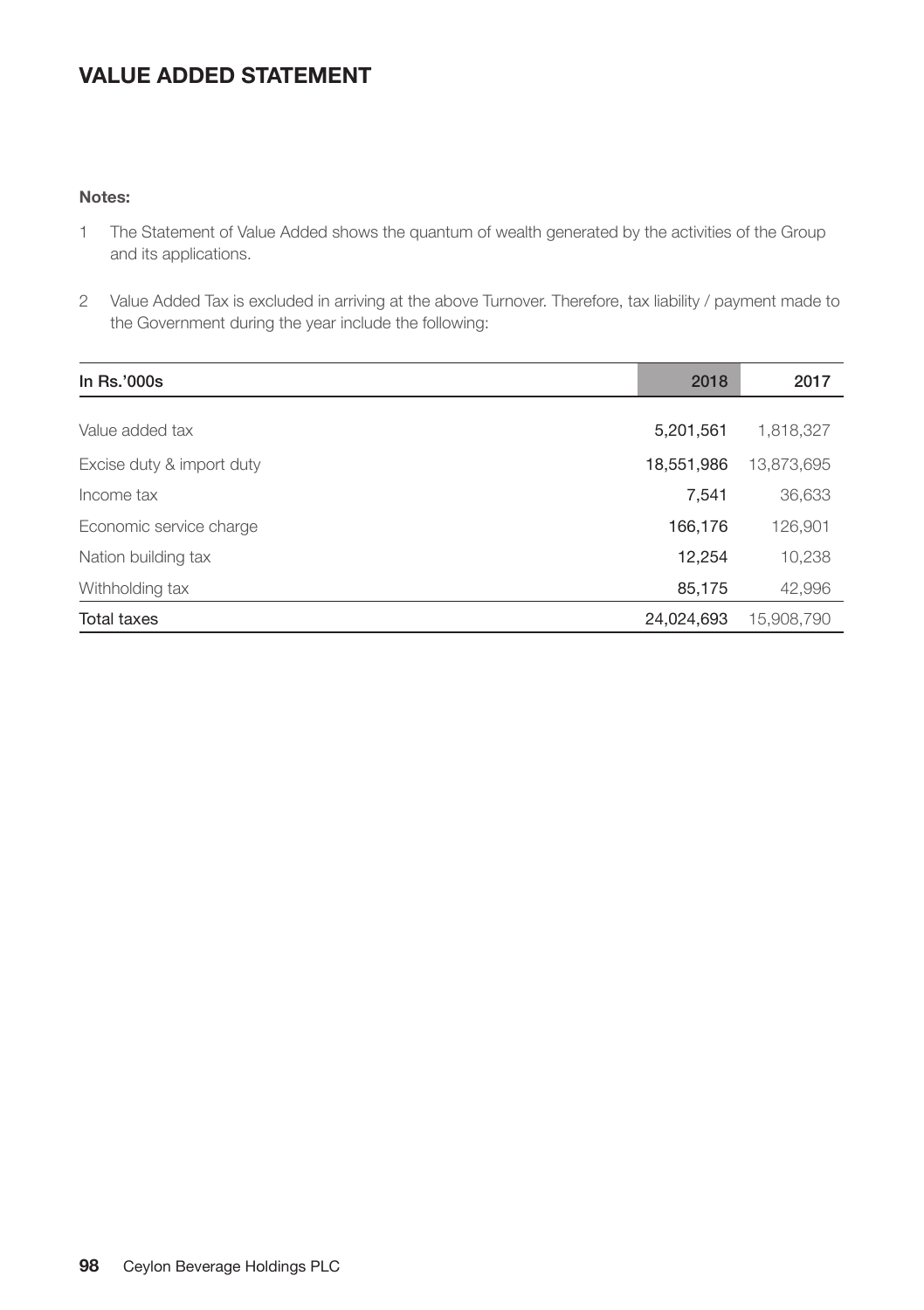# **FIVE YEAR SUMMARY**

| Year ended 31st March<br>In Rs.'000s                                                 | 2018          | 2017           | 2016           | 2015           | 2014           |
|--------------------------------------------------------------------------------------|---------------|----------------|----------------|----------------|----------------|
| OPERATING RESULTS                                                                    |               |                |                |                |                |
| Revenue                                                                              | 32,363,184    | 23,083,883     | 36,690,489     | 32,391,476     | 25,846,535     |
| Other income                                                                         | 56,515        | 29,721         | 21,432         | 397,204        | 23,631         |
| Progressive insurance receipts on<br>business interruption                           | 1,205,359     | 1,000,000      |                |                |                |
|                                                                                      | 33,625,058    | 24,113,604     | 36,711,921     | 32,788,680     | 25,870,166     |
| Total expenditure                                                                    | (29,993,831)  | (23, 371, 269) | (32, 704, 957) | (29, 104, 458) | (23, 578, 824) |
| Impairment of intangible assets                                                      |               | (1,673,065)    |                |                |                |
| Profit/(loss) from operating activities<br>before exceptional expenses               | 3,631,227     | (930, 730)     | 4,006,964      | 3,684,222      | 2,291,342      |
| Loss on disposal and impairment<br>of PPE                                            |               |                |                | (302, 786)     |                |
| Profit/(loss) from operations before<br>expenses relating to new<br>investment       | 3,631,227     | (930, 730)     | 4,006,964      | 3,381,436      | 2,291,342      |
| Progressive insurance receipts on<br>property damage                                 | 752,263       | 1,366,294      |                |                |                |
| Stocks and PPE quantified and<br>written-off to date due to flood<br>related damages |               | (1,349,287)    |                |                |                |
| Reversal of unabsorbed VAT provision                                                 |               | 339,811        |                |                |                |
| Expenses relating to new investment                                                  |               |                |                | (339, 811)     |                |
| Net finance costs                                                                    | (1,491,855)   | (1,403,976)    | (996, 198)     | (648, 917)     | (229,070)      |
| Profit/(loss) before taxation                                                        | 2,891,635     | (1,977,888)    | 3,010,766      | 2,392,708      | 2,062,272      |
| Income tax reversal/(expense)                                                        | (1, 251, 268) | 417,716        | (928, 205)     | (1,098,900)    | (893, 360)     |
| Profit/(loss) for the year                                                           | 1,640,367     | (1,560,172)    | 2,082,561      | 1,293,808      | 1,168,912      |
| Total other comprehensive income/<br>(loss) for the year                             | (510, 194)    | 15,586         | 795,476        | (7,996)        | (1, 121)       |
| Total comprehensive income/(loss)<br>for the year                                    | 1,130,173     | (1, 544, 586)  | 2,878,037      | 1,285,812      | 1,167,791      |
| Dividends - Ordinary                                                                 | 167,905       | 62,964         | 167,905        | 167,905        | 146,917        |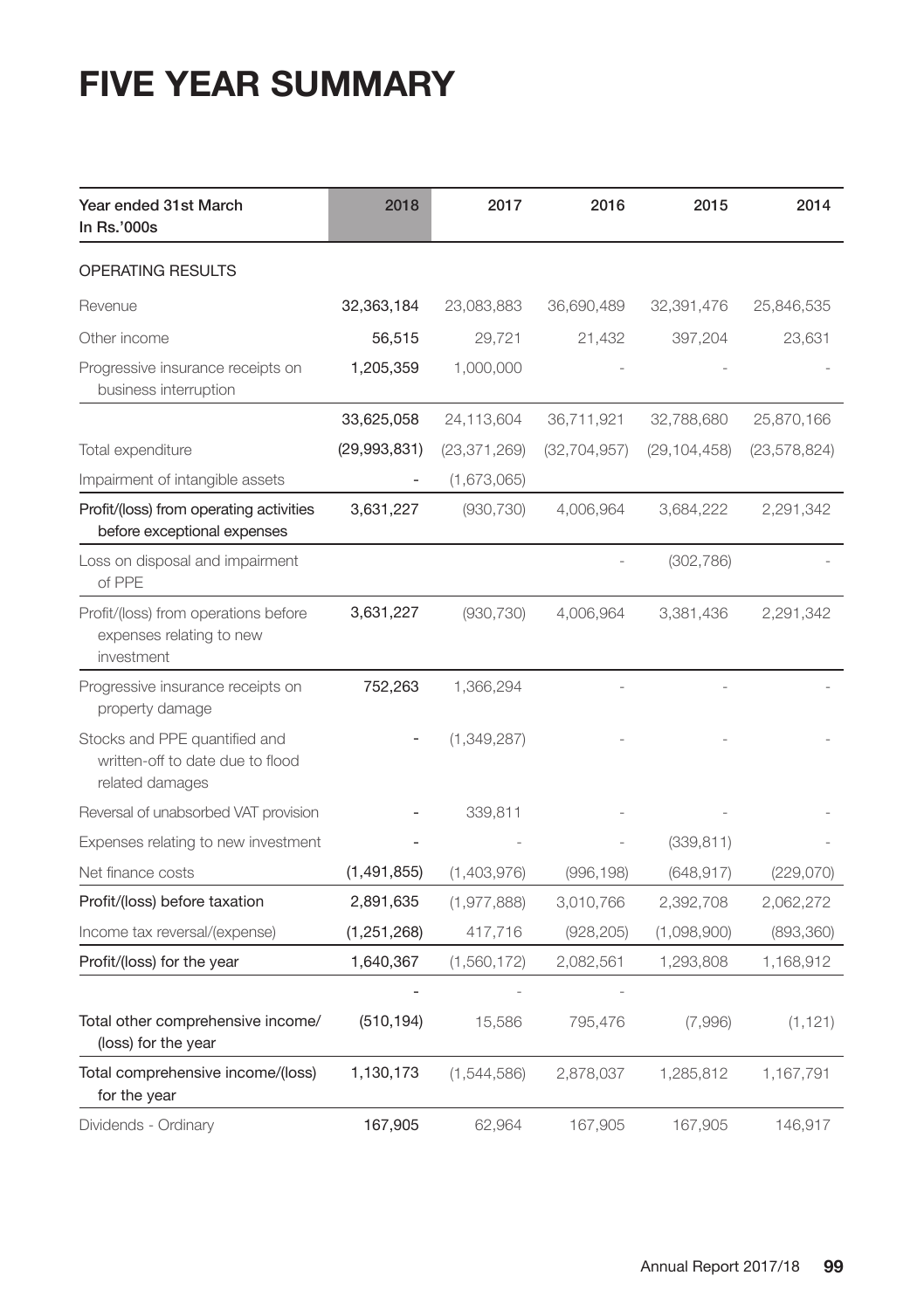## **FIVE YEAR SUMMARY**

| As at 31st March<br>In Rs.'000s                       | 2018        | 2017        | 2016          | 2015        | 2014        |
|-------------------------------------------------------|-------------|-------------|---------------|-------------|-------------|
| STATEMENT OF FINANCIAL<br><b>POSITION</b>             |             |             |               |             |             |
| Stated capital                                        | 533,384     | 533,384     | 533,384       | 533,384     | 533,384     |
| Capital reserve                                       | 708,955     | 1,005,356   | 1,005,356     | 492,331     | 492,331     |
| Revenue reserve                                       | 3,348,742   | 2,766,700   | 3,690,596     | 2,927,439   | 2,424,191   |
|                                                       | 4,591,081   | 4,305,440   | 5,229,336     | 3,953,154   | 3,449,906   |
| Minority interest                                     | 4,493,662   | 3,969,835   | 4,768,089     | 3,784,938   | 3,310,201   |
|                                                       | 9,084,743   | 8,275,275   | 9,997,425     | 7,738,092   | 6,760,107   |
| Loans and borrowings                                  | 15,001,821  | 16,976,265  | 11,224,911    | 12,340,840  | 12,773,391  |
| Less - net cash                                       | (6,560,059) | (5,097,839) | (1, 599, 494) | (708, 137)  | (5,947,033) |
| Capital Employed                                      | 17,526,505  | 20,153,701  | 19,622,842    | 19,370,795  | 13,586,465  |
|                                                       |             |             |               |             |             |
| Represented by:                                       |             |             |               |             |             |
| Non-current assets                                    | 20,977,956  | 20,790,168  | 20,745,003    | 19,175,670  | 12,363,938  |
| Current assets excluding Cash and<br>cash equivalents | 5,059,938   | 4,643,189   | 5,044,326     | 5,394,788   | 5,344,525   |
| Current liabilities excluding<br>borrowings & OD      | (4,628,915) | (2,827,696) | (3, 171, 140) | (3,022,643) | (2,824,263) |
| Retirement benefit obligations                        | (190, 953)  | (78, 440)   | (109, 811)    | (102, 642)  | (93, 899)   |
| Deferred tax liabilities                              | (3,691,521) | (2,373,520) | (2,885,536)   | (2,074,378) | (1,203,836) |
|                                                       | 17,526,505  | 20,153,701  | 19,622,842    | 19,370,795  | 13,586,465  |
|                                                       |             |             |               |             |             |
| Year ended 31st March                                 | 2018        | 2017        | 2016          | 2015        | 2014        |
| In Rs.'000s                                           |             |             |               |             |             |

| <b>Cash Flow Statistics</b>                               |             |             |               |             |             |
|-----------------------------------------------------------|-------------|-------------|---------------|-------------|-------------|
| Net cash (outflows)/inflows from<br>operating activities  | 3,473,298   | (381, 632)  | 4,007,103     | 3,498,086   | 1,796,365   |
| Net cash (outflows)/inflows from<br>investing activities  | (364, 657)  | (3.006.018) | (1, 104, 872) | (8,109,841) | (2,337,721) |
| Net cash inflows/ (outflows) from<br>financing activities | (1,646,421) | 6,885,995   | 5,398,108     | (627, 141)  | 8,204,372   |
| Net cash movement for the year                            | 1,462,220   | 3,498,345   | 8,300,339     | (5,238,896) | 7,663,016   |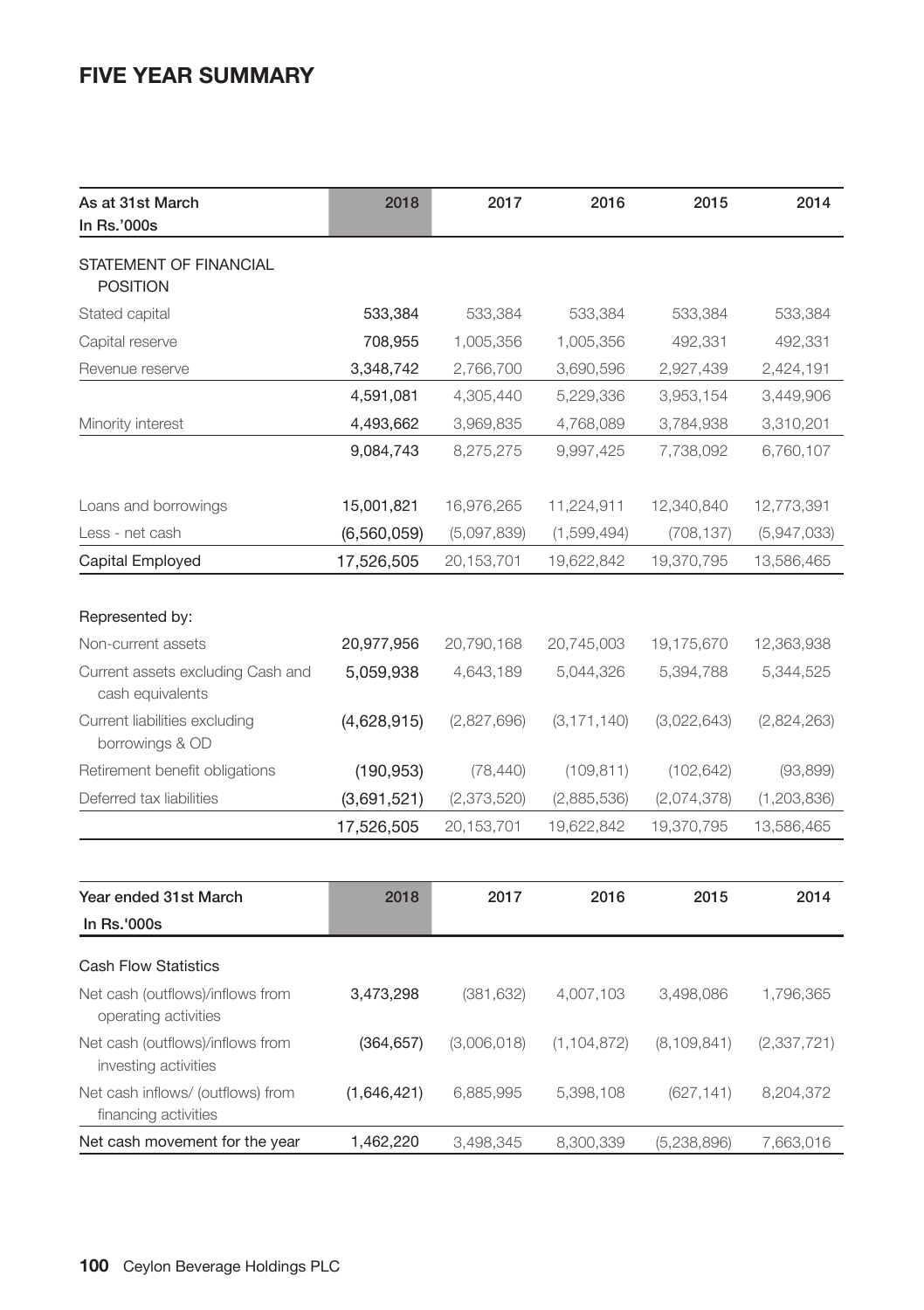| As at 31st March<br>In Rs.'000s              | 2018       | 2017       | 2016       | 2015       | 2014       |
|----------------------------------------------|------------|------------|------------|------------|------------|
| <b>RATIOS &amp; STATISTICS</b>               |            |            |            |            |            |
| <b>Operational Ratios</b>                    |            |            |            |            |            |
| Return on shareholders' funds (%)            | 16.61      | (20.19)    | 20.83      | 16.66      | 15.29      |
| Return on Capital Employed<br>(ROCE) (times) | 25.01      | (2.85)     | 20.42      | 15.70      | 16.86      |
| Equity to total assets (times)               | 3.77       | 4.00       | 2.96       | 3.48       | 3.64       |
| Assets turnover (times)                      | 0.95       | 0.70       | 1.24       | 1.20       | 1.05       |
| Gearing ratio (%)                            | 48.17      | 58.94      | 49.05      | 60.26      | 50.24      |
| Interest cover (times)                       | 2.94       | (0.41)     | 4.02       | 4.69       | 10.00      |
| Current ratio (times)                        | 0.92       | 0.87       | 0.94       | 0.84       | 1.11       |
| Quick asset ratio (times)                    | 0.79       | 0.69       | 0.65       | 0.53       | 0.86       |
| Earnings/(Loss) per share (Rs.)              | 36.34      | (41.41)    | 51.89      | 31.38      | 25.13      |
| Price earnings ratio (times)                 | 17.34      | (14.49)    | 11.18      | 22.31      | 19.89      |
| Market price per share (Rs.)                 | 630.30     | 600.00     | 580.00     | 700.10     | 500.00     |
| Dividends per share (Rs.)                    | 8.00       | 3.00       | 8.00       | 7.00       | 7.00       |
| Dividend payout ratio (%) (Company)          | 95.54      | 76.63      | 87.19      | 71.07      | 93.46      |
| Net assets per share (Rs.)                   | 218.75     | 205.14     | 249.16     | 188.35     | 164.37     |
| Market capitalisation (Rs. '000)             | 13,228,793 | 12,592,854 | 12,173,092 | 14,693,762 | 10.494.045 |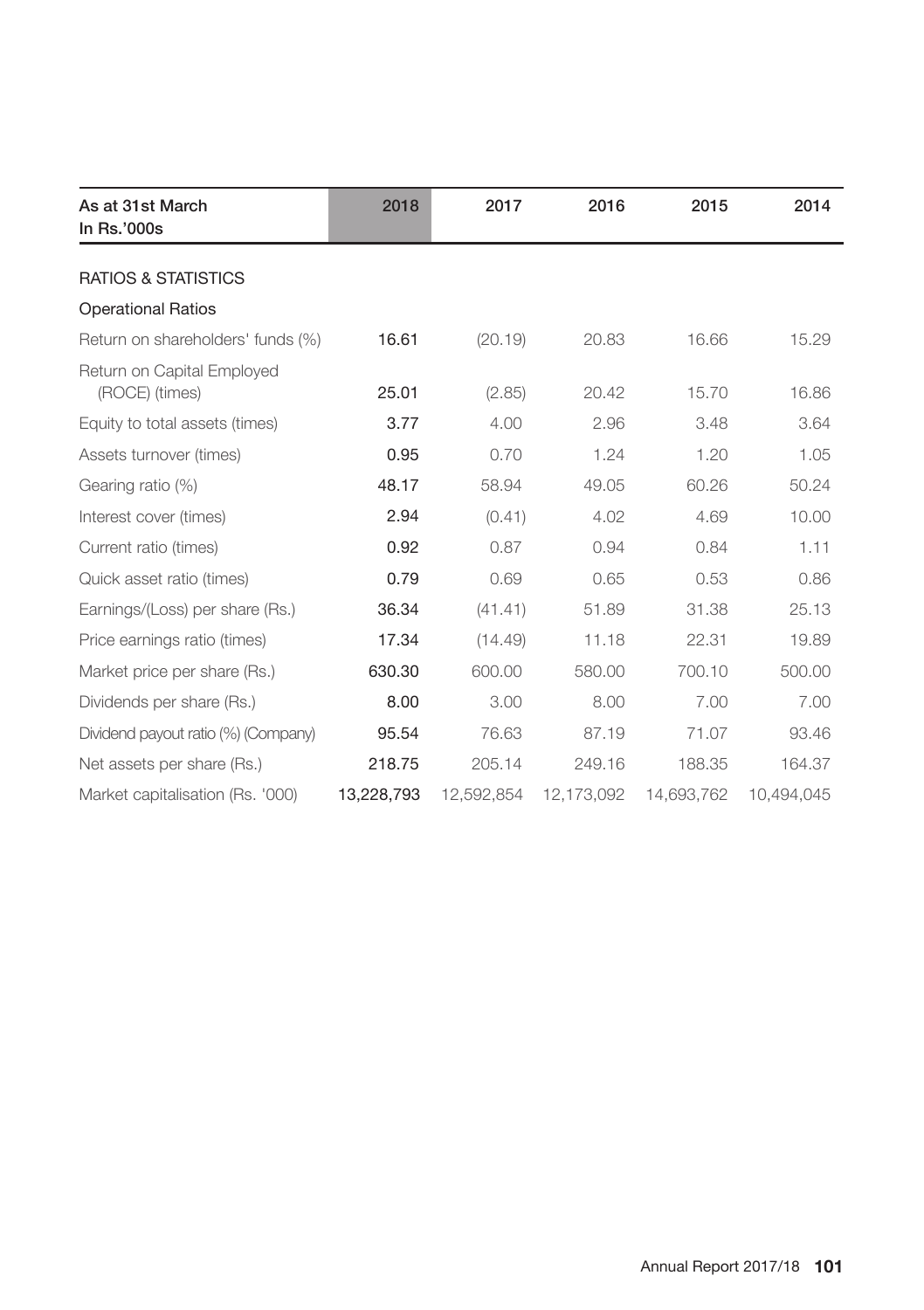# **STATEMENT OF COMPREHENSIVE INCOME - US\$**

|                                                         | Company |       | Group                    |            |
|---------------------------------------------------------|---------|-------|--------------------------|------------|
| For the year ended 31st March                           | 2018    | 2017  | 2018                     | 2017       |
| In USD '000s                                            |         |       |                          |            |
|                                                         |         |       |                          |            |
| Revenue                                                 | 1,640   | 1,129 | 207,873                  | 153,292    |
| Cost of sales                                           |         |       | (160,496)                | (126, 766) |
| Gross profit                                            | 1,640   | 1,129 | 47,377                   | 26,526     |
| Progressive insurance receipts on business interruption |         |       | 7,742                    | 6,641      |
| Other Income                                            |         |       | 363                      | 197        |
|                                                         | 1,640   | 1,129 | 55,482                   | 33,364     |
| Distribution expenses                                   |         |       | (21, 816)                | (18, 164)  |
| Administrative expenses                                 | (129)   | (101) | (8,098)                  | (8,860)    |
| Other expenses                                          |         |       | (2, 244)                 | (1, 411)   |
| Impairment of intangible assets                         |         | ÷     | $\overline{\phantom{a}}$ | (11, 110)  |
| Profit/(Loss) from Operations                           | 1,511   | 1,028 | 23,324                   | (6, 181)   |
| Reversal of unabsorbed VAT provision                    |         |       |                          | 2,257      |
| Stocks and PPE quantified and written-off to date due   |         |       |                          |            |
| to flood related damages                                |         |       |                          | (8,960)    |
| Progressive insurance receipts on property damage       |         |       | 4,832                    | 9,073      |
| Profit/(Loss) Before Finance Cost                       | 1,511   | 1,028 | 28,156                   | (3,811)    |
| Finance income                                          |         |       | 5,265                    | 2,839      |
| Finance costs                                           | (243)   | (285) | (14, 847)                | (12, 162)  |
| <b>Net Finance Costs</b>                                | (243)   | (285) | (9,582)                  | (9,323)    |
| Profit/(Loss) Before Taxation                           | 1,268   | 743   | 18,574                   | (13, 134)  |
| Income tax reversal /(expenses)                         | (139)   | (197) | (8,037)                  | 2,774      |
| Profit/(Loss) After Taxation                            | 1,129   | 546   | 10,537                   | (10, 360)  |
|                                                         |         |       |                          |            |
| Other Comprehensive Income                              |         |       |                          |            |
| Items that will never be reclassified to profit or loss |         |       |                          |            |
| Remeasurement of employee benefit obligation            |         |       | (263)                    | 172        |
| Deferred tax adjustment                                 |         |       | 105                      | (69)       |
| Deferred tax adjustment                                 | (574)   |       | (3, 119)                 |            |
| Total Other Comprehensive Income for the year           | (574)   |       | (3,277)                  | 103        |
| Total Comprehensive Income/(Expenses)                   | 555     | 546   | 7,260                    | (10, 257)  |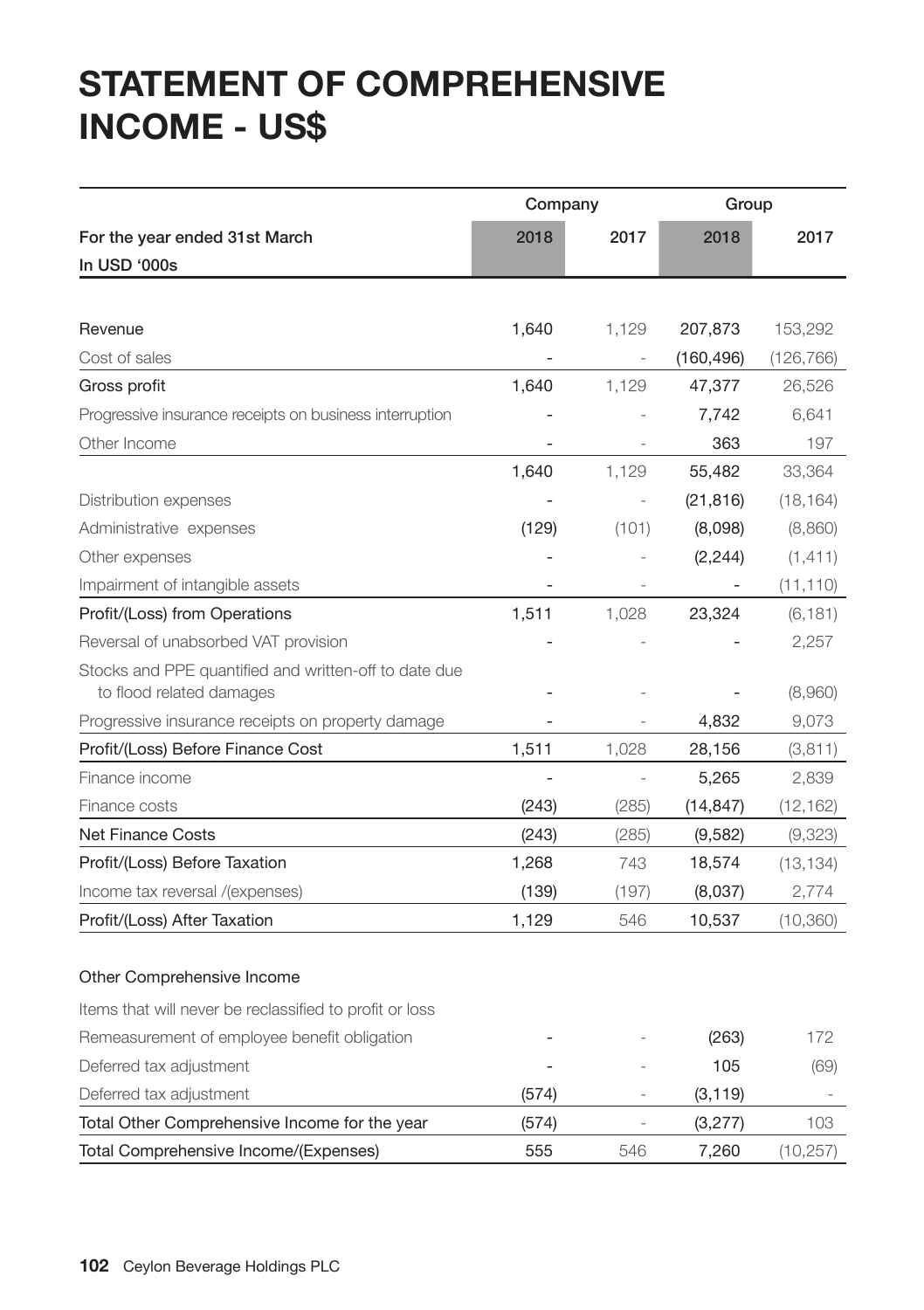|                                            |       | Company |        | Group     |  |
|--------------------------------------------|-------|---------|--------|-----------|--|
| For the year ended 31st March              | 2018  | 2017    | 2018   | 2017      |  |
| In USD '000s                               |       |         |        |           |  |
| Profit Attributable to                     |       |         |        |           |  |
| - Equity Holders of the Company            | 1,129 | 546     | 4,899  | (5, 771)  |  |
| - Minority Shareholders                    |       |         | 5,638  | (4,589)   |  |
| Profit/(Loss) Available for Appropriation  | 1,129 | 546     | 10,537 | (10, 360) |  |
| Total Comprehensive Income Attributable to |       |         |        |           |  |
| - Equity Holders of the Company            | 555   | 546     | 2,914  | (5, 717)  |  |
| - Minority Shareholders                    |       |         | 4,346  | (4,540)   |  |
| Profit/(Loss) Available for Appropriation  | 555   | 546     | 7.260  | (10, 257) |  |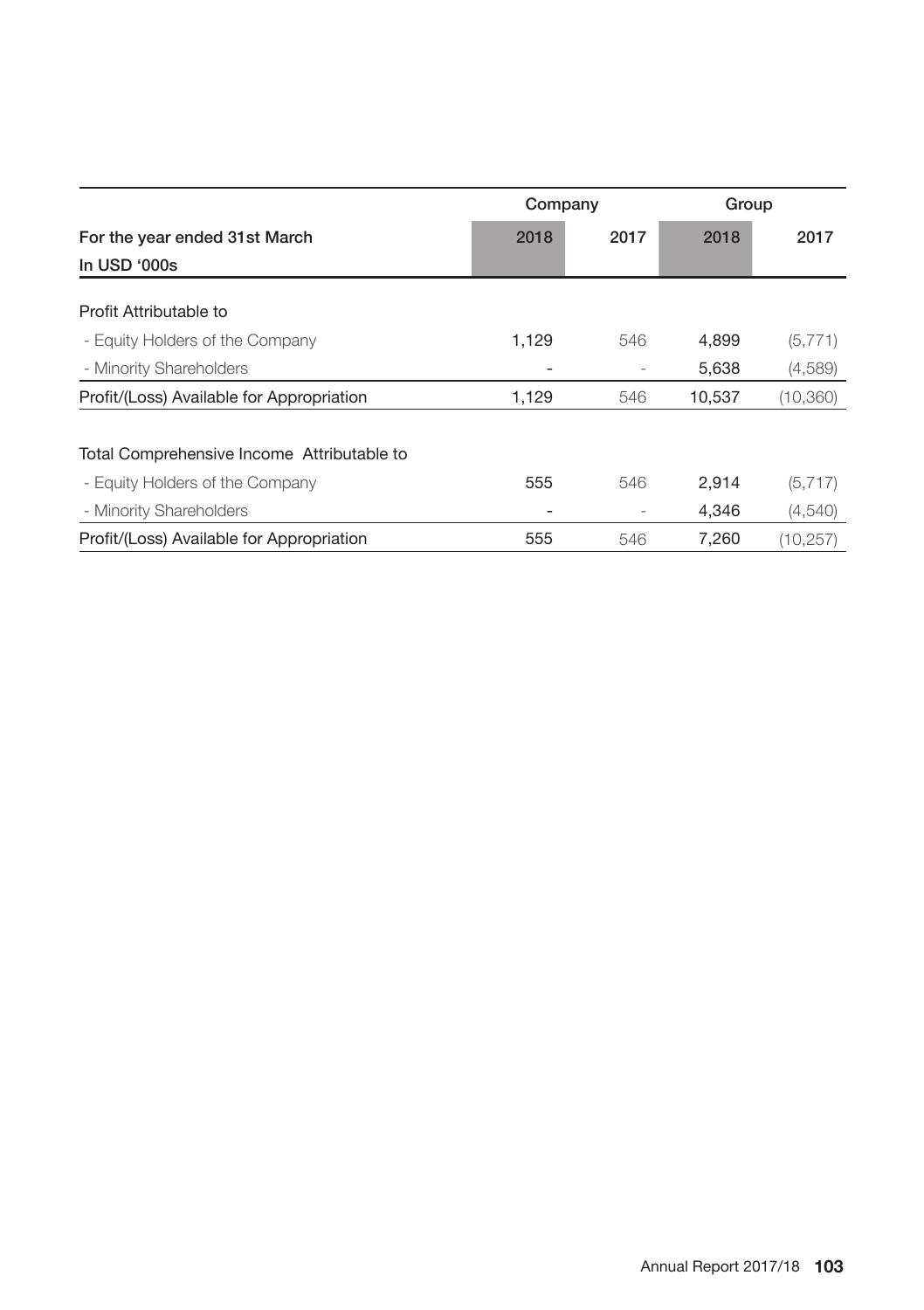# **STATEMENT OF FINANCIAL POSITION - US\$**

|                                                         | Company |        | Group   |         |
|---------------------------------------------------------|---------|--------|---------|---------|
| As at 31st March                                        | 2018    | 2017   | 2018    | 2017    |
| In USD '000s                                            |         |        |         |         |
| <b>ASSETS</b>                                           |         |        |         |         |
| <b>Non-Current Assets</b>                               |         |        |         |         |
| Property, plant & equipment                             | 2,103   | 2,156  | 117,319 | 118,686 |
| Intangible assets                                       |         |        | 15,544  | 16,042  |
| Investments in subsidiaries                             | 12,521  | 12,812 |         |         |
| Loan to operators                                       |         |        | 339     | 352     |
| <b>Total Non-Current Assets</b>                         | 14,624  | 14,968 | 133,202 | 135,080 |
|                                                         |         |        |         |         |
| <b>Current Assets</b>                                   |         |        |         |         |
| Inventories                                             |         |        | 12,129  | 16,466  |
| Trade & other receivables                               | 64      | 120    | 19,862  | 13,471  |
| Amounts due from related companies                      | 685     | 259    | 35      | 215     |
| <b>Current Taxation</b>                                 |         |        | 103     | 16      |
| Cash and cash equivalents                               | 229     |        | 51,941  | 49,673  |
| <b>Total Current Assets</b>                             | 978     | 379    | 84,070  | 79,841  |
| <b>Total Assets</b>                                     | 15,602  | 15,347 | 217,272 | 214,921 |
|                                                         |         |        |         |         |
| <b>EQUITY AND LIABILITIES</b>                           |         |        |         |         |
| Equity                                                  |         |        |         |         |
| Stated capital                                          | 9,198   | 9,198  | 9,198   | 9,198   |
| Capital reserves                                        | 1,558   | 2,175  | 4,502   | 6,532   |
| Revenue reserves                                        | 320     | 492    | 15,452  | 12,245  |
| Equity Attributable To Equity Holders of the<br>Company | 11,076  | 11,865 | 29,152  | 27,975  |
| Non - controlling interest                              |         |        | 28,533  | 25,793  |
| <b>Total Equity</b>                                     | 11,076  | 11,865 | 57,685  | 53,768  |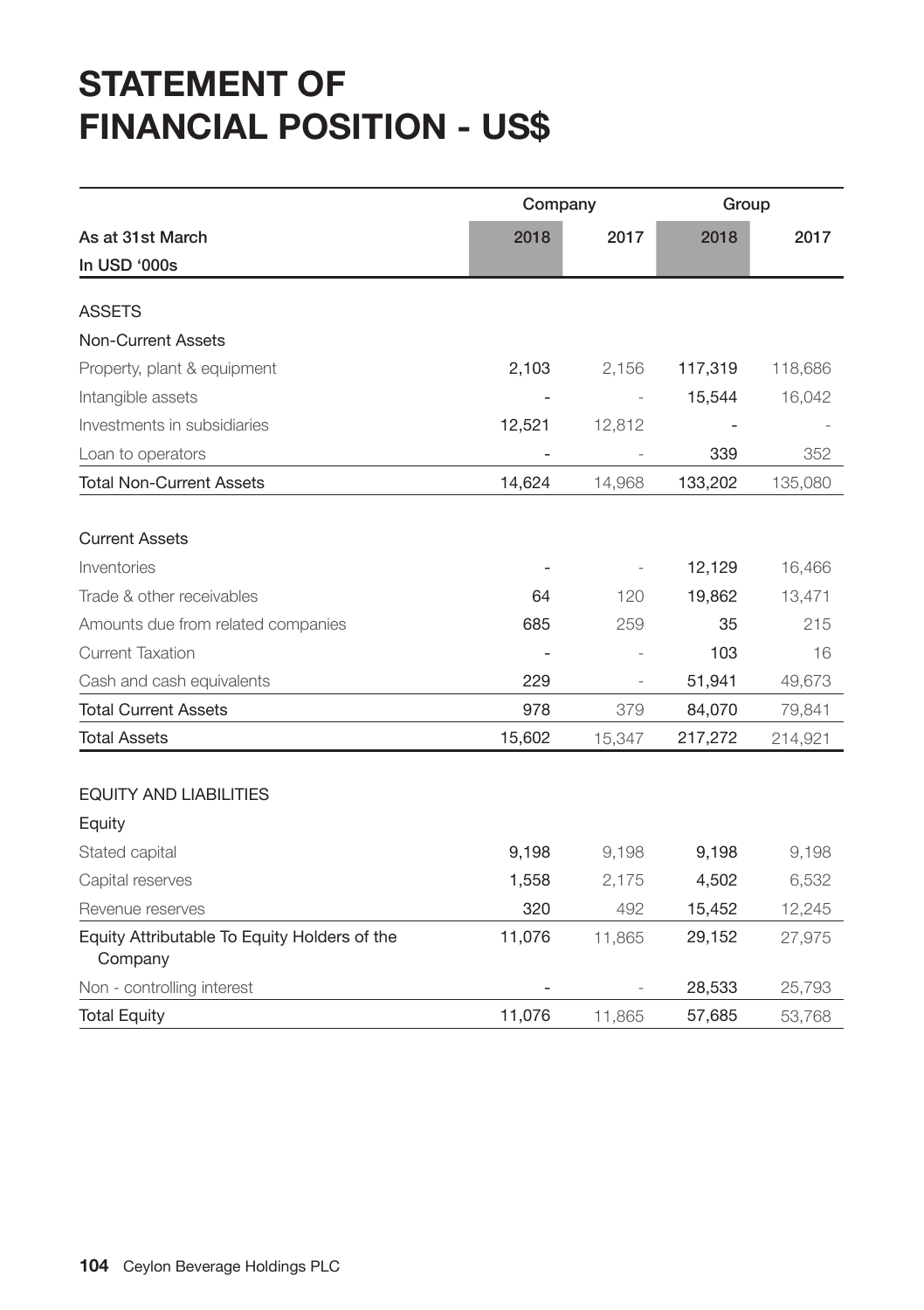|                                       |        | Company |         | Group   |  |
|---------------------------------------|--------|---------|---------|---------|--|
| As at 31st March                      | 2018   | 2017    | 2018    | 2017    |  |
| In USD '000s                          |        |         |         |         |  |
| Non - Current Liabilities             |        |         |         |         |  |
| <b>Debentures</b>                     |        |         | 12,699  | 19,484  |  |
| Loans and borrowings                  | 540    | 1,353   | 31,111  | 33,741  |  |
| Employee benefits                     |        |         | 1,212   | 510     |  |
| Deferred tax liabilities              | 571    | 4       | 23,440  | 15,421  |  |
| <b>Total Non- Current Liabilities</b> | 1,111  | 1,357   | 68,462  | 69,156  |  |
|                                       |        |         |         |         |  |
| <b>Current Liabilities</b>            |        |         |         |         |  |
| Trade and other payables              | 96     | 80      | 8,837   | 4,896   |  |
| Amounts due to related companies      | 2,503  |         | 670     | 940     |  |
| Refundable deposits                   |        |         | 7,393   | 6,558   |  |
| <b>Tax liabilities</b>                | 25     | 43      | 12,492  | 5,977   |  |
| Debentures                            |        |         | 7,052   | 6,094   |  |
| Loans and borrowings                  | 791    | 842     | 44,394  | 50,981  |  |
| Bank overdraft                        |        | 1,160   | 10,287  | 16,551  |  |
| <b>Total Current Liabilities</b>      | 3,415  | 2,125   | 91,125  | 91,997  |  |
| <b>Total Liabilities</b>              | 4,526  | 3,482   | 159,587 | 161,153 |  |
| <b>Total Equity and Liabilities</b>   | 15,602 | 15,347  | 217,272 | 214,921 |  |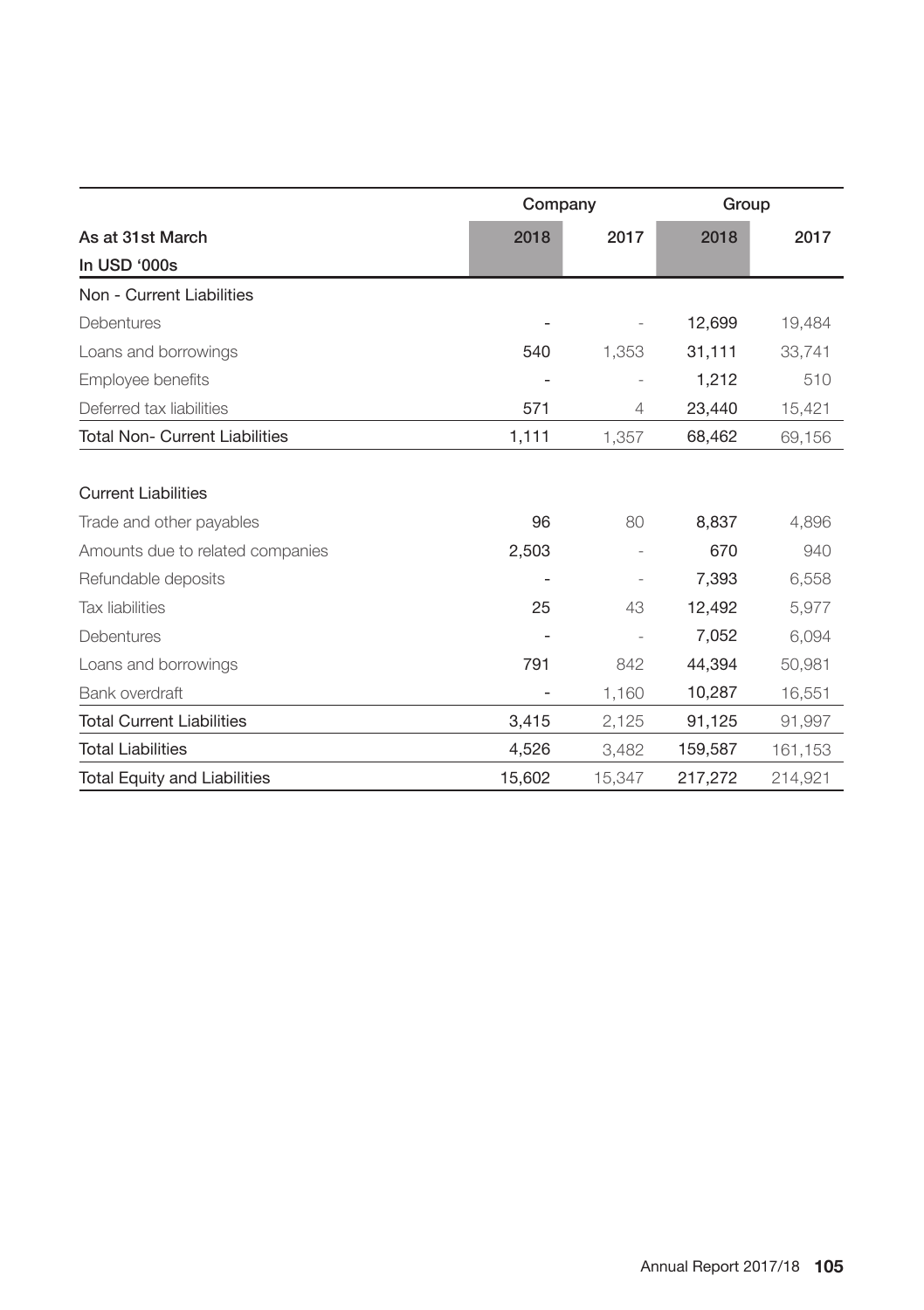## **1 BASIS OF CONVERSION**

The translation of Sri Lankan Rupee amounts into US Dollar amounts is solely for the convenience of the shareholders, investors, bankers and other users of Financial Statements.

The translation of the Financial Statements into US Dollars were affected based on the following exchange rates:

| As at 31st March<br>In USD '000s   |                 | 2018   | 2017   |
|------------------------------------|-----------------|--------|--------|
| Income statement                   | Average rate    | 155.69 | 150.59 |
| Monetary assets and liabilities    | Closing rate    | 157.49 | 153.91 |
| Non-current assets and liabilities | Closing rate    | 157.49 | 153.91 |
| Ordinary share capital             | Historical rate | 57.99  | 57.99  |

## **2 REVENUE**

|                               | Company |                          | Group   |         |
|-------------------------------|---------|--------------------------|---------|---------|
| For the year ended 31st March | 2018    | 2017                     | 2018    | 2017    |
| In USD '000s                  |         |                          |         |         |
| Dividend income               | 1,036   | 758                      |         |         |
| Royalty income                | 604     | 371                      |         |         |
| <b>Brewery</b>                |         | $\overline{\phantom{a}}$ | 194,079 | 139,269 |
| Retail Trade                  |         |                          | 13,794  | 14,023  |
|                               | 1,640   | 1,129                    | 207,873 | 153,292 |
|                               |         |                          |         |         |
| Local revenue                 | 1,640   | 1,129                    | 204,724 | 151,490 |
| Export revenue                |         |                          | 3,149   | 1,802   |
|                               | 1,640   | 1,129                    | 207,873 | 153,292 |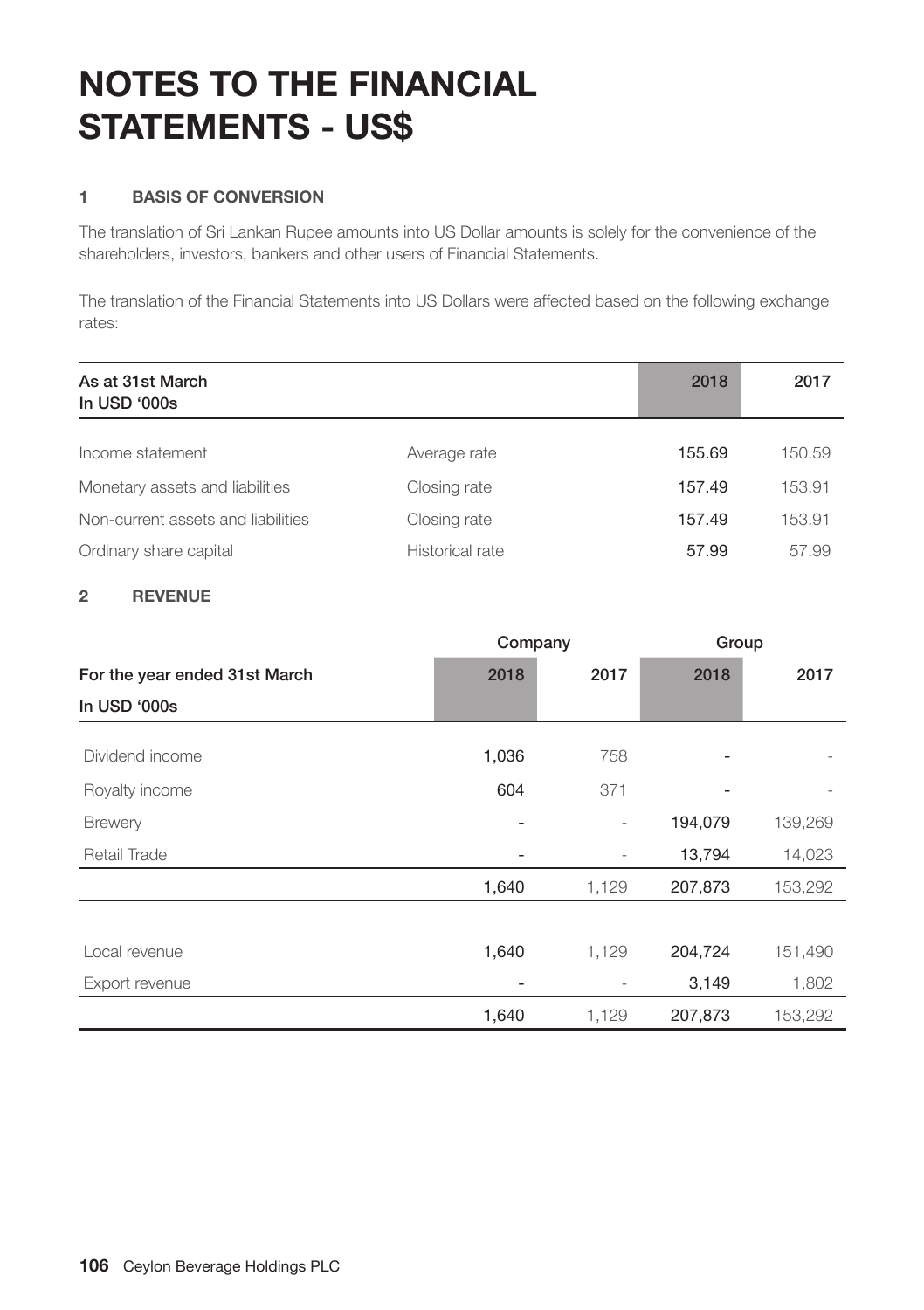# **FIVE YEAR SUMMARY - US\$**

| Year ended 31st March<br>In US\$ '000s                                                | 2018       | 2017       | 2016       | 2015      | 2014       |
|---------------------------------------------------------------------------------------|------------|------------|------------|-----------|------------|
| Revenue                                                                               | 207,873    | 153,292    | 256,720    | 243,673   | 194,991    |
| Other income                                                                          | 363        | 197        | 150        | 2,988     | 178        |
| Progressive insurance receipts on<br>business interruption                            | 7,742      | 6,641      |            |           |            |
|                                                                                       | 215,978    | 160,130    | 256,870    | 246,661   | 195,169    |
| Total expenditure                                                                     | (192, 654) | (155, 201) | (228, 834) | (218,946) | (177, 883) |
| Impairment of intangible assets                                                       |            | (11, 110)  |            |           |            |
| Profit/(loss) from operating activities<br>before exceptional expenses                | 23,324     | (6, 181)   | 28,036     | 27,715    | 17,286     |
| Loss on disposal and impairment of PPE                                                |            |            |            | (2, 278)  |            |
| Profit/(loss) From Operations Before<br>Expenses Relating to New Investment           | 23,324     | (6, 181)   | 28,036     | 25,437    | 17,286     |
| Progressive insurance receipts on<br>property damage                                  | 4,832      | 9,073      |            |           |            |
| Stocks and PPE quantified and written-<br>off to date due to flood related<br>damages |            | (8,960)    |            |           |            |
| Reversal of unabsorbed VAT provision                                                  |            | 2,257      |            |           |            |
| Expenses relating to new investment                                                   |            |            |            | (2,556)   |            |
| Net finance costs                                                                     | (9,582)    | (9,324)    | (6,970)    | (4,882)   | (1,728)    |
| Profit/(loss) Before Taxation                                                         | 18,574     | (13, 134)  | 21,066     | 17,999    | 15,558     |
| Income tax reversal/(expense)                                                         | (8,037)    | 2,774      | (6, 495)   | (8, 267)  | (6,740)    |
| Profit/(loss) for the year                                                            | 10,537     | (10, 360)  | 14,571     | 9,732     | 8,818      |
| Total other comprehensive Income/<br>(loss) for the year                              | (3,277)    | 103        | 5,565      | (60)      | (8)        |
| Total comprehensive Income/(loss) for<br>the year                                     | 7,260      | (10, 257)  | 20,136     | 9,672     | 8,810      |
| Dividends - Ordinary                                                                  | 1,078      | 418        | 1,175      | 1,108     | 1,108      |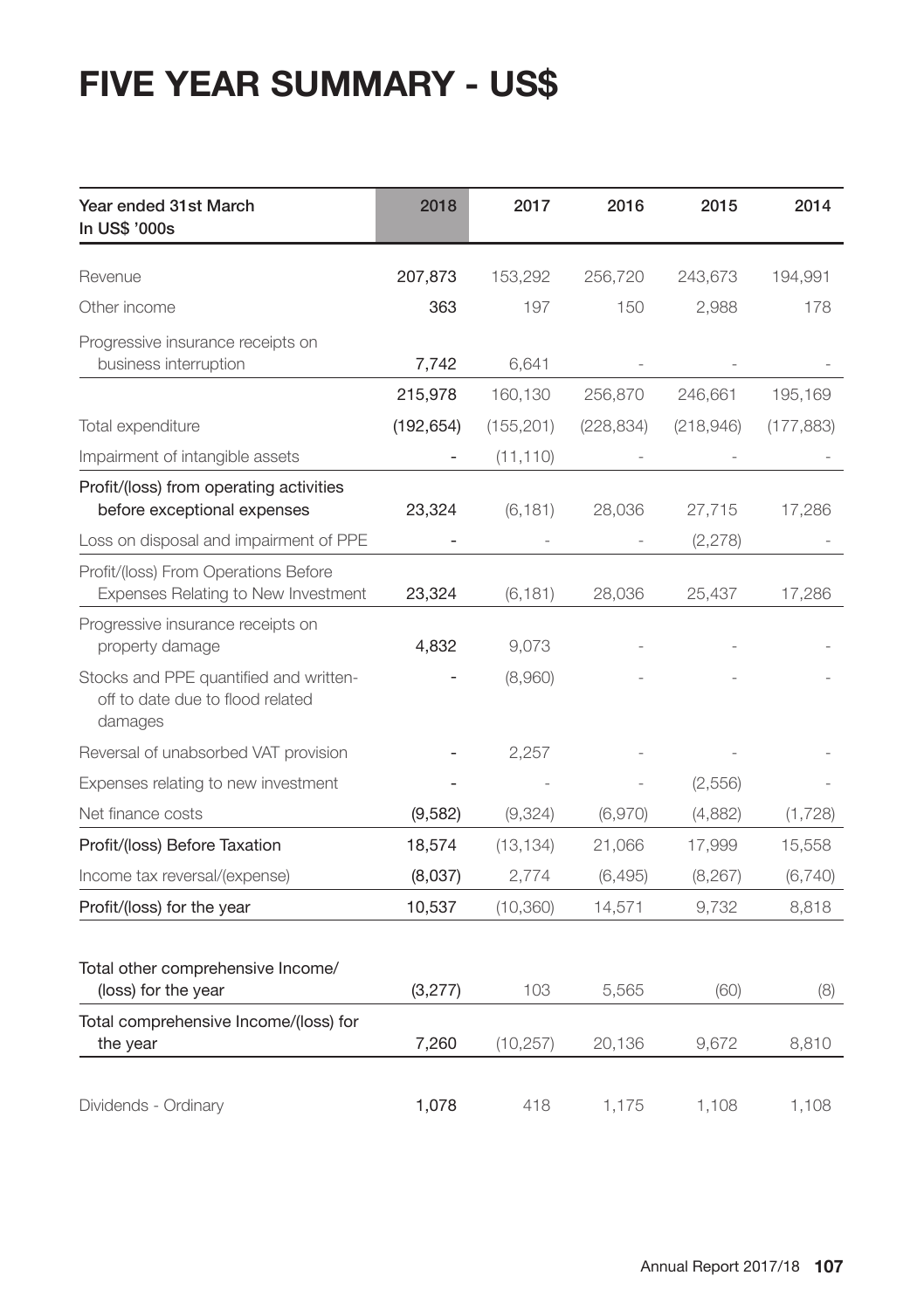## **FIVE YEAR SUMMARY - US\$**

| As at 31st March<br>In US\$ '000s                     | 2018      | 2017      | 2016      | 2015      | 2014      |
|-------------------------------------------------------|-----------|-----------|-----------|-----------|-----------|
| STATEMENT OF FINANCIAL<br><b>POSITION</b>             |           |           |           |           |           |
| Share capitals                                        | 9,198     | 9,198     | 9,198     | 9,198     | 9,198     |
| Capital reserves                                      | 4,502     | 6,532     | 6,849     | 3,654     | 3,725     |
| Revenue reserves                                      | 15,452    | 12,245    | 19,580    | 16,488    | 13,181    |
|                                                       | 29,152    | 27,975    | 35,627    | 29,340    | 26,104    |
| Minority interest                                     | 28,533    | 25,793    | 32,485    | 28,093    | 25,045    |
|                                                       | 57,685    | 53,768    | 68,112    | 57,433    | 51,149    |
| Loans and borrowings                                  | 95,256    | 110,299   | 76,474    | 91,597    | 96,644    |
| Less - Cash                                           | (41, 654) | (33, 122) | (10, 897) | (5,256)   | (44, 995) |
| Capital Employed                                      | 111,287   | 130,945   | 133,689   | 143,774   | 102,798   |
| Represented by:                                       |           |           |           |           |           |
| Non-current assets                                    | 133,202   | 135,080   | 141,334   | 142,327   | 93,547    |
| Current assets excluding Cash<br>and cash equivalents | 32,129    | 30,168    | 34,367    | 40,041    | 40,437    |
| Current liabilities excluding<br>borrowings & OD      | (29, 392) | (18, 372) | (21, 605) | (22, 435) | (21, 368) |
| Retirement benefit obligations                        | (1, 212)  | (510)     | (748)     | (762)     | (710)     |
| Deferred tax liabilities                              | (23, 440) | (15, 421) | (19, 659) | (15, 397) | (9, 108)  |
|                                                       | 111,287   | 130,945   | 133,689   | 143,774   | 102,798   |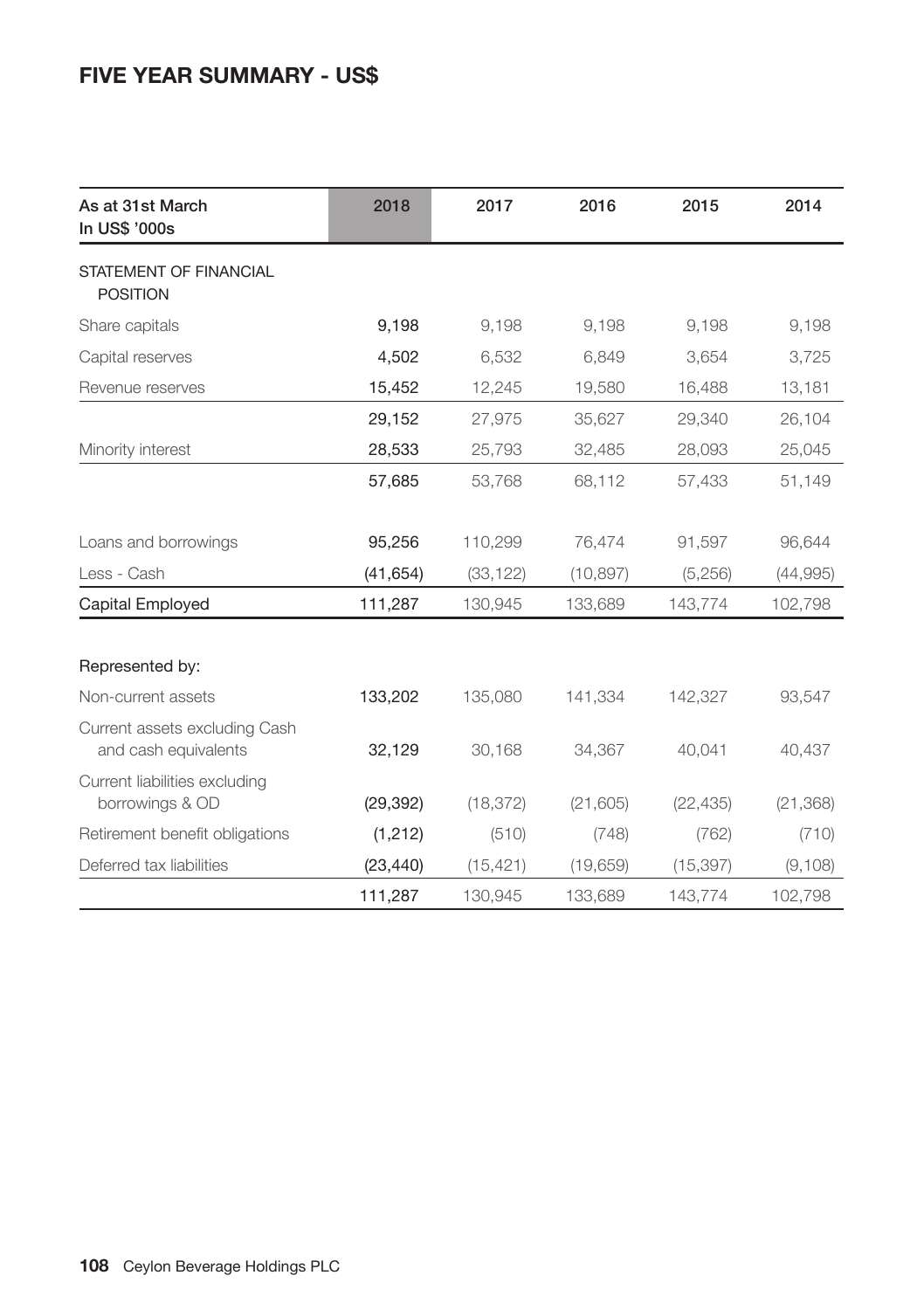## **INFORMATION TO SHAREHOLDERS & INVESTORS**

#### **1 STOCK EXCHANGE LISTING**

Ceylon Beverage Holdings PLC is a Public Quoted Company, the issued ordinary shares of which are listed on the Diri Savi Board of the Colombo Stock Exchange of Sri Lanka.

The Stock Exchange code for Ceylon Beverage Holdings PLC shares is "BREW".

The Market Value of the Company's share as at 31st March 2018 was Rs. 630.30 per share (31st March 2017 - Rs.600/-)

#### **2 ORDINARY SHAREHOLDERS**

| As at 31st March       | 2018 | 2017 |
|------------------------|------|------|
| Number of shareholders | 975  | 964  |

#### **3 FREQUENCY DISTRIBUTION OF SHAREHOLDINGS AS AT 31ST MARCH 2018**

| Distribution of     |                          | Residents        |               |                          | Non-Residents           |               |                          | Total            |        |
|---------------------|--------------------------|------------------|---------------|--------------------------|-------------------------|---------------|--------------------------|------------------|--------|
| <b>Shares</b>       | No. of<br><b>Members</b> | No. of<br>Shares | $\frac{0}{0}$ | No. of<br><b>Members</b> | No. of<br><b>Shares</b> | $\frac{0}{0}$ | No. of<br><b>Members</b> | No. of<br>Shares | $\%$   |
| $1 - 1.000$         | 792                      | 119.088          | 0.57          | 60                       | 15.028                  | 0.07          | 852                      | 134.116          | 0.64   |
| 1001 - 10.000       | 80                       | 251.135          | 1.20          | 32                       | 83.240                  | 0.40          | 112                      | 334.375          | 1.59   |
| 10,001 - 100,000    | 2                        | 105.305          | 0.50          | 4                        | 167.419                 | 0.80          | 6                        | 272.724          | 1.30   |
| 100.001 - 1.000.000 |                          |                  | ۰             | 2                        | 935.000                 | 4.45          | $\overline{2}$           | 935.000          | 4.46   |
| Above 1,000,000     |                          | 1 15.726.912     | 74.93         |                          | 3.584.963               | 17.08         |                          | 3 19.311.875     | 92.01  |
| Grand Total         |                          | 875 16.202.440   | 77.20         | 100                      | 4.785.650               | 22.80         |                          | 975 20.988.090   | 100.00 |

### **4 CATEGORIES OF SHAREHOLDERS**

| As at 31st March 2018 | No. of<br><b>Shareholders</b> | No. of<br><b>Shares</b> | $\%$   |
|-----------------------|-------------------------------|-------------------------|--------|
| Individual            | 898                           | 507.118                 | 2.42   |
| Institutions          | 77                            | 20.480.972              | 97.58  |
| Total                 | 975                           | 20,988,090              | 100.00 |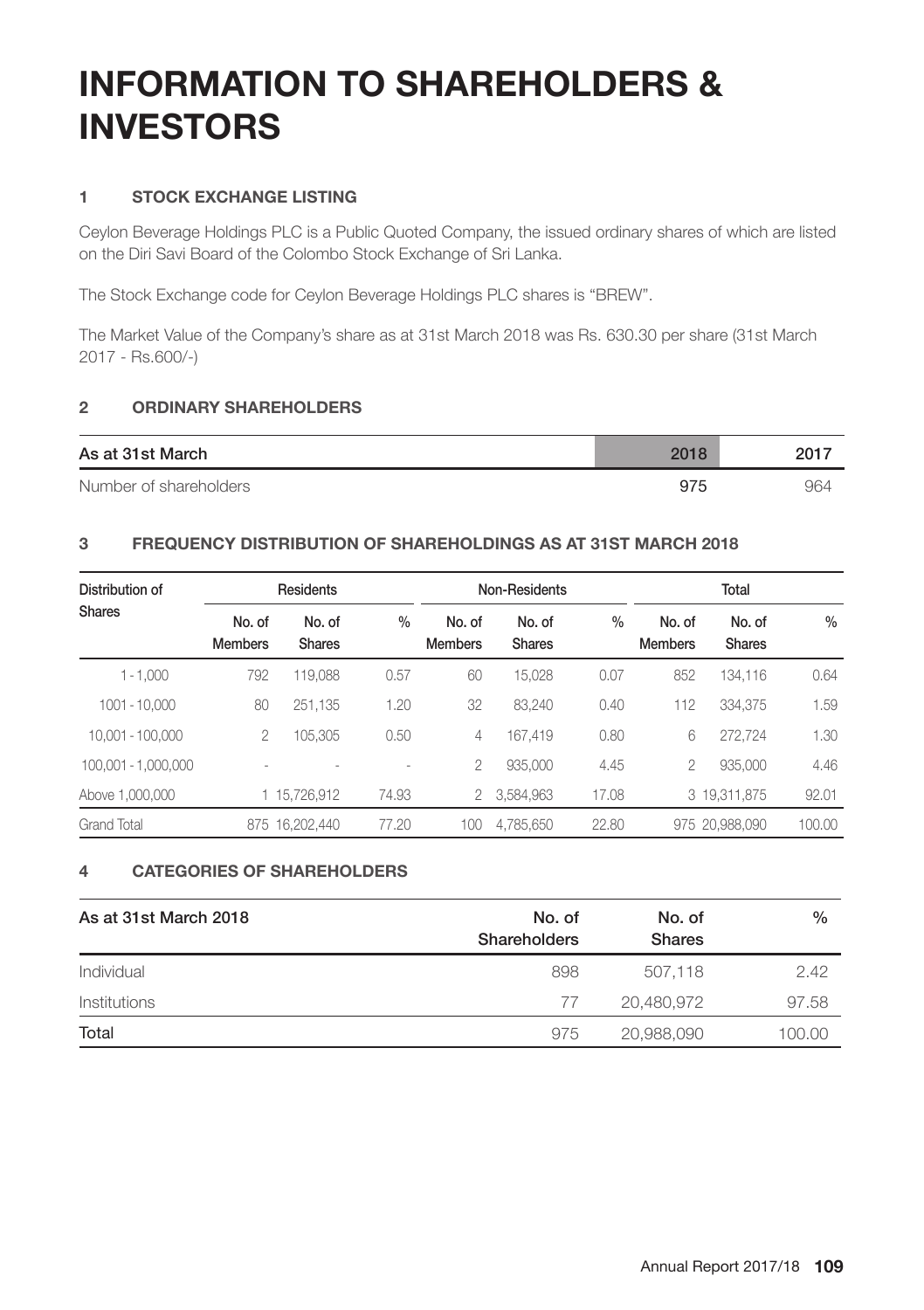### **INFORMATION TO SHAREHOLDERS & INVESTORS**

**5** The number of shares held by non-residents as at 31st March 2018 was 4,785,650 (2017 - 4,769,877) which amounts to 22.80% (2017 - 22.73%) of the total number of shares in issue.

#### **6 Public Holding**

The Company is in compliance with the Minimum Public Holding requirements for Companies listed on the Diri Savi Board as per Rule 7.13.1 (b) of the Listing Rules of the Colombo Stock Exchange, under Option 1, i.e. Float-Adjusted Market Capitalisation of Rs.1 Billion with 200 Public Shareholders and a Public Holding percentage of 7.5%.

#### The Company's Public Holding as at 31st March 2018

| Market Capitalisation of the Public Holding      | Rs. 3.25 Billion |
|--------------------------------------------------|------------------|
| Percentage of ordinary shares held by the public | 24.60%           |
| Number of Public Shareholders                    | 956              |

#### **7 MARKET PERFORMANCE - ORDINARY SHARES**

| For The year ended 31st March    | 2018    | 2017   |
|----------------------------------|---------|--------|
| Highest (Rs.)                    | 810.00  | 799.90 |
| Lowest (Rs.)                     | 487.00  | 562.00 |
| Value of Shares Traded (Rs.'000) | 269.939 | 10.711 |

### **8 MARKET CAPITALISATION**

The market capitalisation of the Company, which is the number of ordinary shares in issue multiplied by the market value of a share, was Rs. 13,228,793,127/- as at 31st March 2018 (31st March 2017 - Rs.12,592,854,000/-).

#### **9 DIVIDENDS**

- **9.1** A First & Final Dividend of Rs.1/- per ordinary share for the year ended 31st March 2017 was paid to the Shareholders on 31st July 2017.
- **9.2** A First Interim Dividend of Rs.7/- per ordinary share for the year ended 31st March 2018 was paid to the Shareholders on 22nd March 2018.

#### **10 NUMBER OF EMPLOYEES**

There were no employees as at the reporting date.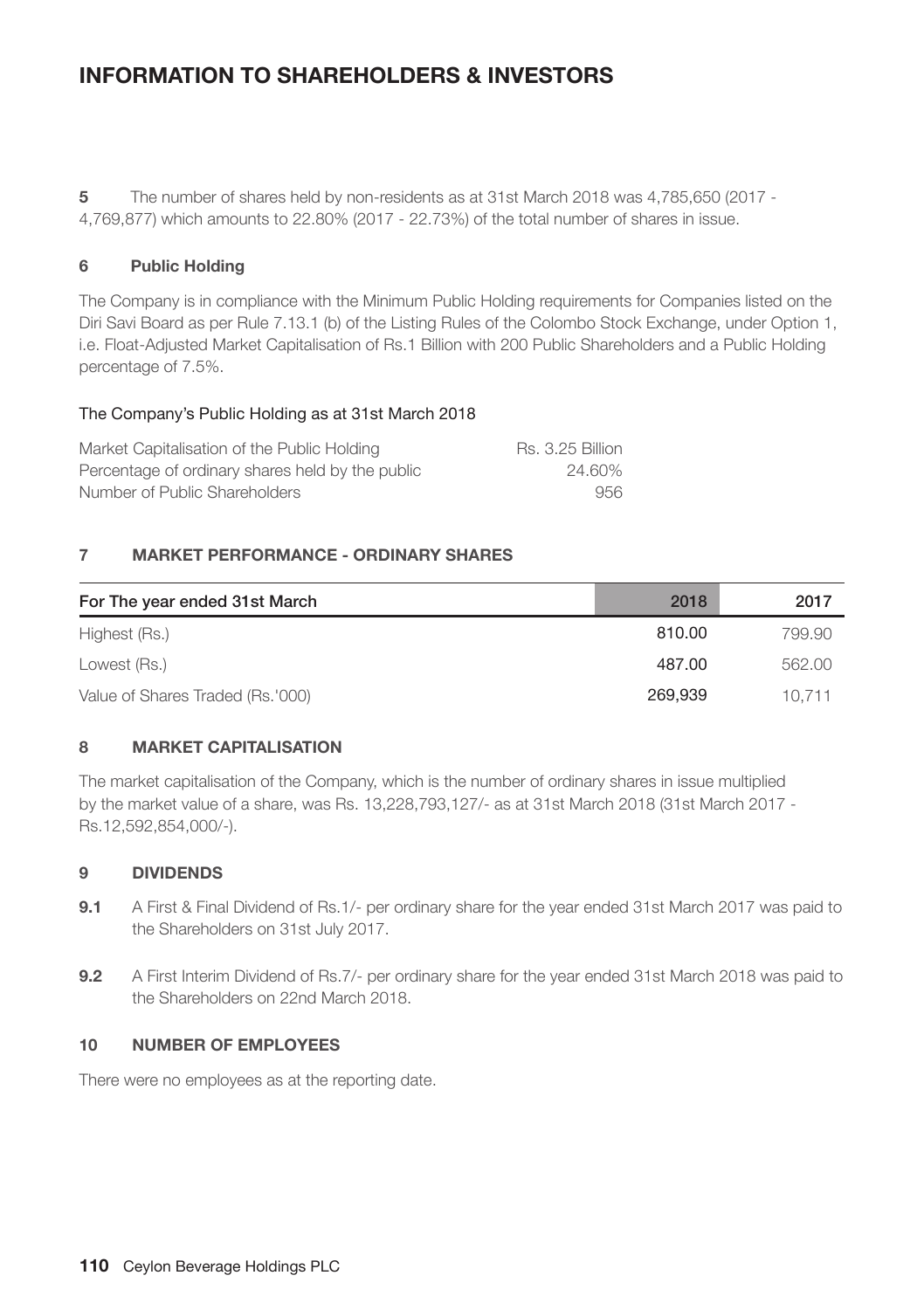# **GLOSSARY OF FINANCIAL TERMS**

#### **APPROPRIATIONS**

Apportioning of earnings as dividends, capital and revenue reserves.

#### **CAPITAL RESERVES**

Reserves identified for specified purposes and considered not available for distribution.

#### **CASH EQUIVALENTS**

Liquid investments with original maturities of six months or less.

#### **CONTINGENT LIABILITIES**

Conditions or situations at the Balance Sheet date, the financial effects of which are to be determined by future events which may or may not occur.

#### **CURRENT RATIO**

Current assets divided by current liabilities.

#### **DEBT**

Total borrowings, less cash and cash equivalents.

#### **DIVIDEND COVER**

Post tax profit after preference dividend, divided by gross dividend. It measures the number of times dividends are covered by distributable profits.

#### **DIVIDEND PER ORDINARY SHARE**

Dividends paid and proposed, divided by the number of ordinary shares in issue which ranked for those dividends.

### **DIVIDEND PAYOUT RATIO**

The percentage of earnings paid to shareholders in dividends.

### **EARNINGS PER ORDINARY SHARE**

Profits attributable to ordinary shareholders divided by the number of ordinary shares in issue and ranking for dividend.

#### **EQUITY**

Ordinary share capital plus reserves.

### **EVENTS OCCURRING AFTER THE BALANCE SHEET DATE**

Significant events that occur between the Balance Sheet date and the date on which financial statements are authorised for issue.

#### **GEARING**

Ratio of Borrowings to capital employed.

#### **INTEREST COVER**

Profits before tax and interest charges divided by interest charges.

#### **MARKET CAPITALISATION**

The Market value of a company at a given date obtained by multiplying the market price of a share by the number of issued ordinary shares.

#### **NET ASSETS PER ORDINARY SHARE**

Total assets less liabilities excluding preference share capital divided by the number of ordinary shares in issue. This represents the theoretical value per share if the Company is broken up.

#### **PRICE EARNINGS RATIO - (P/ E)**

Market price of a share divided by earnings per share

#### **RELATED PARTIES**

Parties who could control or significantly influence the financial and operating decisions / policies of the business.

#### **REVENUE RESERVES**

Reserves considered as being available for future distribution and appropriations.

#### **VALUE ADDITION**

The quantum of wealth generated by the activities of the Company

#### **WORKING CAPITAL**

Capital required to finance the day-to-day operations (current assets less current liabilities).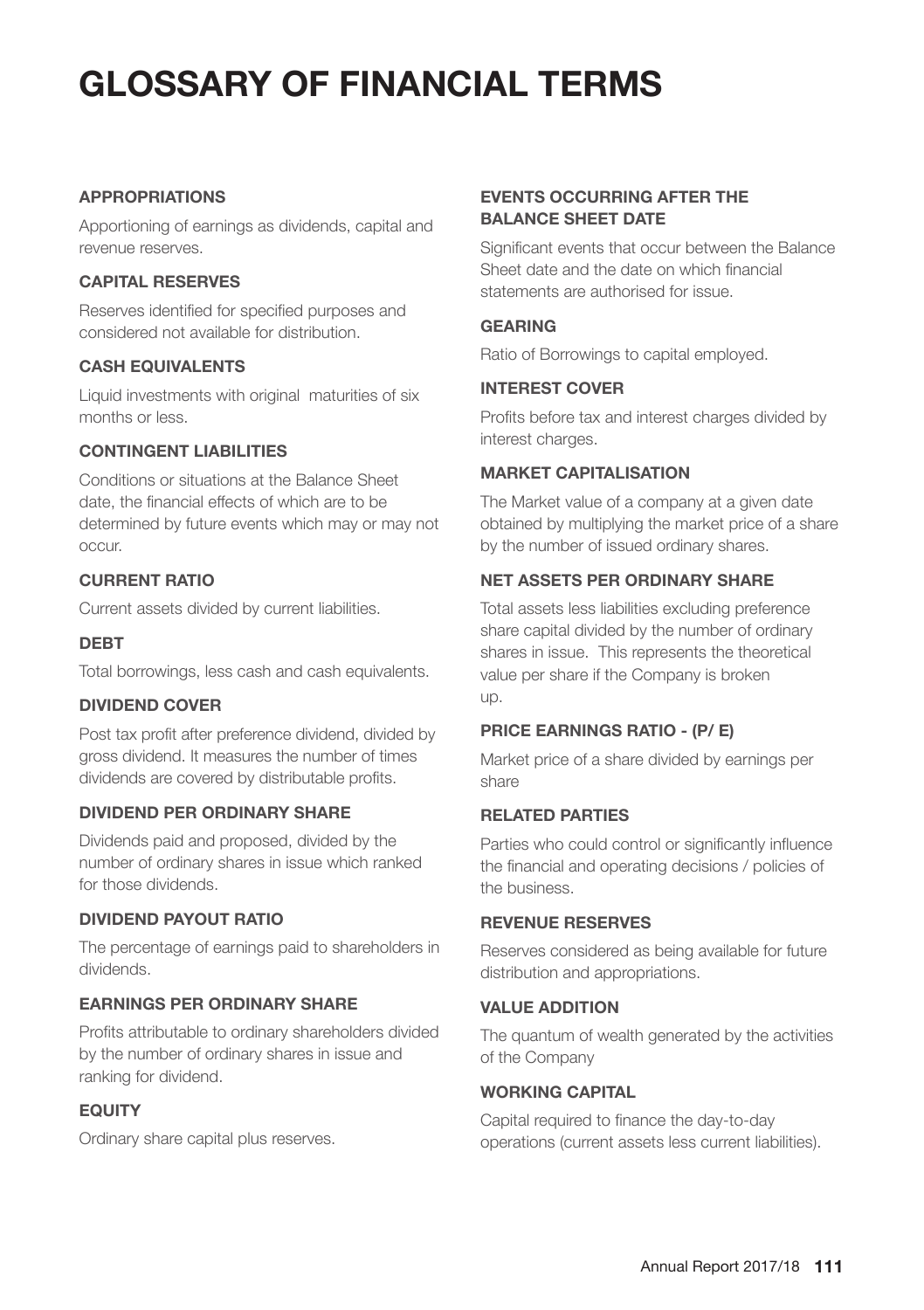## **NOTES**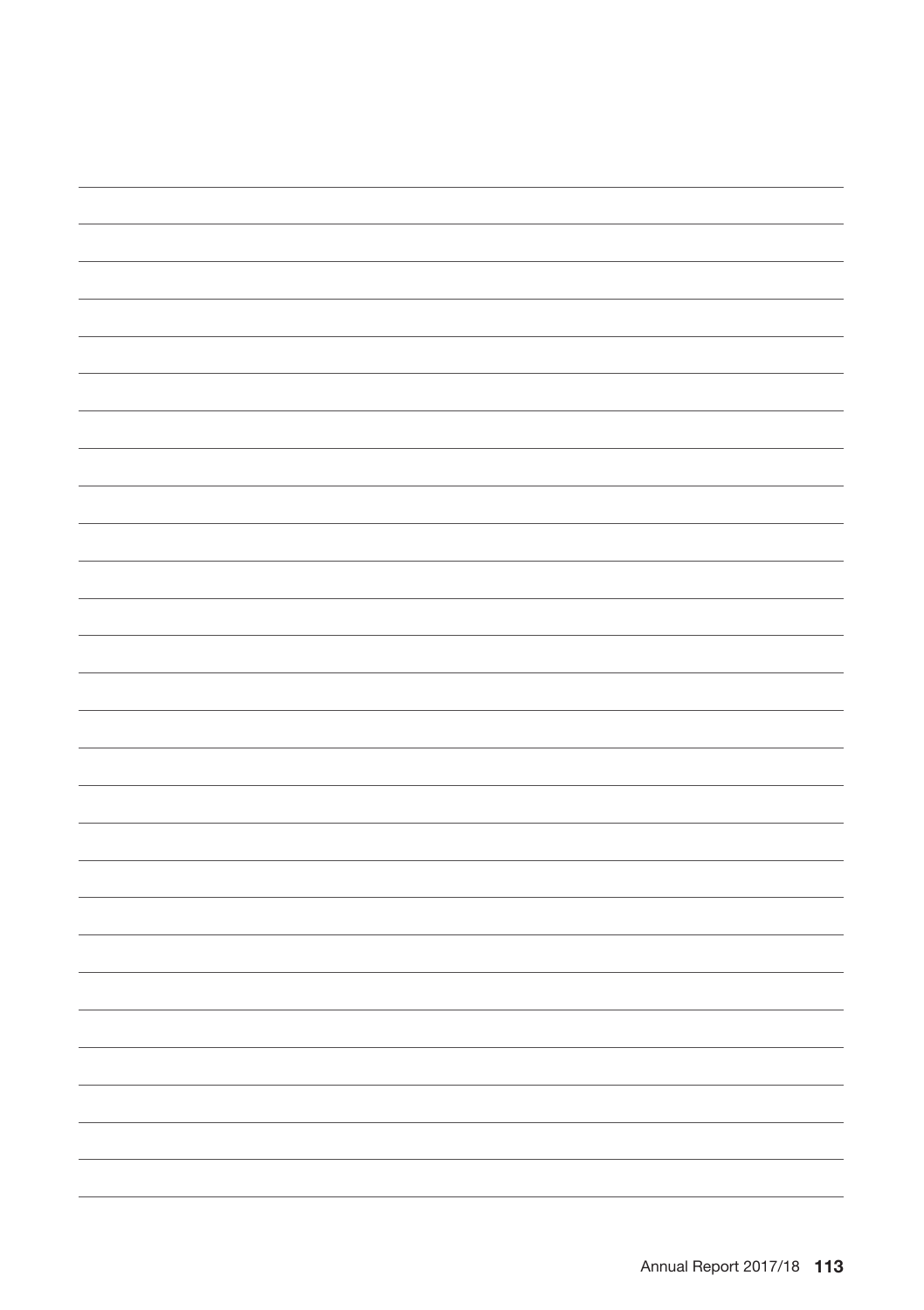# **NOTICE OF MEETING**

NOTICE IS HEREBY GIVEN that the One Hundred and Seventh Annual General Meeting of CEYLON BEVERAGE HOLDINGS PLC will be held on Friday, 20th July 2018 at 4.00 p.m. at the Auditorium of The Institute of Chartered Accountants of Sri Lanka (Ground Floor), 30A, Malalasekara Mawatha, Colombo 07, Sri Lanka for the following purposes:

- 1. To consider the Annual Report of the Board of Directors including the Financial Statements for the financial year ended 31st March 2018 together with the Report of the Auditors thereon.
- 2. To re-elect Mr. R. H. Meewakkala as a Director in terms of Article 68 of the Articles of Association of the Company.
- 3. To re-elect Mr. D. C. R. Gunawardena, who retires by rotation in terms of Articles 72, 73 and 74 of the Articles of Association of the Company.
- 4. To re-appoint Mr. M. Selvanathan as a Director of the Company who is over seventy years of age and to consider and if deemed fit to pass the following resolution;

"IT IS HEREBY RESOLVED that the age limit stipulated in Section 210 of the Companies Act, No. 07 of 2007 shall not be applicable to Mr. M. Selvanathan who is 71 years of age and that he be re-appointed as a Director of the Company from the conclusion of the Annual General Meeting for a further period of one year."

5. To re-appoint Messrs. KPMG, Chartered Accountants as Auditors of the Company as set out in Section 154 (1) of the Companies Act, No. 07 of 2007 and to authorise the Directors to determine their remuneration.

#### By Order of the Board

*(Sgd.)* K. D. De Silva (Mrs) **Director** CARSONS MANAGEMENT SERVICES (PRIVATE) LIMITED Secretaries

Colombo 18th June 2018

#### Notes

- 1. A Shareholder is entitled to appoint a proxy to attend and vote instead of him/her. A proxy need not be a Shareholder of the Company. A Form of Proxy accompanies this notice.
- 2. The completed Form of Proxy must be deposited at the Registered Office, No.61, Janadhipathi Mawatha, Colombo 1, Sri Lanka not later than 4.45 p.m. on 18th July 2018.
- 3. A person representing a Corporation is required to carry a certified copy of the resolution authorising him/her to act as the representative of the Corporation. A representative need not be a Shareholder.
- 4. The transfer books of the Company will remain open.
- 5. Security Check

We shall be obliged if the shareholders/proxies attending the Annual General Meeting, produce their National Identity Card to the security personnel stationed at the entrance lobby.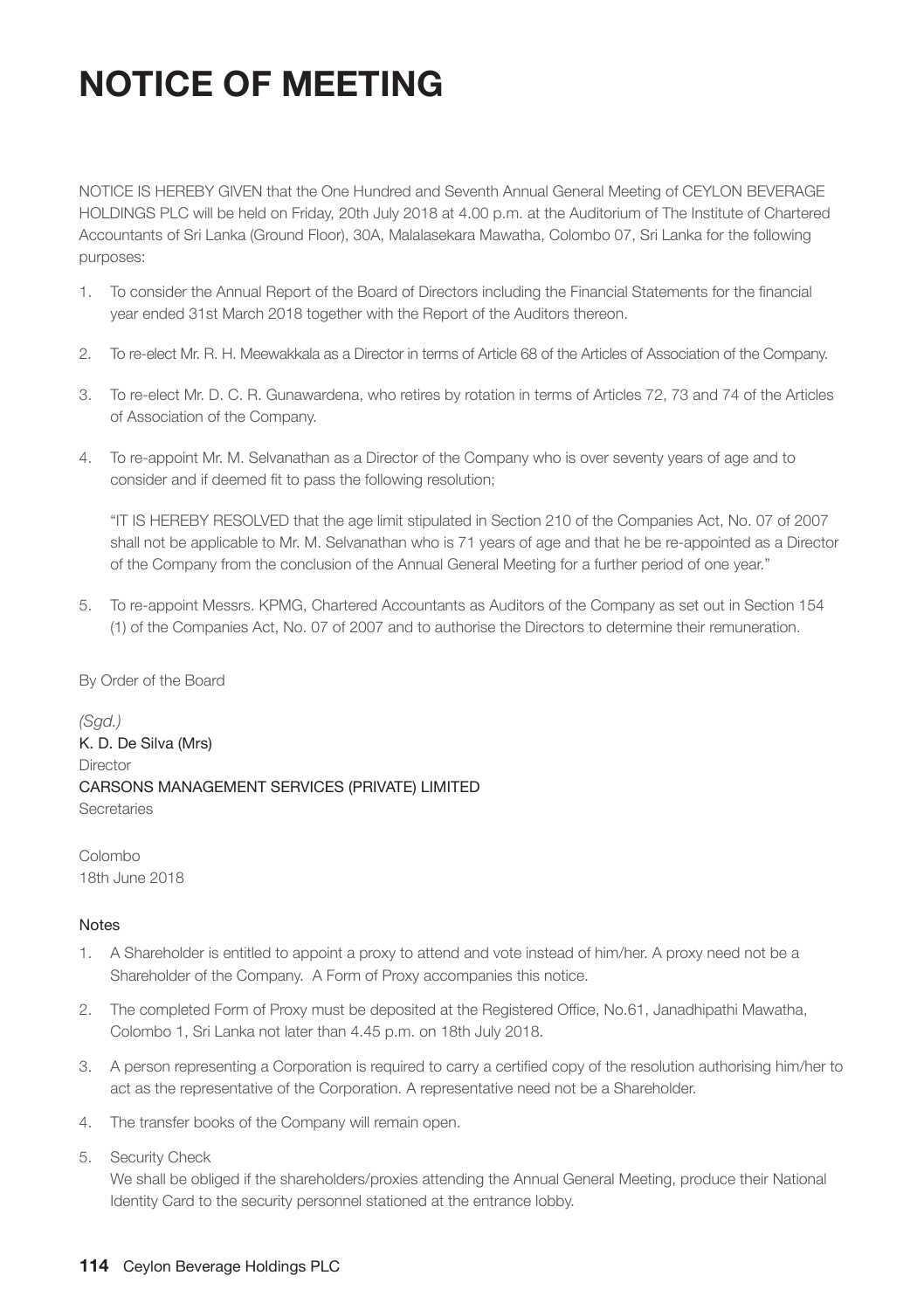# **FORM OF PROXY**

| being *a Shareholder/Shareholders of CEYLON BEVERAGE HOLDINGS PLC |  |
|-------------------------------------------------------------------|--|
|                                                                   |  |

| DAMIAN AMAL CABRAAL                 | Or failing him, |
|-------------------------------------|-----------------|
| HARIHARAN SELVANATHAN               | Or failing him, |
| <b>MANOHARAN SELVANATHAN</b>        | Or failing him, |
| SURESH KUMAR SHAH                   | Or failing him, |
| DON CHANDIMA RAJAKARUNA GUNAWARDENA | Or failing him, |
| <b>LARS LEHMANN</b>                 | Or failing him, |
| RAJIV HERATH MEEWAKKALA             |                 |

as \*my/our proxy to attend at the One Hundred and Seventh Annual General Meeting of the Company to be held on Friday, 20th July 2018 at 4.00 p.m. at the Auditorium of The Institute of Chartered Accountants of Sri Lanka (Ground Floor), 30A, Malalasekara Mawatha, Colombo 07, Sri Lanka and at any adjournment thereof and at every poll which may be taken in consequence thereof.

|    |                                                                                                                                                                                                                       | For | Against |
|----|-----------------------------------------------------------------------------------------------------------------------------------------------------------------------------------------------------------------------|-----|---------|
| 1. | To re-elect Mr. R. H. Meewakkala as a Director in terms of Article 68 of the<br>Articles of Association of the Company.                                                                                               |     |         |
| 2. | To re-elect Mr. D. C. R. Gunawardena who retires by rotation in terms of Articles 72,<br>73 and 74 of the Articles of Association of the Company.                                                                     |     |         |
| 3. | To re-appoint Mr. M. Selvanathan who is over seventy years of age as a Director<br>of the Company.                                                                                                                    |     |         |
| 4. | To re-appoint Messrs. KPMG, Chartered Accountants as Auditors of the<br>Company as set out in Section 154 (1) of the Companies Act, No. 07 of 2007<br>and to authorise the Directors to determine their remuneration. |     |         |

Signed this ………… day of ……………………………….Two Thousand and Eighteen.

 …………………………… Signature/s

#### Notes

- 1. \* Please delete the inappropriate words.
- 2. A shareholder entitled to attend and vote at a General Meeting of the Company, is entitled to appoint a proxy to attend and vote instead of him/her and the proxy need not be a shareholder of the Company. A proxy so appointed shall have the right to vote on a show of hands or on a poll and to speak at the General Meeting of the shareholders.
- 3. A shareholder is not entitled to appoint more than one proxy on the same occasion.
- 4. Instructions are noted on the reverse hereof.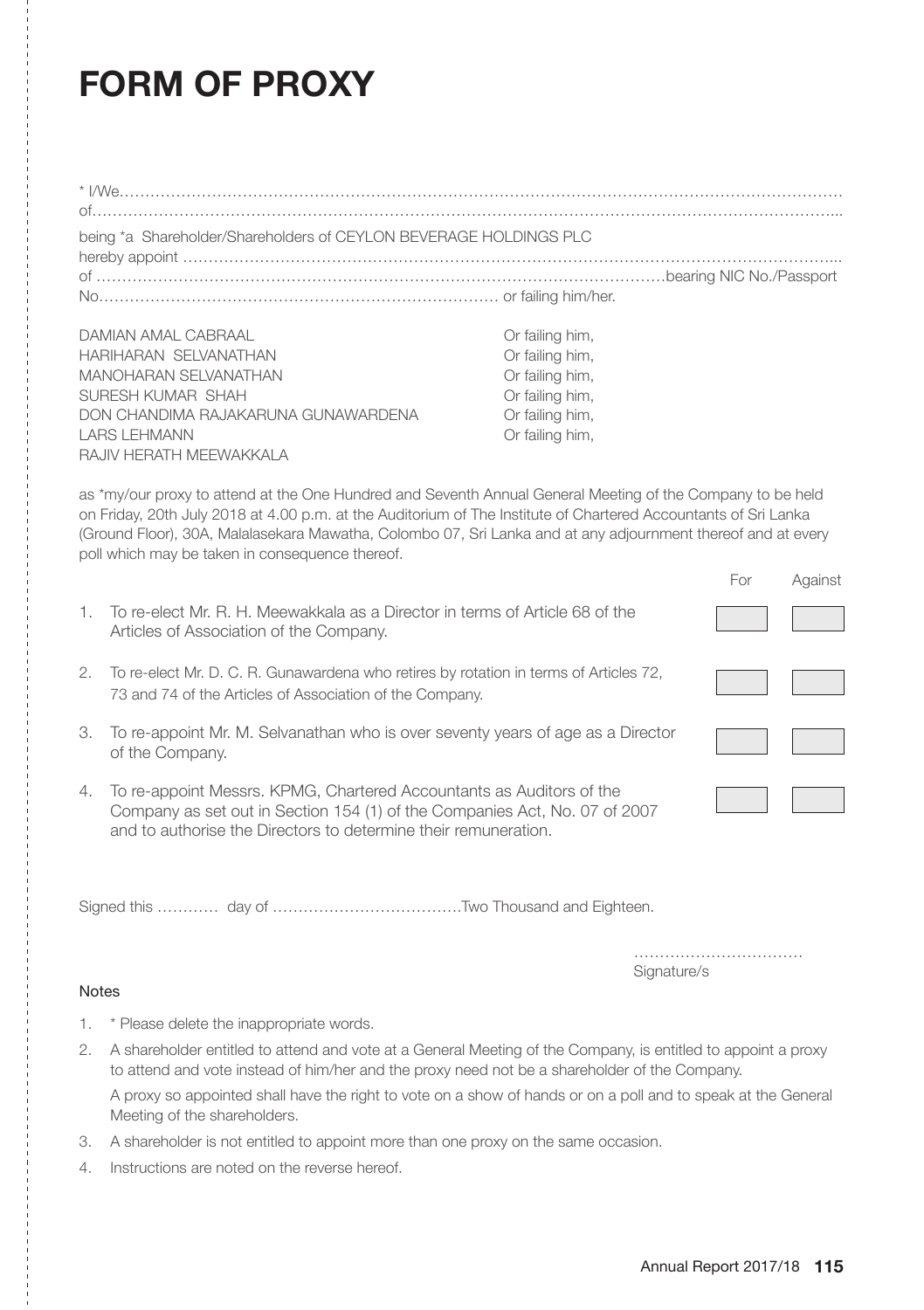### **FORM OF PROXY**

#### **INSTRUCTIONS AS TO COMPLETION**

- 1. Kindly perfect the form of proxy after filling in legibly your full name and address, by signing in the space provided. Please fill in the date of signature.
- 2. If you wish to appoint a person other than the Directors as your proxy, please insert the relevant details in the space provided overleaf.
- 3. In terms of Article 54 of the Articles of Association of the Company:

The instrument appointing a proxy shall be in writing and;

- (i) in the case of an individual shall be signed by the appointor or by his attorney; and
- (ii) in the case of a Corporation shall be either under its common seal or signed by its attorney or by an authorised officer on behalf of the Corporation.

The Company may, but shall not be bound to, require evidence of the authority of any such attorney or officer.

A proxy need not be a Shareholder of the Company.

- 4. In the case of joint-holders of a share, the senior who tenders a vote, whether in person or by proxy or by attorney or by representative, shall be accepted to the exclusion of the votes of the other jointholders and for this purpose seniority shall be determined by the order in which the names stand in the Register of Members in respect of the joint holding.
- 5. To be valid the completed form of proxy should be deposited at the Registered Office of the Company situated at No. 61, Janadhipathi Mawatha, Colombo 1, Sri Lanka not later than 4.45 p.m., on 18th July 2018.

Please fill in the following details:

| <b>Name</b>    | $\mathbb{R}^n$ |
|----------------|----------------|
| <b>Address</b> |                |
|                | .              |
|                |                |
|                |                |
|                |                |